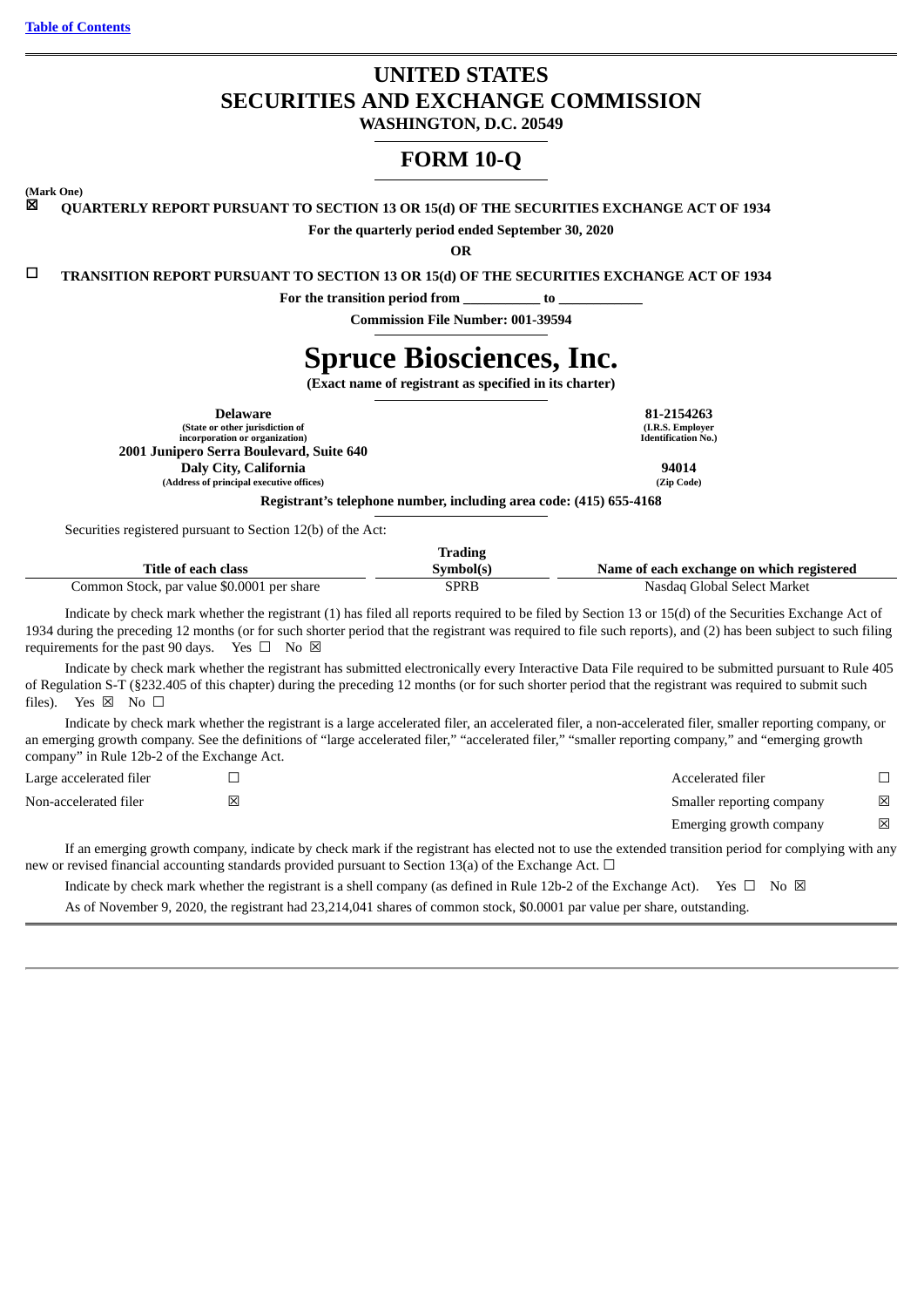# **Table of Contents**

<span id="page-1-0"></span>

|                                                                                                           | Page |
|-----------------------------------------------------------------------------------------------------------|------|
| <b>FINANCIAL INFORMATION</b>                                                                              |      |
| Unaudited Condensed Financial Statements for the Three and Nine Months Ended September 30, 2020 and 2019: |      |
| <b>Condensed Balance Sheets</b>                                                                           |      |
| <b>Condensed Statements of Operations</b>                                                                 |      |
| <b>Condensed Statements of Redeemable Convertible Preferred Stock and Stockholders' Equity (Deficit)</b>  | З    |
| <b>Condensed Statements of Cash Flows</b>                                                                 | 5    |
| Notes to the Condensed Financial Statements                                                               | 6    |
| Management's Discussion and Analysis of Financial Condition and Results of Operations                     | 19   |
| Quantitative and Qualitative Disclosures About Market Risk                                                | 28   |
| <b>Controls and Procedures</b>                                                                            | 29   |
| <b>OTHER INFORMATION</b>                                                                                  |      |
| <b>Legal Proceedings</b>                                                                                  | 30   |
| <b>Risk Factors</b>                                                                                       | 30   |
| Unregistered Sales of Equity Securities and Use of Proceeds                                               | 83   |
| <b>Defaults Upon Senior Securities</b>                                                                    | 83   |
| <b>Mine Safety Disclosures</b>                                                                            | 83   |
| <b>Other Information</b>                                                                                  | 83   |
| <b>Exhibits</b>                                                                                           | 84   |
| <b>Signatures</b>                                                                                         | 85   |
|                                                                                                           |      |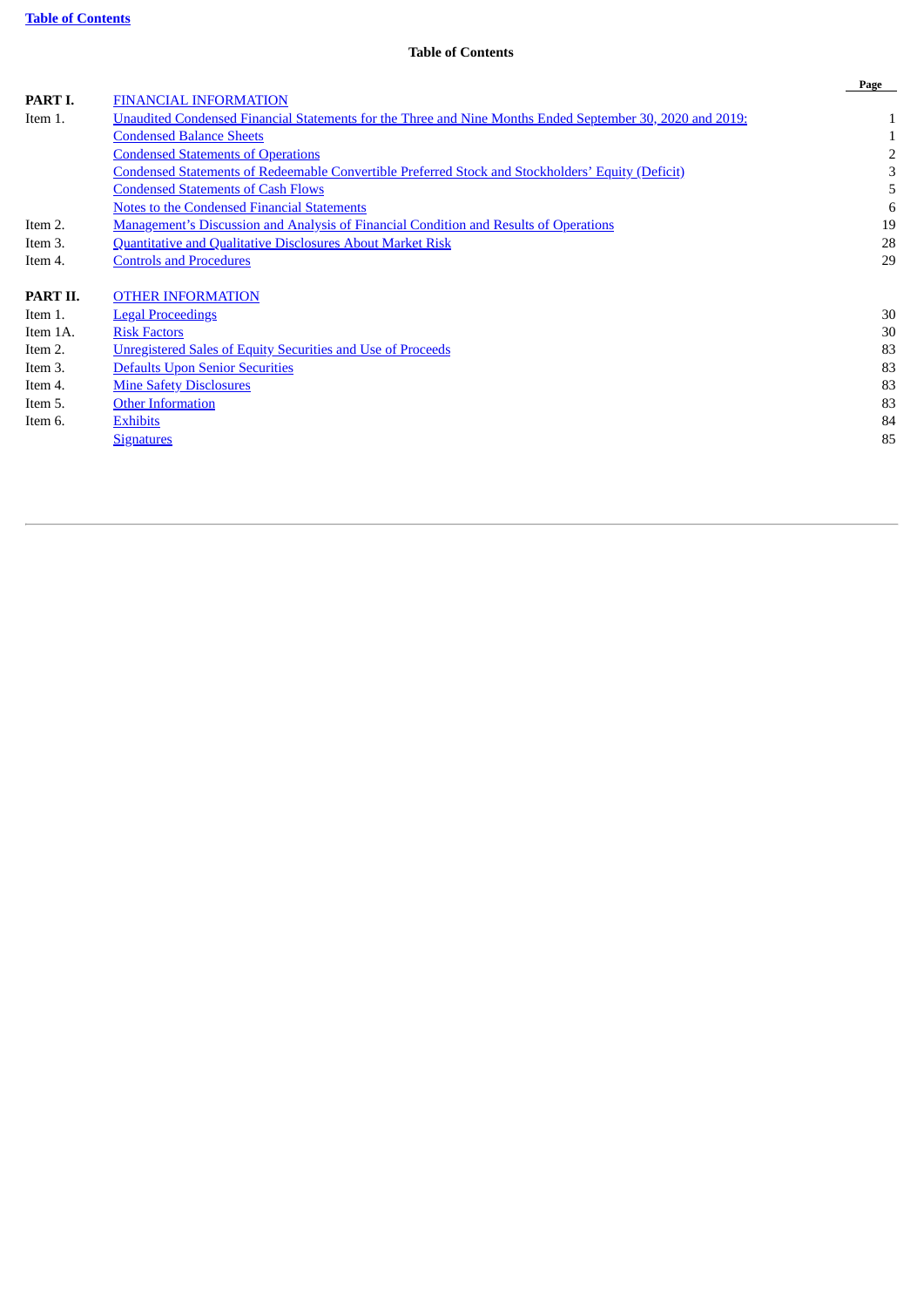<span id="page-2-2"></span><span id="page-2-1"></span><span id="page-2-0"></span>**Item 1. Financial Statements**

### **PART I—FINANCIAL INFORMATION**

### **SPRUCE BIOSCIENCES, INC. CONDENSED BALANCE SHEETS (unaudited) (in thousands, except share amounts)**

|                                                                                                                                                                                                                                                                                                                              |    | September 30,<br>2020 |    | December 31,<br>2019 |  |
|------------------------------------------------------------------------------------------------------------------------------------------------------------------------------------------------------------------------------------------------------------------------------------------------------------------------------|----|-----------------------|----|----------------------|--|
| <b>ASSETS</b>                                                                                                                                                                                                                                                                                                                |    |                       |    |                      |  |
| Current assets:                                                                                                                                                                                                                                                                                                              |    |                       |    |                      |  |
| Cash and cash equivalents                                                                                                                                                                                                                                                                                                    | \$ | 72,158                | \$ | 3,924                |  |
| Prepaid expenses                                                                                                                                                                                                                                                                                                             |    | 1,233                 |    | 215                  |  |
| Other current assets                                                                                                                                                                                                                                                                                                         |    | 209                   |    | 513                  |  |
| Total current assets                                                                                                                                                                                                                                                                                                         |    | 73,600                |    | 4,652                |  |
| Restricted cash                                                                                                                                                                                                                                                                                                              |    | 216                   |    |                      |  |
| Right-of-use assets                                                                                                                                                                                                                                                                                                          |    | 1,869                 |    |                      |  |
| Deferred offering costs                                                                                                                                                                                                                                                                                                      |    | 2,347                 |    |                      |  |
| Other assets                                                                                                                                                                                                                                                                                                                 |    | 453                   |    | $40\,$               |  |
| <b>Total assets</b>                                                                                                                                                                                                                                                                                                          | \$ | 78,485                | \$ | 4,692                |  |
| LIABILITIES, REDEEMABLE CONVERTIBLE PREFERRED STOCK AND<br>STOCKHOLDERS' EQUITY (DEFICIT)                                                                                                                                                                                                                                    |    |                       |    |                      |  |
| <b>Current liabilities:</b>                                                                                                                                                                                                                                                                                                  |    |                       |    |                      |  |
| Accounts payable                                                                                                                                                                                                                                                                                                             | \$ | 4,002                 | \$ | 1,878                |  |
| Term loan, current portion                                                                                                                                                                                                                                                                                                   |    | 1,908                 |    | 1,252                |  |
| Accrued expenses and other current liabilities                                                                                                                                                                                                                                                                               |    | 3,469                 |    | 265                  |  |
| Accrued compensation and benefits                                                                                                                                                                                                                                                                                            |    | 707                   |    | 908                  |  |
| Total current liabilities                                                                                                                                                                                                                                                                                                    |    | 10,086                |    | 4,303                |  |
| Term loan, net of current portion                                                                                                                                                                                                                                                                                            |    | 2,561                 |    | 3,193                |  |
| Lease liability, net of current portion                                                                                                                                                                                                                                                                                      |    | 1,738                 |    |                      |  |
| Other liabilities                                                                                                                                                                                                                                                                                                            |    | 95                    |    | 20                   |  |
| <b>Total liabilities</b>                                                                                                                                                                                                                                                                                                     |    | 14,480                |    | 7,516                |  |
| Commitments and contingencies (Note 8)                                                                                                                                                                                                                                                                                       |    |                       |    |                      |  |
| Series A redeemable convertible preferred stock, \$0.0001 par value, 28,000,000<br>shares authorized, issued, and outstanding as of September 30, 2020 and<br>December 31, 2019; liquidation preference of \$28,000 as of September 30, 2020<br>and December 31, 2019                                                        |    | 27,813                |    | 27,813               |  |
| Series B redeemable convertible preferred stock, \$0.0001 par value, 73,333,330 shares<br>authorized, issued, and outstanding as of September 30, 2020 and 0 shares<br>authorized, issued and outstanding as of December 31, 2019; liquidation value of<br>\$88,000 as of September 30, 2020 and \$0 as of December 31, 2019 |    | 87,633                |    |                      |  |
| Stockholders' equity (deficit):                                                                                                                                                                                                                                                                                              |    |                       |    |                      |  |
| Common stock, \$0.0001 par value, 130,518,922 and 41,000,000 shares authorized as<br>of September 30, 2020 and December 31, 2019, respectively; 822,022 and 764,408<br>shares issued and outstanding as of September 30, 2020 and December 31, 2019,                                                                         |    |                       |    |                      |  |
| respectively                                                                                                                                                                                                                                                                                                                 |    | $\mathbf{1}$          |    | 1                    |  |
| Additional paid-in capital<br>Accumulated deficit                                                                                                                                                                                                                                                                            |    | 1,061                 |    | 664                  |  |
|                                                                                                                                                                                                                                                                                                                              |    | (52, 503)             |    | (31, 302)            |  |
| Total stockholders' equity (deficit)                                                                                                                                                                                                                                                                                         |    | (51, 441)             |    | (30, 637)            |  |
| Total liabilities, redeemable convertible preferred stock and stockholders' equity (deficit)                                                                                                                                                                                                                                 | \$ | 78,485                | \$ | 4,692                |  |

*See accompanying notes to the condensed financial statements.*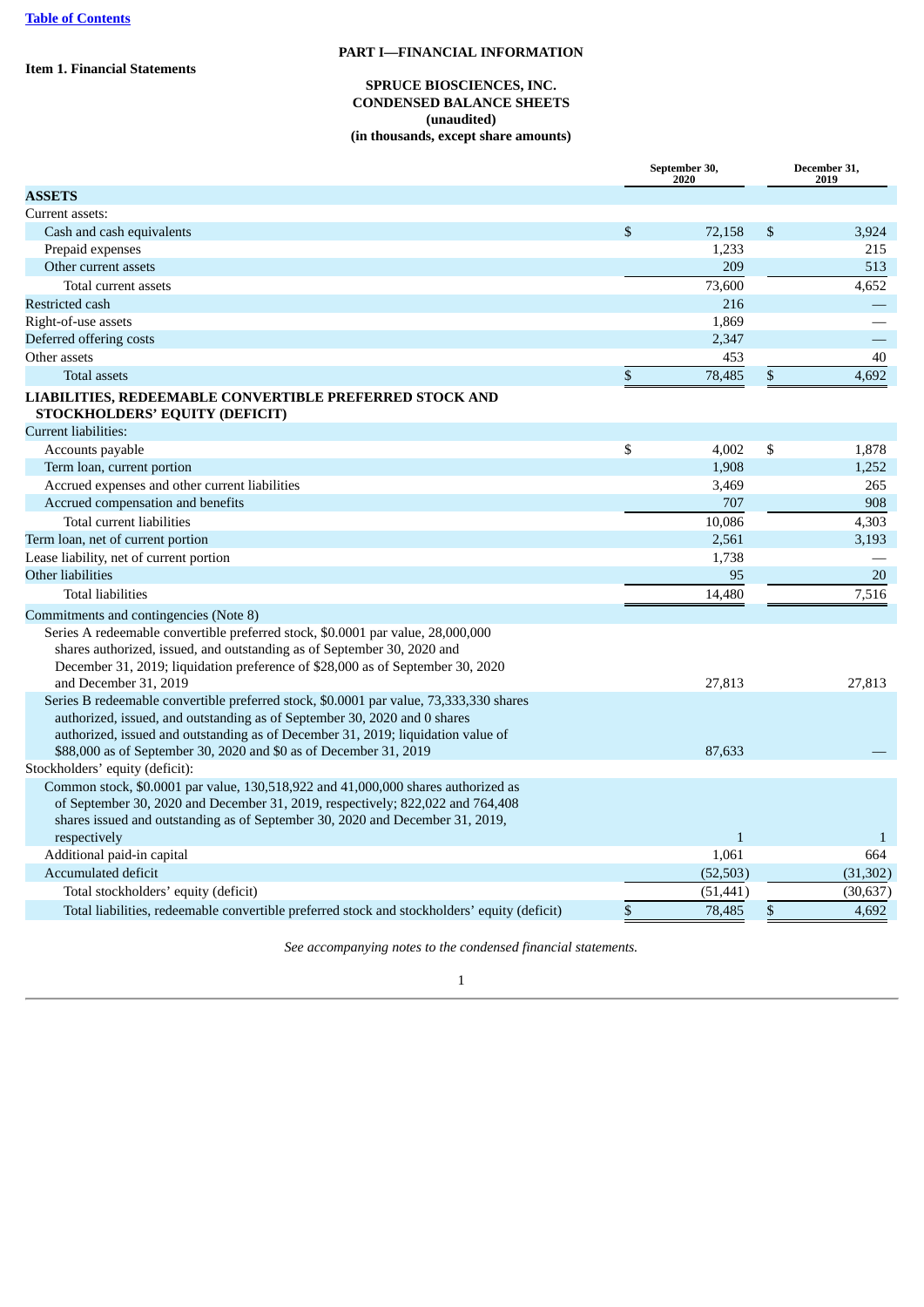### **SPRUCE BIOSCIENCES, INC. CONDENSED STATEMENTS OF OPERATIONS (unaudited) (in thousands, except share and per share amounts)**

<span id="page-3-0"></span>

|                                                                           |    | <b>Three Months Ended</b><br>September 30, |   |         | <b>Nine Months Ended</b><br>September 30, |          |   |          |  |  |  |  |  |  |  |  |  |  |  |  |  |  |  |  |  |  |  |  |  |  |  |  |  |  |  |  |  |  |  |  |  |  |  |  |  |  |  |  |  |  |  |  |  |  |  |  |  |  |  |  |  |  |  |  |  |  |  |  |  |  |  |  |  |  |  |  |  |  |  |  |  |  |  |  |  |  |  |  |  |  |      |  |  |  |      |      |
|---------------------------------------------------------------------------|----|--------------------------------------------|---|---------|-------------------------------------------|----------|---|----------|--|--|--|--|--|--|--|--|--|--|--|--|--|--|--|--|--|--|--|--|--|--|--|--|--|--|--|--|--|--|--|--|--|--|--|--|--|--|--|--|--|--|--|--|--|--|--|--|--|--|--|--|--|--|--|--|--|--|--|--|--|--|--|--|--|--|--|--|--|--|--|--|--|--|--|--|--|--|--|--|--|--|------|--|--|--|------|------|
|                                                                           |    | 2020                                       |   |         |                                           |          |   |          |  |  |  |  |  |  |  |  |  |  |  |  |  |  |  |  |  |  |  |  |  |  |  |  |  |  |  |  |  |  |  |  |  |  |  |  |  |  |  |  |  |  |  |  |  |  |  |  |  |  |  |  |  |  |  |  |  |  |  |  |  |  |  |  |  |  |  |  |  |  |  |  |  |  |  |  |  |  |  |  |  |  | 2019 |  |  |  | 2020 | 2019 |
| <b>Operating expenses:</b>                                                |    |                                            |   |         |                                           |          |   |          |  |  |  |  |  |  |  |  |  |  |  |  |  |  |  |  |  |  |  |  |  |  |  |  |  |  |  |  |  |  |  |  |  |  |  |  |  |  |  |  |  |  |  |  |  |  |  |  |  |  |  |  |  |  |  |  |  |  |  |  |  |  |  |  |  |  |  |  |  |  |  |  |  |  |  |  |  |  |  |  |  |  |      |  |  |  |      |      |
| Research and development                                                  | \$ | 7,769                                      | S | 2,107   | S                                         | 18,040   | S | 7,969    |  |  |  |  |  |  |  |  |  |  |  |  |  |  |  |  |  |  |  |  |  |  |  |  |  |  |  |  |  |  |  |  |  |  |  |  |  |  |  |  |  |  |  |  |  |  |  |  |  |  |  |  |  |  |  |  |  |  |  |  |  |  |  |  |  |  |  |  |  |  |  |  |  |  |  |  |  |  |  |  |  |  |      |  |  |  |      |      |
| General and administrative                                                |    | 1,790                                      |   | 457     |                                           | 3,041    |   | 2,004    |  |  |  |  |  |  |  |  |  |  |  |  |  |  |  |  |  |  |  |  |  |  |  |  |  |  |  |  |  |  |  |  |  |  |  |  |  |  |  |  |  |  |  |  |  |  |  |  |  |  |  |  |  |  |  |  |  |  |  |  |  |  |  |  |  |  |  |  |  |  |  |  |  |  |  |  |  |  |  |  |  |  |      |  |  |  |      |      |
| Total operating expenses                                                  |    | 9,559                                      |   | 2,564   |                                           | 21,081   |   | 9,973    |  |  |  |  |  |  |  |  |  |  |  |  |  |  |  |  |  |  |  |  |  |  |  |  |  |  |  |  |  |  |  |  |  |  |  |  |  |  |  |  |  |  |  |  |  |  |  |  |  |  |  |  |  |  |  |  |  |  |  |  |  |  |  |  |  |  |  |  |  |  |  |  |  |  |  |  |  |  |  |  |  |  |      |  |  |  |      |      |
| Loss from operations                                                      |    | (9,559)                                    |   | (2,564) |                                           | (21,081) |   | (9, 973) |  |  |  |  |  |  |  |  |  |  |  |  |  |  |  |  |  |  |  |  |  |  |  |  |  |  |  |  |  |  |  |  |  |  |  |  |  |  |  |  |  |  |  |  |  |  |  |  |  |  |  |  |  |  |  |  |  |  |  |  |  |  |  |  |  |  |  |  |  |  |  |  |  |  |  |  |  |  |  |  |  |  |      |  |  |  |      |      |
| Interest expense                                                          |    | (79)                                       |   | (5)     |                                           | (245)    |   | (5)      |  |  |  |  |  |  |  |  |  |  |  |  |  |  |  |  |  |  |  |  |  |  |  |  |  |  |  |  |  |  |  |  |  |  |  |  |  |  |  |  |  |  |  |  |  |  |  |  |  |  |  |  |  |  |  |  |  |  |  |  |  |  |  |  |  |  |  |  |  |  |  |  |  |  |  |  |  |  |  |  |  |  |      |  |  |  |      |      |
| Other income, net                                                         |    | 51                                         |   | 18      |                                           | 125      |   | 72       |  |  |  |  |  |  |  |  |  |  |  |  |  |  |  |  |  |  |  |  |  |  |  |  |  |  |  |  |  |  |  |  |  |  |  |  |  |  |  |  |  |  |  |  |  |  |  |  |  |  |  |  |  |  |  |  |  |  |  |  |  |  |  |  |  |  |  |  |  |  |  |  |  |  |  |  |  |  |  |  |  |  |      |  |  |  |      |      |
| Net loss                                                                  |    | (9,587)                                    | S | (2,551) |                                           | (21,201) |   | (9,906)  |  |  |  |  |  |  |  |  |  |  |  |  |  |  |  |  |  |  |  |  |  |  |  |  |  |  |  |  |  |  |  |  |  |  |  |  |  |  |  |  |  |  |  |  |  |  |  |  |  |  |  |  |  |  |  |  |  |  |  |  |  |  |  |  |  |  |  |  |  |  |  |  |  |  |  |  |  |  |  |  |  |  |      |  |  |  |      |      |
| Net loss per share, basic and diluted                                     |    | (12.35)                                    |   | (3.34)  |                                           | (27.54)  |   | (12.96)  |  |  |  |  |  |  |  |  |  |  |  |  |  |  |  |  |  |  |  |  |  |  |  |  |  |  |  |  |  |  |  |  |  |  |  |  |  |  |  |  |  |  |  |  |  |  |  |  |  |  |  |  |  |  |  |  |  |  |  |  |  |  |  |  |  |  |  |  |  |  |  |  |  |  |  |  |  |  |  |  |  |  |      |  |  |  |      |      |
| Weighted-average shares of common stock outstanding, basic and<br>diluted |    | 776,159                                    |   | 764,408 |                                           | 769.766  |   | 764,408  |  |  |  |  |  |  |  |  |  |  |  |  |  |  |  |  |  |  |  |  |  |  |  |  |  |  |  |  |  |  |  |  |  |  |  |  |  |  |  |  |  |  |  |  |  |  |  |  |  |  |  |  |  |  |  |  |  |  |  |  |  |  |  |  |  |  |  |  |  |  |  |  |  |  |  |  |  |  |  |  |  |  |      |  |  |  |      |      |

*See accompanying notes to the condensed financial statements.*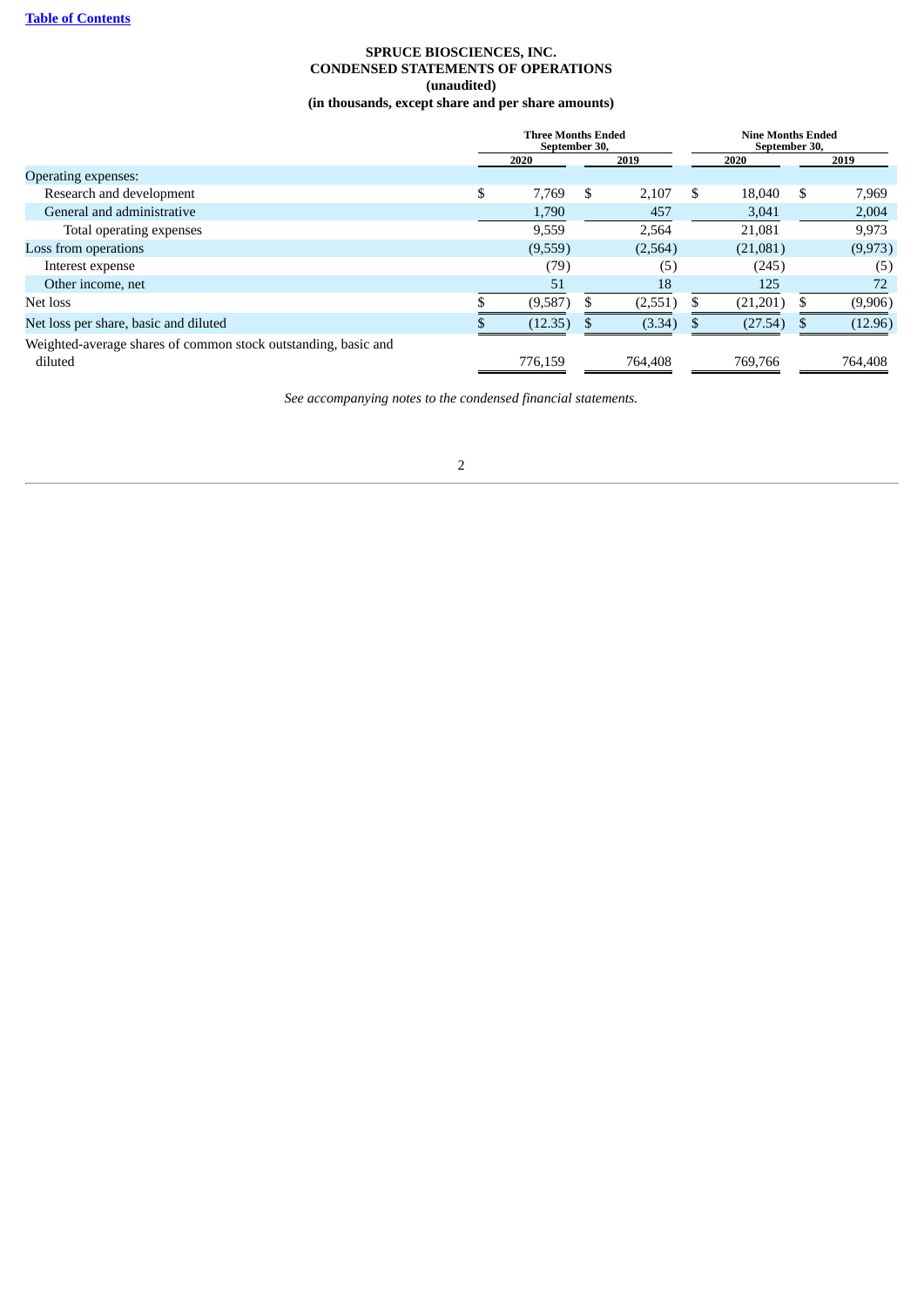### <span id="page-4-0"></span>**SPRUCE BIOSCIENCES, INC. CONDENSED STATEMENTS OF REDEEMABLE CONVERTIBLE PREFERRED STOCK AND STOCKHOLDERS' EQUITY (DEFICIT) (unaudited) (in thousands, except share amounts)**

|                                                                                                    | <b>Redeemable Convertible Preferred Stock</b> |               |                 |               | <b>Additional</b>   |               | <b>Total</b> |                    |                         |
|----------------------------------------------------------------------------------------------------|-----------------------------------------------|---------------|-----------------|---------------|---------------------|---------------|--------------|--------------------|-------------------------|
|                                                                                                    | <b>Series A</b>                               |               | <b>Series B</b> |               | <b>Common Stock</b> |               | Paid-In      | <b>Accumulated</b> | <b>Stockholders'</b>    |
|                                                                                                    | <b>Shares</b>                                 | <b>Amount</b> | <b>Shares</b>   | <b>Amount</b> | <b>Shares</b>       | <b>Amount</b> | Capital      | <b>Deficit</b>     | <b>Equity (Deficit)</b> |
| <b>Balance as of January 1, 2020</b>                                                               | 28,000,000                                    | \$27,813      |                 | \$            | 764,408             | \$            | \$<br>664    | \$<br>(31, 302)    | \$<br>(30, 637)         |
| <b>Issuance of Series B</b><br>redeemable convertible<br>preferred stock, net of<br>issuance costs |                                               |               |                 |               |                     |               |              |                    |                         |
| of \$352                                                                                           |                                               |               | 36,666,665      | 43,648        |                     |               |              |                    |                         |
| Exercise of stock options                                                                          |                                               |               |                 |               |                     |               |              |                    |                         |
| Stock-based compensation                                                                           |                                               |               |                 |               |                     |               | 32           |                    | 32                      |
| Net loss                                                                                           |                                               |               |                 |               |                     |               |              | (5, 168)           | (5, 168)                |
| Balance as of March 31, 2020                                                                       | 28,000,000                                    | 27,813        | 36,666,665      | 43,648        | 764,408             | $\mathbf{1}$  | 696          | (36, 470)          | (35,773)                |
| Exercise of stock options                                                                          |                                               |               |                 |               | 7,166               |               | 8            |                    | 8                       |
| Stock-based compensation                                                                           |                                               |               |                 |               |                     |               | 96           |                    | 96                      |
| Net loss                                                                                           |                                               |               |                 |               |                     |               |              | (6, 446)           | (6, 446)                |
| Balance as of June 30, 2020                                                                        | 28,000,000                                    | 27,813        | 36,666,665      | 43,648        | 771,574             |               | 800          | (42, 916)          | (42, 115)               |
| <b>Issuance of Series B</b><br>redeemable convertible<br>preferred stock, net of<br>issuance costs |                                               |               |                 |               |                     |               |              |                    |                         |
| of \$15                                                                                            |                                               |               | 36,666,665      | 43,985        |                     |               |              |                    |                         |
| Exercise of stock options                                                                          |                                               |               |                 |               | 50,448              |               | 43           |                    | 43                      |
| Stock-based compensation                                                                           |                                               |               |                 |               |                     |               | 218          |                    | 218                     |
| Net loss                                                                                           |                                               |               |                 |               |                     |               |              | (9,587)            | (9,587)                 |
| <b>Balance as of September 30,</b><br>2020                                                         | 28,000,000                                    | \$27,813      | 73,333,330      | \$87,633      | 822,022             |               | \$<br>1,061  | (52, 503)<br>S     | (51, 441)<br>\$         |

*See accompanying notes to the condensed financial statements.*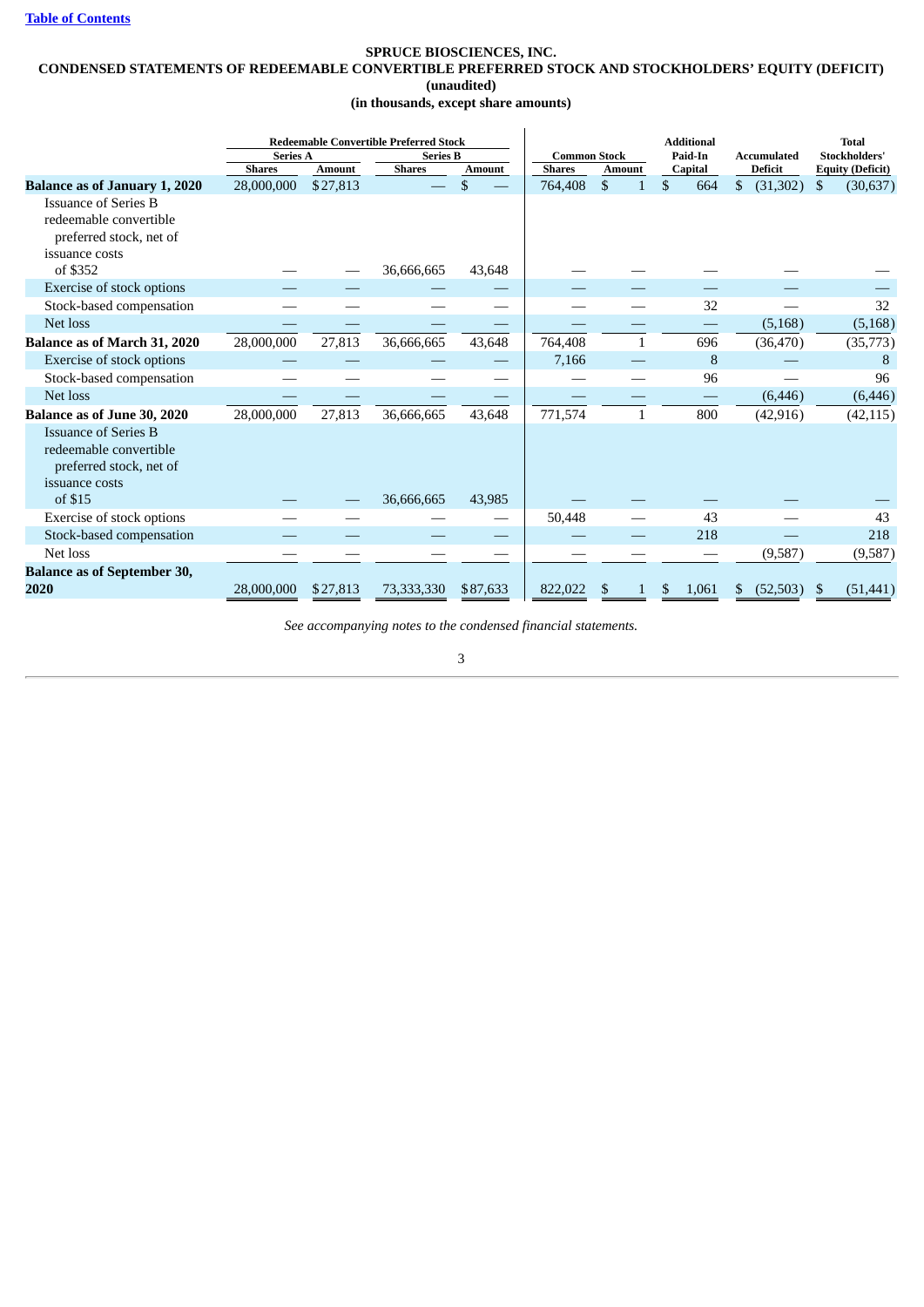### **SPRUCE BIOSCIENCES, INC. CONDENSED STATEMENTS OF REDEEMABLE CONVERTIBLE PREFERRED STOCK AND STOCKHOLDERS' EQUITY (DEFICIT) (unaudited) (in thousands, except share amounts)**

|                                                                                       | <b>Redeemable Convertible</b><br><b>Preferred Stock</b><br><b>Series A</b> |          |               | <b>Common Stock</b> | <b>Additional</b><br>Paid-In | Accumulated     | <b>Total</b><br><b>Stockholders'</b> |
|---------------------------------------------------------------------------------------|----------------------------------------------------------------------------|----------|---------------|---------------------|------------------------------|-----------------|--------------------------------------|
|                                                                                       | <b>Shares</b>                                                              | Amount   | <b>Shares</b> | <b>Amount</b>       | Capital                      | Deficit         | <b>Equity (Deficit)</b>              |
| <b>Balance as of January 1, 2019</b>                                                  | 20,000,000                                                                 | \$19,872 | 764,408       | \$                  | \$<br>411                    | \$<br>(18, 214) | (17, 802)                            |
| Issuance of Series A redeemable convertible<br>preferred stock, net of issuance costs |                                                                            |          |               |                     |                              |                 |                                      |
| of \$60                                                                               | 8,000,000                                                                  | 7,941    |               |                     |                              |                 |                                      |
| Stock-based compensation                                                              |                                                                            |          |               |                     | 15                           |                 | 15                                   |
| Net loss                                                                              |                                                                            |          |               |                     |                              | (4, 119)        | (4, 119)                             |
| <b>Balance as of March 31, 2019</b>                                                   | 28,000,000                                                                 | 27,813   | 764,408       |                     | 426                          | (22, 333)       | (21,906)                             |
| Stock-based compensation                                                              |                                                                            |          |               |                     | 77                           |                 | 77                                   |
| Net loss                                                                              |                                                                            |          |               |                     |                              | (3,236)         | (3,236)                              |
| <b>Balance as of June 30, 2019</b>                                                    | 28,000,000                                                                 | 27,813   | 764,408       |                     | 503                          | (25, 569)       | (25,065)                             |
| Stock-based compensation                                                              |                                                                            |          |               |                     | 62                           |                 | 62                                   |
| Issuance of warrant to purchase common                                                |                                                                            |          |               |                     |                              |                 |                                      |
| stock                                                                                 |                                                                            |          |               |                     | 37                           |                 | 37                                   |
| Net loss                                                                              |                                                                            |          |               |                     |                              | (2,551)         | (2,551)                              |
| <b>Balance as of September 30, 2019</b>                                               | 28,000,000                                                                 | \$27,813 | 764,408       |                     | 602                          | (28, 120)       | (27, 517)                            |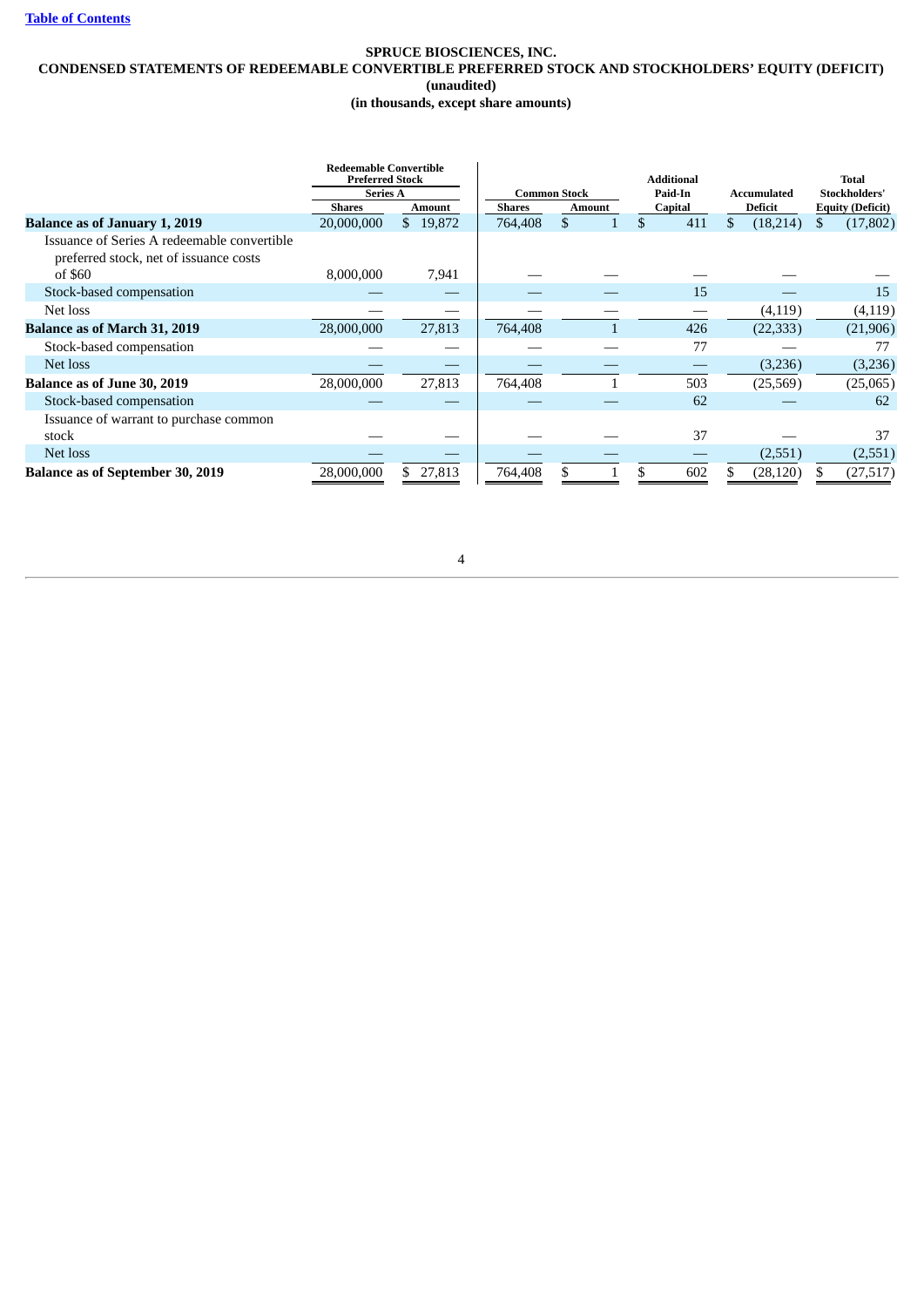# **SPRUCE BIOSCIENCES, INC. CONDENSED STATEMENTS OF CASH FLOWS (unaudited) (in thousands)**

<span id="page-6-0"></span>

|                                                                                   | <b>Nine Months Ended September 30,</b> |      |         |
|-----------------------------------------------------------------------------------|----------------------------------------|------|---------|
|                                                                                   | 2020                                   |      | 2019    |
| <b>Cash flows from operating activities</b>                                       |                                        |      |         |
| Net loss                                                                          | \$<br>(21,201)                         | \$   | (9,906) |
| Adjustments to reconcile net loss to net cash used in operating activities:       |                                        |      |         |
| Stock-based compensation expense                                                  | 346                                    |      | 154     |
| Depreciation and amortization                                                     | 26                                     |      | 3       |
| Non-cash lease expense                                                            | 26                                     |      |         |
| Changes in operating assets and liabilities:                                      |                                        |      |         |
| Prepaid expenses and other current assets                                         | (905)                                  |      | 49      |
| Accounts payable and accrued expenses                                             | 3,731                                  |      | (137)   |
| Accrued compensation and benefits                                                 | (201)                                  |      | 124     |
| Other assets                                                                      | (161)                                  |      |         |
| Other liabilities                                                                 | 86                                     |      | 3       |
| Net cash used in operating activities                                             | (18, 253)                              |      | (9,710) |
| <b>Cash flows from investing activities</b>                                       |                                        |      |         |
| Purchases of property and equipment                                               | (50)                                   |      | (3)     |
| Net cash used in investing activities                                             | (50)                                   |      | (3)     |
| <b>Cash flows from financing activities</b>                                       |                                        |      |         |
| Proceeds from issuance of Series A redeemable convertible preferred stock, net of |                                        |      |         |
| issuance costs                                                                    |                                        |      | 7,941   |
| Proceeds from issuance of Series B redeemable convertible preferred stock, net of |                                        |      |         |
| issuance costs                                                                    | 87,633                                 |      |         |
| Payment of deferred offering costs                                                | (931)                                  |      |         |
| Proceeds from exercise of stock options                                           | 51                                     |      |         |
| Proceeds from issuance of term loan, net of issuance costs of \$8                 |                                        |      | 2,492   |
| Net cash provided by financing activities                                         | 86,753                                 |      | 10,433  |
| Net increase in cash, cash equivalents and restricted cash                        | 68,450                                 |      | 720     |
| Cash, cash equivalents, and restricted cash at beginning of period                | 3,924                                  |      | 4,112   |
| Cash, cash equivalents, and restricted cash at end of period                      | \$<br>72,374                           | \$   | 4,832   |
| <b>Supplemental cash flow data:</b>                                               |                                        |      |         |
| Cash paid for interest                                                            | \$<br>144                              | \$   |         |
| Supplemental disclosure of non-cash investing and financing activities:           |                                        |      |         |
| Right-of-use assets recognized in exchange for lease liabilities                  | \$<br>1,894                            | \$   |         |
| Deferred offering costs included in accounts payable and accrued expenses         | \$<br>1,416                            | $\$$ |         |
| Property and equipment included in accounts payable                               | \$<br>14                               | \$   |         |
| Fair value of warrant issued in connection with term loan                         | \$                                     | \$   | 37      |
|                                                                                   |                                        |      |         |

*See accompanying notes to the condensed financial statements.*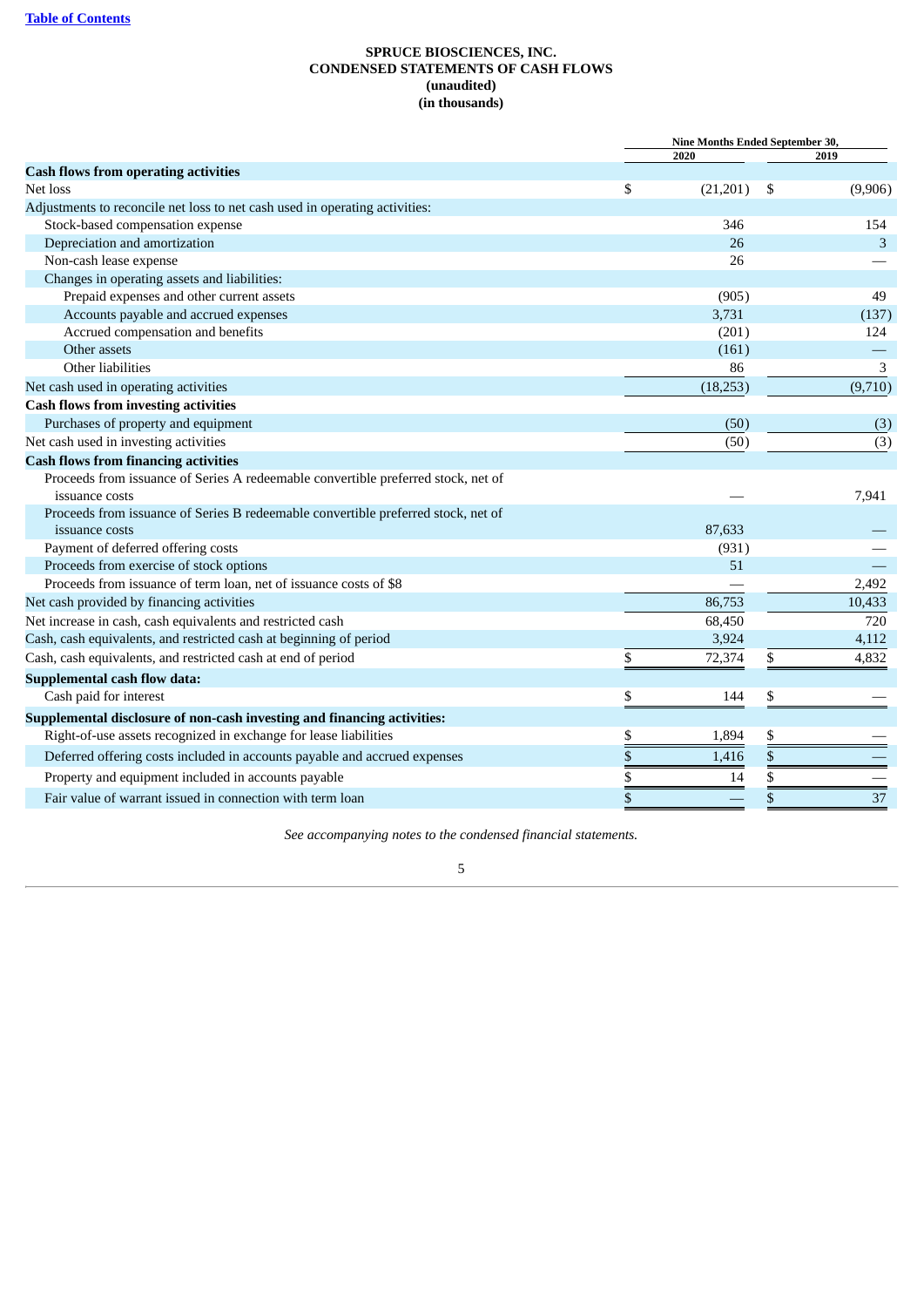### **SPRUCE BIOSCIENCES, INC. NOTES TO THE CONDENSED FINANCIAL STATEMENTS (unaudited)**

### <span id="page-7-0"></span>**1. Organization and Principal Activities**

### **Description of Business**

Spruce Biosciences, Inc. (the Company) is a late-stage biopharmaceutical company focused on developing and commercializing novel therapies for rare endocrine disorders with significant unmet medical need. The Company is initially developing its wholly-owned product candidate, tildacerfont, as the potential first non-steroidal therapy to offer markedly improved disease control and reduce steroid burden for adult patients suffering from classic congenital adrenal hyperplasia (CAH). The Company is located in Daly City, California and was incorporated in the state of Delaware in April 2016.

# **Reverse Stock Split**

In October 2020, the Company filed an amendment to the Company's amended and restated certificate of incorporation to effect a reverse split of shares of the Company's common stock on a 1-for-6.541 basis (Reverse Stock Split). Adjustments corresponding to the Reverse Stock Split were made to the ratio at which the Company's redeemable convertible preferred stock converted into common stock in connection with the closing of the Company's initial public offering (IPO). The par value of the common stock and number of shares authorized were not adjusted as a result of the Reverse Stock Split. All references to common stock, options to purchase common stock, warrants, share data, per share data, and related information contained in the financial statements and related footnotes have been retrospectively adjusted to reflect the effect of the Reverse Stock Split for all periods presented.

### **Liquidity and Capital Resources**

In October 2020, the Company consummated its IPO and issued a total of 6,900,000 shares of common stock, which includes 900,000 shares issued pursuant to the exercise of the underwriters' option to purchase additional shares, at an offering price of \$15.00 per share. In aggregate, the Company received net proceeds of approximately \$96.3 million, after deducting underwriting discounts and commissions of approximately \$7.2 million and before deducting offering related expenses. Upon the closing of the IPO, all outstanding shares of the Company's redeemable convertible preferred stock automatically converted into 15,492,019 shares of common stock. See Note 11 to these condensed financial statements for additional details.

As of September 30, 2020, the Company had cash and cash equivalents of \$72.2 million, which together with the net proceeds from the IPO of \$96.3 million, will be sufficient to fund its planned operations for a period of at least twelve months following the issuance of the accompanying condensed financial statements.

The Company has incurred significant losses and negative cash flows from operations. During the nine months ended September 30, 2020, the Company incurred a net loss of \$21.2 million and used \$18.3 million of cash in operations. As of September 30, 2020, the Company had an accumulated deficit of \$52.5 million and does not expect positive cash flows from operations in the foreseeable future. In recent years, the Company has funded its operations primarily through the issuance and sale of redeemable convertible preferred stock and debt. In February 2020, the Company issued and sold 36,666,665 shares of Series B redeemable convertible preferred stock (Series B preferred stock) for approximately \$43.6 million in net proceeds. In August 2020, the Company issued and sold an additional 36,666,665 shares of Series B preferred stock for approximately \$44.0 million in net proceeds.

The Company anticipates that it will need to raise substantial additional financing in the future to fund its operations. In order to meet these additional cash requirements, the Company may seek to sell additional equity or issue debt, convertible debt or other securities that may result in dilution to its stockholders. If the Company raises additional funds through the issuance of debt or convertible debt securities, these securities could have rights senior to those of its shares of common stock and could contain covenants that restrict its operations. There can be no assurance that the Company will be able to obtain additional equity or debt financing on terms acceptable to it, if at all. Debt financing, if available, would result in increased fixed payment obligations and may involve agreements that include covenants limiting or restricting the Company's ability to take specific actions such as incurring debt, making capital expenditures or declaring dividends. The Company's failure to obtain sufficient funds on acceptable terms when needed could have a material adverse effect on its business, results of operations, and financial condition.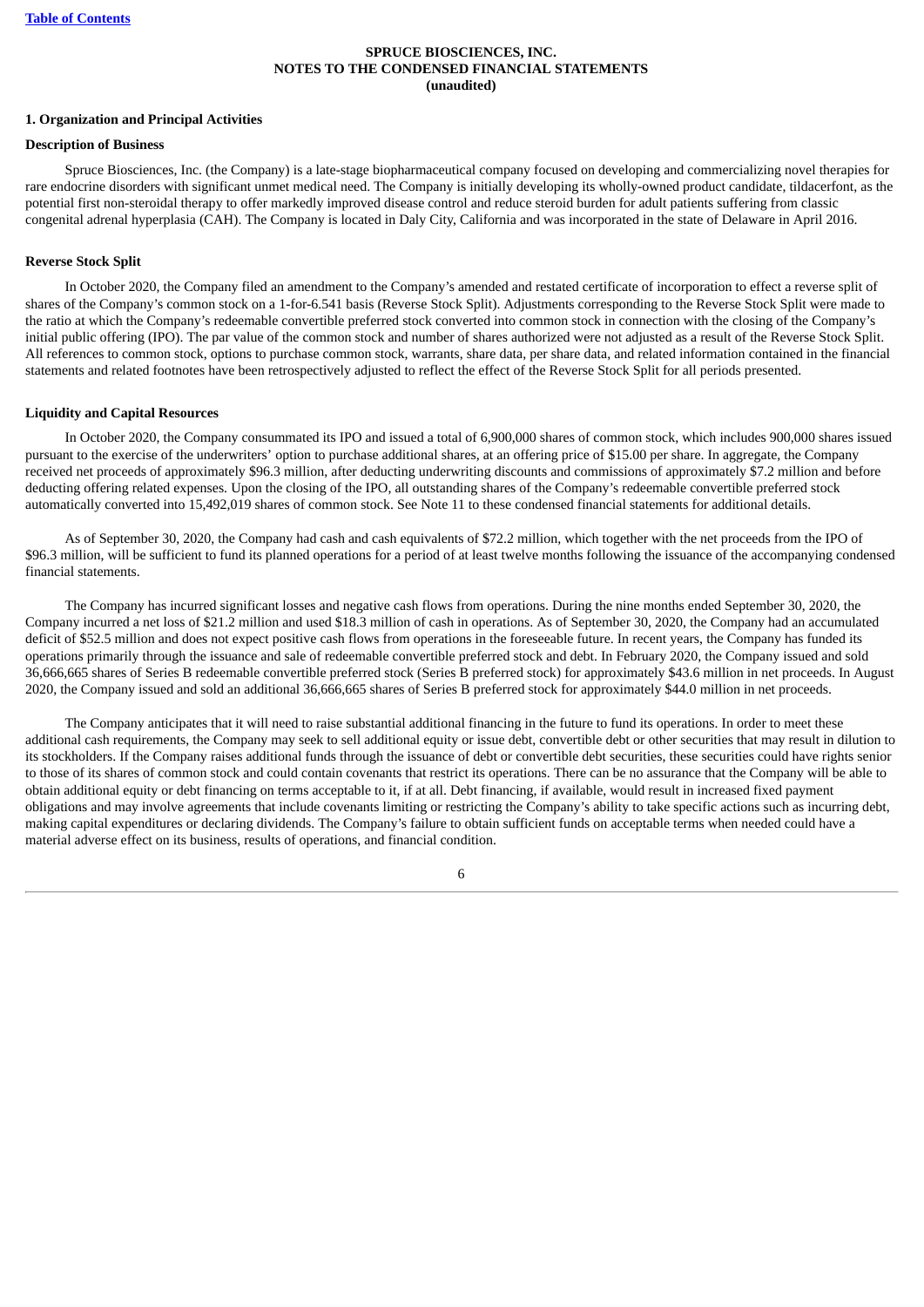### **2. Summary of Significant Accounting Policies**

### **Interim Condensed Financial Statements**

The financial statements have been prepared in accordance with accounting principles generally accepted in the United States of America (U.S. GAAP) and applicable rules and regulations of the U.S. Securities and Exchange Commission (SEC) for interim reporting. As permitted under those rules and regulations, certain footnotes or other financial information normally included in financial statements prepared in accordance with U.S. GAAP have been condensed or omitted. The condensed balance sheet as of September 30, 2020, the condensed statements of operations for the three and nine months ended September 30, 2020 and 2019, the condensed statements of redeemable convertible preferred stock and stockholders' equity (deficit) for the three and nine months ended September 30, 2020 and 2019, and the condensed statement of cash flows for the nine months ended September 30, 2020 and 2019 are unaudited. The interim condensed financial statements have been prepared on the same basis as the annual financial statements and, in the opinion of management, reflect all adjustments, which include only normal, recurring adjustments that are necessary to present fairly the Company's results for the interim periods presented. The condensed balance sheet as of December 31, 2019, is derived from the Company's audited financial statements. The results of operations for the three and nine months ended September 30, 2020, are not necessarily indicative of the results to be expected for the year ending December 31, 2020, or for any other future annual or interim period.

These interim condensed financial statements should be read in conjunction with the Company's audited financial statements and the related notes thereto for the year ended December 31, 2019, which are included in the Company's prospectus, dated October 8, 2020 that forms a part of the Company's Registration Statement on Form S-1 (File. Nos. 333-248924 and 333-249397) as filed with the SEC pursuant to Rule 424(b) under the Securities Act of 1933, as amended, on October 9, 2020.

#### **Use of Estimates**

The preparation of financial statements in conformity with U.S. GAAP requires management to make estimates and assumptions that affect the reported amounts of assets, liabilities and expenses as well as related disclosure of contingent assets and liabilities. Significant estimates and assumptions reflected in these financial statements include, but are not limited to, accrued research and development expenses, valuation of common stock and stockbased compensation, valuation of warrants and income tax and uncertain tax positions. The Company bases its estimates on its historical experience and on assumptions that it believes are reasonable; however, actual results could significantly differ from those estimates.

### **Risks and Uncertainties**

Any product candidates developed by the Company will require approvals from the U.S. Food and Drug Administration (FDA) or foreign regulatory agencies prior to commercial sales. There can be no assurance that the Company's current and future product candidates will meet desired efficacy and safety requirements to obtain the necessary approvals. If approval is denied or delayed, it may have a material adverse impact on the Company's business and its financial statements.

The Company is subject to a number of risks similar to other late-stage biopharmaceutical companies including, but not limited to, dependency on the clinical and commercial success of the Company's product candidate, tildacerfont, ability to obtain regulatory approval of tildacerfont, the need for substantial additional financing to achieve its goals, uncertainty of broad adoption of its approved products, if any, by physicians and consumers, significant competition and untested manufacturing capabilities, and dependence on key individuals and sole source suppliers.

The Company's business has been and could continue to be adversely affected by the evolving COVID-19 pandemic. For example, the COVID-19 pandemic has resulted in and could result in delays to the Company's clinical trials for numerous reasons including additional delays or difficulties in enrolling patients, diversion of healthcare resources away from the conduct of clinical trials, interruption or delays in the operations of the FDA or other regulatory authorities, and delays in clinical sites receiving the supplies and materials to conduct our clinical trials. At this time, the extent to which the COVID-19 pandemic impacts the Company's business will depend on future developments, which are highly uncertain and cannot be predicted. The Company will continue to evaluate the impact that these events could have on its operations, financial position, and results of operations and cash flows during fiscal year 2020 and beyond.

### **Cash and Cash Equivalents**

The Company considers all highly liquid investments with remaining maturities at the date of purchase of three months or less to be cash equivalents. Cash equivalents consist of amounts invested in money market funds.

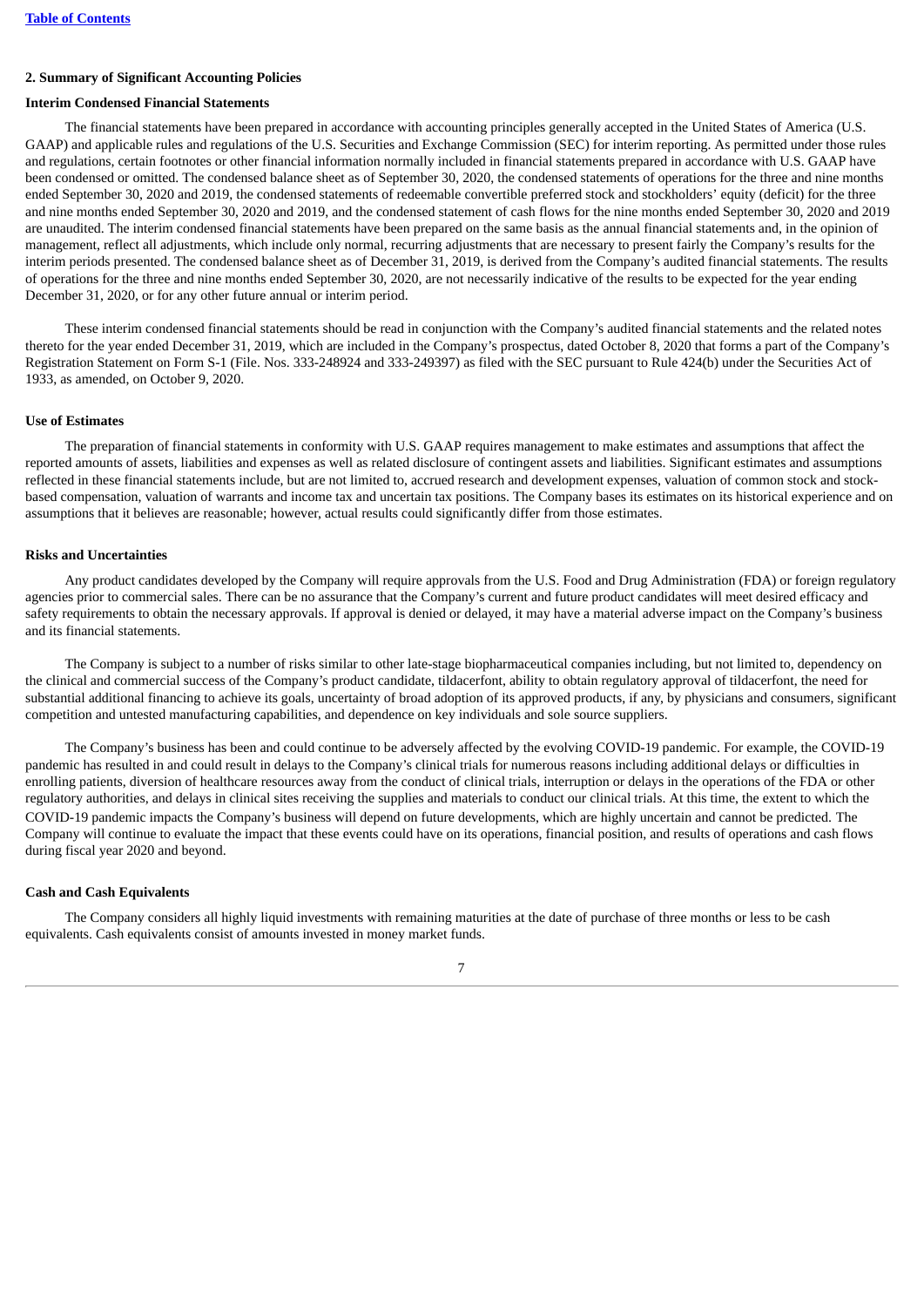# **Restricted Cash**

The Company has cash in a collateral account related to a letter of credit issued on behalf of the Company for the security deposit on the noncancelable operating lease for an office facility. The collateralized cash in connection with the letter of credit was classified as restricted cash on the balance sheet as of September 30, 2020 based on the terms of the lease agreement, which expires in 2025, unless extended.

The following table provides a reconciliation of cash, cash equivalents and restricted cash reported within the condensed statements of cash flows (in thousands):

|                                                  | September 30, |  |       |  |  |
|--------------------------------------------------|---------------|--|-------|--|--|
|                                                  | 2020          |  | 2019  |  |  |
| Cash and cash equivalents                        | 72.158        |  | 4.832 |  |  |
| Restricted cash                                  | 216           |  |       |  |  |
| Total cash, cash equivalents and restricted cash | 72.374        |  |       |  |  |

#### **Fair Value of Financial Instruments**

Fair value is defined as the exchange price that would be received for an asset or paid to transfer a liability, or an exit price, in the principal or most advantageous market for that asset or liability in an orderly transaction between market participants on the measurement date. Fair value measurement establishes a fair value hierarchy that requires an entity to maximize the use of observable inputs, where available, and minimize the use of unobservable inputs when measuring fair value.

The Company determined the fair value of financial assets and liabilities using the fair value hierarchy that describes three levels of inputs that may be used to measure fair value, as follows:

- Level 1—Ouoted prices in active markets for identical assets and liabilities:
- Level 2—Inputs other than Level 1 that are observable, either directly or indirectly, such as quoted prices for similar assets or liabilities, quoted prices in markets that are not active, or other inputs that are observable or can be corroborated by observable market data for substantially the full term of the assets or liabilities; and
- Level 3—Unobservable inputs that are supported by little or no market activity and that are significant to the fair value of the assets or liabilities.

The Company's financial instruments primarily consist of cash and cash equivalents, prepaid expenses, accounts payable, term loan, and accrued expenses. The carrying value of cash and cash equivalents, prepaid expenses, accounts payable, and accrued expenses are generally considered to be representative of their respective fair values because of the short-term nature of those instruments. The estimated fair value of the term loan is based on estimated interest rates currently available to the Company for debt with similar terms.

### **Concentration of Credit Risk**

Financial instruments, which potentially subject the Company to significant concentration of credit risk, consist primarily of cash and cash equivalents. The Company maintains deposits in federally insured financial institutions in excess of federally insured limits. The Company is exposed to credit risk in the event of default by the financial institutions holding its cash and cash equivalents to the extent recorded in the balance sheet. The Company has not experienced any losses in such accounts and management believes that the Company is not exposed to significant credit risk due to the financial position of the depository institutions in which those deposits are held.

### **Deferred Offering Costs**

The Company capitalizes within other assets certain legal, accounting, and other third-party fees that are directly related to the Company's inprocess equity financings, including the IPO, until such financings are consummated. After consummation of the equity financing, these costs are recorded in stockholders' equity (deficit) as a reduction of the proceeds received from the offering. As of September 30, 2020, \$2.3 million of deferred offering costs were capitalized and recorded on the condensed balance sheet. The deferred offering costs were reclassified to additional paid-in-capital upon the consummation of the IPO in October 2020. See Note 11 to these condensed financial statements for additional details.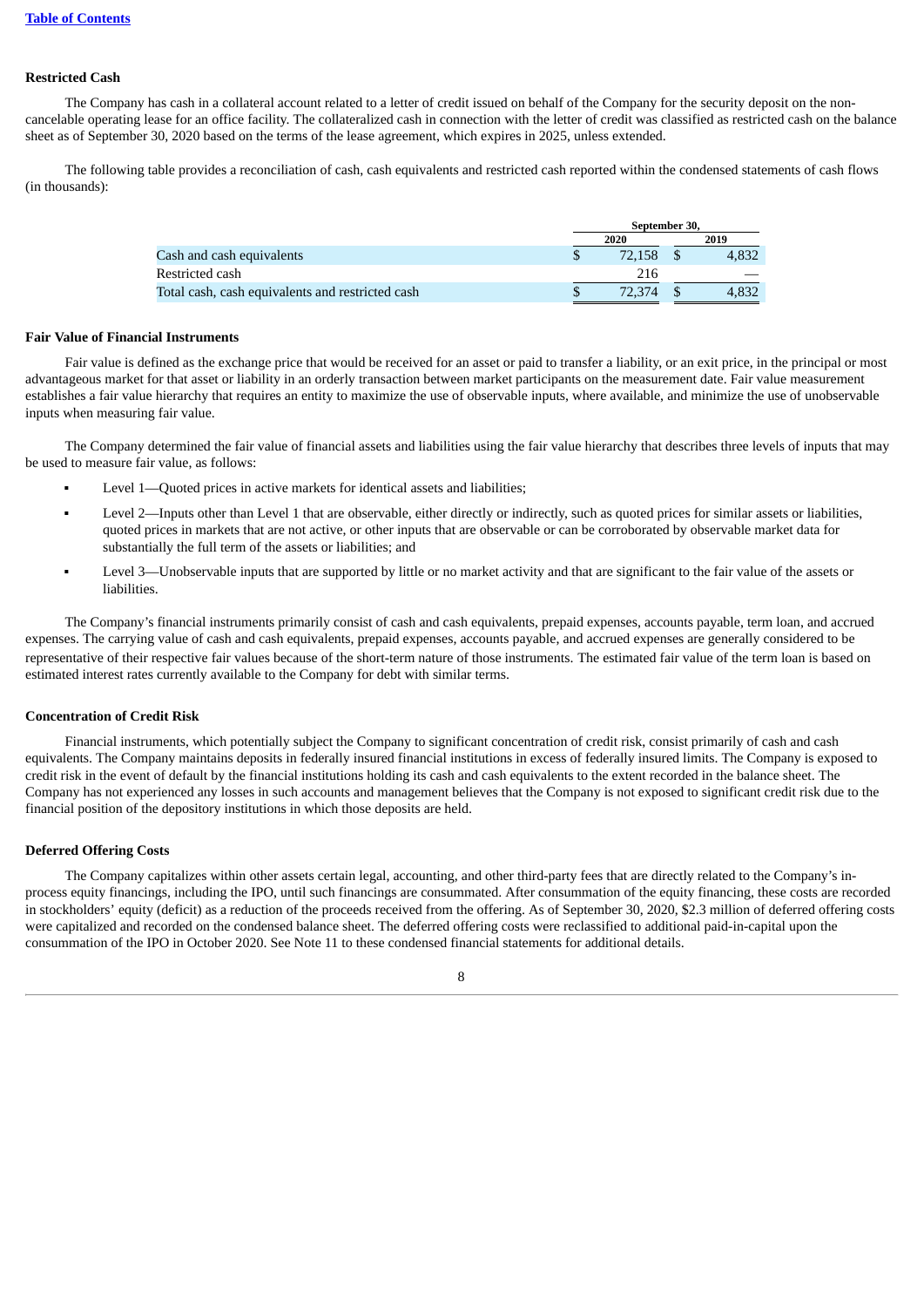# **Leases**

The Company adopted Accounting Standards Update (ASU), No. 2016-02, Leases (Topic 842) effective January 1, 2020.

The Company determines if an arrangement includes a lease at inception. Right-of-use assets and lease liabilities are recognized based on the present value of the future minimum lease payments over the lease term at the commencement date. The right-of-use asset includes any lease payments made and excludes lease incentives. The incremental borrowing rate is used in determining the present value of future payments. The Company utilizes its incremental borrowing rate, which is the rate incurred to borrow on a collateralized basis over a similar term an amount equal to the lease payments in a similar economic environment. The lease terms may include options to extend or terminate the lease. Lease expense for minimum lease payments is recognized on a straight-line basis over the non-cancelable lease term. The Company has elected not to recognize a right-of-use asset and lease liability for short-term leases. A short-term lease is a lease with an expected lease term of 12 months or less and which does not include an option to purchase the underlying asset that the lessee is reasonably certain to exercise. The Company also elected the package of practical expedients under the transition guidance that will retain the historical lease classification and initial direct costs for any leases that exist prior to adoption of the new guidance and the practical expedient to not separate lease and non-lease components. Prior period amounts have not been adjusted and continue to be reported in accordance with the Company's historical accounting under previous lease guidance, Accounting Standards Codification (ASC) 840, Leases (Topic 840). See Note 8 to these condensed financial statements for additional detail.

During 2019, leases were accounted for under ASC 840, Leases, and classified as operating leases. The Company's operating lease agreements include scheduled rent escalations over the lease term. During 2019, rent expense was charged ratably on a straight-line basis over the life of the lease from the date the Company obtains the legal right to use and control the leased space.

### **Redeemable Convertible Preferred Stock**

The Company records redeemable convertible preferred stock at fair value on the dates of issuance, net of issuance costs. Upon the occurrence of certain events that are outside the Company's control, including a deemed liquidation event such as a merger, acquisition and sale of all or substantially all of the Company's assets, holders of the redeemable convertible preferred stock can cause redemption for cash. Therefore, redeemable convertible preferred stock is classified as temporary equity (mezzanine) on the balance sheet as events triggering the liquidation preferences are not solely within the Company's control. The carrying values of the redeemable convertible preferred stock are adjusted to their liquidation preferences if and when it becomes probable that such a liquidation event will occur. Upon the consummation of the IPO in October 2020, all shares of redeemable convertible preferred stock outstanding were automatically converted into 15,492,019 shares of common stock. See Note 11 to these condensed financial statements for additional details.

### **Research and Development Expenses**

Research and development costs are expensed as incurred. Research and development expenses include, but are not limited to, personnel costs, fees paid to external entities that conduct certain nonclinical and clinical development activities on our behalf, manufacturing costs, outside service and consulting costs, and allocated overhead, including rent. Assets acquired that are utilized in research and development that have no alternative future use are also expensed as incurred.

#### **Accrued Research and Development Expenses**

Clinical trial costs are charged to research and development expense as incurred. The Company accrues for expenses resulting from contracts with clinical research organizations (CROs), consultants, and clinical site agreements in connection with conducting clinical trials. The financial terms of these contracts are subject to negotiations, which vary from contract to contract and may result in payment flows that do not match the periods over which materials or services are provided to us under such contracts. The Company's policy is to reflect the appropriate expense in the financial statements by matching the appropriate expenses with the period in which services and efforts are expended.

The CRO contracts generally include pass-through fees including, but not limited to, regulatory expenses, investigator fees, laboratory fees and other miscellaneous costs. The Company determines accrual estimates through reports from and discussion with clinical personnel and outside services providers as to the progress or state of completion of trials, or the services completed. The Company estimates accrued expenses as of each balance sheet date based on the facts and circumstances known at that time. The clinical trial accrual is dependent, in part, upon the receipt of timely and accurate reporting from the CROs and other third-party vendors.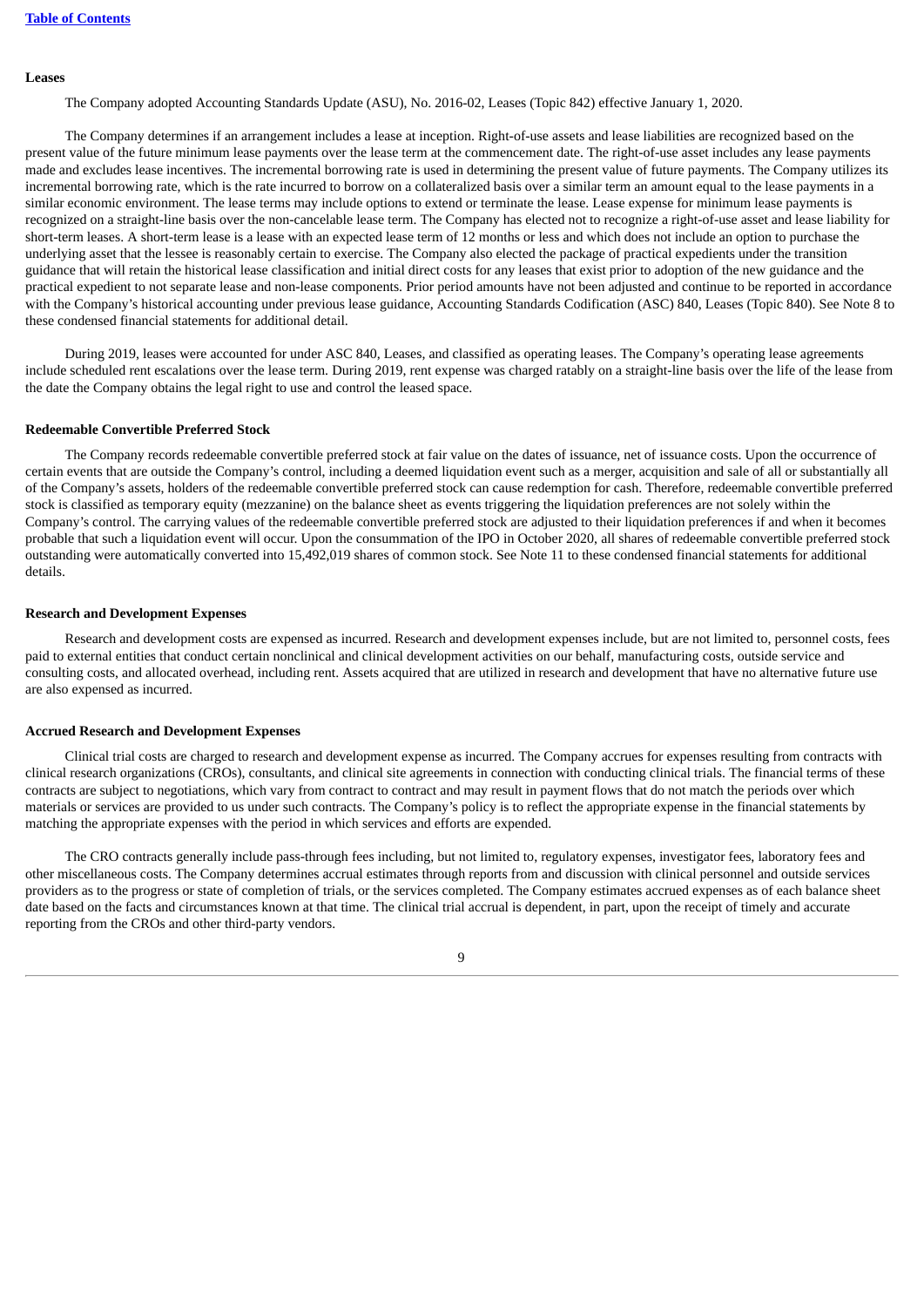If the actual timing of the performance of services or the level of effort varies from the original estimates, the Company will adjust the accrual accordingly. Payments associated with licensing agreements to acquire exclusive licenses to develop, use, manufacture and commercialize products that have not reached technological feasibility and do not have alternate commercial use are expensed as incurred. Payments made to third parties under these arrangements in advance of the performance of the related services by the third parties are recorded as prepaid expenses until the services are rendered.

# **Patent Costs**

Costs related to filing and pursuing patent applications are expensed as incurred, as recoverability of such expenditures is uncertain. These costs are included in general and administrative expenses and were immaterial for each of the periods presented.

### **Stock-Based Compensation**

The Company has an equity incentive plan under which various types of equity-based awards including, but not limited to, incentive stock options, non-qualified stock options, and restricted stock awards, may be granted to employees, non-employee directors, and non-employee consultants.

For equity awards granted to employees and directors, the Company recognizes compensation expense based on the estimated grant-date fair values. The fair value of stock options is determined using the Black-Scholes option pricing model. The Company recognizes compensation expense for stock option awards on a straight-line basis over the requisite service period of the award, generally four years. Forfeitures are recorded as they occur.

Stock-based compensation expense related to stock options granted to nonemployees is recognized based on the fair value of the stock options, determined using the Black-Scholes option pricing model, as they are earned. The awards generally vest over the period the Company expects to receive services from the nonemployee. Non-employee stock-based compensation expense was not material in any period presented.

The Company's determination of the fair value of stock options with time-based vesting on the date of grant utilizes the Black-Scholes optionpricing model, and is impacted by its common stock price as well as other variables including, but not limited to, expected term that options will remain outstanding, expected common stock price volatility over the term of the option awards, risk-free interest rates and expected dividends. The fair value of a stock-based award is recognized over the period during which an optionee is required to provide services in exchange for the option award, known as the requisite service period (usually the vesting period) on a straight-line basis. Stock-based compensation expense is recognized based on the fair value determined on the date of grant and is reduced for forfeitures as they occur.

### **Segment Reporting**

The Company operates and manages its business as one operating segment, which is the business of designing and developing novel therapies for rare endocrine disorders. The Company's chief executive officer, who is the chief operating decision maker, reviews financial information on an aggregate basis for allocating and evaluating financial performance. All long-lived assets are maintained in the United States of America.

### **Net Loss per Share**

Basic net loss per share attributable to common stockholders is calculated by dividing the net loss attributable to common stockholders by the weighted-average number of shares of common stock outstanding during the period, without consideration for potentially dilutive securities. Diluted net loss per share attributable to common stockholders is computed by dividing the net loss attributable to common stockholders by the weighted-average number of common stock and potentially dilutive securities outstanding for the period. For purposes of the diluted net loss per share calculation, redeemable convertible preferred stock, stock options, and common stock warrants are considered to be potentially dilutive securities. Basic and diluted net loss attributable to common stockholders per share is presented in conformity with the two-class method required for participating securities as the redeemable convertible preferred stock is considered a participating security because it participates in dividends with common stock. The holders of all series of redeemable convertible preferred stock do not have a contractual obligation to share in the Company's losses. As such, the net loss was attributed entirely to common stockholders. Because the Company has reported a net loss for all periods presented, diluted net loss per share is the same as basic net loss per share for those periods.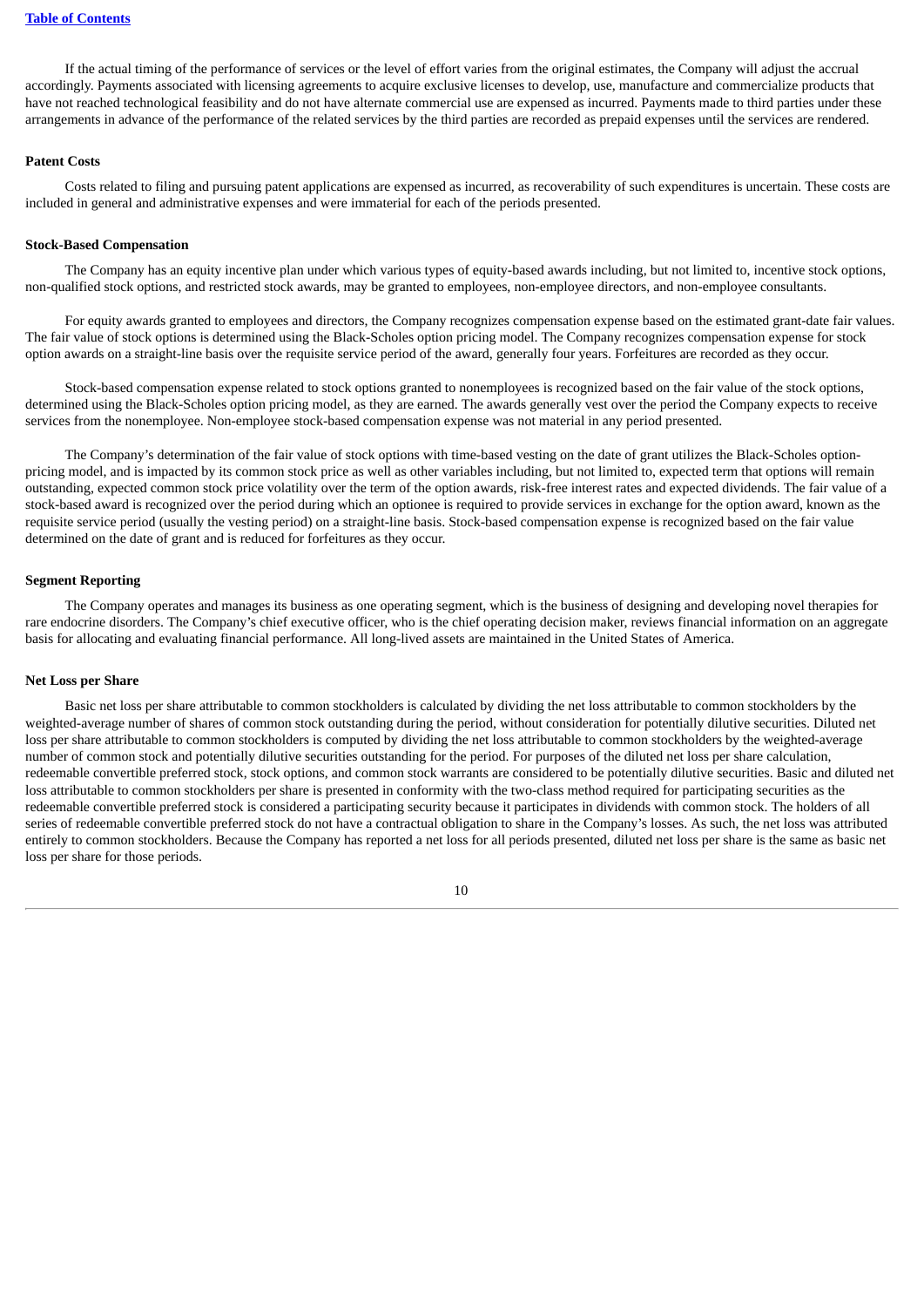### **Emerging Growth Company Status**

The Company is an emerging growth company (EGC) as defined in the Jumpstart Our Business Startups Act of 2012 (JOBS Act) and may take advantage of reduced reporting requirements that are otherwise applicable to public companies. Section 107 of the JOBS Act exempts emerging growth companies from being required to comply with new or revised financial accounting standards until private companies are required to comply with those standards. The Company has elected to use the extended transition period for complying with new or revised accounting standards.

#### **Recent Accounting Pronouncements Not Yet Adopted**

In June 2016, the Financial Accounting Standards Board (FASB) issued ASU 2016-13, Measurement of Credit Losses on Financial Instruments (Topic 326): Measurement of Credit Losses on Financial Instruments (ASU 2016-13). ASU 2016-13 requires companies to measure credit losses utilizing a methodology that reflects expected credit losses and requires a consideration of a broader range of reasonable and supportable information to inform credit loss estimates. ASU 2016-13 is effective for non-EGC's electing to use the extended transition period for complying with new or revised accounting standards for fiscal years beginning after December 15, 2019, and for EGC's for fiscal years beginning after December 15, 2022, with early adoption permitted. The Company expects to adopt this ASU on January 1, 2023. The Company is currently assessing the impact of adopting this standard, but based on a preliminary assessment, does not expect the adoption of this guidance to have a material impact on its financial statements.

In December 2019, the FASB issued Accounting Standards Update (ASU) 2019-12, Income Taxes (Topic 740): Simplifying the Accounting for Income Taxes. The amendments in ASU 2019-12 are intended to simplify various aspects related to accounting for income taxes. ASU 2019-12 removes certain exceptions to the general principles in Topic 740 and also clarifies and amends existing guidance to improve consistent application. ASU 2019-12 is effective for public business entities for fiscal years beginning after December 15, 2020 and the Company will adopt on January 1, 2021. The Company is currently evaluating the effect this standard will have on its financial statements and disclosures.

#### **Recently Adopted Accounting Pronouncements**

In February 2016, the FASB issued ASU 2016-02, Leases. ASU 2016-02 requires a lessee to recognize right of use asset and lease liability for all leases with lease terms of more than 12 months, along with additional qualitative and quantitative disclosures. ASU 2016-02 is effective for the Company beginning January 1, 2022, with early adoption permitted. The Company elected the modified retrospective approach and adopted ASC 842 on January 1, 2020. The Company also elected the package of practical expedients under the transition guidance that will retain the historical lease classification and initial direct costs for any leases that exist prior to adoption of the new guidance and the practical expedient to not separate lease and non-lease components. As of the date of adoption, the Company did not have any leases subject to capitalization under ASC 842, and as such, there was no impact to the financial statements. Since adoption, the Company entered into a new lease and recorded a \$1.9 million right-of-use asset and \$1.9 million lease liability upon commencement of the lease in September 2020. See Note 8 for further disclosure.

In August 2018, the FASB issued ASU No. 2018-13, Fair Value Measurement (Topic 820). This new guidance removes, modifies and adds to certain disclosure requirements on fair value measurements in Topic 820. This new guidance became effective for all entities for fiscal years beginning after December 15, 2019. Accordingly, the Company adopted ASU 2018-13 as of January 1, 2020. The adoption did not have any impact on the Company's financial statements as of and for the periods ended September 30, 2020.

#### **3. Fair Value Measurements**

The carrying amounts of cash equivalents approximate their fair value based upon quoted market prices. Certain of the Company's financial instruments are not measured at fair value on a recurring basis but are recorded at amounts that approximate their fair value due to their liquid or short-term nature, such as cash, prepaid expenses, accounts payable and accrued expenses. The Company did not have any financial assets measured nor liabilities recorded at fair value on a recurring or non-recurring basis as of September 30, 2020 and December 31, 2019.

The estimated fair value of the term loan was \$4.8 million as of September 30, 2020 and was based on estimated interest rates currently available to the Company for debt with similar terms, a Level 3 input.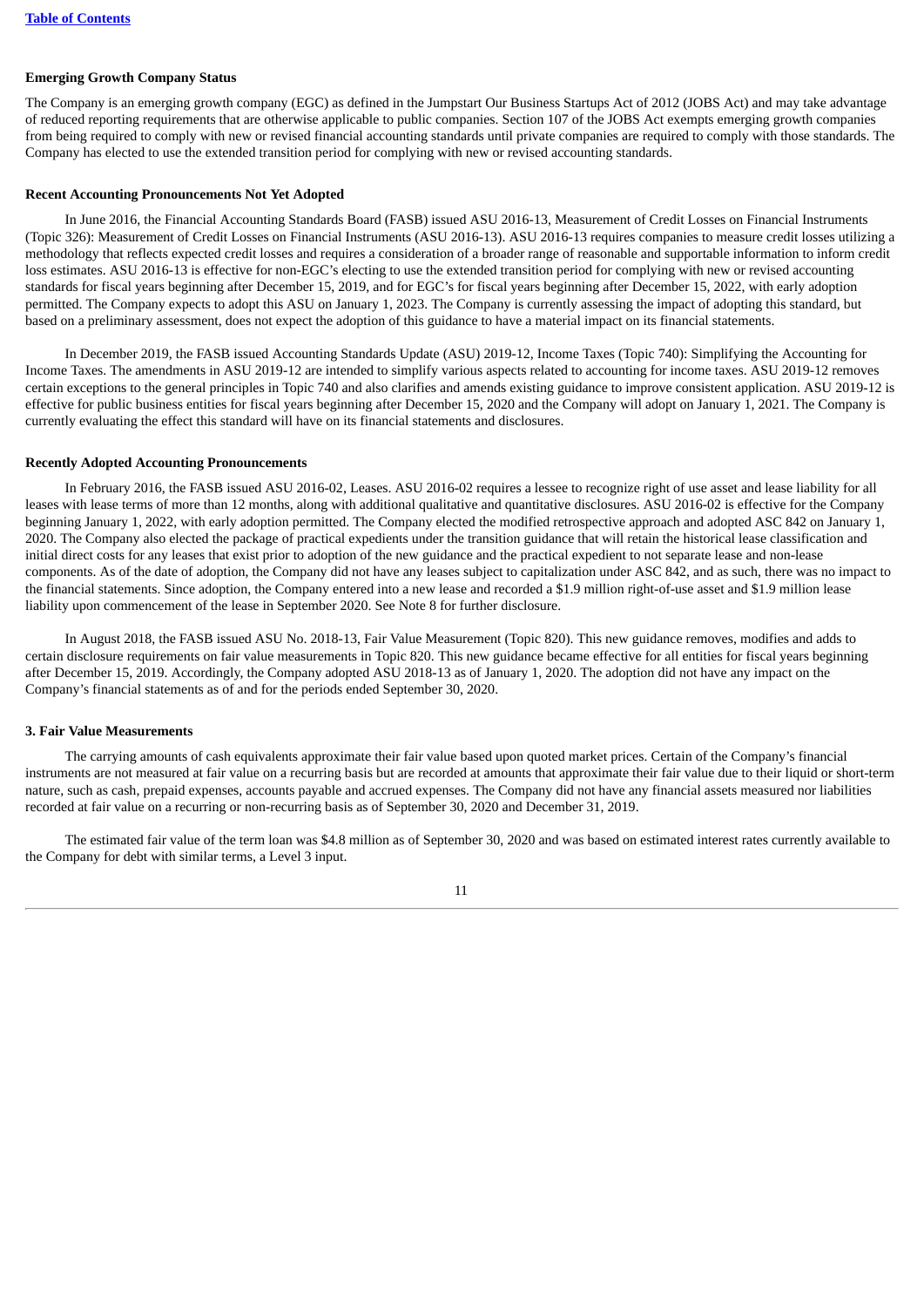### **4. Term Loan**

In September 2019, the Company entered into a Loan and Security Agreement (the Loan Agreement) with Silicon Valley Bank (SVB) providing for a term loan (the Term Loan). In April 2020, the Company and SVB entered into an agreement (the Deferral Agreement) whereby the parties agreed to extend the Interest-Only Period (defined below), repayment dates of all monthly payments of principal due and the maturity date with respect to the Term Loan by six months. All other terms of the Term Loan remained unchanged. The Deferral Agreement was determined to be a debt modification, resulting in a prospective yield adjustment based on the revised terms.

Pursuant to the Loan Agreement, the Company had the ability to request up to \$4.5 million of borrowings in two tranches of term loans. In September 2019, the Company requested \$2.5 million from the first tranche (the First Tranche) in connection with the entry into the Loan Agreement. The Loan Agreement provided the option to request an additional \$2.0 million (the Second Tranche), after the Company reached certain borrowing conditions as stipulated in the Loan Agreement. The Company satisfied these conditions and drew the Second Tranche of \$2.0 million in December 2019. Pursuant to the Deferral Agreement, principal payments shall commence in January 2021 and the Term Loan will mature in September 2022.

Outstanding principal balances under the Term Loan bear interest at a floating per annum rate equal to the greatest of: (i) 1% below the prime rate, (ii) 4.25%, or (iii) 1% below the prime rate as of September 23, 2019. Under the Term Loan, as amended by the Deferral Agreement, the Company is required to make monthly payments of interest only commencing on the first day of the month following the funding date of each respective tranche and continuing thereafter through December 31, 2020 (the Interest-Only Period). Following the Interest-Only Period, the outstanding Term Loan balance will be payable in (i) 21 consecutive equal monthly payments of principal beginning on the first day of the calendar month after the end of the Interest-Only Period and continuing on the same day of each month thereafter, in amounts that would fully amortize such note balance, as of January 1, 2021, over the repayment period, plus (ii) monthly payments of accrued but unpaid interest. The final payment due on the maturity date shall include all outstanding principal and all accrued unpaid interest and an End of Term Payment totaling 6% of the combined principal amount of the First and Second Tranches, or \$0.3 million. The End of Term Payment is being accrued through interest expense using the effective interest method.

The Company may prepay amounts outstanding under the Term Loan at any time provided certain notification conditions are met, in which case, all outstanding principal plus accrued and unpaid interest, the End of Term Payment, a prepayment fee between 1% and 3% of the principal amount of the First and Second Tranches, and any bank expenses become due and payable.

In connection with the First and Second Tranches under the Loan Agreement, the Company issued a warrant to purchase up to an aggregate of 49,609 shares of common stock at \$1.44 per share. The Company determined the initial fair value of the warrant to be \$0.1 million using the Black-Scholes option-pricing model. The fair value of the warrant was recorded to equity and as a debt discount, which is being amortized to interest expense using the effective interest method over the term of the Term Loan. See Note 11 to these condensed financial statements for additional details.

The Company incurred \$8 thousand of debt issuance costs in connection with the Term Loan, which is being amortized using the effective interest method over the life of the Term Loan. The unamortized debt issuance costs and debt discount balance was \$31 thousand as of September 30, 2020.

The Term Loan and unamortized discount and debt issuance costs balances as of September 30, 2020 are shown below (in thousands):

|                                                    | September 30,<br>2020 |
|----------------------------------------------------|-----------------------|
| Total Term Loan debt                               | 4,500                 |
| Less: unamortized discount and debt issuance costs | (31                   |
| Total Term Loan, net                               | 4,469                 |
| Less: Term Loan, current portion                   | (1,908)               |
| Term loan, net of current portion                  | 2,561                 |

The Company is subject to customary affirmative and restrictive covenants under the Loan Agreement. The Company's obligations under the Loan Agreement are secured by a first priority security interest in substantially all of its current and future assets, other than intellectual property. The Company also agreed not to encumber its intellectual property assets, except as permitted by the Loan Agreement.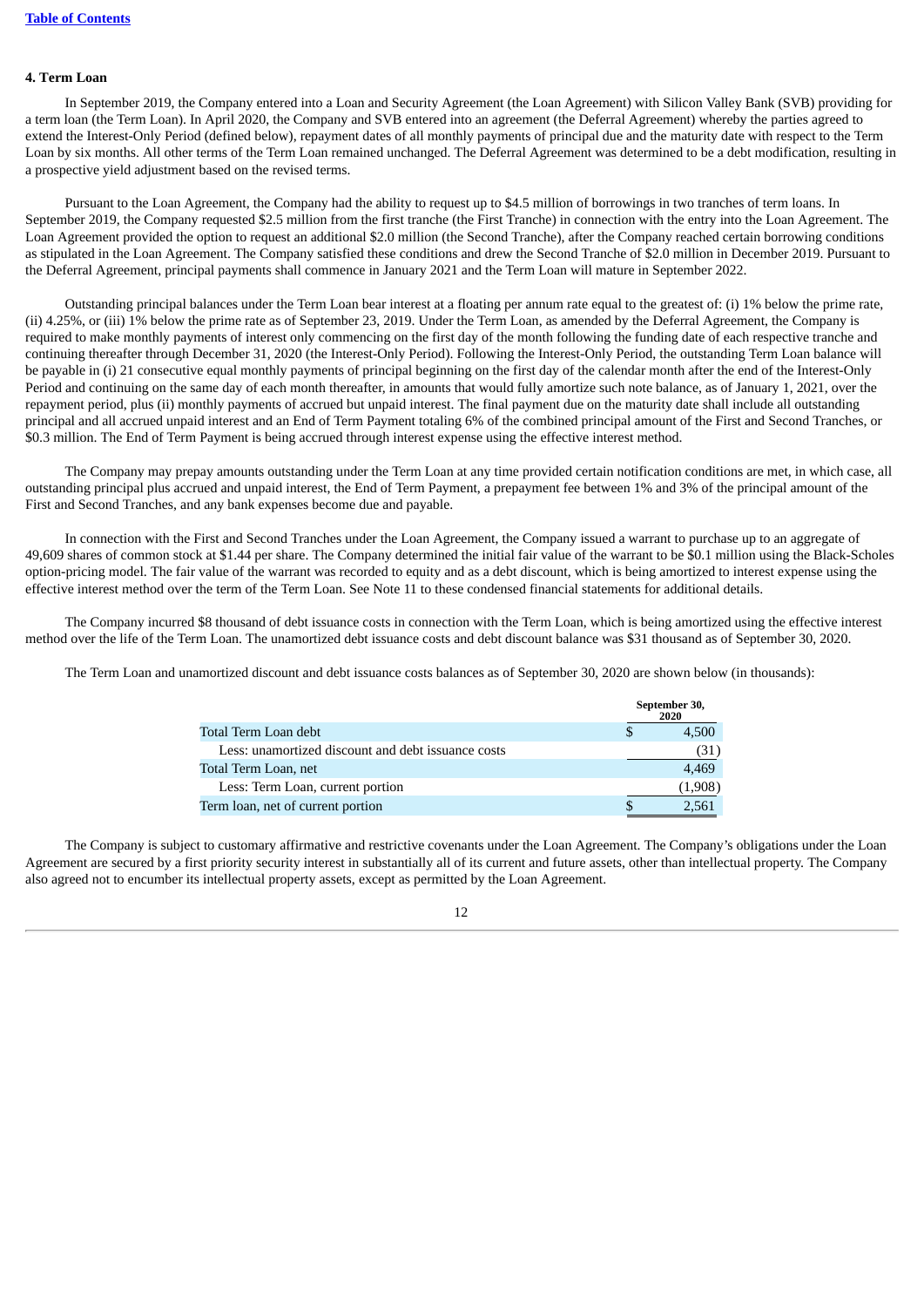The Loan Agreement also contains customary indemnification obligations and customary events of default, including, among other things, the Company's failure to fulfill certain obligations under the Loan Agreement and the occurrence of a material adverse change in its business, operations, or condition (financial or otherwise), a material impairment of the prospect of repayment of any portion of the loan, or a material impairment in the perfection or priority of lender's lien in the collateral or in the value of such collateral. In the event of default by the Company under the Loan Agreement, the lender would be entitled to exercise their remedies thereunder, including the right to accelerate the debt, upon which the Company may be required to repay all amounts then outstanding under the Loan Agreement. As of September 30, 2020, management believes that the Company was in compliance with all financial covenants under the Loan Agreement and there had been no material adverse change.

As of September 30, 2020, future principal payments per year under the Term Loan were as follows (in thousands):

| Remainder of 2020 | J |       |
|-------------------|---|-------|
| 2021              |   | 2,571 |
| 2022              |   | 1,929 |
| Total             |   | ' 500 |

The Company made interest payments on the Term Loan of \$49 thousand and \$0.1 million during the three and nine months ended September 30, 2020, respectively.

### **5. Capital Structure**

### **Common Stock**

As of September 30, 2020 and December 31, 2019, the Company was authorized to issue 130,518,922 and 41,000,000 shares of \$0.0001 par value common stock, respectively. Holders of the Company's common stock are entitled to dividends if and when declared by the Board of Directors of the Company (Board of Directors) and after any redeemable convertible preferred share dividends are fully paid. The holder of each share of common stock is entitled to one vote. As of September 30, 2020, no dividends were declared.

### *Shares reserved for future issuance*

Common stock reserved for future issuance, on an as converted basis, consisted of the following:

|                                                 | September 30,<br>2020 | December 31,<br>2019 |
|-------------------------------------------------|-----------------------|----------------------|
| Series A redeemable convertible preferred stock | 4,280,690             | 4,280,690            |
| Series B redeemable convertible preferred stock | 11,211,329            |                      |
| Stock options outstanding                       | 2,402,539             | 859,322              |
| Common stock warrant                            | 49,609                | 49,609               |
| Total shares reserved                           | 17,944,167            | 5,189,621            |

### **Redeemable Convertible Preferred Stock**

Issued and outstanding redeemable convertible preferred stock as of September 30, 2020, and its principal terms during the year then ended were as follows (in thousands, except share and per share amounts):

|                                                 |                             | As of September 30, 2020                                                                                |  |        |  |                                    |  |                                 |  |  |
|-------------------------------------------------|-----------------------------|---------------------------------------------------------------------------------------------------------|--|--------|--|------------------------------------|--|---------------------------------|--|--|
| <b>Series</b>                                   | <b>Shares</b><br>Authorized | Original<br><b>Shares</b><br><b>Issued and</b><br><b>Issue Price</b><br><b>Per Share</b><br>Outstanding |  |        |  | Aggregate<br>Liauidation<br>Amount |  | <b>Net</b><br>Carrving<br>Value |  |  |
| Series A redeemable convertible preferred stock | 28,000,000                  | 28,000,000                                                                                              |  | 1.0000 |  | 28,000                             |  | 27,813                          |  |  |
| Series B redeemable convertible preferred stock | 73,333,330                  | 73.333.330                                                                                              |  | 1.2000 |  | 88,000                             |  | 87,633                          |  |  |
| Total                                           | 101,333,330                 | 101,333,330                                                                                             |  |        |  | 116.000                            |  | 115,446                         |  |  |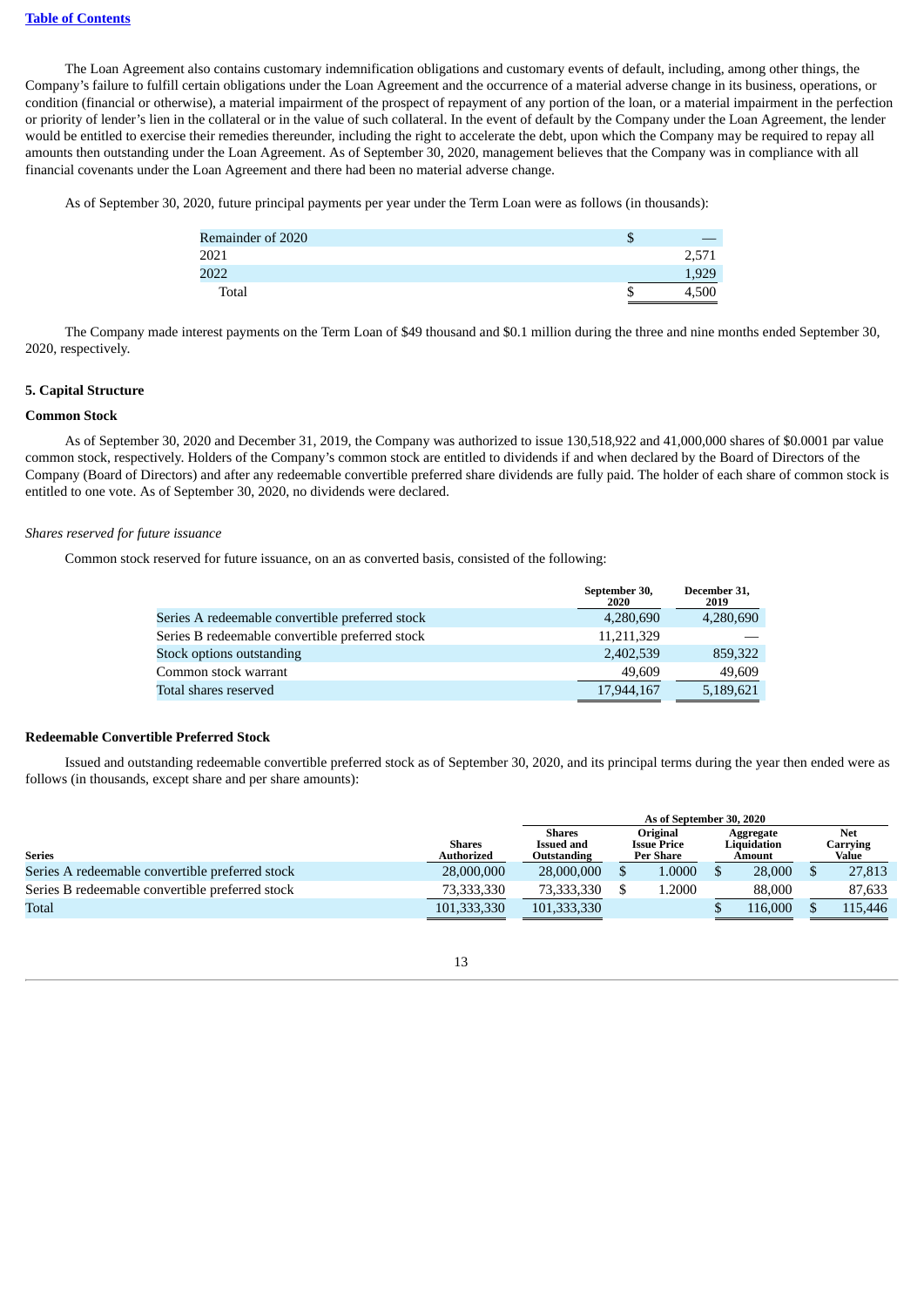### **Table of [Contents](#page-1-0)**

Issued and outstanding redeemable convertible preferred stock as of December 31, 2019, and its principal terms during the year then ended were as follows (in thousands, except share and per share amounts):

|                                                 |               | As of December 31, 2019 |                  |                    |             |        |     |        |  |          |
|-------------------------------------------------|---------------|-------------------------|------------------|--------------------|-------------|--------|-----|--------|--|----------|
|                                                 |               | <b>Shares</b>           | Original         |                    | Aggregate   |        | Net |        |  |          |
|                                                 | <b>Shares</b> | Issued and              |                  | <b>Issue Price</b> | Liquidation |        |     |        |  | Carrving |
| <b>Series</b>                                   | Authorized    | Outstanding             | <b>Per Share</b> |                    |             | Amount |     | Value  |  |          |
| Series A redeemable convertible preferred stock | 28,000,000    | 28,000,000              |                  | 0000.              |             | 28,000 |     | 27,813 |  |          |

#### **6. Equity Incentive Plan and Stock-Based Compensation Expense**

#### **Equity Incentive Plan**

In October 2020, the Company adopted the 2020 Equity Incentive Plan (the 2020 Plan), which is a successor to and continuation of the Company's Amended and Restated 2016 Equity Incentive Plan (the 2016 Plan). Total shares reserved under the 2020 Plan was 2,647,684, inclusive of the shares that remained available for issuance under the 2016 Plan at the time the 2020 Plan became effective. Following the effectiveness of the 2020 Plan, no further grants will be made under the 2016 Plan; however, shares subject to awards granted under the 2016 Plan will continue to be governed by the 2016 Plan. Any shares subject to outstanding stock options or other stock awards that were granted under the 2016 Plan that terminate or expire prior to exercise or settlement; are settled in cash; are forfeited or repurchased because of the failure to vest; or are reacquired or withheld to satisfy a tax withholding obligation or the purchase or exercise price in accordance with the terms of the 2016 Plan will also be reserved for issuance under the 2020 Plan. See Note 11 to these condensed financial statements for additional details.

Under the 2020 Plan and the 2016 Plan, individuals can be granted the ability to early exercise their options. There were no shares, related to the early exercise of options, subject to repurchase by the Company as of September 30, 2020.

A summary of the Company's stock option activity and related information is as follows (in thousands, except share and per share amounts):

|                                                      | Outstanding<br><b>Stock</b><br><b>Options</b> | Weighted-<br>Average<br><b>Exercise</b><br>Price | Weighted-<br>Average<br><b>Remaining</b><br>Contractual<br>Life (Years) |    | Aggregate<br>Intrinsic<br><b>Value</b> |
|------------------------------------------------------|-----------------------------------------------|--------------------------------------------------|-------------------------------------------------------------------------|----|----------------------------------------|
| Balance as of December 31, 2019                      | 859,322                                       | \$<br>1.20                                       | 7.9                                                                     | ß. | 209                                    |
| Granted                                              | 1,765,200                                     | 3.18                                             |                                                                         |    |                                        |
| Exercised                                            | (57, 614)                                     | 0.89                                             |                                                                         |    |                                        |
| Forfeited/Cancelled                                  | (164, 369)                                    | 1.59                                             |                                                                         |    |                                        |
| Balance as of September 30, 2020                     | 2,402,539                                     | \$<br>2.64                                       | 9.0                                                                     | -S | 11,738                                 |
| Vested and expected to vest as of September 30, 2020 | 2,256,494                                     | \$<br>2.60                                       | 8.9                                                                     | -5 | 11,096                                 |
| Vested and exercisable as of September 30, 2020      | 545.011                                       | 1.18                                             | 5.7                                                                     |    | 3.073                                  |

Stock options vested and expected to vest differs from total stock options outstanding as it excludes performance-based stock options for which the performance criteria has not been achieved and achievement is not expected as of September 30, 2020. In October 2020, the performance criteria for 127,042 of the performance-based stock options was achieved and vesting commenced upon the completion of the IPO.

The aggregate intrinsic values of options outstanding and exercisable were calculated as the difference between the exercise price of the options and the estimated fair value of the Company's common stock as determined by the Board of Directors as of September 30, 2020 and December 31, 2019. The total intrinsic value of options exercised was \$0.3 million for both the three and nine months ended September 30, 2020.

Total shares authorized for issuance as of September 30, 2020 was 2,697,738 shares and 237,585 shares remained available for issuance under the 2016 Plan, which were incorporated into the 2020 Plan that became effective immediately prior to the execution of the underwriting agreement for the Company's IPO.

For the three and nine months ended September 30, 2020, the weighted-average fair value of options granted was \$5.01 and \$3.45 per share, respectively.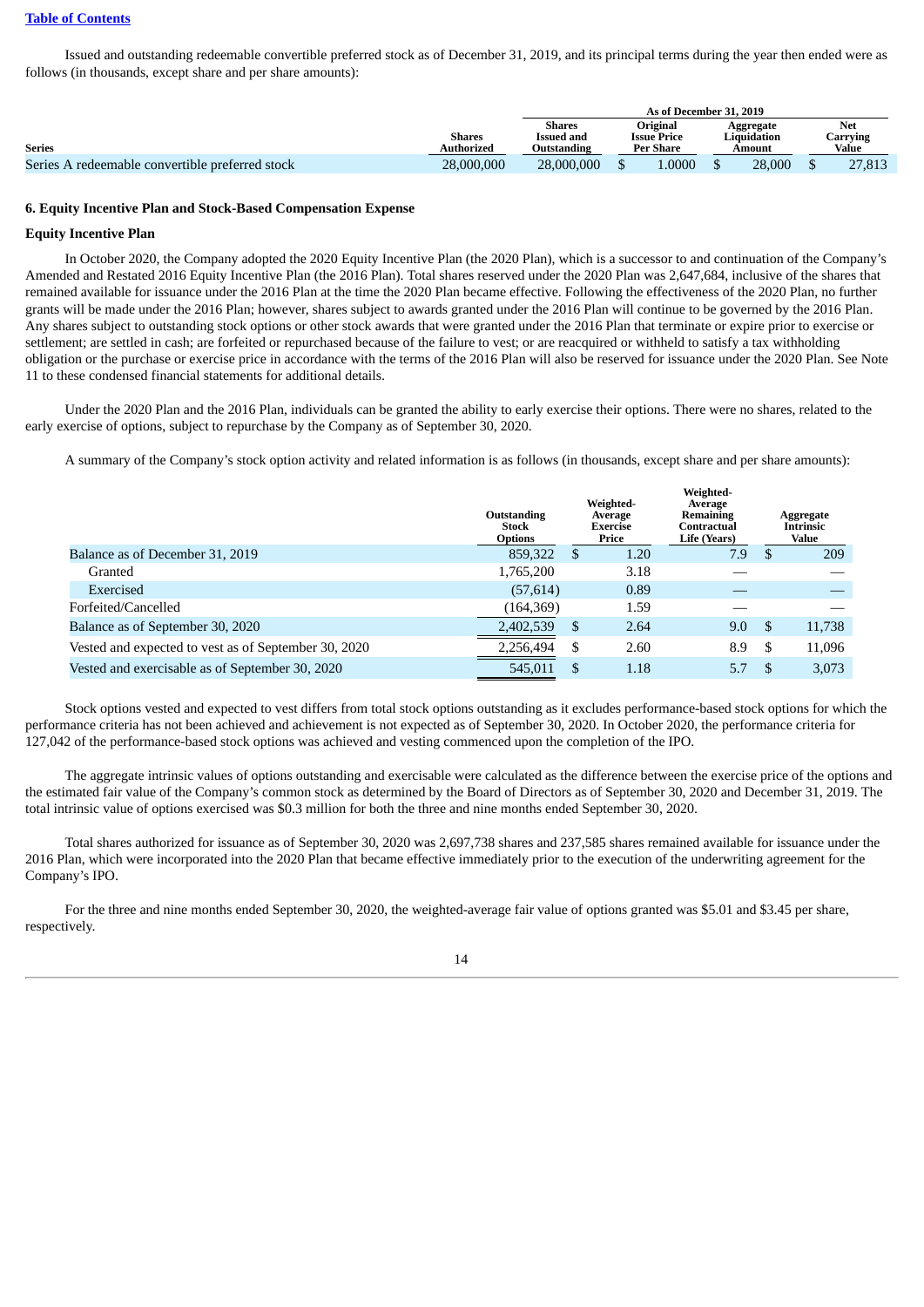### **Stock-Based Compensation Expense**

The following table summarizes the components of stock-based compensation expense recognized in the Company's statement of operations and comprehensive loss during the three and nine months ended September 30, 2020 and 2019 (in thousands):

|                                        | <b>Three Months Ended</b><br>September 30, |      |  | Nine Months Ended<br>September 30, |  |      |  |      |
|----------------------------------------|--------------------------------------------|------|--|------------------------------------|--|------|--|------|
|                                        |                                            | 2020 |  | 2019                               |  | 2020 |  | 2019 |
| Research and development               |                                            | 89   |  | 38                                 |  | 138  |  | 89   |
| General and administrative             |                                            | 129  |  | 24                                 |  | 208  |  | 65   |
| Total stock-based compensation expense |                                            | 218  |  | 62                                 |  | 346  |  | 154  |

Unrecognized stock-based compensation expense as of September 30, 2020 was approximately \$5.5 million, which is expected to be recognized over a weighted-average vesting term of 3.7 years.

#### **7. License Agreement**

In May 2016, the Company entered into a license agreement (the License Agreement), with Eli Lilly and Company (Lilly). Pursuant to the terms of the License Agreement, Lilly granted the Company an exclusive, worldwide, royalty bearing, sublicensable license under certain technology, patent rights, know-how and proprietary materials related to certain compounds, to research, develop, and commercialize such compounds for all pharmaceutical uses.

As partial consideration for the rights granted to the Company under the License Agreement, the Company made a one-time upfront payment to Lilly of \$0.8 million during the year ended December 31, 2016, which was recorded as research and development expense as there was no alternative use due to the early stage of the technology. The Company is also required to pay Lilly up to an aggregate of \$23.0 million upon the achievement, during the time the License Agreement remains in effect, of certain milestones relating to the clinical development and commercial sales of products licensed under the License Agreement. Such payments are for predetermined fixed amounts, are paid only upon the first occurrence of each event, and are due shortly after achieving the applicable milestone. In addition, the Company is required to pay Lilly tiered royalties on annual worldwide net sales with rates ranging from mid-single-digits to sub-teens. No additional amounts were paid by the Company to Lilly during any of the periods presented, nor were due as of such dates pursuant to the License Agreement.

The License Agreement will remain in effect, unless earlier terminated, until the expiration of the royalty payment obligations. Royalties are payable on a product-by-product and country-by-country basis from the first commercial sale of the product until the later of (i) the tenth anniversary of the date of first commercial sale in such country, (ii) the expiration in such country of the last-to-expire licensed patent having a valid claim covering the manufacture, use or sale of the licensed product as commercialized in such country, and (iii) the expiration of any data or regulatory exclusivity period for the licensed product in such country.

#### **8. Commitments and Contingencies**

From time to time, the Company may have certain contingent liabilities that arise in the ordinary course of business. The Company evaluates the likelihood of an unfavorable outcome in legal or regulatory proceedings to which it is a party and records a loss contingency on an undiscounted basis when it is probable that a liability has been incurred and the amount of the loss can be reasonably estimated. These judgments are subjective and based on the status of such legal proceedings, the merits of the Company's defenses, and consultation with legal counsel. Actual outcomes of these legal proceedings may differ materially from the Company's estimates.

### **Leases**

The Company leases space under non-cancelable operating leases which require the Company to pay base rent, real estate taxes, insurance, general repairs, and maintenance. The Company does not have finance leases. As described in Note 2, the Company adopted ASC Topic 842 as of January 1, 2020.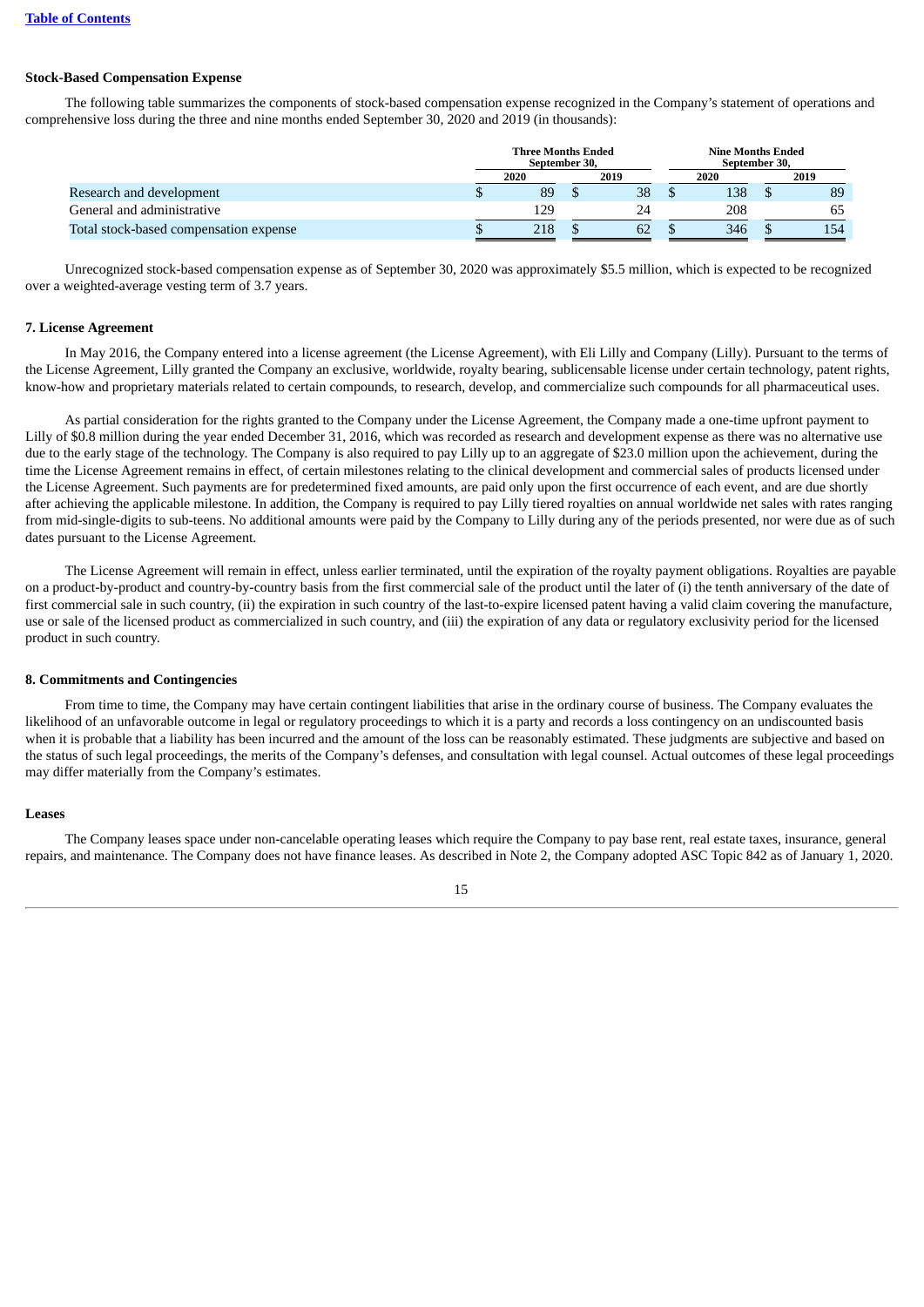In February 2020, the Company entered into a non-cancelable operating lease for office space with a commencement date of September 2020. The monthly payments escalate over the 63-month term with total gross commitments of \$2.3 million. The lease includes an option to renew the lease term for an additional period of 60 months. The renewal option is not included in the lease term or minimum lease payments disclosures below as the Company is not reasonably certain to exercise the option. Lease incentives, which relate to rent abatement, were considered in the calculation of the lease liability and right-of-use asset. Lease expense for the three and nine months ended September 30, 2020 was \$37 thousand.

In February 2019, the Company entered into a short-term lease for office space with a commencement date of March 2019. Total gross commitments over the 12-month term were \$0.2 million. In February 2020, the Company extended the lease for an additional three months for a total of \$42 thousand in additional commitments. The lease was terminated in May 2020.

Short-term lease expense for the three and nine months ended September 30, 2020 was nil and \$66 thousand, respectively. Rent expense for the three and nine months ended September 30, 2019 was \$40 thousand and \$108 thousand, respectively, and was recognized under prior Topic 840.

Lease right-of-use assets and liabilities are recognized at the commencement date based on the present value of the remaining minimum lease payments over the lease term, with certain adjustments as described in Note 2. As the leases do not provide an implicit rate, the Company uses a collateralized incremental borrowing rate based on the information available at the commencement date to determine the lease liability. As of September 30, 2020, the weighted-average remaining lease term for operating leases was 5.2 years and the weighted-average discount rate was 7.0%. Cash paid for amounts included in the measurement of lease liabilities was \$37 thousand for the three and nine months ended September 30, 2020.

The Company recognizes monthly operating lease expense on a straight-line basis over the term of the lease. Variable lease expense relates primarily to office lease common area maintenance, insurance, and property taxes, is expensed as incurred, and is excluded from the calculation of the lease liability and right-of-use-asset. Variable lease expense for the three and nine months ended September 30, 2020 was minimal.

Future minimum annual lease commitments under the Company's non-cancelable operating leases as of September 30, 2020 were as follows (in thousands):

|                                                                 | Amount    |
|-----------------------------------------------------------------|-----------|
| 2020 (remaining three months)                                   | \$        |
| 2021                                                            | 377       |
| 2022                                                            | 464       |
| 2023                                                            | 478       |
| 2024 and thereafter                                             | 957       |
| Total undiscounted future minimum lease payments                | 2.276     |
| Less: present value discount                                    | (371)     |
| Total discounted future minimum lease payments                  | 1,905     |
| Lease liability, current portion (included in "accrued expenses |           |
| and other current liabilities" on the condensed balance sheet)  | \$<br>167 |
| Lease liability, net of current portion                         | 1,738     |
| Total operating lease liability                                 | 1.905     |

#### **Legal Matters**

The Company's industry is characterized by frequent claims and litigation, including claims regarding intellectual property. As a result, the Company may be subject to various legal proceedings from time to time. The results of any future litigation cannot be predicted with certainty, and regardless of the outcome, litigation can have an adverse impact on the Company because of defense and settlement costs, diversion of management resources and other factors. The Company was not subject to any material legal proceedings during the nine months ended September 30, 2020 and management is not aware of any pending or threatened litigation.

### **9. Income Taxes**

The Company has a history of losses and expects to record a net loss in 2020.

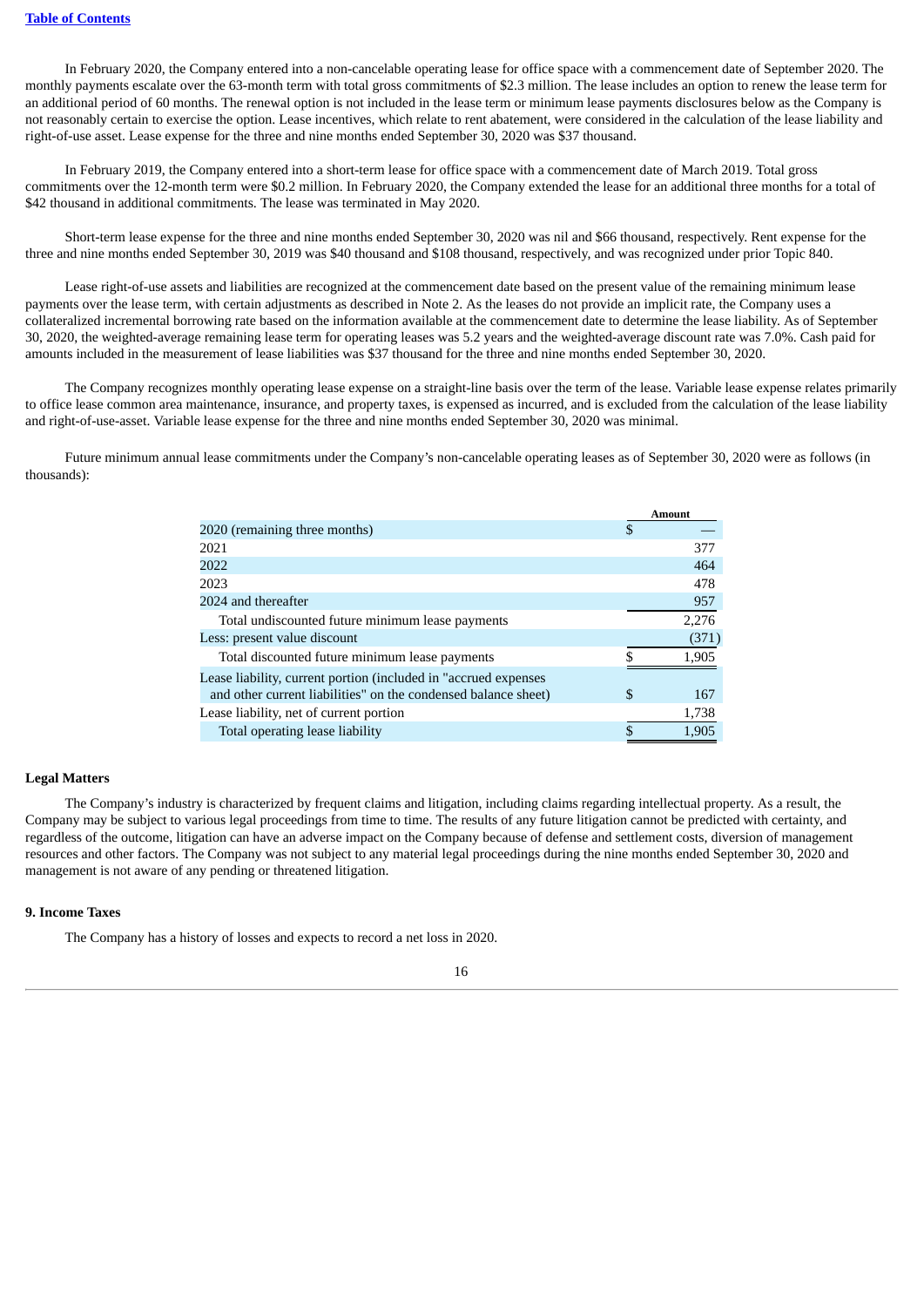The Company accounts for income taxes under ASC Topic 740, Income Taxes. Under this standard, deferred tax assets and liabilities are recognized for future tax benefits or consequences attributable to temporary differences between the financial statement carrying amounts of existing assets and liabilities and their respective tax bases. Deferred tax assets and liabilities are measured using enacted tax rates expected to apply to taxable income in the years in which those temporary differences are expected to be recovered or settled.

A valuation allowance is provided for significant deferred tax assets when it is more likely than not that such assets will not be realized through future operations. No provision for income taxes has been recorded due to the available net operating loss carry forwards. Future tax benefits which may arise as a result of these losses have not been recognized in these financial statements, as their realization is determined not likely to occur and accordingly, the Company has recorded a valuation allowance for the future deferred tax assets.

### **10. Net Loss Per Share**

The following table sets forth the computation of the basic and diluted net loss per share (in thousands, except share and per share amounts):

|                                            | Three Months Ended<br>September 30. |  |         | <b>Nine Months Ended</b><br>September 30. |         |  |
|--------------------------------------------|-------------------------------------|--|---------|-------------------------------------------|---------|--|
|                                            | 2020                                |  | 2019    | 2020                                      | 2019    |  |
| Numerator:                                 |                                     |  |         |                                           |         |  |
| Net loss                                   | (9,587)                             |  | (2,551) | (21,201)                                  | (9,906) |  |
| Denominator:                               |                                     |  |         |                                           |         |  |
| Weighted-average common shares outstanding | 776.159                             |  | 764.408 | 769.766                                   | 764,408 |  |
| Net loss per share, basic and diluted      | 12.35                               |  | (3.34)  | (27.54)                                   | (12.96) |  |

Basic net loss per share was the same as diluted net loss per share for all periods as the inclusion of potentially dilutive securities would have been anti-dilutive. Potentially dilutive securities that were not included in the diluted per share calculations were as follows:

|                                                        | September 30, |           |  |  |  |
|--------------------------------------------------------|---------------|-----------|--|--|--|
|                                                        | 2020          | 2019      |  |  |  |
| Series A redeemable convertible preferred stock (on an |               |           |  |  |  |
| if-converted basis)                                    | 4,280,690     | 4,280,690 |  |  |  |
| Series B redeemable convertible preferred stock (on an |               |           |  |  |  |
| if-converted basis)                                    | 11,211,329    |           |  |  |  |
| Shares subject to outstanding common stock options     | 2,402,539     | 685,946   |  |  |  |
| Shares subject to common stock warrants                | 49,609        | 32,129    |  |  |  |
| Total                                                  | 17,944,167    | 4,998,765 |  |  |  |

### **11. Subsequent Events**

#### *Amendment to Amended and Restated Certificate of Incorporation*

In October 2020, the Company filed an amendment to the Company's amended and restated certificate of incorporation to effect the Reverse Stock Split (see Note 2).

### *Automatic Conversion of Redeemable Convertible Preferred Stock*

In October 2020, the holders of Series A and Series B redeemable convertible preferred stock elected to automatically convert all outstanding shares of Series A and Series B redeemable convertible preferred stock into the Company's common stock, at the then-effective and applicable conversion rate, contingent and effective upon the closing of the IPO.

### *Adoption of Equity Incentive Plan and Employee Stock Purchase Plan*

In September 2020, the Board of Directors adopted the 2020 Plan. The stockholders approved the 2020 Plan in October 2020 and it became effective immediately prior to the execution of the underwriting agreement for the IPO. Under the 2020 Plan, the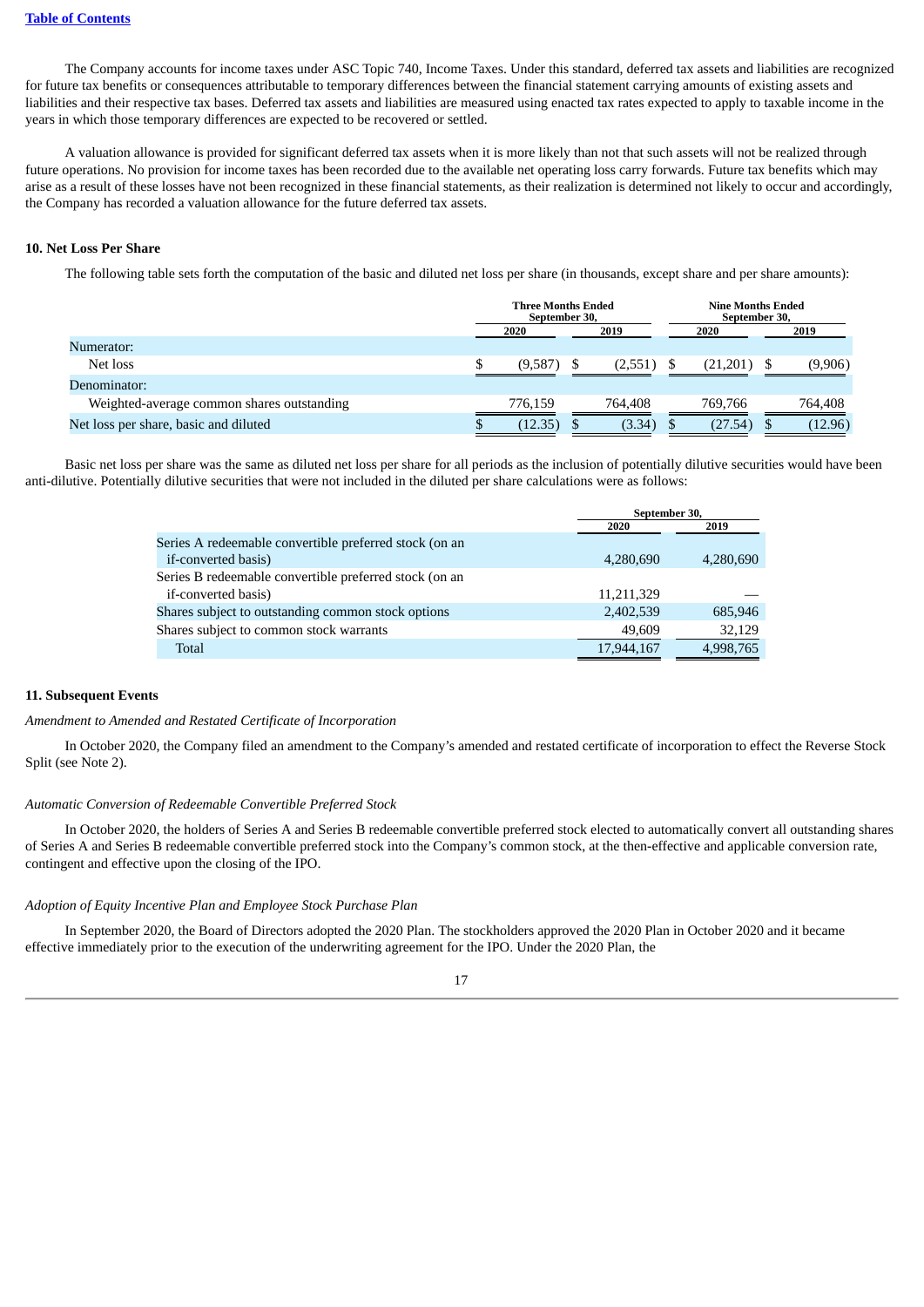Company may grant stock options, stock appreciation rights, restricted stock, restricted stock units, and other stock or cash-based awards to individuals who are then employees, officers, directors or consultants of the Company. A total of 2,647,684 shares of common stock were approved to be initially reserved for issuance under the 2020 Plan, which includes (i) 2,410,133 new shares of common stock, plus (ii) the number of shares that remain available for issuance under our 2016 Plan at the time the 2020 Plan becomes effective, plus (iii) any shares subject to outstanding stock options or other stock awards that were granted under the 2016 Plan that terminate or expire prior to exercise or settlement; are settled in cash; are forfeited or repurchased because of the failure to vest; or are reacquired or withheld to satisfy a tax withholding obligation or the purchase or exercise price in accordance with the terms of the 2016 Plan. In addition, the number of shares of common stock available for issuance under the 2020 Plan will be automatically increased on the first day of each calendar year during the ten-year term of the 2020 Plan, beginning with January 1, 2021 and ending with January 1, 2030, by an amount equal to 5% of the outstanding number of shares of the Company's common stock on December 31st of the preceding calendar year or such lesser amount as determined by the Company's Board of Directors.

In September 2020, the Board of Directors adopted the 2020 Employee Stock Purchase Plan (the ESPP). The stockholders approved the ESPP in October 2020 and it became effective immediately prior to the execution of the underwriting agreement for the IPO. A total of 220,640 shares of common stock were approved to be initially reserved for issuance under the ESPP. In addition, the number of shares of common stock available for issuance under the ESPP will be automatically increased on the first day of each calendar year during the first ten-years of the term of the ESPP, beginning with January 1, 2021 and ending with January 1, 2030, by an amount equal to the lessor of (i) 1% of the outstanding number of shares of the Company's common stock on December 31st of the preceding calendar year, (ii) 441,280 shares of common stock or (iii) such lesser amount as determined by the Board of Directors.

### *Initial Public Offering*

In October 2020, the Company consummated its IPO and issued a total of 6,900,000 shares of common stock, which includes 900,000 shares issued pursuant to the exercise of the underwriters' option to purchase additional shares at an offering price of \$15.00 per share. In aggregate, the Company received net proceeds of approximately \$96.3 million, after deducting underwriting discounts and commissions of approximately \$7.2 million and before deducting offering-related expenses. In connection with the IPO, the following events occurred subsequent to September 30, 2020:

In October 2020, upon the closing of the IPO, 101,333,330 outstanding shares of redeemable convertible preferred stock automatically converted into an aggregate of 15,492,019 shares of common stock;

In October 2020, upon the closing of the IPO, total shares of common stock outstanding were 23,214,041, which includes shares of common stock outstanding as of September 30, 2020, shares of common stock issued in the IPO and redeemable convertible preferred stock converted into common stock; and

In October 2020, upon the closing of the IPO, the Company's amended and restated certificate of incorporation became effective, authorizing 200,000,000 shares of common stock and 10,000,000 shares of undesignated preferred stock.

The table below shows, on a pro forma basis, the impact of the Company's IPO on certain condensed balance sheet items as if all of the transactions occurred on September 30, 2020 (in thousands):

|                                        | September 30,<br>2020 | Pro Forma<br>September 30,<br>2020 |
|----------------------------------------|-----------------------|------------------------------------|
| Cash and cash equivalents              | \$<br>72,158          | \$<br>168,413                      |
| Deferred offering costs                | 2.347                 |                                    |
| Redeemable convertible preferred stock | 115,446               |                                    |
| Common stock                           |                       |                                    |
| Additional paid-in capital             | 1,061                 | 210,413                            |
| Total stockholders' equity (deficit)   | (51, 441)             | 157,911                            |

### *Exercise of Common Stock Warrant*

In November 2020, a warrant to purchase 49,609 shares of common stock was net-exercised for 46,358 shares of common stock.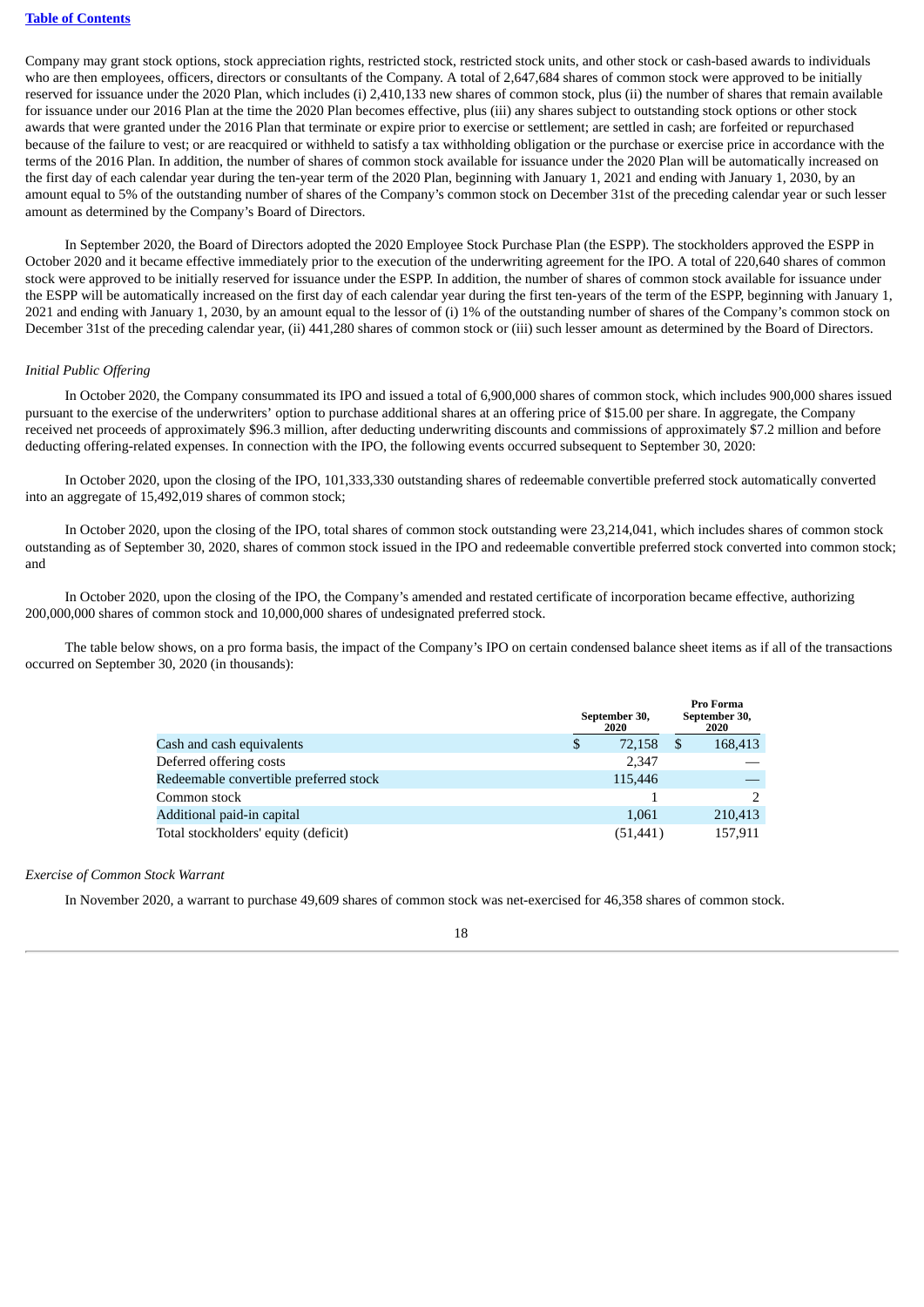# **Table of [Contents](#page-1-0)**

#### <span id="page-20-0"></span>**Item 2. Management's Discussion and Analysis of Financial Condition and Results of Operations**

You should read the following discussion and analysis of our financial condition and results of operations together with our unaudited condensed financial statements and related notes included elsewhere in this Quarterly Report on Form 10-Q and our audited financial statements and notes thereto and the related Management's Discussion and Analysis of Financial Condition and Results of Operations included in our prospectus dated October 8, 2020 that forms a part of our Registration Statement on Form S-1 (File Nos. 333-248924 and 333-249397), as filed with the Securities and Exchange Commission ("SEC") pursuant to Rule 424(b) under the Securities Act of 1933, as amended (the "Securities Act"), on October 9, 2020 ("Prospectus"). Unless otherwise indicated, all references in this prospectus to "Spruce," the "company," "we," "our," "us" or similar terms refer to Spruce Biosciences, *Inc.*

#### **Forward-Looking Statements**

In addition to historical financial information, this discussion contains forward-looking statements based upon current expectations that involve risks and uncertainties. Our actual results could differ materially from those anticipated in these forward-looking statements as a result of various factors, including those set forth in the section titled "Risk Factors" under Part II, Item 1A below. In some cases, you can identify forward-looking statements by terminology such as "anticipate," "believe," "continue," "could," "estimate," "expect," "intend," "may," "plan," "potentially," "predict," "should," *"will" or the negative of these terms or other similar expressions.*

In addition, statements that "we believe" and similar statements reflect our beliefs and opinions on the relevant subject. These statements are based upon information available to us as of the date of this Quarterly Report on Form 10-Q, and while we believe such information forms a reasonable basis for such statements, such information may be limited or incomplete, and our statements should not be read to indicate that we have conducted an exhaustive inquiry into, or review of, all potentially available relevant information. These statements are inherently uncertain and investors are cautioned not to *unduly rely upon these statements.*

#### **Overview**

We are a late-stage biopharmaceutical company focused on developing and commercializing novel therapies for rare endocrine disorders with significant unmet medical need. We are initially developing our wholly-owned product candidate, tildacerfont, as the potential first non-steroidal therapy to offer markedly improved disease control and reduce steroid burden for patients suffering from classic congenital adrenal hyperplasia, or CAH. Classic CAH is a serious and life-threatening disease with no known novel therapies approved in approximately 50 years. In a 12-week Phase 2a proof-of-concept clinical trial, tildacerfont-treated adult patients suffering from classic CAH who had poor disease control despite being on standard of care therapy achieved approximately 80% reductions in hormones that are key indicators of poor disease control. Furthermore, 163 subjects across six clinical trials to date have been administered tildacerfont with no drug-related SAEs reported.

We have initiated a placebo-controlled, double-blind Phase 2b clinical trial in adult patients with classic CAH with poor disease control and anticipate topline results in the fourth quarter of 2021 or the first quarter of 2022. We have also initiated a second Phase 2b clinical trial in adult patients with classic CAH with good disease control focused on glucocorticoid reduction and anticipate topline results in the first half of 2022. Based on post-hoc analyses of our clinical data to date, we have chosen to target two distinct groups of classic CAH patients with either good disease control or poor disease control. These two groups, which together make up the entire classic CAH patient population, have differing disease challenges centered on excessive adrenal androgen levels or excessive glucocorticoid usage, both of which have the potential to be addressed by treatment with tildacerfont, if approved. We believe our strategy may enable us to observe clinically meaningful outcomes with fewer total patients studied. Additionally, we believe these two clinical trials will provide sufficient patient exposures for our registrational safety database. Assuming positive results in the glucocorticoid reduction trial, we plan to meet with the FDA and comparable foreign regulatory authorities in 2022 to discuss registration.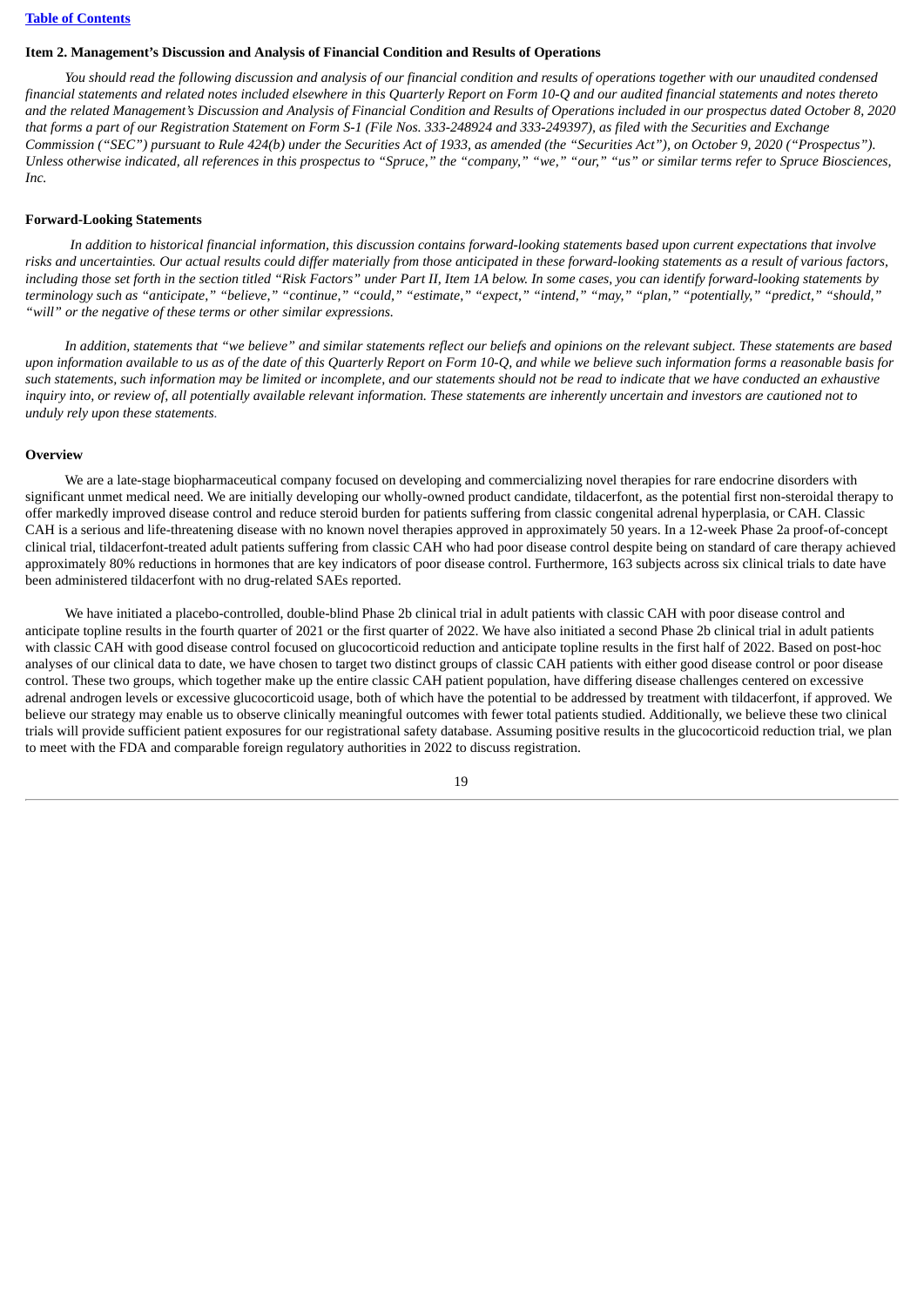Since our inception in November 2014, we have focused primarily on raising capital, establishing and protecting our intellectual property portfolio, organizing and staffing our company, business planning, and conducting preclinical and clinical development of, and manufacturing development for, our product candidate, tildacerfont. We have no products approved for commercial sale and have not generated any revenue to date, and we continue to incur significant research and development and other expenses related to our ongoing operations. Our ability to generate product revenue sufficient to achieve profitability, if ever, will depend on the successful development of tildacerfont and any future product candidates. We intend to build a highly specialized commercial organization to support the commercialization of tildacerfont, if approved, in the United States and Europe. Given a relatively small number of endocrinologists and specialists treat patients with classic CAH, we believe this market can be effectively addressed with a modest-sized targeted commercial sales force, alongside various high-touch patient initiatives. If tildacerfont is approved for additional indications, we plan to leverage our rare disorder commercial infrastructure and expertise to efficiently address those patient populations. We may also either build a commercial infrastructure or opportunistically seek strategic collaborations to benefit from the resources of biopharmaceutical companies specialized in either relevant disease areas or geographies.

We rely, and expect to continue to rely, on third parties for the manufacture of tildacerfont for preclinical studies and clinical trials, as well as for commercial manufacture if tildacerfont obtains marketing approval. We also rely, and expect to continue to rely, on third parties to package, label, store, and distribute tildacerfont, if marketing approval is obtained. We believe that this strategy allows us to maintain a more efficient infrastructure by eliminating the need for us to invest in our own manufacturing facilities, equipment, and personnel while also enabling us to focus our expertise and resources on the development of tildacerfont.

Since inception, we have incurred significant losses and negative cash flows from operations. During the nine months ended September 30, 2020, we incurred a net loss of \$21.2 million and used \$18.3 million of cash in operations. As of September 30, 2020, we had an accumulated deficit of \$52.5 million, and we do not expect positive cash flows from operations for the foreseeable future. We expect to continue to incur significant and increasing losses for the foreseeable future, and our net losses may fluctuate significantly from period to period, depending on the timing of expenditures on our planned research and development activities.

Since inception through September 30, 2020, we have raised aggregate gross financing proceeds of \$120.5 million, including \$116.0 million from the sale of our redeemable convertible preferred stock and \$4.5 million from the issuance of debt. As of September 30, 2020, we had cash and cash equivalents of \$72.2 million. In October 2020, we consummated our initial public offering, or IPO, and issued 6,900,000 shares of common stock for net proceeds of approximately \$96.3 million, after deducting underwriting discounts and commissions of approximately \$7.2 million and before deducting offering related expenses. We believe, based on our current operating plan, that the net proceeds from the IPO, together with our cash and cash equivalents as of September 30, 2020, will be sufficient to fund our operations for at least the next 12 months. We have based this projection on assumptions that may be inaccurate and as a result, we may utilize our capital resources sooner than we expect. We expect our expenses will increase significantly in connection with our ongoing activities, as we:

- advance tildacerfont through our ongoing Phase 2b clinical trials in adult patients with classic CAH;
- pursue regulatory approvals of tildacerfont in adult patients with classic CAH;
- advance clinical development of tildacerfont in additional indications, including pediatric classic CAH and a subpopulation of females with a rare form of polycystic ovary syndrome, or PCOS;
- build a highly specialized commercial organization to support the commercialization of tildacerfont, if approved, in the United States and Europe;
- build a commercial infrastructure or opportunistically seek strategic collaborations to benefit from the resources of biopharmaceutical companies specialized in either relevant disease areas or geographies, if tildacerfont is approved for additional indications;
- identify additional indications and formulations for which to investigate tildacerfont in the future and expand our pipeline of product candidates;
- implement operational, financial, and management information systems;
- hire additional personnel;
- operate as a public company; and
- obtain, maintain, expand, and protect our intellectual property portfolio.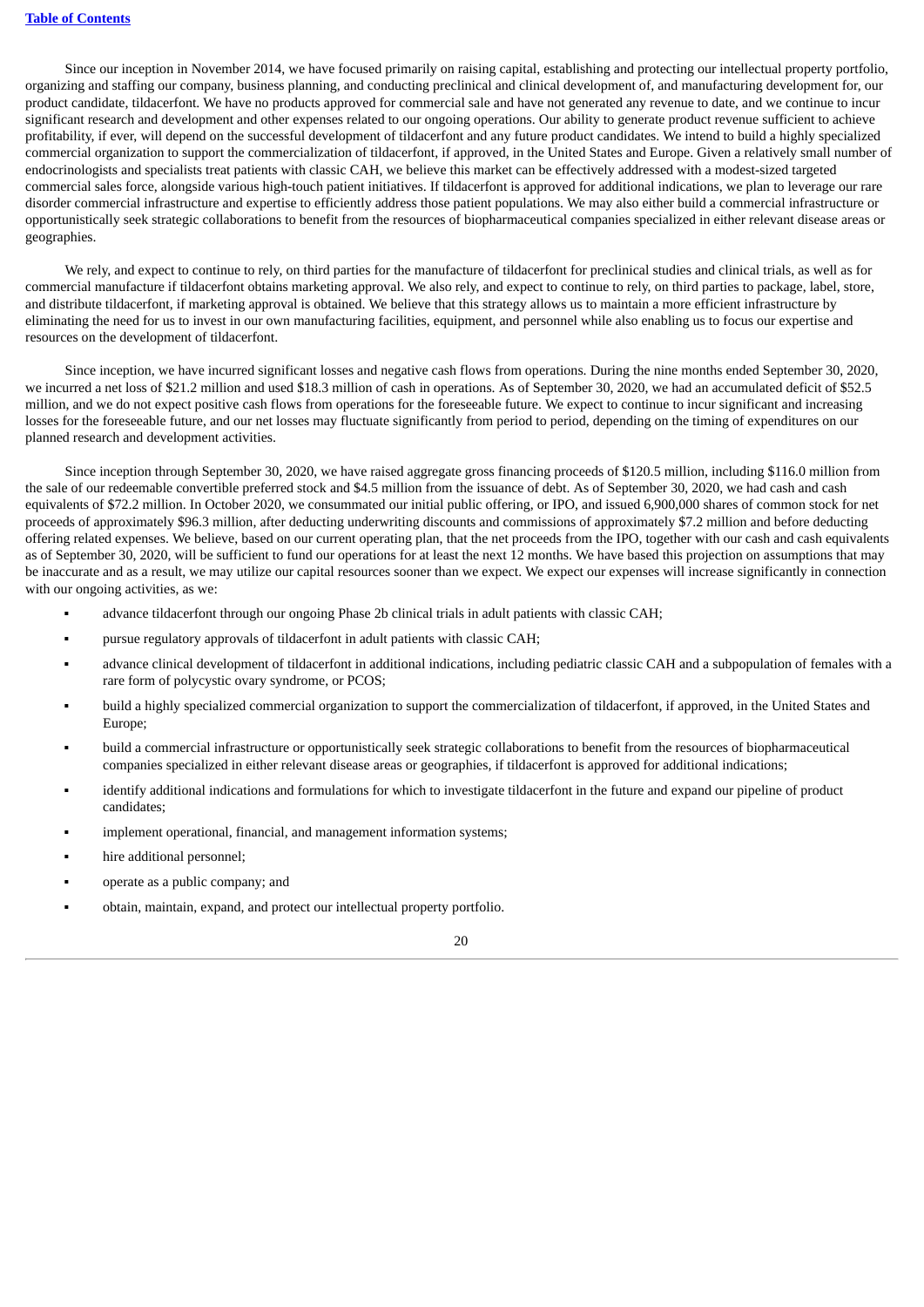Our business has been and could continue to be adversely affected by the evolving COVID-19 pandemic. For example, the COVID-19 pandemic has resulted in and could result in delays to our clinical trials for numerous reasons including additional delays or difficulties in enrolling patients, diversion of healthcare resources away from the conduct of clinical trials, interruption or delays in the operations of the FDA or other regulatory authorities, and delays in clinical sites receiving the supplies and materials to conduct our clinical trials. At this time, the extent to which the COVID-19 pandemic impacts our business will depend on future developments, which are highly uncertain and cannot be predicted.

### **License Agreement with Eli Lilly and Company**

Below is a summary of the key terms for our license agreement, or the License Agreement, with Eli Lilly and Company, or Lilly. For additional details, see Note 7 to our interim condensed financial statements, included elsewhere in this Quarterly Report on Form 10-Q.

In May 2016, we entered into the License Agreement with Lilly. Pursuant to the terms of the License Agreement, Lilly granted us an exclusive, worldwide, royalty bearing, sublicensable license under certain technology, patent rights, know-how, and proprietary materials, which we refer to collectively as the Lilly IP, and such patents, the Lilly Licensed Patents, relating to the CRF1 receptor antagonist compounds either listed in the License Agreement or covered by patent rights controlled by Lilly, which we refer to collectively as the Lilly Compounds, to research, develop, commercialize, make, have made, use, sell, offer to sell, and import the Lilly Compounds and any products containing a Lilly Compound, including any products containing a Lilly Compound and one or more additional APIs other than a Lilly Compound, which we refer to collectively as the Lilly Licensed Products, for all pharmaceutical uses, including all diagnostic, therapeutic, and prophylactic uses, for human or animal administration. Lilly retained rights under the Lilly IP and the Lilly Licensed Patents for internal research purposes.

As partial consideration for the rights granted to us under the License Agreement, we made a one-time upfront payment to Lilly of \$0.8 million. We are also required to pay Lilly up to an aggregate of \$23.0 million upon the achievement, during the time the License Agreement remains in effect, of certain milestones relating to the clinical development and commercial sales of the Lilly Licensed Products. Such payments are for predetermined fixed amounts, are paid only upon the first occurrence of each such event, and are due shortly after achieving the applicable milestone. In addition, we are required to pay Lilly tiered royalties on annual worldwide net sales of Lilly Licensed Products, with rates ranging from mid-single-digits to sub-teens, or the Lilly Royalties. The Lilly Royalties shall commence on a country-by-country basis on the date of the first commercial sale of Lilly Licensed Product in such country, and shall expire on a country-by-country basis on the latest of the following dates: (i) the tenth anniversary of the date of first commercial sale in such country, (ii) the expiration in such country of the last-to-expire Lilly Licensed Patent having a valid claim covering the manufacture, use, or sale of the Lilly Licensed Product as commercialized in such country, and (iii) the expiration of any data or regulatory exclusivity period for the Lilly Licensed Product in such country. Upon such expiration, the license granted to us with respect to such country shall become fully paid-up, royalty-free, perpetual and irrevocable. In addition, the Lilly Royalties may be reduced upon the occurrence of certain events.

### **Components of Results of Operations**

#### *Operating Expenses*

We classify operating expenses into two main categories: (i) research and development expenses and (ii) general and administrative expenses.

### *Research and Development Expenses*

Our research and development expenses consist of external and internal expenses incurred in connection with our research activities and development programs.

These expenses include:

- external expenses, consisting of:
- clinical trials—expenses associated with clinical research organizations, or CROs, engaged to manage and conduct clinical trials;
- preclinical studies—expenses associated with preclinical studies performed by vendors;
- other research and development—expenses associated with contract manufacturing; labeling, packaging, and distribution of clinical trial supplies; and consulting; and

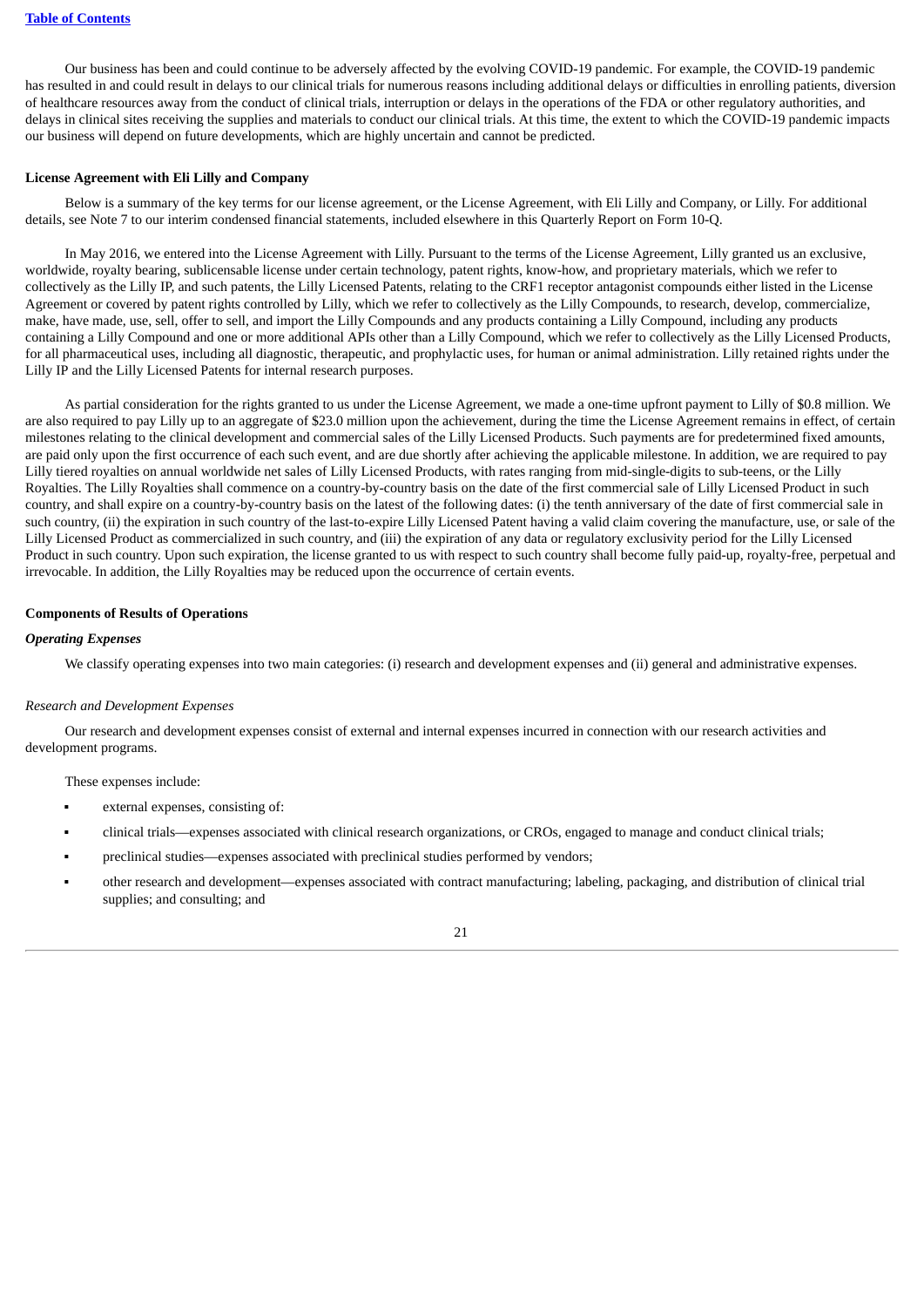internal expenses, consisting of personnel, including expenses for salaries, bonuses, benefits, stock-based compensation, as well as allocation of certain expenses.

To date, most of these expenses have been incurred to advance tildacerfont. We expect that significant additional spending will be required to progress tildacerfont through clinical development and regulatory approval. These expenses will primarily consist of expenses for the administration of clinical trials as well as manufacturing costs for clinical material supply.

Research and development expenses are recognized as they are incurred. If deposits are required by external vendors, a portion of the deposit is included as a prepaid expense until sufficient progress has occurred to amortize the deposit to expense in the statement of operations.

#### *General and Administrative Expenses*

General and administrative expenses consist primarily of personnel-related costs (including salaries, bonuses, benefits, and stock-based compensation expense) for personnel in executive, finance, and other administrative functions. General and administrative expenses also include legal fees, professional fees paid for accounting, auditing, consulting, tax, and investor relations services, insurance costs, facility costs not otherwise included in research and development expenses, and public company expenses such as costs associated with compliance with the rules and regulations of the U.S. Securities and Exchange Commission , or the SEC, and those of the Nasdaq Stock Market, Inc., or Nasdaq, listing rules.

We expect that our general and administrative expenses will continue to increase in the foreseeable future as additional administrative personnel and services are required to manage these functions of a public company, as we advance tildacerfont through our ongoing and planned clinical trials, and as we identify additional indications and formulations for which to investigate tildacerfont in the future and expand our pipeline of product candidates.

# *Interest Expense*

Interest expense consists of interest incurred and non-cash amortization of debt discount and issuance costs in connection with the Term Loan with Silicon Valley Bank.

#### *Other Income, Net*

Other income, net primarily consists of interest income earned on our cash and cash equivalents.

### **Results of Operations**

#### *Comparisons of the Three Months Ended September 30, 2020 and 2019*

The following table summarizes our results of operations for the periods presented (in thousands):

|                            | <b>Three Months Ended</b><br>September 30, |   |         |        |         |  |
|----------------------------|--------------------------------------------|---|---------|--------|---------|--|
|                            | 2020                                       |   | 2019    | Change |         |  |
| Operating expenses:        |                                            |   |         |        |         |  |
| Research and development   | \$<br>7,769                                | S | 2,107   | \$     | 5,662   |  |
| General and administrative | 1,790                                      |   | 457     |        | 1,333   |  |
| Total operating expenses   | 9,559                                      |   | 2,564   |        | 6,995   |  |
| Loss from operations       | (9,559)                                    |   | (2,564) |        | (6,995) |  |
| Interest expense           | (79)                                       |   | (5)     |        | (74)    |  |
| Other income, net          | 51                                         |   | 18      |        | 33      |  |
| Net loss                   | (9,587)                                    |   | (2,551) |        | (7,036) |  |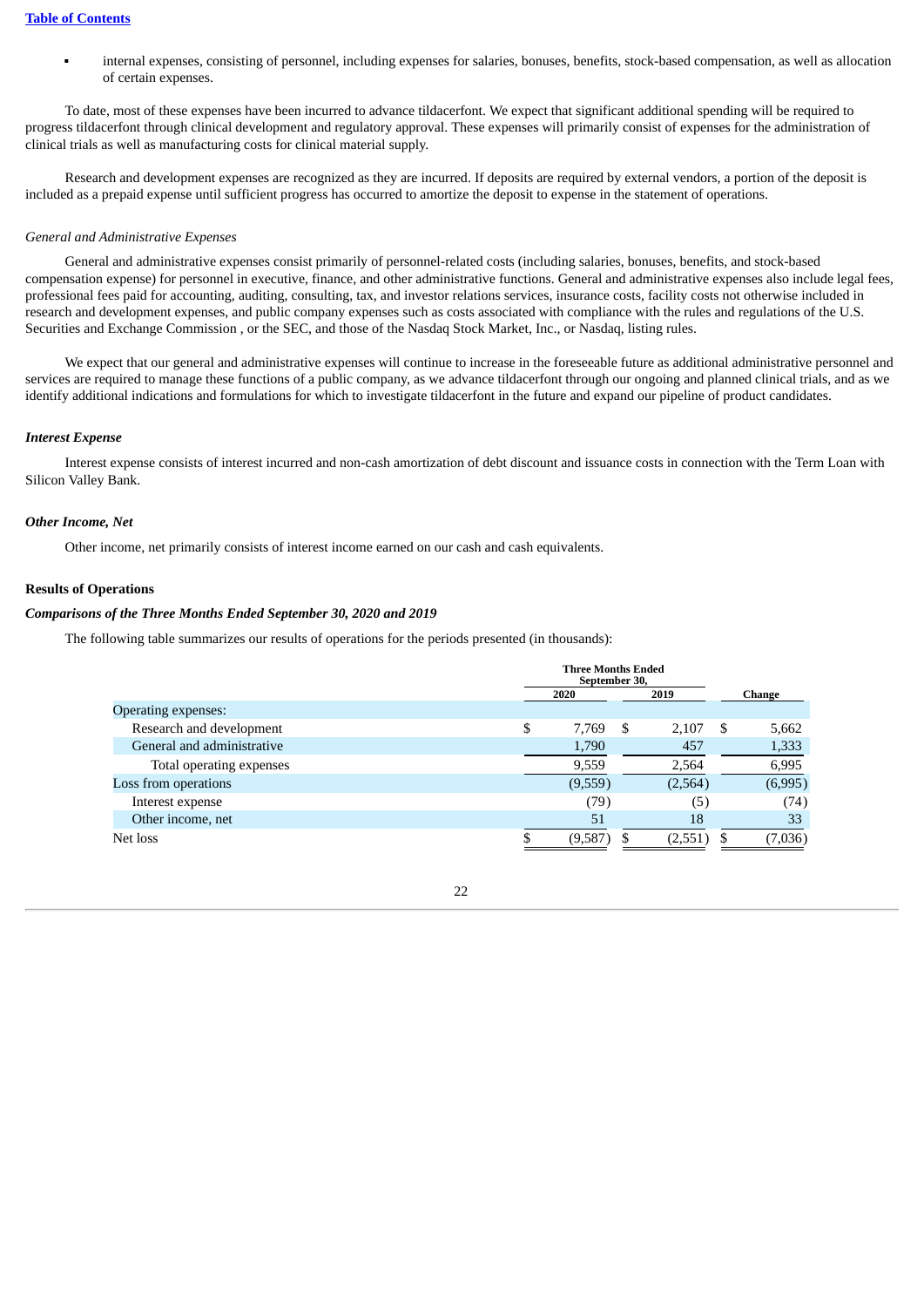### *Research and Development Expenses*

Research and development expenses were \$7.8 million for the three months ended September 30, 2020, compared to \$2.1 million for the three months ended September 30, 2019. The overall increase in research and development expenses was primarily related to an increase in clinical development, manufacturing, and personnel costs, associated with our personnel growth and progressing clinical development. The following table sets forth the primary external and internal research and development expenses for the periods presented below (in thousands).

|                                         | <b>Three Months Ended</b><br>September 30, |     |       |        |       |  |
|-----------------------------------------|--------------------------------------------|-----|-------|--------|-------|--|
|                                         | 2020<br>2019                               |     |       | Change |       |  |
| External expenses:                      |                                            |     |       |        |       |  |
| Clinical development                    | \$<br>4,445                                | - S | 478   | - \$   | 3,967 |  |
| Manufacturing                           | 1,406                                      |     | 813   |        | 593   |  |
| Non-clinical                            | 624                                        |     |       |        | 624   |  |
| Other research and development          | 202                                        |     | 27    |        | 175   |  |
| Internal expenses:                      |                                            |     |       |        |       |  |
| Personnel                               | 1,065                                      |     | 753   |        | 312   |  |
| Allocated overhead                      | 27                                         |     | 36    |        | (9)   |  |
| Total research and development expenses | 7,769                                      |     | 2,107 |        | 5,662 |  |

### *General and Administrative Expenses*

General and administrative expenses were \$1.8 million for the three months ended September 30, 2020, compared to \$0.5 million for the three months ended September 30, 2019. The overall increase in general and administrative expenses was primarily related to an increase of \$1.0 million in professional fees primarily related to our IPO and an increase of \$0.3 million in personnel related expenses.

### *Interest Expense*

Interest expense was \$0.1 million for the three months ended September 30, 2020, compared to minimal interest expense for the three months ended September 30, 2019. The increase was due to interest expense incurred in 2020 on the Term Loan with Silicon Valley Bank.

### *Other Income, Net*

Other income, net was minimal for the three months ended September 30, 2020 and 2019.

### **Comparisons of the Nine Months Ended September 30, 2020 and 2019**

The following table summarizes our results of operations for the periods presented (in thousands):

|                            | <b>Nine Months Ended</b><br>September 30, |      |          |    |           |
|----------------------------|-------------------------------------------|------|----------|----|-----------|
|                            | 2020                                      | 2019 |          |    | Change    |
| Operating expenses:        |                                           |      |          |    |           |
| Research and development   | \$<br>18,040                              | S    | 7.969    | S  | 10,071    |
| General and administrative | 3,041                                     |      | 2,004    |    | 1,037     |
| Total operating expenses   | 21,081                                    |      | 9,973    |    | 11,108    |
| Loss from operations       | (21,081)                                  |      | (9, 973) |    | (11, 108) |
| Interest expense           | (245)                                     |      | (5)      |    | (240)     |
| Other income, net          | 125                                       |      | 72       |    | 53        |
| Net loss                   | (21, 201)                                 |      | (9,906)  | S. | (11, 295) |

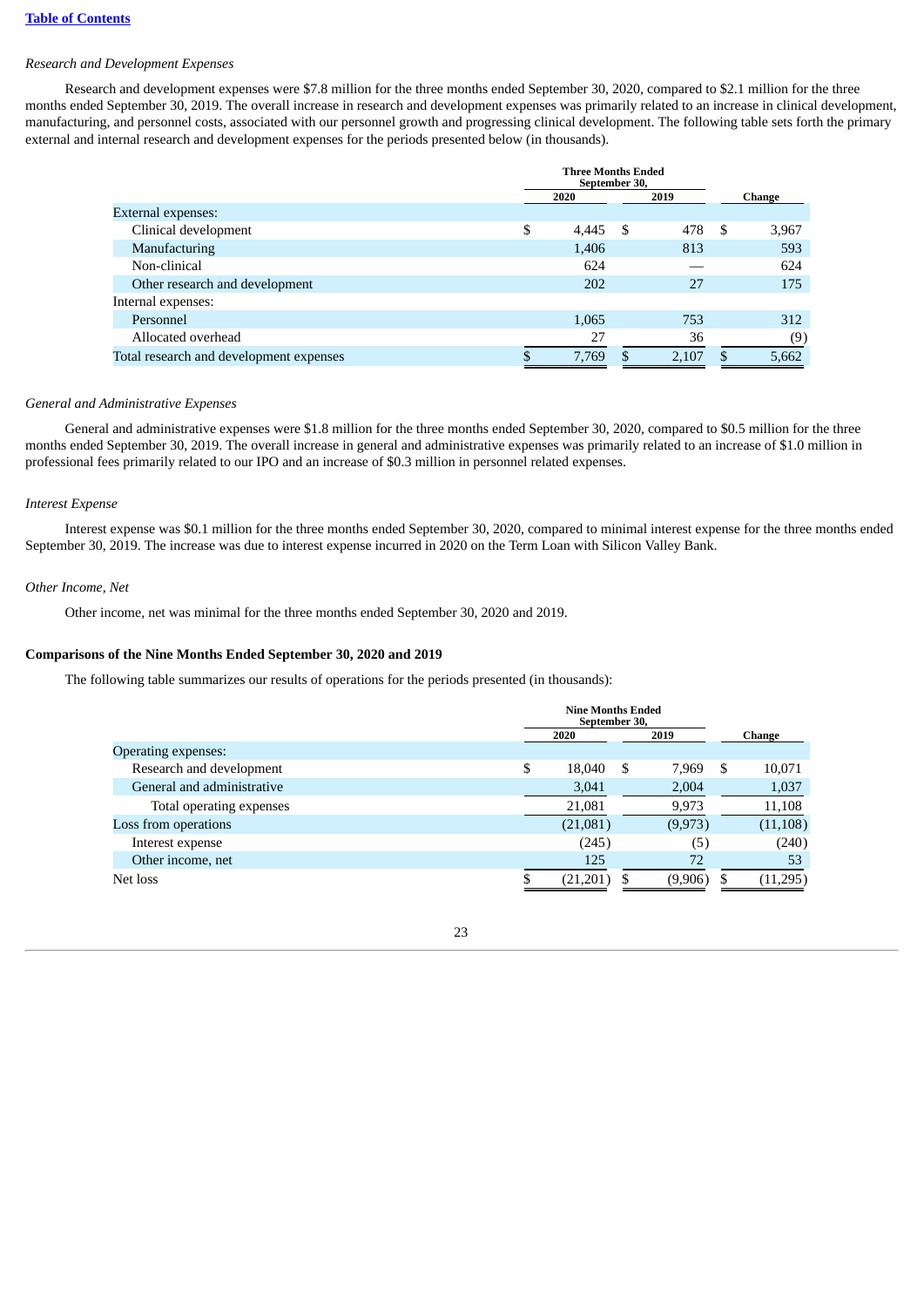#### *Research and Development Expenses*

Research and development expenses were \$18.0 million for the nine months ended September 30, 2020, compared to \$8.0 million for the nine months ended September 30, 2019. The overall increase in research and development expenses was primarily related to an increase in clinical development, manufacturing, and personnel costs, associated with our personnel growth and progressing clinical development. The following table sets forth the primary external and internal research and development expenses for the periods presented below (in thousands).

|                                         | <b>Nine Months Ended</b><br>September 30. |        |   |       |    |        |
|-----------------------------------------|-------------------------------------------|--------|---|-------|----|--------|
|                                         |                                           | 2020   |   | 2019  |    | Change |
| External expenses:                      |                                           |        |   |       |    |        |
| Clinical development                    | \$                                        | 9,939  | S | 3,293 | -S | 6,646  |
| Manufacturing                           |                                           | 3,019  |   | 1,494 |    | 1,525  |
| Non-clinical                            |                                           | 1,259  |   | 667   |    | 592    |
| Other research and development          |                                           | 449    |   | 243   |    | 206    |
| Internal expenses:                      |                                           |        |   |       |    |        |
| Personnel                               |                                           | 3,283  |   | 2,175 |    | 1,108  |
| Allocated overhead                      |                                           | 91     |   | 97    |    | (6)    |
| Total research and development expenses |                                           | 18,040 |   | 7,969 | .S | 10,071 |

#### *General and Administrative Expenses*

General and administrative expenses were \$3.0 million for the nine months ended September 30, 2020, compared to \$2.0 million for the nine months ended September 30, 2019. The overall increase in general and administrative expenses was driven by an increase of \$1.0 million in professional fees primarily related to our IPO.

#### *Interest Expense*

Interest expense was \$0.2 million for the nine months ended September 30, 2020, compared to minimal interest expense for the nine months ended September 30, 2019. The increase was due to interest expense incurred in 2020 on the Term Loan with Silicon Valley Bank.

#### *Other Income, Net*

Other income, net was comparable for the nine months ended September 30, 2020 and 2019.

### **Liquidity and Capital Resources**

#### *Liquidity*

Since our inception, we have not generated any revenue from product sales and have incurred significant operating losses and negative cash flows from operations. We anticipate that we will continue to incur net losses for the foreseeable future. As of September 30, 2020, we had an accumulated deficit of \$52.5 million. As of September 30, 2020, we had cash and cash equivalents of \$72.2 million. In October 2020, we consummated our initial public offering, or IPO, and issued 6,900,000 shares of common stock for net proceeds of approximately \$96.3 million, after deducting underwriting discounts and commissions of approximately \$7.2 million and before deducting offering related expenses. We believe, based on our current operating plan, that the net proceeds from the IPO, together with our cash and cash equivalents as of September 30, 2020, will be sufficient to fund our operations for at least the next 12 months.

#### *Loan Agreement*

In September 2019, we entered into the Loan Agreement with Silicon Valley Bank providing for the Term Loan. Pursuant to the Loan Agreement, we requested \$2.5 million from the first tranche in connection with the entry into the Loan Agreement, which is currently outstanding, and we drew the second tranche of \$2.0 million in December 2019, which is currently outstanding. As of September 30, 2020, we had \$4.5 million outstanding under the Loan Agreement.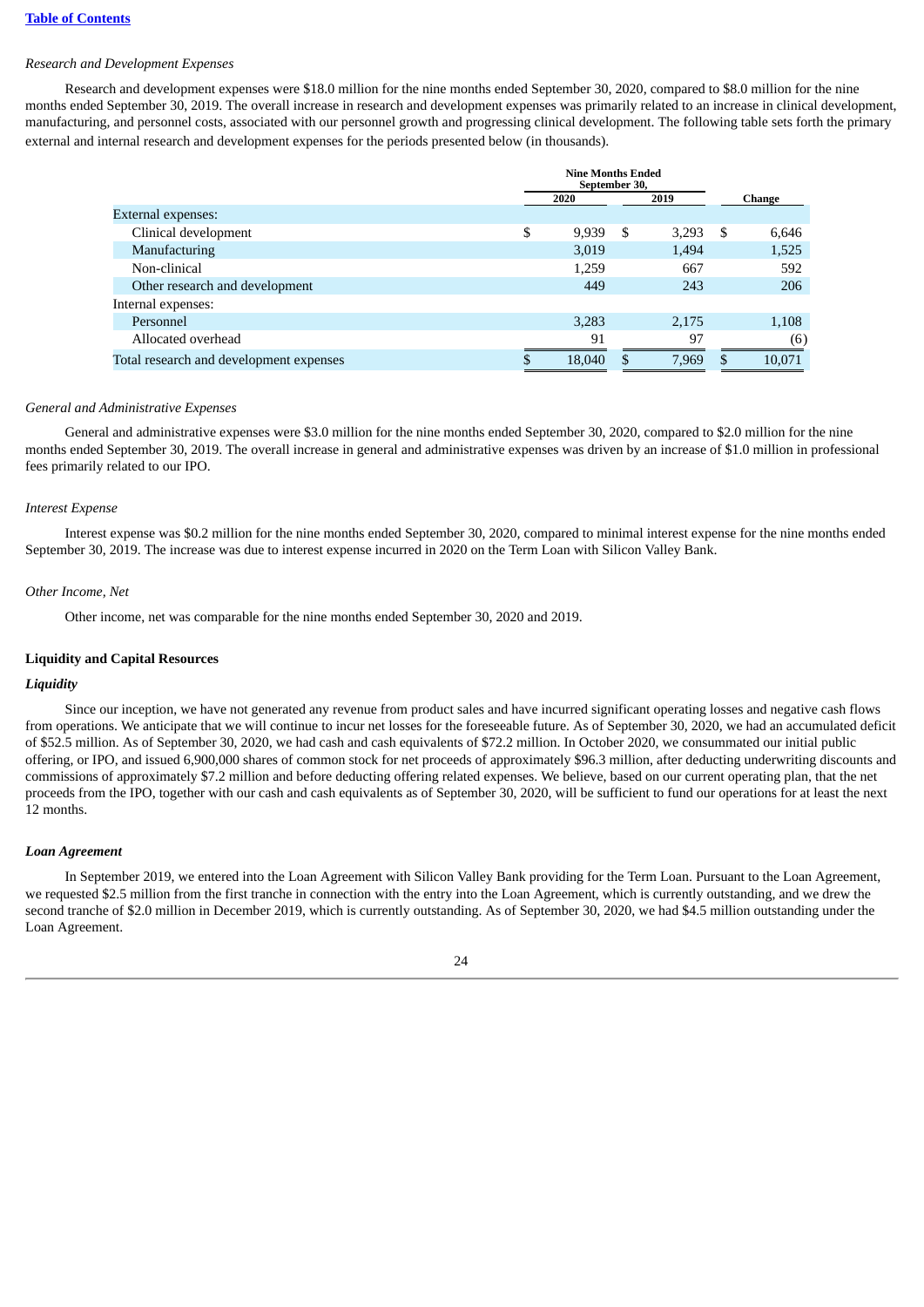In April 2020, we and Silicon Valley Bank entered into the Deferral Agreement whereby we and Silicon Valley Bank agreed to extend the repayment dates of all monthly payments of principal due and the maturity date with respect to the Term Loan by six months. Pursuant to the Deferral Agreement, principal payments will commence in January 2021 and the Term Loan will mature in September 2022.

The Loan Agreement, as amended by the Deferral Agreement, provides for monthly cash interest-only payments through December 31, 2020. On the first day of the end of the interest-only period, we will be required to repay the Term Loan in equal monthly installments of principal plus interest through maturity. Outstanding principal balances under the Term Loan bear interest at a floating per annum rate equal to the greatest of: (i) 1% below the prime rate, (ii) 4.25%, or (iii) 1% below the prime rate as of September 23, 2019.

We may prepay amounts outstanding under the Term Loan at any time provided certain notification conditions are met, in which case, all outstanding principal plus accrued and unpaid interest, the end of term payment, a prepayment fee between 1% and 3% of the principal amount of the first and second tranches, and any bank expenses become due and payable.

The Loan Agreement contains certain covenants that limit our ability to engage in certain transactions that may be in our long-term best interest, including entering into a change in control transaction. The Loan Agreement also contains certain covenants that limit our ability to obtain additional debt financing, including incurring debt from third parties not permitted under the Loan Agreement or incurring liens or encumbrances on our property. While we have not previously breached and are currently in compliance with the covenants contained in the Loan Agreement, we may breach these covenants in the future. Our ability to comply with these covenants may be affected by events and factors beyond our control. In the event that we breach one or more covenants, Silicon Valley Bank may choose to declare an event of default and require that we immediately repay all amounts outstanding under the Loan Agreement, terminate any commitment to extend further credit and foreclose on the collateral. In addition, if an event of default occurs under the Loan Agreement, Silicon Valley Bank may, among other things, accelerate the Term Loan or do any acts it considers necessary or reasonable to protect its security interest in the collateral under the Term Loan. Events of default include the occurrence of a material adverse change in our business, operations, or condition (financial or otherwise). The occurrence of any of these events could have a material adverse effect on our business, financial condition, and results of operations.

In connection with the first and second tranches under the Loan Agreement, we issued a warrant to purchase up to an aggregate of 49,609 shares of common stock at \$1.44 per share. We determined the initial fair value of the warrant to be \$0.1 million using the Black-Scholes option-pricing model. The fair value of the warrant was recorded to equity and also as a debt discount, which is amortized to interest expense using the effective interest method over the term of the Term Loan. The warrant was net-exercised for 46,358 shares of common stock in November 2020.

### *Funding Requirements*

To date, we have not generated any revenue. We do not expect to generate any meaningful revenue unless and until we obtain regulatory approval and commercialize tildacerfont or any future product candidates, and we do not know when, or if at all, that will occur. We will continue to require additional capital to develop tildacerfont and fund operations for the foreseeable future. Our primary uses of cash are to fund our operations, which consist primarily of research and development expenses related to our clinical development programs, and to a lesser extent, general and administrative expenses.

At this time, we cannot reasonably estimate or know the nature, timing, and estimated costs of the efforts that will be necessary to complete the development of, and obtain regulatory approval for, tildacerfont or any of our future product candidates. We expect our research and development expenses to increase significantly in the foreseeable future as we continue to invest in research and development activities related to developing tildacerfont, as tildacerfont continues to advance into later stages of development for the treatment of classic CAH in adult patients, as we conduct clinical trials of tildacerfont in additional indications beyond classic CAH in adult patients, as we seek regulatory approvals for tildacerfont, and incur expenses associated with hiring additional personnel to support our research and development efforts. The process of conducting the necessary clinical research to obtain regulatory approval is costly and time-consuming, the successful development of tildacerfont is highly uncertain, and we may never succeed in achieving regulatory approval for tildacerfont in classic CAH in adult patients or other indications. In addition, we expect to incur additional costs associated with operating as a public company.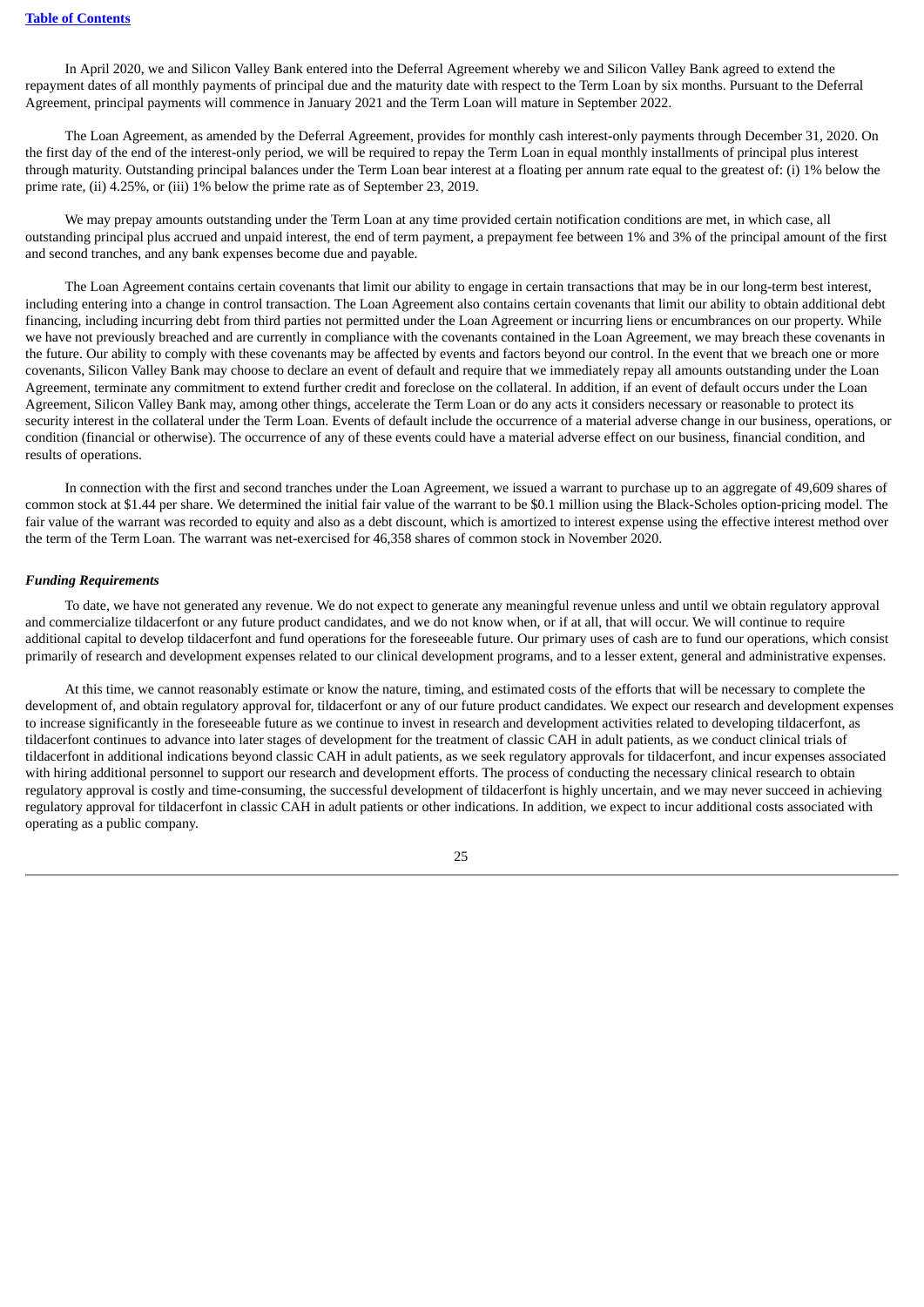We may seek to raise capital through equity or debt financings, collaborative agreements or other arrangements with other companies, or through other sources of financing. Adequate additional funding may not be available to us on acceptable terms or at all. Our failure to raise capital as and when needed could have a negative impact on our financial condition and our ability to pursue our business strategies. We anticipate that we will need to raise substantial additional capital, the requirements of which will depend on many factors, including:

- the progress, costs, trial design, results of, and timing of our ongoing and planned clinical trials of tildacerfont;
- the outcome, costs and timing of seeking and obtaining FDA and any other regulatory approvals;
- the number and characteristics of product candidates that we may pursue;
- our ability to manufacture sufficient quantities of tildacerfont;
- our plan to expand our research and development activities;
- the costs associated with manufacturing tildacerfont and establishing commercial supplies and sales, marketing, and distribution capabilities;
- the costs associated with securing and establishing commercialization;
- the costs of acquiring, licensing, or investing in product candidates;
- our ability to maintain, expand, and defend the scope of our intellectual property portfolio, including the amount and timing of any payments we may be required to make, or that we may receive, in connection with the licensing, filing, prosecution, defense, and enforcement of any patents or other intellectual property rights;
- our need and ability to retain key management and hire scientific, technical, business, and medical personnel;
- the effect of competing products and product candidates and other market developments;
- the timing, receipt, and amount of sales from tildacerfont and any future product candidates, if approved;
- our need to implement additional internal systems and infrastructure, including financial and reporting systems;
- the economic and other terms, timing of, and success of any collaboration, licensing, or other arrangements which we may enter in the future; and
- the effects of the disruptions to and volatility in the credit and financial markets in the United States and worldwide from the COVID-19 pandemic.

If we raise additional funds by issuing equity securities, our stockholders will experience dilution. If we raise additional capital through debt financing, we may be subject to covenants that restrict our operations including limitations on our ability to incur liens or additional debt, pay dividends, repurchase our common stock, make certain investments, and engage in certain merger, consolidation, or asset sale transactions. Any debt financing or additional equity that we raise may contain terms that are not favorable to us or our stockholders.

We may be unable to raise additional funds or to enter into such agreements or arrangements on favorable terms, or at all. Our ability to raise additional funds may be adversely impacted by potential worsening global economic conditions and the disruptions to, and volatility in, the credit and financial markets in the United States and worldwide resulting from the COVID-19 pandemic and actions taken to slow its spread, including severely diminished liquidity and credit availability, declines in consumer confidence, declines in economic growth, increases in unemployment rates, and uncertainty about economic stability. If the equity and credit markets deteriorate, it may make any necessary debt or equity financing more difficult, more costly and more dilutive. If we are unable to raise additional capital in sufficient amounts or on terms acceptable to us, we may have to significantly delay, scale back, or discontinue the development or commercialization of tildacerfont or other research and development initiatives. We also could be required to seek collaborators for tildacerfont and any future product candidates at an earlier stage than otherwise would be desirable or on terms that are less favorable than might otherwise be available or relinquish or license on unfavorable terms our rights to tildacerfont and any future product candidates in markets where we otherwise would seek to pursue development or commercialization ourselves.

The amount and timing of our future funding requirements will depend on many factors including the pace and results of our development efforts. We cannot assure you that we will ever be profitable or generate positive cash flow from operating activities.

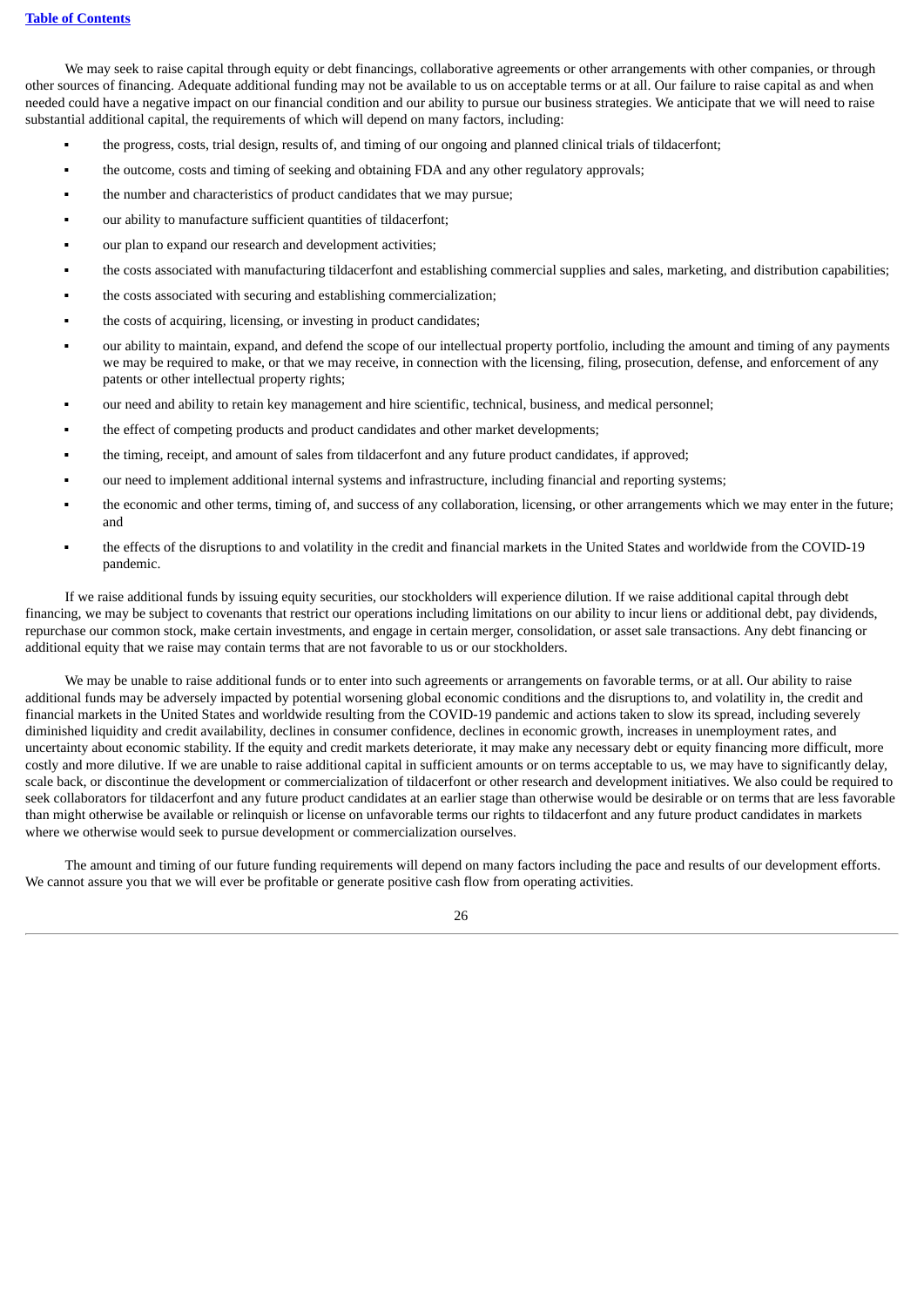# *Summary Statement of Cash Flows*

The following table sets forth the primary sources and uses of cash, cash equivalents, and restricted cash for the periods presented below (in thousands):

|                                                             | <b>Nine Months Ended</b><br>September 30, |               |      |         |  |
|-------------------------------------------------------------|-------------------------------------------|---------------|------|---------|--|
|                                                             |                                           | 2020          | 2019 |         |  |
| Net cash used in operating activities                       | \$                                        | $(18,253)$ \$ |      | (9,710) |  |
| Net cash used in investing activities                       |                                           | (50)          |      | (3)     |  |
| Net cash provided by financing activities                   |                                           | 86,753        |      | 10,433  |  |
| Net increase in cash, cash equivalents, and restricted cash |                                           | 68.450        |      | 720     |  |

# *Cash Used in Operating Activities*

For the nine months ended September 30, 2020, net cash used in operating activities was \$18.3 million, which consisted of a net loss of \$21.2 million, partially offset by and a net change of \$2.5 million in our net operating assets and liabilities and by \$0.4 million in non-cash charges. The net change in our operating assets and liabilities was primarily due to a net increase in accounts payable and accrued expenses of \$3.7 million, partially offset by a net increase in prepaid expenses and other current assets of \$0.9 million and a \$0.3 net decrease in accrued compensation and noncurrent assets and liabilities. The non-cash charges of \$0.4 million consisted of stock-based compensation expense, non-cash lease expense and depreciation and amortization expense.

For the nine months ended September 30, 2019, net cash used in operating activities was \$9.7 million, which consisted of a net loss of \$9.9 million, partially offset by \$0.2 million in non-cash charges primarily consisting of stock-based compensation expense.

### *Cash Used in Investing Activities*

For the nine months ended September 30, 2020 and 2019, cash used in investing activities was less than \$0.1 million and related to the purchase of property and equipment.

### *Cash Provided by Financing Activities*

For the nine months ended September 30, 2020, cash provided by financing activities was \$86.8 million, consisting primarily of net proceeds from the issuance and sale of Series B redeemable convertible preferred stock.

For the nine months ended September 30, 2019, cash provided by financing activities was \$10.4 million, consisting primarily of net proceeds of \$7.9 million from the issuance and sale of Series A redeemable convertible preferred stock and net proceeds of \$2.5 million from the issuance of a term loan.

### **Contractual Obligations and Commitments**

Except as indicated below, during the nine months ended September 30, 2020, there were no material changes to our contractual obligations and commitments from those described under "Management's Discussion and Analysis of Financial Condition and Results of Operations" in our Prospectus.

In February 2020, we entered into a non-cancelable operating lease for office space with a commencement date of September 2020 and total gross commitments of \$2.3 million over a 63 month term.

We enter into contracts in the normal course of business with third-party contract manufacturing organizations and CROs for clinical trials, nonclinical studies and testing, drug substance and product manufacturing and other services for operating purposes. These contracts are generally cancelable by us upon prior written notice after a certain period. Payments due upon cancellation consist only of payments for services provided or expenses incurred, including noncancelable obligations of our service providers, up to the date of cancellation.

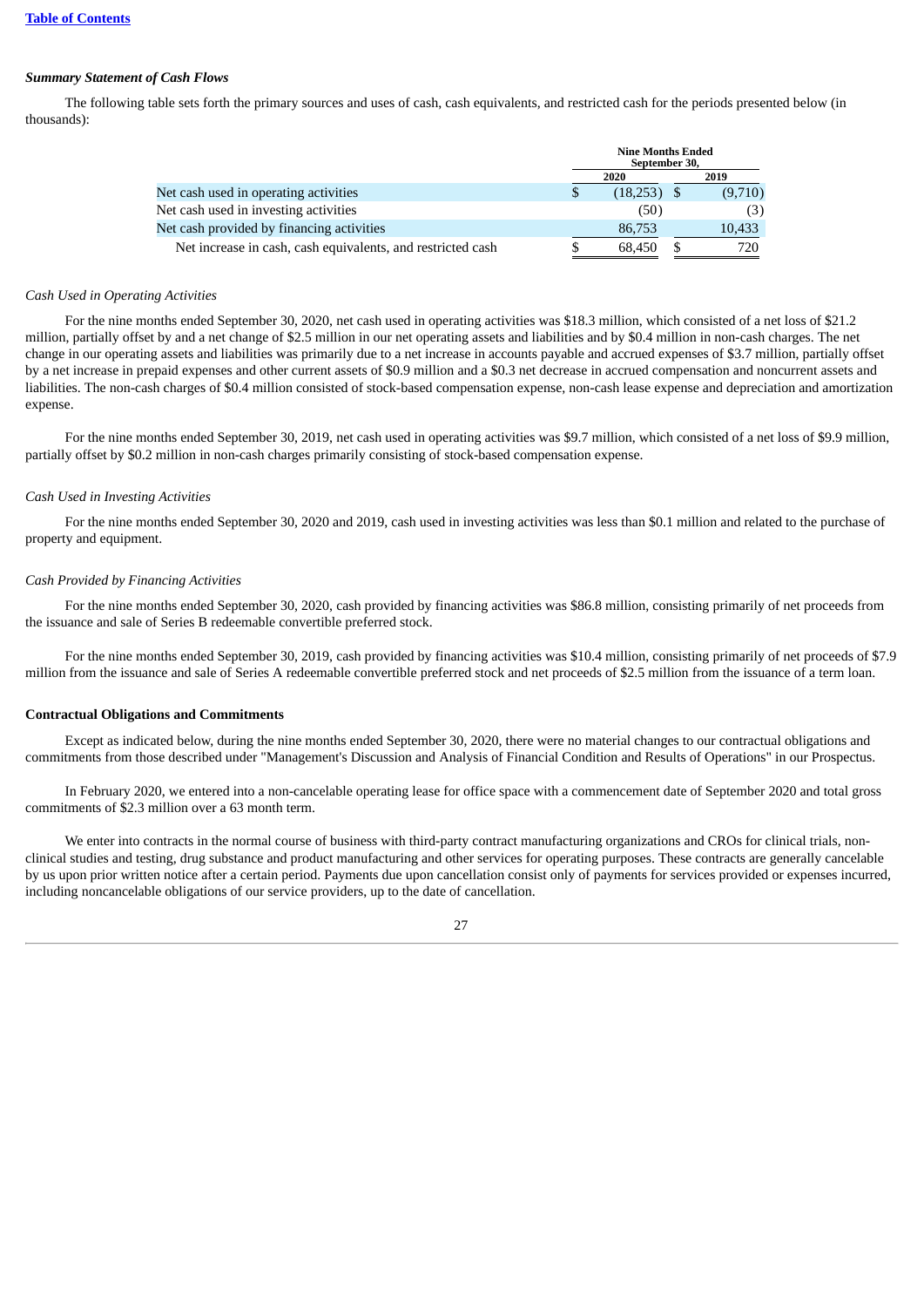We have also entered into the License Agreement under which we are obligated to make aggregate milestone payments upon the achievement of specified milestones as well as royalty payments. The payment obligations under the License Agreement are contingent upon future events, such as our achievement of specified milestones or generating product sales. As of September 30, 2020, we were unable to estimate the timing or likelihood of achieving these milestones or generating future product sales. See the section titled "License Agreement with Lilly and Company" above.

### **Off-Balance Sheet Arrangements**

We did not have during the periods presented, and we do not currently have any off-balance sheet arrangements, as defined in the rules and regulations of the SEC.

### **Critical Accounting Policies, Significant Judgments and Use of Estimates**

Our condensed financial statements have been prepared in accordance with generally accepted accounting principles in the United States. The preparation of these condensed financial statements requires us to make estimates and assumptions that affect the reported amounts of assets, liabilities and expenses, as well as the related disclosure of contingent assets and liabilities as of the date of the financial statements. Our estimates are based on our historical experience and on various other factors that we believe are reasonable under the circumstances, the results of which form the basis for making judgments about the carrying value of assets and liabilities that are not readily apparent from other sources. We evaluate our estimates and assumptions on an ongoing basis. Our actual results may differ from these estimates under different assumptions or conditions.

Our critical accounting policies are described in the section titled "Management's Discussion and Analysis of Financial Condition and Results of Operations—Critical Accounting Policies, Significant Judgments and Use of Estimates" in the Prospectus and the notes to our condensed financial statements appearing elsewhere in this Quarterly Report on Form 10-Q. During the nine months ended September 30, 2020, there were no material changes to our critical accounting policies from those discussed in the Prospectus.

#### **JOBS Act**

We are an "emerging growth company" as defined in the JOBS Act. The JOBS Act permits emerging growth companies to take advantage of an extended transition period to comply with new or revised accounting standards, delaying the adoption of these accounting standards until they would apply to private companies. We have elected to use this extended transition period under the JOBS Act until the earlier of the date we (i) are no longer an emerging growth company or (ii) affirmatively and irrevocably opt out of the extended transition period provided in the JOBS Act. As a result, our financial statements may not be comparable to companies that comply with new or revised accounting pronouncements as of public company effective dates.

We could be an emerging growth company until the last day of the fiscal year ending after the fifth anniversary of this offering, although circumstances could cause us to lose that status earlier, including if we become a "large accelerated filer" as defined in Rule 12b-2 under the Exchange Act or if we have total annual gross revenue of \$1.07 billion or more during any fiscal year before that time, in which cases we would no longer be an emerging growth company as of the following December 31 or, if we issue more than \$1.0 billion in non-convertible debt during any three year period before that time, we would cease to be an emerging growth company immediately.

#### <span id="page-29-0"></span>**Item 3. Quantitative and Qualitative Disclosures About Market Risk.**

#### **Interest Rate Risk**

Our cash and cash equivalents as of September 30, 2020 consisted of readily available checking and money market funds. Our primary exposure to market risk is interest income sensitivity, which is affected by changes in the general level of U.S. interest rates. However, because of the short-term nature of the instruments in our portfolio, a sudden change in market interest rates would not be expected to have a material impact on our financial condition and/or results of operations. We do not believe that our cash or cash equivalents have significant risk of default or illiquidity. While we believe our cash and cash equivalents do not contain excessive risk, we cannot provide absolute assurance that in the future our investments will not be subject to adverse changes in market value. In addition, we maintain significant amounts of cash and cash equivalents at one financial institution that is in excess of federally insured limits.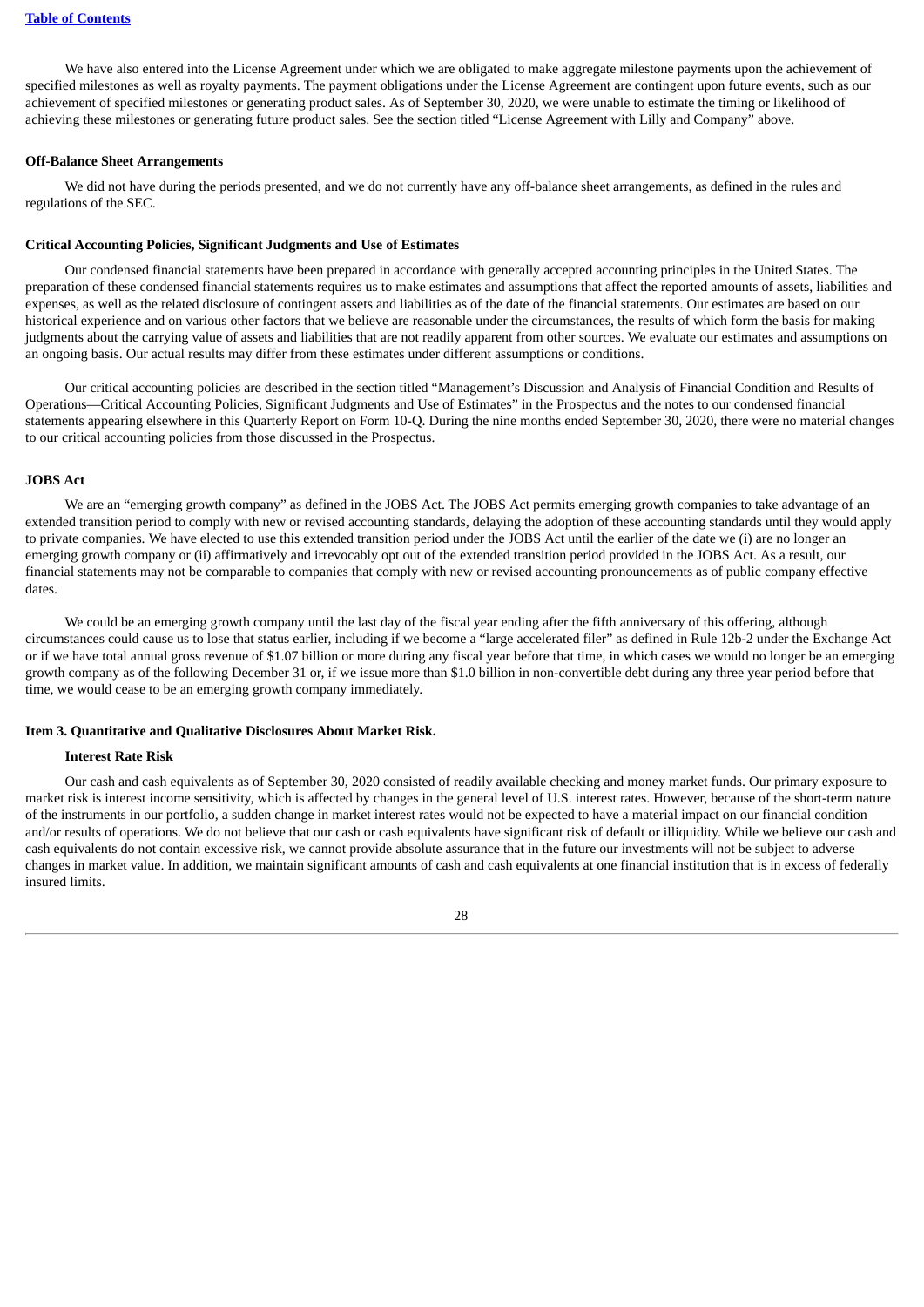Additionally, the interest rate for borrowings under the Loan Agreement is variable. A hypothetical 10% relative change in interest rates during any of the periods presented would not have had a material impact on our financial statements. We do not currently engage in hedging transactions to manage our exposure to interest rate risk.

### **Foreign Currency Rate Risk**

Our operations include activities in the United States. In addition, we contract with vendors that are located outside of the United States and certain invoices are denominated in foreign currencies. While our operating results are exposed to changes in foreign currency exchange rates between the U.S. dollar and various foreign currencies, we do not believe that inflation, interest rate changes, or exchange rate fluctuations had a significant impact on our results of operations for any periods presented herein.

There was no material foreign currency risk for the nine months ended September 30, 2020.

### **Effects of Inflation**

Inflation generally affects us by increasing our cost of labor and clinical trial costs. We do not believe that inflation and changing prices had a significant impact on our results of operations for any periods presented herein.

### <span id="page-30-0"></span>**Item 4. Controls and Procedures**

#### **Evaluation of Disclosure Controls and Procedures**

As of September 30, 2020, our management, with the participation of our principal executive officer and principal financial officer, evaluated the effectiveness of our disclosure controls and procedures (as defined in Rules 13a-15(e) and 15d-15(e) under the Securities Exchange Act of 1934, as amended). Our management recognizes that any controls and procedures, no matter how well designed and operated, can provide only reasonable assurance of achieving their objectives, and management necessarily applies its judgment in evaluating the cost-benefit relationship of possible controls and procedures.

Based upon the evaluation, our management concluded that, as of September 30, 2020, our disclosure controls and procedures were not effective at a reasonable assurance level as a result of the material weakness that existed in our internal control over financial reporting as described below, and which continues to exist as of September 30, 2020.

Notwithstanding the identified material weakness, management believes the condensed financial statements included in this Quarterly Report on Form 10-Q fairly present, in all material respects, our financial condition, results of operations and cash flows as of and for the periods presented in accordance with U.S. generally accepted accounting principles.

### **Material Weakness in Internal Control over Financial Reporting**

In connection with the audit of our financial statements as of and for the years ended December 31, 2019 and 2018, we identified a material weakness in internal control over financial reporting primarily related to a lack of timely review over the financial statement close process. During the periods under audit, we did not have a sufficient complement of qualified personnel within the accounting function and had a lack of segregation of duties to adequately conduct review and analysis of certain routine transactions. We have undertaken specific remediation actions to address the control deficiencies in our financial reporting. We have added a Chief Financial Officer and Controller and have begun to implement new processes. We anticipate fully remediating the material weakness on or before the filing date of our Annual Report on Form 10-K for the fiscal year ending December 31, 2020.

### **Changes in Internal Control over Financial Reporting**

Due to a transition period established by SEC rules applicable to newly public companies, our management is not required to evaluate the effectiveness of our internal control over financial reporting until after the filing of our Annual Report on Form 10-K for the year ended December 31, 2020. As a result, this Quarterly Report on Form 10-Q does not address whether there have been any changes in our internal control over financial reporting.

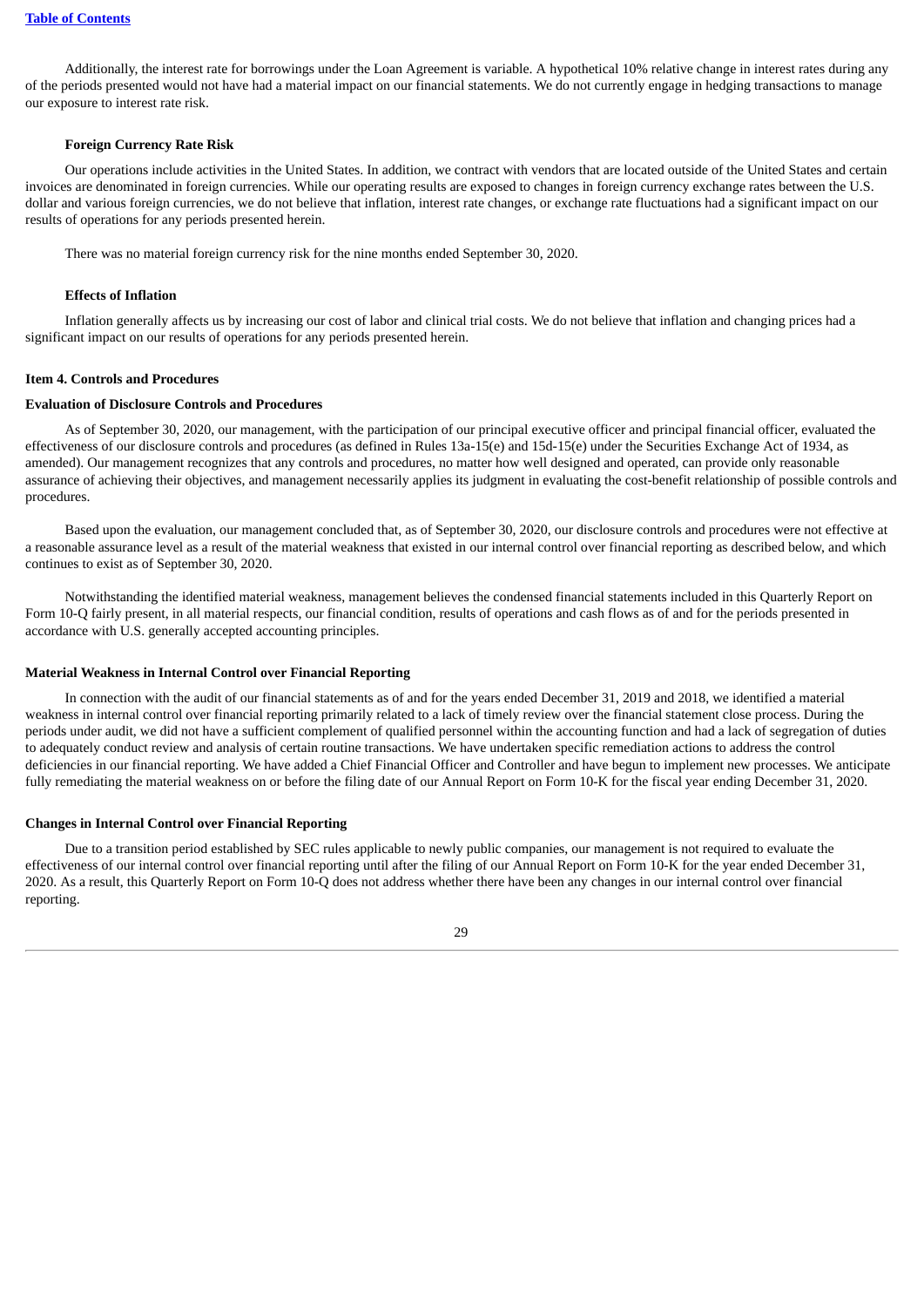### **PART II—OTHER INFORMATION**

#### <span id="page-31-1"></span><span id="page-31-0"></span>**Item 1. Legal Proceedings**

From time to time, we may become involved in legal proceedings arising in the ordinary course of our business. We are not currently a party to any material legal proceedings. Regardless of outcome, litigation can have an adverse impact on us due to defense and settlement costs, diversion of management resources, negative publicity, reputational harm and other factors.

#### <span id="page-31-2"></span>**Item 1A. Risk Factors**

An investment in shares of common stock involves a high degree of risk. You should carefully consider the risks described below, as well as the other information in this Quarterly Report on Form 10-Q, including our unaudited condensed financial statements and the related notes and "Management's Discussion and Analysis of Financial Condition and Results of Operations" before deciding whether to purchase, hold or sell shares of our common stock. The occurrence of any of the risks described below could harm our business, financial condition, results of operations, arowth prospects, and/or stock price or cause our actual results to differ materially from those contained in forward-looking statements we have made in this Quarterly Report on Form 10-Q and those we may make from time to time. You should consider all of the risk factors described when evaluating our business. We have marked with an asterisk (\*) those risk factors that reflect changes from the similarly titled risk factors included in the Prospectus.

### **Summary of Risk Factors**

We face risks and uncertainties associated with our business, many of which are beyond our control. Some of the material risks associated with our business include the following:

- We have a limited operating history, have incurred significant net losses since our inception, and anticipate that we will continue to incur significant net losses for the foreseeable future. We expect these losses to increase as we continue our clinical development of, and seek regulatory approvals for, tildacerfont and any future product candidates.
- We will need substantial additional financing to develop tildacerfont and any future product candidates and implement our operating plans. If we fail to obtain additional financing, we may be forced to delay, reduce or eliminate our product development programs or commercialization efforts.
- We currently depend entirely on the success of tildacerfont, which is our only product candidate. If we are unable to advance tildacerfont in clinical development, obtain regulatory approval, and ultimately commercialize tildacerfont, or experience significant delays in doing so, our business will be materially harmed.
- Our clinical trials may fail to adequately demonstrate the safety and efficacy of tildacerfont, which could prevent or delay regulatory approval and commercialization.
- Any delays in the commencement or completion, or termination or suspension, of our clinical trials could result in increased costs to us, delay or limit our ability to generate revenue, and adversely affect our commercial prospects.
- The FDA and comparable foreign regulatory authorities may require us to initiate one or more additional clinical trials for tildacerfont in adult patients with classic CAH, including a Phase 3 clinical trial or trials. The estimated timing or scope of any such future clinical trials is not currently ascertainable. Even if regulatory approvals are obtained, we may never be able to successfully commercialize tildacerfont.
- Clinical drug development involves a lengthy and expensive process with uncertain outcomes, and results of earlier studies and trials may not be predictive of future trial results. We may incur additional costs or experience delays in completing, or ultimately be unable to complete, the development and commercialization of tildacerfont and any future product candidates.
- Our business has been and could continue to be adversely affected by the evolving and ongoing COVID-19 global pandemic in regions where we or third parties on which we rely have significant manufacturing facilities, concentrations of clinical trial sites or other business operations. The COVID-19 pandemic could adversely affect our operations, as well as the business or operations of our manufacturers, CROs, or other third parties with whom we conduct business.
- Tildacerfont is, and any future product candidates will be, subject to extensive regulation and compliance obligations, which are costly and time-consuming, and such regulation may cause unanticipated delays or prevent the receipt of the required approvals to commercialize tildacerfont and any future product candidates.
- If the market opportunities for tildacerfont and any future product candidates are smaller than we believe they are, our future revenue may be adversely affected, and our business may suffer.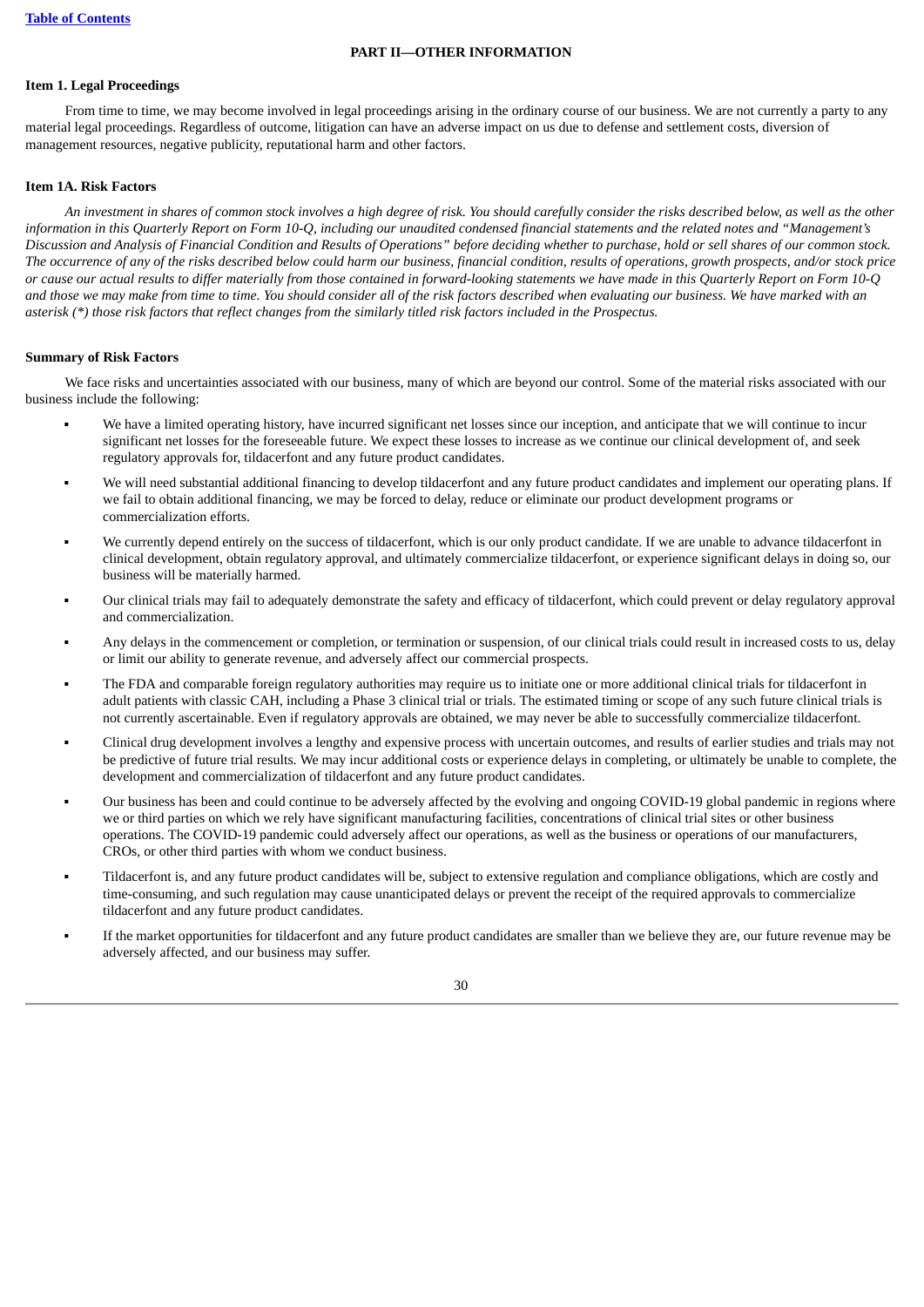- We may not be successful in our efforts to expand our pipeline by identifying additional indications and formulations for which to investigate tildacerfont in the future. We may expend our limited resources to pursue a particular indication or formulation for tildacerfont and fail to capitalize on product candidates, indications or formulations that may be more profitable or for which there is a greater likelihood of success.
- We currently have no marketing and sales organization and have no organizational experience in marketing products. If we are unable to establish marketing and sales capabilities or enter into agreements with third parties to market and sell tildacerfont and any future product candidates, we may not be able to generate product revenues.
- We rely on third parties to conduct our clinical trials. If these third parties do not successfully carry out their contractual duties or meet expected deadlines, we may not be able to obtain regulatory approval for or commercialize tildacerfont.
- If we are unable to obtain and maintain sufficient intellectual property protection for tildacerfont, any future product candidates, and other proprietary technologies we develop, or if the scope of the intellectual property protection obtained is not sufficiently broad, our competitors could develop and commercialize products similar or identical to ours, and our ability to successfully commercialize tildacerfont, if approved, and any future product candidates, and other proprietary technologies if approved, may be adversely affected.
- Our principal stockholders and management own a significant percentage of our stock and will be able to exert significant control over matters subject to stockholder approval.
- We have identified a material weakness in our internal control over financial reporting and may identify material weaknesses in the future or otherwise fail to maintain proper and effective internal controls, which may impair our ability to produce accurate financial statements on a timely basis.

### **Risks Related to Our Business and Industry**

### We have a limited operating history, have incurred significant net losses since our inception, and anticipate that we will continue to incur significant *net losses for the foreseeable future.\**

We are a late-stage biopharmaceutical company founded in 2014, and our operations to date have focused primarily on raising capital, establishing and protecting our intellectual property portfolio, organizing and staffing our company, business planning, and conducting preclinical and clinical development of, and manufacturing development for, our only product candidate, tildacerfont. Additionally, as an organization, we have not yet demonstrated an ability to successfully complete clinical development, obtain regulatory approvals, manufacture a commercial-scale product, or conduct sales and marketing activities necessary for successful commercialization. As we build our capabilities and expand our organization, we have not yet demonstrated an ability to overcome many of the risks and uncertainties frequently encountered by companies in new and rapidly evolving fields, particularly in the biopharmaceutical area. Consequently, any predictions about our future performance may not be as accurate as they would be if we had a history of successfully developing and commercializing biopharmaceutical products.

Investment in biopharmaceutical product development is highly speculative because it entails substantial upfront capital expenditures and significant risk that any potential product candidate will fail to demonstrate adequate effectiveness in the targeted indication or an acceptable safety profile, gain regulatory approval and become commercially viable. We have no products approved for commercial sale and have not generated any revenue to date, and we continue to incur significant research and development and other expenses related to our ongoing operations. As a result, we are not profitable and have incurred significant net losses since our inception. If tildacerfont is not successfully developed and approved in the United States or Europe, we may never generate any revenue. For the three and nine months ended September 30, 2020, we reported a net loss of \$9.6 million and \$21.2 million, respectively. As of September 30, 2020, we had an accumulated deficit of \$52.5 million.

We expect to continue to incur significant losses for the foreseeable future, and we expect these losses to increase as we continue our clinical development of, and seek regulatory approvals for, tildacerfont and any future product candidates. We may encounter unforeseen expenses, difficulties, complications, delays, and other unknown factors that may adversely affect our business. The size of our future net losses will depend, in part, on the rate of future growth of our expenses and our ability to generate revenues. Our prior net losses and expected future net losses have had and will continue to have an adverse effect on our stockholders' equity and working capital. Because of the numerous risks and uncertainties associated with drug development, we are unable to accurately predict the timing or amount of increased expenses, or when, if at all, we will be able to achieve profitability.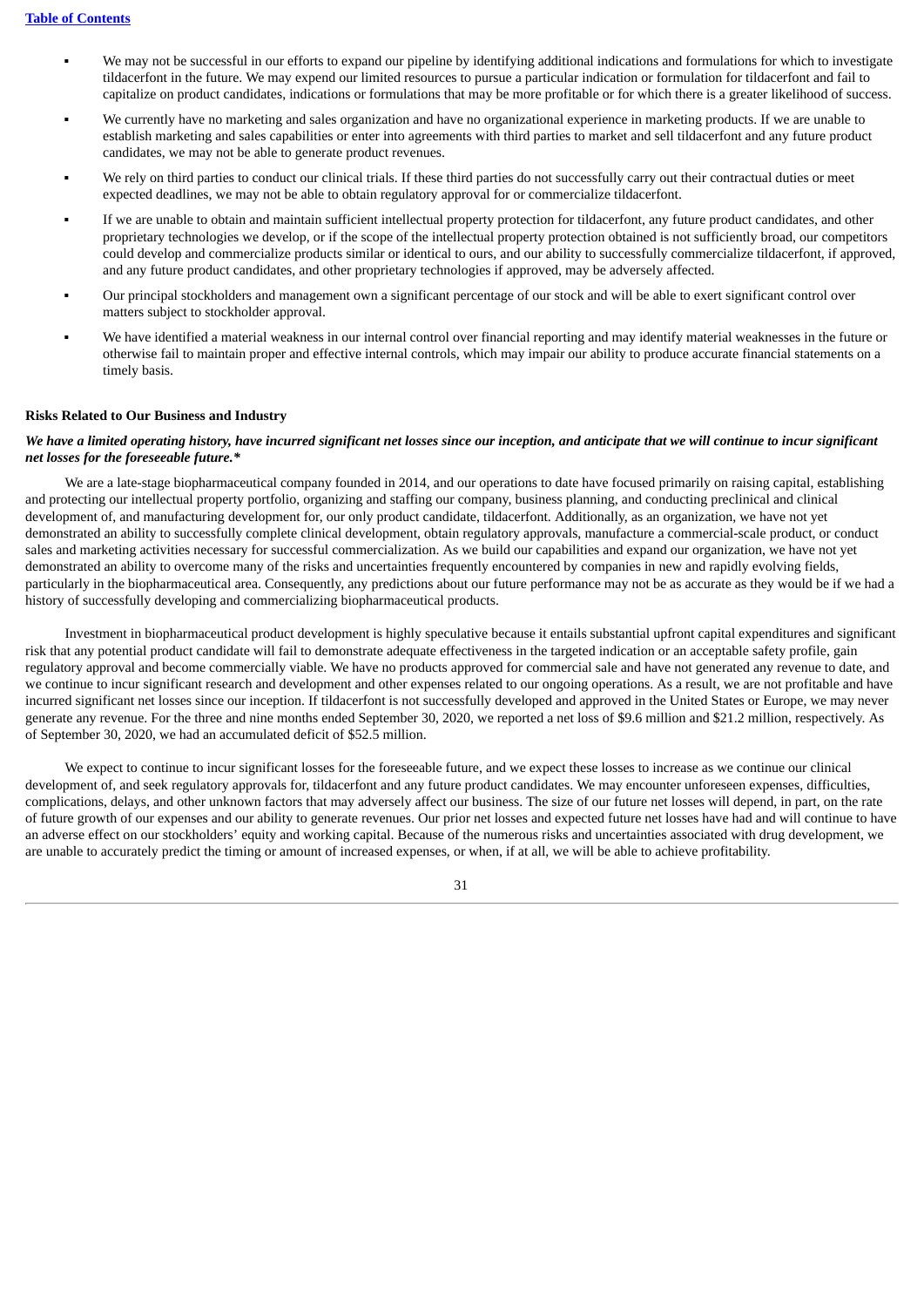### We will need substantial additional financing to develop tildacerfont and any future product candidates and implement our operating plan. If we fail to obtain additional financing, we may be forced to delay, reduce or eliminate our product development programs or commercialization efforts.\*

Our operations have consumed substantial amounts of cash since our inception. We expect to continue to spend substantial amounts to continue the clinical development of, and seek regulatory approval for, tildacerfont and any future product candidates. We will require significant additional amounts in order to prepare for commercialization, and, if approved, to launch and commercialize tildacerfont.

As of September 30, 2020, we had cash and cash equivalents of \$72.2 million. In October 2020, we consummated our initial public offering, or IPO, and issued 6,900,000 shares of common stock for net proceeds of approximately \$96.3 million, after deducting underwriting discounts and commissions of approximately \$7.2 million and before deducting offering related expenses. We believe, based on our current operating plan, that such proceeds will be sufficient to fund our operations for at least the next 12 months. In particular, we expect that the net proceeds from the IPO, together with our existing cash and cash equivalents, will allow us to fund our two ongoing Phase 2b clinical trials of tildacerfont in adult patients with classic CAH, new drug application, or NDA, enabling, and pre-commercial readiness activities to market tildacerfont for adults with classic CAH in the United States and Europe, if approved, our initial research and development efforts for tildacerfont in children with classic CAH and other rare endocrine disorders, including in a subpopulation of females with a rare form of PCOS, as well as working capital and general corporate purposes.

However, changing circumstances may cause us to consume capital significantly faster than we currently anticipate, and we may need to spend more money than currently expected because of circumstances beyond our control. For example, as a result of the COVID-19 pandemic, we have amended our clinical trial protocols to enable remote visits to mitigate any potential impacts. As a result of this home health component, the overall costs of our Phase 2b clinical trials have increased and may continue to increase in the future.

We will require additional capital for the further development and commercialization of tildacerfont and any future product candidates and may need to raise additional funds sooner if we choose to expand more rapidly than we presently anticipate.

Additional funding may not be available on acceptable terms, or at all. As a result of the COVID-19 pandemic and actions taken to slow its spread, the global credit and financial markets have experienced extreme volatility and disruptions, including severely diminished liquidity and credit availability, declines in consumer confidence, declines in economic growth, increases in unemployment rates, and uncertainty about economic stability. If the equity and credit markets deteriorate, it may make any necessary debt or equity financing more difficult, more costly or more dilutive. If we are unable to raise additional capital in sufficient amounts or on terms acceptable to us, we may have to significantly delay, scale back, or discontinue the development or commercialization of tildacerfont or other research and development initiatives. We also could be required to seek collaborators for tildacerfont and any future product candidates at an earlier stage than otherwise would be desirable or on terms that are less favorable than might otherwise be available or relinquish or license on unfavorable terms our rights to tildacerfont and any future product candidates in markets where we otherwise would seek to pursue development or commercialization ourselves.

Any of the above events could significantly harm our business, prospects, financial condition, and results of operations and cause the price of our common stock to decline.

### We currently depend entirely on the success of tildacerfont, which is our only product candidate. If we are unable to advance tildacerfont in clinical development, obtain regulatory approval, and ultimately commercialize tildacerfont, or experience significant delays in doing so, our business will be *materially harmed.\**

We currently only have one product candidate, tildacerfont, and our business and future success depends entirely on our ability to develop, obtain regulatory approval for, and then successfully commercialize, tildacerfont, which is currently in clinical development for adult patients with classic CAH. This may make an investment in our company riskier than similar companies that have multiple product candidates in active development that may be able to better sustain failure of a lead product candidate. We have initiated a placebo-controlled, double-blind Phase 2b clinical trial in adult patients with classic CAH with poor disease control and anticipate topline results in the fourth quarter of 2021 or the first quarter of 2022. We have also initiated a second Phase 2b clinical trial in adult patients with classic CAH with good disease control focused on glucocorticoid reduction and anticipate topline results in the first half of 2022.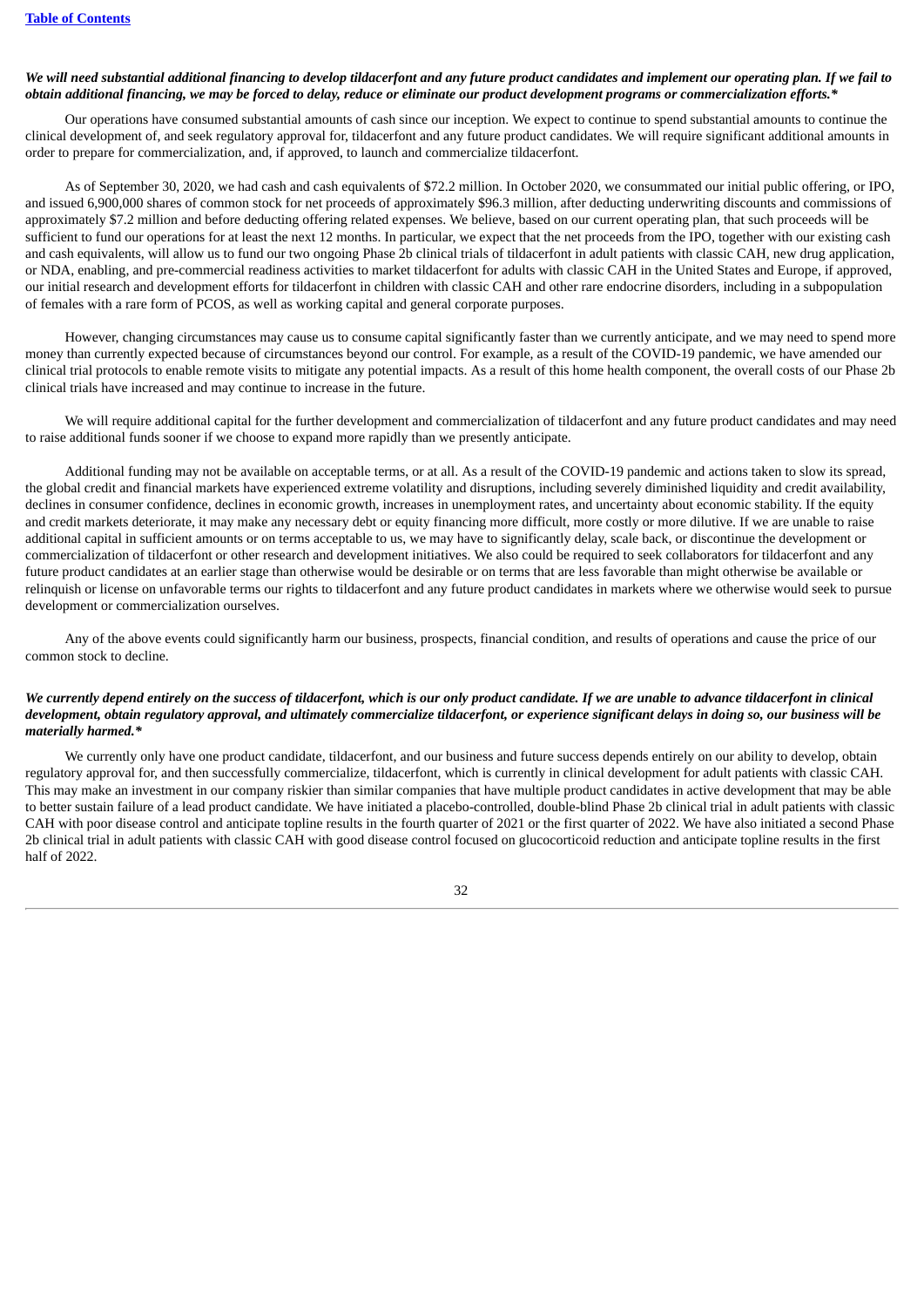Assuming positive results in the glucocorticoid reduction trial, we plan to meet with the FDA and comparable foreign regulatory authorities in 2022 to discuss registration. While we believe these two clinical trials will provide sufficient patient exposures for our registrational safety database, the FDA and comparable foreign regulatory authorities may not agree and may require us to enroll additional patients or initiate one or more additional clinical trials, including a Phase 3 clinical trial or trials. If the FDA or comparable foreign regulatory authorities require us to conduct one or more clinical trials, including a Phase 3 clinical trial or trials, the design, duration, and scope of such clinical trials will be decided upon after further discussions with the FDA or comparable foreign regulatory authorities, and at this time are not ascertainable. As a result, we are unable to predict with certainty the estimated timing or scope of any future clinical trials of tildacerfont we may be required to conduct.

In addition, we have received initial feedback from the FDA and European Medicines Agency, or EMA, on our planned Phase 2 clinical trial of tildacerfont in children as young as two years of age with classic CAH in order to initiate the clinical development program for tildacerfont in the pediatric classic CAH population in the second half of 2021. The COVID-19 pandemic continues to evolve and any impacts on these projected milestones for both the adult and pediatric classic CAH programs are highly uncertain and cannot be predicted with confidence.

The success of tildacerfont will depend on several factors, including the following:

- successful enrollment in our ongoing and planned clinical trials and completion of such clinical trials with favorable results;
- acceptance by the FDA and EMA of data from our ongoing Phase 2b clinical trials in adult patients with classic CAH;
- demonstrating safety and efficacy to the satisfaction of applicable regulatory authorities;
- the outcome, timing, and cost of meeting regulatory requirements established by the FDA, EMA, and other comparable foreign regulatory authorities;
- receipt of marketing approvals from applicable regulatory authorities, including one or more NDAs from the FDA, and maintaining such approvals;
- establishing commercial manufacturing capabilities and receiving/importing commercial supplies approved by the FDA and other regulatory authorities from any future third-party manufacturer;
- establishing sales, marketing, and distribution capabilities and commercializing tildacerfont, if approved, whether alone or in collaboration with others;
- establishing and maintaining patent and trade secret protection and regulatory exclusivity for tildacerfont;
- maintaining an acceptable safety profile of tildacerfont following approval; and
- maintaining and growing an organization of people who can develop and, if approved, commercialize, market, and sell tildacerfont to physicians, patients, healthcare payors, and others in the medical community.

If we do not achieve one or more of these factors, many of which are beyond our control, in a timely manner or at all, we could experience significant delays or an inability to obtain regulatory approvals or commercialize tildacerfont.

Even if regulatory approvals are obtained, we may never be able to successfully commercialize tildacerfont. In addition, we will need to transition at some point from a company with a development focus to a company capable of supporting commercial activities. We may not be successful in such a transition. Accordingly, we may not be able to generate sufficient revenue through the sale of tildacerfont to continue our business.

### Our clinical trials may fail to adequately demonstrate the safety and efficacy of tildacerfont, which could prevent or delay regulatory approval and *commercialization.\**

Before obtaining regulatory approvals for the commercial sale of a product candidate, we must demonstrate through lengthy, complex, and expensive preclinical testing and clinical trials that a product candidate is both safe and effective for use in each target indication. Clinical trials often fail to demonstrate safety and efficacy of the product candidate studied for the target indication. Most product candidates that commence clinical trials are never approved by regulatory authorities for commercialization. We are seeking to develop treatments for rare endocrine disorders for which there is limited clinical experience, and our two ongoing Phase 2b clinical trials use novel endpoints that do not have regulatory precedent in classic CAH due to the lack of clinical trials in classic CAH, which add complexity to the conduct and analysis of data from our clinical trials and may delay or prevent regulatory approval. Additionally, any safety concerns observed in any one of our clinical trials in our targeted indications could limit the prospects for regulatory approval of tildacerfont in other indications.

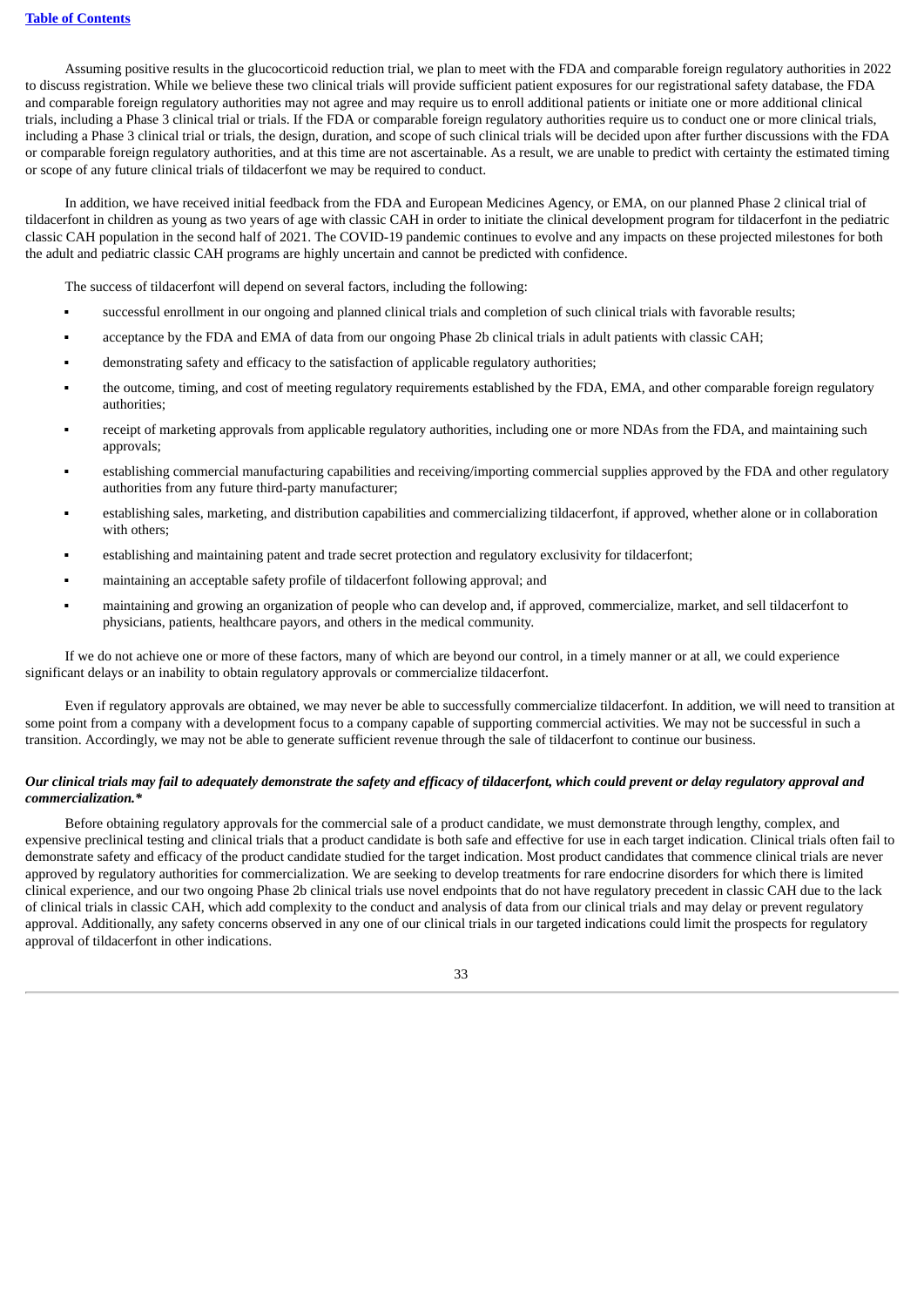### Preclinical and clinical drug development involves a lengthy and expensive process with uncertain outcomes, and results of earlier studies and trials may not be predictive of future trial results. We may incur additional costs or experience delays in completing, or ultimately be unable to complete, the *development and commercialization of tildacerfont and any future product candidates.\**

Preclinical and clinical testing is expensive and can take many years to complete, and its outcome is inherently uncertain. A failure of one or more preclinical or clinical trials can occur at any stage of testing. The results of preclinical studies and early clinical trials of tildacerfont may not be predictive of the results of later-stage clinical trials. However, product candidates in later stages of clinical trials may fail to show the desired safety and efficacy traits despite having progressed through preclinical studies and initial clinical trials. For example, tildacerfont has not yet been evaluated in pediatric patients with classic CAH, and the results may not be similar to the results observed in clinical trials of adult patients. In addition, we intend to use doses in our two Phase 2b clinical trials that may not be safe or efficacious doses. As such, our hypotheses of efficacy may not show the desired clinical results. A number of companies in the biopharmaceutical industry have suffered significant setbacks in advanced clinical trials due to lack of efficacy or safety profiles, notwithstanding promising results in earlier trials. Moreover, preclinical and clinical data is often susceptible to varying interpretations and analyses. We may face significant setbacks as we conduct our two Phase 2b clinical trials in adult patients with classic CAH, which may delay or prevent regulatory approval of tildacerfont.

Further, if patients drop out of our clinical trials, miss scheduled doses or follow-up visits, or otherwise fail to follow clinical trial protocols, whether as a result of the COVID-19 pandemic, actions taken to slow the spread of COVID-19 or otherwise, the integrity of data from our clinical trials may be compromised or not accepted by the FDA or other regulatory authorities, which would represent a significant setback for the applicable program.

#### If we encounter difficulties enrolling patients in our clinical trials, our clinical development activities could be delayed or otherwise adversely affected.\*

We may not be able to initiate or continue our clinical trials for tildacerfont and any future product candidates if we are unable to identify and enroll a sufficient number of eligible patients to participate in these trials as required by the FDA and comparable foreign regulatory authorities. Patient enrollment, a significant factor in the timing of clinical trials, is affected by many factors including the size and nature of the patient population, the proximity of patients to clinical sites, the eligibility criteria for the clinical trial, the design of the clinical trial, competing clinical trials, and clinicians' and patients' perceptions as to the potential advantages of the product candidate being studied in relation to other available therapies, including any new drugs that may be approved for the indications we are investigating.

In particular, each indication for which we are evaluating tildacerfont is a rare endocrine disorder with limited patient populations from which to draw participants in clinical trials. For example, we estimate the total classic CAH populations are approximately 20,000 to 30,000 people in the United States and approximately 50,000 people in the European Union, or EU. We will be required to identify and enroll a sufficient number of patients with the disorder under investigation for our clinical trials of tildacerfont. Potential patients may not be adequately diagnosed or identified with the disorders which we are targeting or may not meet the entry criteria for our clinical trials. Additionally, other pharmaceutical companies with more resources and greater experience in drug development and commercialization are targeting these same endocrine disorders and are recruiting clinical trial patients from these patient populations, which may delay or make it more difficult to fully enroll our clinical trials. Our inability to enroll a sufficient number of patients for any of our current or future clinical trials would result in significant delays or may require us to abandon one or more clinical trials altogether.

Our clinical trials have been, and may in the future be, affected by the COVID-19 pandemic. For example, the COVID-19 pandemic may impact patient enrollment in our two ongoing Phase 2b clinical trials. In particular, some sites may pause enrollment to focus on, and direct resources to, COVID-19, while at other sites, patients may choose not to enroll or continue participating in the clinical trial as a result of the pandemic. In addition, patient visits to endocrinologists in the United States have slowed as a result of the COVID-19 pandemic. Further, according to the Centers for Disease Control and Prevention, people who have serious chronic medical conditions, including those such as classic CAH, are at higher risk of getting very sick from COVID-19. As a result, current or potential patients in our ongoing and planned clinical trials may choose to not enroll, not participate in follow-up clinical visits, or drop out of the trial as a precaution against contracting COVID-19. Further, some patients may not be able or willing to comply with clinical trial protocols if quarantines impede patient movement or interrupt healthcare services.

We are unable to predict with confidence the likelihood or duration of such patient enrollment delays and difficulties, whether related to COVID-19 or otherwise. If patient enrollment is delayed for an extended period of time, our Phase 2b clinical trials could be delayed or otherwise adversely affected.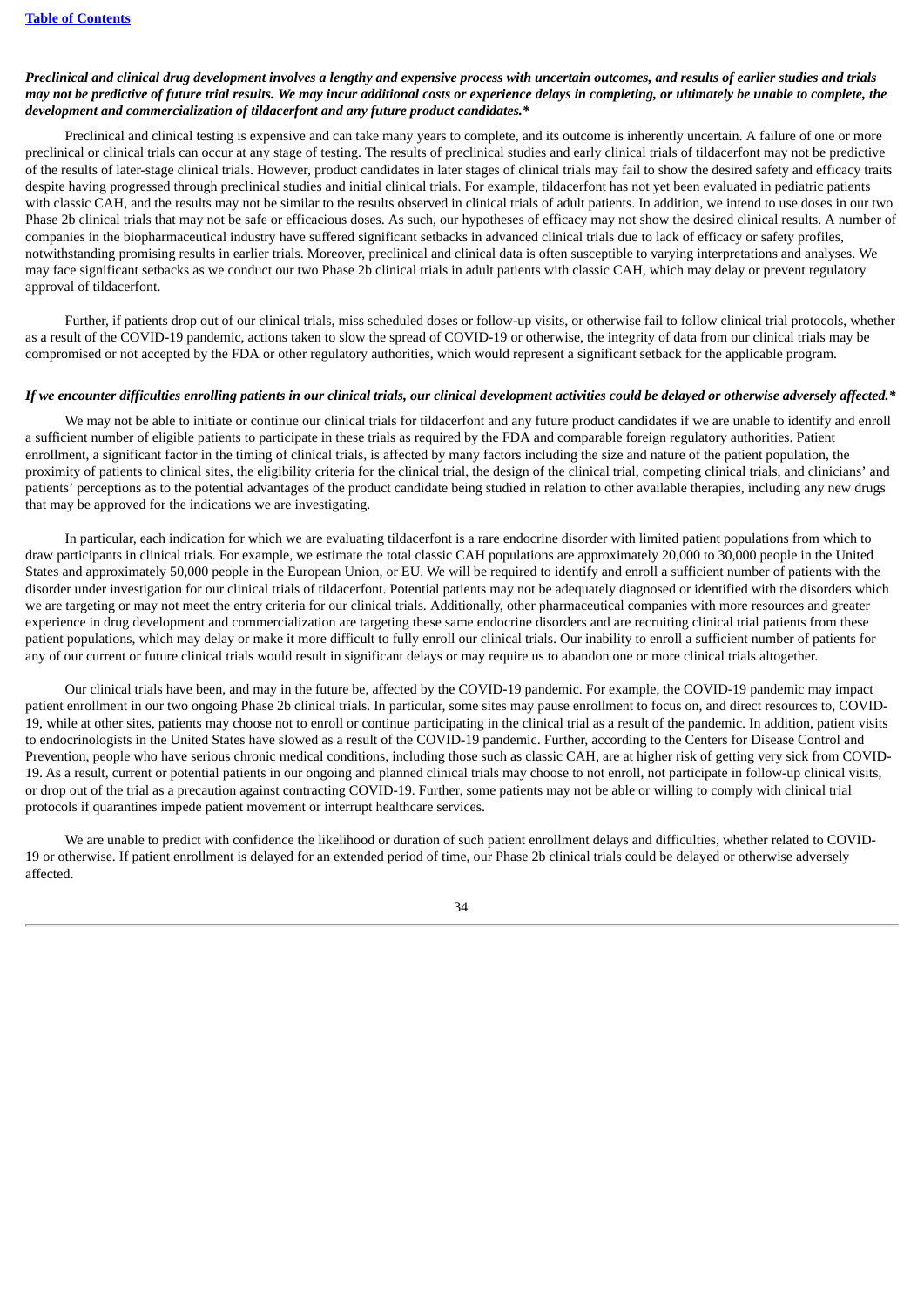# Any delays in the commencement or completion, or termination or suspension, of our clinical trials could result in increased costs to us, delay or limit *our ability to generate revenue, and adversely affect our commercial prospects.*

Before we can initiate clinical trials for tildacerfont or any future product candidates, we must submit the results of preclinical studies to the FDA, or comparable foreign regulatory authorities, along with other information, including information about chemistry, manufacturing and controls, and our proposed clinical trial protocol, as part of an IND or similar regulatory filing under which we must receive authorization to proceed with clinical development.

Before obtaining marketing approval from regulatory authorities for the sale of tildacerfont or any future product candidates, we must conduct extensive clinical trials to demonstrate the safety and efficacy of tildacerfont and any future product candidates in humans. Clinical testing is expensive, time-consuming, and uncertain as to outcome. In addition, we may rely in part on preclinical, clinical and quality data generated by CROs and other third parties for regulatory submissions for tildacerfont and any future product candidates. While we have or will have agreements governing these third parties' services, we have limited influence over their actual performance. If these third parties do not make data available to us, or, if applicable, do not make regulatory submissions in a timely manner, in each case pursuant to our agreements with them, our development programs may be significantly delayed, and we may need to conduct additional clinical trials or collect additional data independently. In either case, our development costs would increase.

We do not know whether our current or any future clinical trials will begin on time or be completed on schedule, if at all. The commencement and completion of clinical trials can be delayed for a number of reasons, including delays related to:

- the FDA or comparable foreign regulatory authorities' failure to accept our proposed manufacturing processes and suppliers and/or requirement to provide additional information regarding our manufacturing processes before providing marketing authorization;
- obtaining regulatory authorizations to commence a clinical trial or reaching a consensus with regulatory authorities on clinical trial design or implementation;
- any failure or delay in reaching an agreement with CROs and clinical trial sites, the terms of which can be subject to extensive negotiation and may vary significantly among different CROs and clinical trial sites;
- obtaining approval from one or more institutional review boards, or IRBs, or Ethics Committees, or ECs;
- IRBs or ECs refusing to approve, suspending or terminating the clinical trial at an investigational site, precluding enrollment of additional subjects, or withdrawing their approval of the clinical trial;
- changes to clinical trial protocols;
- selection of clinical endpoints that require prolonged periods of clinical observation or analysis of the resulting data;
- sites deviating from clinical trial protocol or dropping out of a clinical trial;
- manufacturing sufficient quantities of tildacerfont or any future product candidates or obtaining sufficient quantities of combination therapies for use in clinical trials;
- subjects failing to enroll or remain in our trials at the rate we expect, or failing to return for post-treatment follow-up;
- subjects choosing an alternative treatment for the indications for which we are developing tildacerfont and any future product candidates, or participating in competing clinical trials;
- lack of adequate funding to continue the clinical trial;
- subjects experiencing severe or unexpected drug-related adverse effects;
- occurrence of SAEs in clinical trials of the same class of agents conducted by other companies;
- a facility manufacturing tildacerfont or any of its components being ordered by the FDA or comparable foreign regulatory authorities to temporarily or permanently shut down due to violations of current good manufacturing practice, or cGMP, regulations or other applicable requirements, or infections or cross-contaminations of tildacerfont in the manufacturing process;
- any changes to our manufacturing process, suppliers or formulation that may be necessary or desired;
- third-party vendors not performing manufacturing and distribution services in a timely manner or to sufficient quality standards;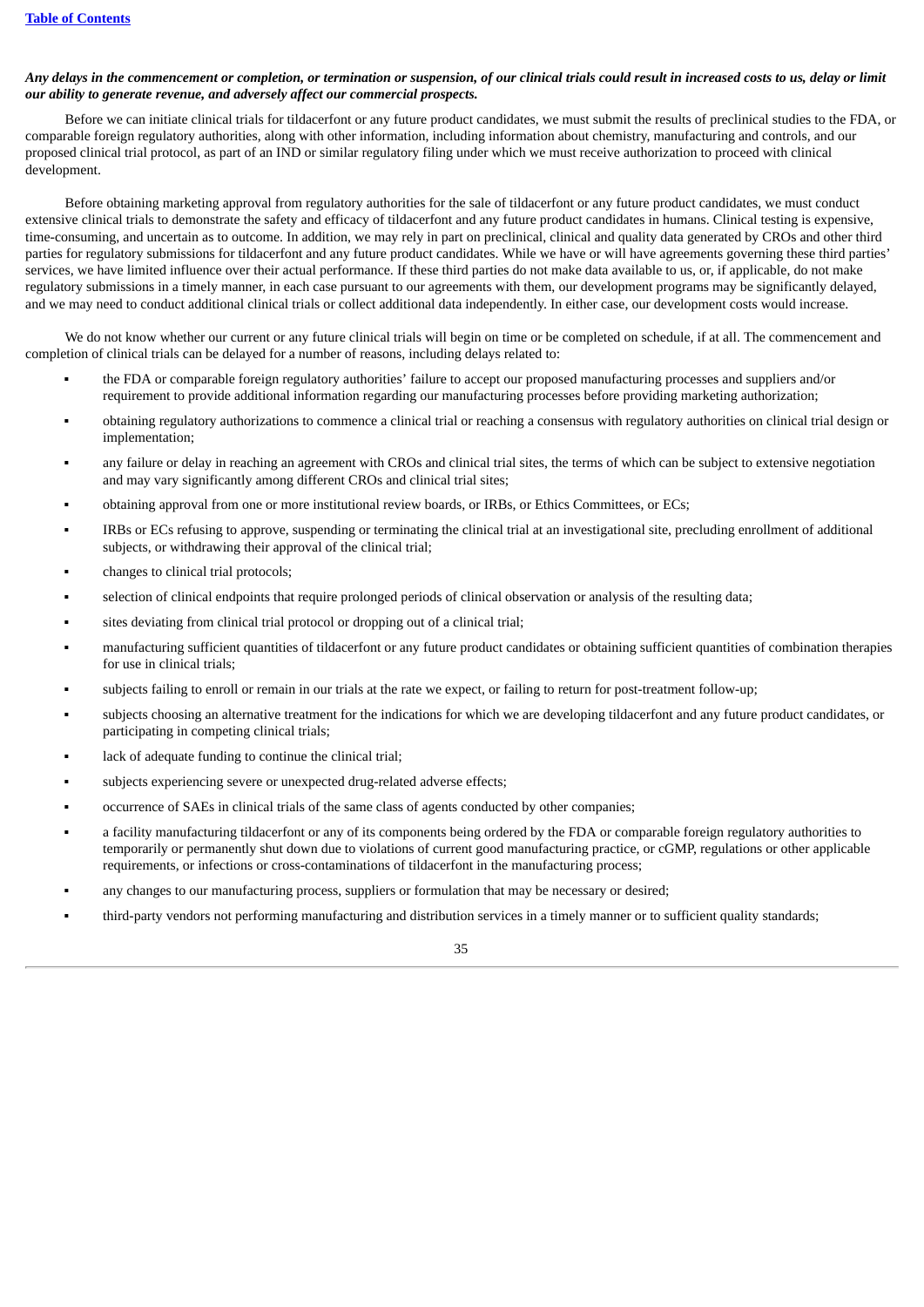- third-party clinical investigators losing the licenses or permits necessary to perform our clinical trials, not performing our clinical trials on our anticipated schedule or consistent with the clinical trial protocol, good clinical practice, or GCP, or other regulatory requirements;
- third-party contractors not performing data collection or analysis in a timely or accurate manner;
- third-party contractors becoming debarred or suspended or otherwise penalized by the FDA or other government or regulatory authorities for violations of regulatory requirements, in which case we may need to find a substitute contractor, and we may not be able to use some or all of the data produced by such contractors in support of our marketing applications; or
- the impacts of the COVID-19 pandemic on our ongoing and planned clinical trials.

In addition, disruptions caused by the COVID-19 pandemic may increase the likelihood that we encounter such difficulties or delays in initiating, enrolling, conducting, or completing our planned and ongoing clinical trials. We could also encounter delays if a clinical trial is suspended or terminated by us, by the IRBs or ECs of the institutions in which such trials are being conducted or by the FDA or comparable foreign regulatory authorities. Such authorities may impose such a suspension or termination due to a number of factors, including failure to conduct the clinical trial in accordance with regulatory requirements or our clinical protocols, inspection of the clinical trial operations or trial site by the FDA or comparable foreign regulatory authorities resulting in the imposition of a clinical hold, unforeseen safety issues or adverse side effects, failure to demonstrate a benefit from using a drug, changes in governmental regulations or administrative actions or lack of adequate funding to continue the clinical trial. In addition, changes in regulatory requirements and policies may occur, and we have amended, and may need to further amend, clinical trial protocols to comply with these changes. Amendments may require us to resubmit our clinical trial protocols to IRBs for reexamination, which may impact the costs, timing, or successful completion of a clinical trial.

Further, conducting clinical trials in foreign countries, which we plan to do for tildacerfont and may do for any future product candidates, presents additional risks that may delay completion of our clinical trials. These risks include the failure of enrolled patients in foreign countries to adhere to clinical protocol as a result of differences in healthcare services or cultural customs, managing additional administrative burdens associated with foreign regulatory schemes, as well as political and economic risks relevant to such foreign countries.

Moreover, principal investigators for our clinical trials may serve and have served as scientific advisors or consultants to us from time to time and receive compensation in connection with such services. Under certain circumstances, we may be required to report some of these relationships to the FDA or comparable foreign regulatory authorities. The FDA or comparable foreign regulatory authority may conclude that a financial relationship between us and a principal investigator has created a conflict of interest or otherwise affected interpretation of the trial. The FDA or comparable foreign regulatory authority may therefore question the integrity of the data generated at the applicable clinical trial site and the utility of the clinical trial itself may be jeopardized. This could result in a delay in approval, or rejection, of our marketing applications by the FDA or comparable foreign regulatory authority, as the case may be, and may ultimately lead to the denial of marketing approval of tildacerfont.

If we experience delays in the completion of, or termination of, any clinical trial of tildacerfont or any future product candidates, the commercial prospect of tildacerfont or any future product candidates will be harmed, and our ability to generate product revenue will be delayed. Moreover, any delays in completing our clinical trials will increase our costs, slow down our product candidate development and approval process and jeopardize our ability to commence product sales and generate revenue. In addition, many of the factors that cause, or lead to, termination or suspension of, or a delay in the commencement or completion of, clinical trials may also ultimately lead to the denial of regulatory approval of tildacerfont or any future product candidates. Further, delays to our clinical trials that occur as a result could shorten any period during which we may have the exclusive right to commercialize tildacerfont and our competitors may be able to bring products to market before we do, and the commercial viability of tildacerfont could be significantly reduced. Any of these occurrences may harm our business, financial condition, and prospects significantly.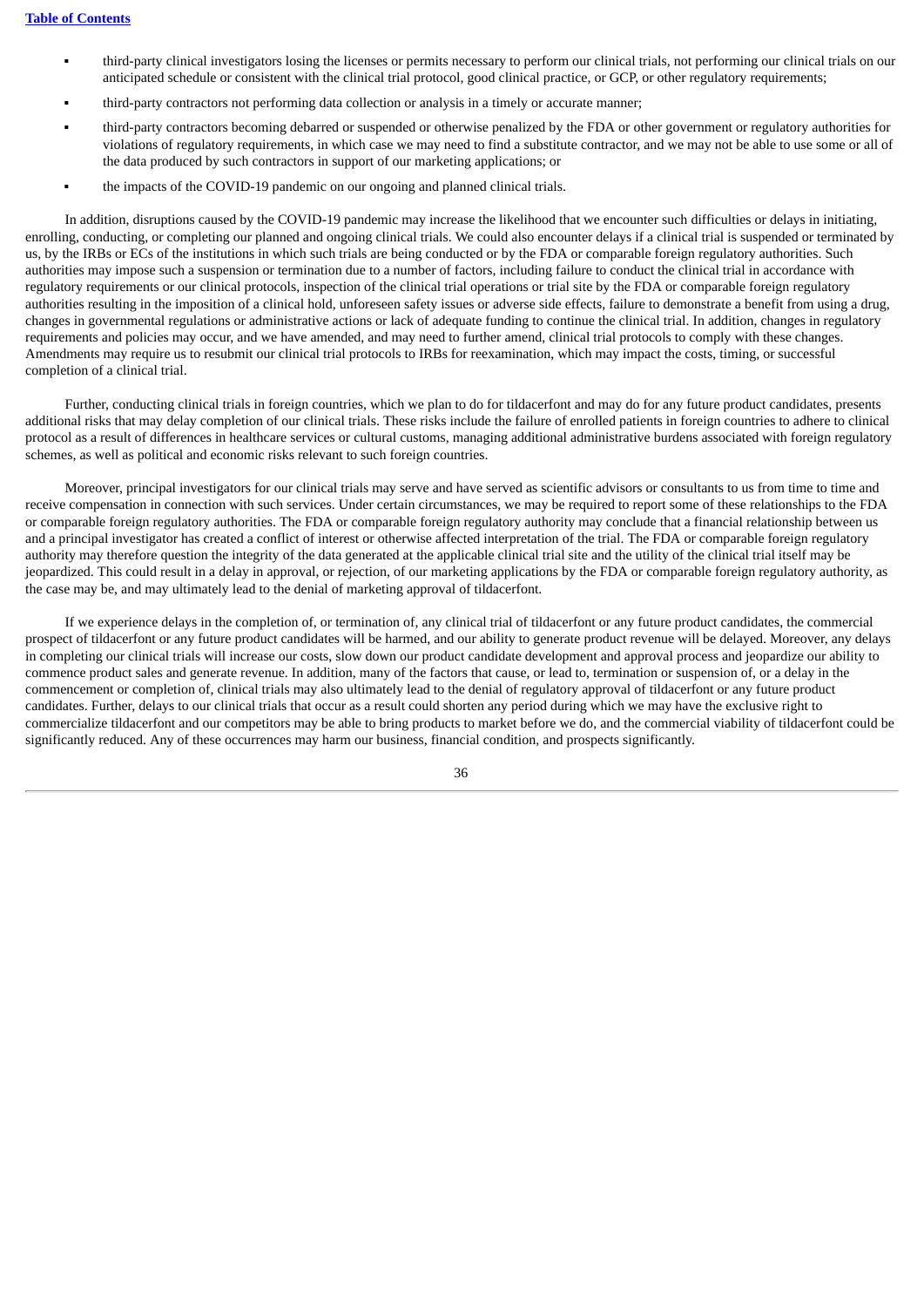## Tildacerfont is, and any future product candidates will be, subject to extensive regulation and compliance obligations, which are costly and timeconsuming, and such regulation may cause unanticipated delays or prevent the receipt of the required approvals to commercialize tildacerfont and any *future product candidates.*

The clinical development, manufacturing, labeling, storage, record-keeping, advertising, promotion, import, export, marketing, and distribution of tildacerfont is subject to extensive regulation by the FDA in the United States and by comparable foreign regulatory authorities in foreign markets. In the United States, we are not permitted to market tildacerfont and any future product candidates until we receive regulatory approval from the FDA. The process of obtaining regulatory approval is expensive, often takes many years following the commencement of clinical trials and can vary substantially based upon the type, complexity, and novelty of the product candidates involved, as well as the target indications and patient population. Approval policies or regulations may change, and the FDA has substantial discretion in the drug approval process, including the ability to delay, limit, or deny approval of a product candidate for many reasons. Despite the time and expense invested in clinical development of product candidates, regulatory approval is never guaranteed. Neither we nor any future collaborator is permitted to market tildacerfont and any future product candidates in the United States until we receive approval of an NDA from the FDA. We have not previously submitted an NDA to the FDA, or similar drug approval filings to comparable foreign authorities.

Prior to obtaining approval to commercialize a product candidate in the United States or in foreign markets, we must demonstrate with substantial evidence from adequate and well-controlled clinical trials, and to the satisfaction of the FDA or comparable foreign regulatory authorities, that such product candidates are safe and effective for their intended uses. Results from nonclinical studies and clinical trials can be interpreted in different ways. Even if we believe the nonclinical or clinical data for tildacerfont are promising, such data may not be sufficient to support approval by the FDA and comparable foreign regulatory authorities. The FDA or comparable foreign regulatory authorities, as the case may be, may also require us to conduct additional preclinical studies or clinical trials for tildacerfont and any future product candidates either prior to or post-approval, or may object to elements of our clinical development program.

Tildacerfont and any future product candidates could fail to receive regulatory approval for many reasons, including the following:

- serious and unexpected drug-related side effects may be experienced by participants in our clinical trials or by people using drugs similar to tildacerfont and any future product candidates;
- the population studied in the clinical trial may not be sufficiently broad or representative to assure safety in the full population for which we seek approval;
- the FDA or comparable foreign regulatory authorities may not accept clinical data from trials which are conducted at clinical facilities or in countries where the standard of care is potentially different from that of the United States;
- we may be unable to demonstrate to the satisfaction of the FDA or comparable foreign regulatory authorities that a product candidate is safe and effective for any of its proposed indications;
- the results of clinical trials may not meet the level of statistical significance required by the FDA or comparable foreign regulatory authorities for approval;
- we may be unable to demonstrate that a product candidate's clinical and other benefits outweigh its safety risks;
- the FDA or comparable foreign regulatory authorities may disagree with our interpretation of data from preclinical studies or clinical trials;
- the data collected from clinical trials of tildacerfont and any future product candidates may not be sufficient to satisfy the FDA or comparable foreign regulatory authorities to support the submission of an NDA or other comparable submissions in foreign jurisdictions or to obtain regulatory approval in the United States or elsewhere, requiring, in the case of adult patients with classic CAH, additional clinical trials beyond our two ongoing Phase 2b clinical trials prior to any such approval;
- the FDA or comparable foreign regulatory authorities may fail to approve the manufacturing processes or facilities of third-party manufacturers with which we contract for clinical and commercial supplies; and
- the approval policies or regulations of the FDA or comparable foreign regulatory authorities may significantly change in a manner rendering our clinical data insufficient for approval.

Any of the above events could prevent us from achieving market approval of tildacerfont or any future product candidates and could substantially increase the costs of commercializing tildacerfont or any future product candidates. The demand for tildacerfont or any future product candidates could also be negatively impacted by any adverse effects of a competitor's product or treatment.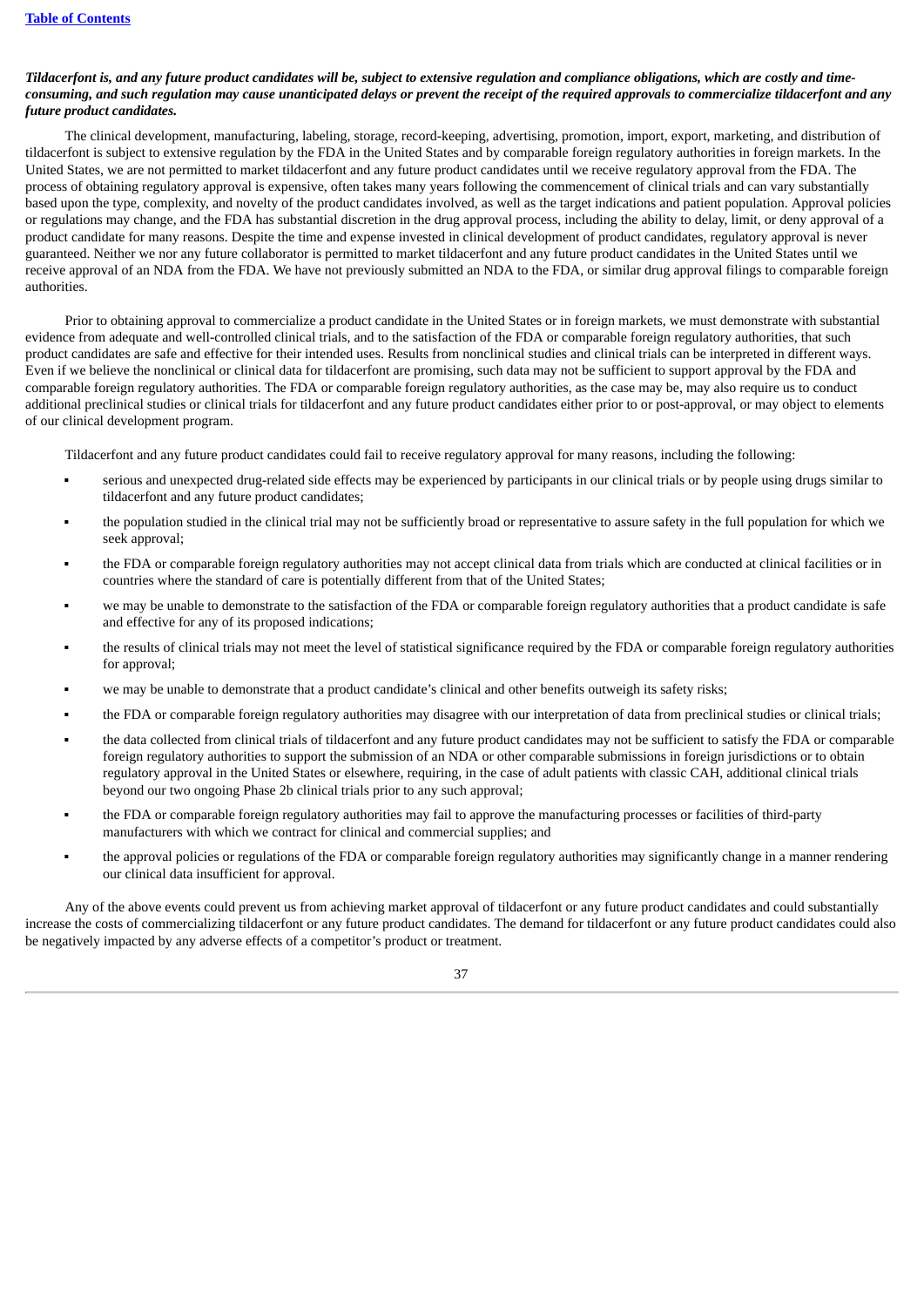Of the large number of drugs in development, only a small percentage successfully complete the FDA or foreign regulatory approval processes and are commercialized. The lengthy approval process as well as the unpredictability of future clinical trial results may result in our failing to obtain regulatory approval to market tildacerfont and any future product candidates, which would significantly harm our business, financial condition, results of operations, and prospects.

Even if we eventually complete clinical trials and receive approval of an NDA or foreign marketing application for tildacerfont and any future product candidates, the FDA or comparable foreign regulatory authority may grant approval contingent on the performance of costly additional clinical trials, including Phase 4 clinical trials, and/or the implementation of a risk evaluation and mitigation strategy, or REMS, which may be required to ensure safe use of the drug after approval. The FDA or the comparable foreign regulatory authority also may approve a product candidate for a more limited indication or patient population than we originally requested, and the FDA or comparable foreign regulatory authority may not approve the labeling that we believe is necessary or desirable for the successful commercialization of a product. Any delay in obtaining, or inability to obtain, applicable regulatory approval would delay or prevent commercialization of that product candidate and would materially adversely impact our business and prospects.

# Our business has been and could continue to be adversely affected by the evolving and ongoing COVID-19 global pandemic in regions where we or third parties on which we rely have significant manufacturing facilities, concentrations of clinical trial sites or other business operations. The COVID-19 pandemic could adversely affect our operations, as well as the business or operations of our manufacturers, CROs, or other third parties with whom *we conduct business.\**

Our business has been and could continue to be adversely affected by the evolving COVID-19 pandemic, which was declared by the World Health Organization as a global pandemic. As COVID-19 continues to spread, we may experience ongoing disruptions that could severely impact our business and clinical trials, including:

- delays or difficulties in enrolling patients in our clinical trials;
- delays or difficulties in clinical site initiation, including difficulties in recruiting clinical site; investigators and clinical site staff;
- delays in clinical sites receiving the supplies and materials needed to conduct our clinical trials, including interruption in global shipping that may affect the transport of clinical trial materials;
- changes in local regulations as part of a response to the COVID-19 outbreak which may require us to change the ways in which our clinical trials are conducted, which may result in unexpected costs, or to discontinue the clinical trials altogether;
- diversion of healthcare resources away from the conduct of clinical trials, including the diversion of hospitals serving as our clinical trial sites and hospital staff supporting the conduct of our clinical trials;
- interruption of key clinical trial activities, such as clinical trial site monitoring, due to limitations on travel imposed or recommended by federal or state governments, employers and others, or interruption of clinical trial subject visits and study procedures, the occurrence of which could affect the integrity of clinical trial data;
- interruptions or delays in the operations of the FDA or other regulatory authorities, which may impact review and approval timelines;
- risk that participants enrolled in our clinical trials will acquire COVID-19 while the clinical trial is ongoing, which could impact the results of the clinical trial, including by increasing the number of observed adverse events;
- refusal of the FDA to accept data from clinical trials in affected geographies; and
- **•** increased costs relating to mitigating the impact of COVID-19 on any of the foregoing factors.

These and other disruptions in our operations and the global economy could negatively impact our business, operating results and financial condition.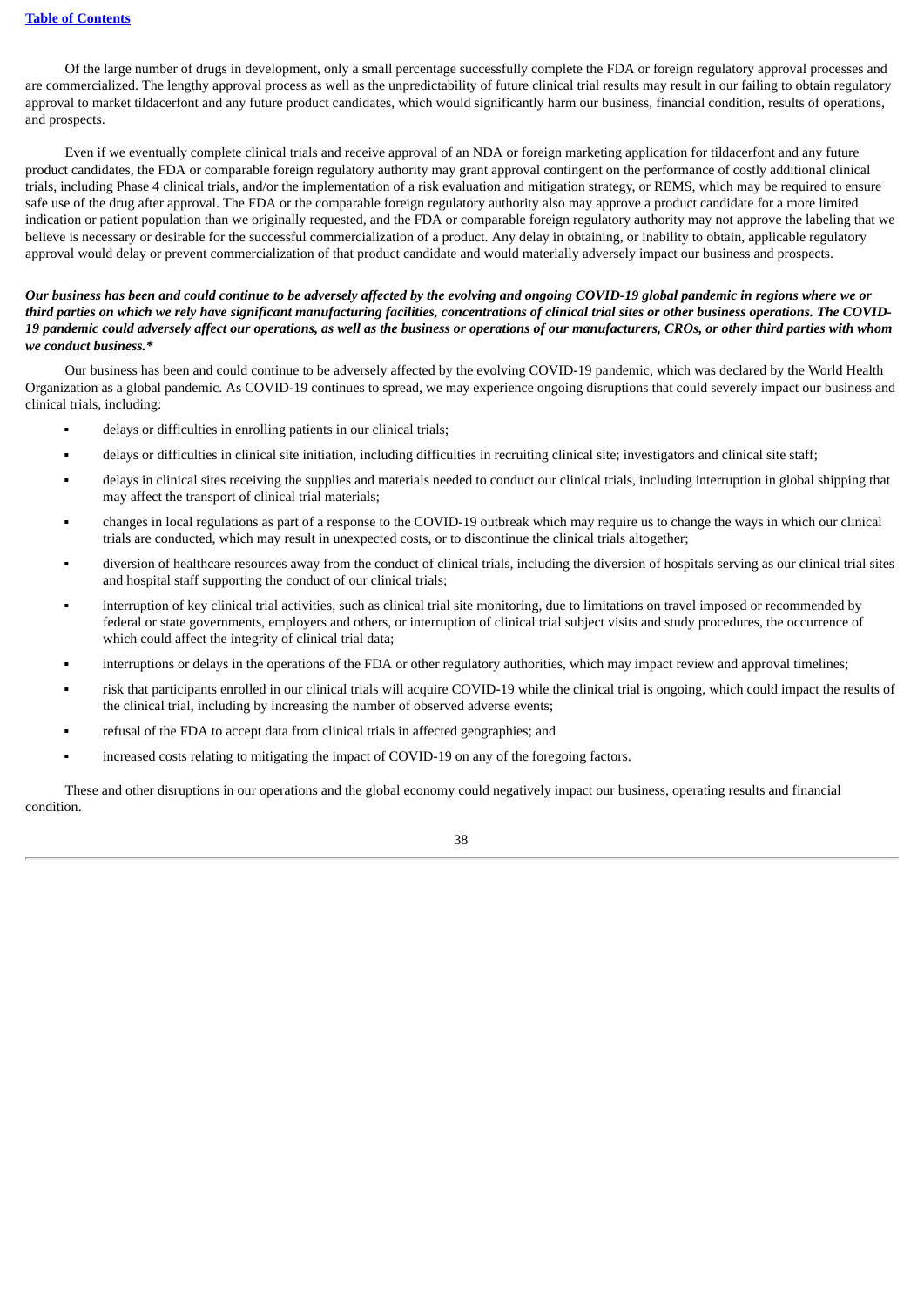Our clinical trials have been, and may in the future be, affected by the COVID-19 pandemic. For example, the COVID-19 pandemic may impact patient enrollment in our two ongoing Phase 2b clinical trials. In particular, some sites may pause enrollment to focus on, and direct resources to, COVID-19, while at other sites, patients may choose not to enroll or continue participating in the clinical trial as a result of the pandemic. In addition, patient visits to endocrinologists in the United States have slowed as a result of the COVID-19 pandemic. Further, according to the Centers for Disease Control and Prevention, people who have serious chronic medical conditions, including those such as classic CAH, are at higher risk of getting very sick from COVID-19. As a result, current or potential patients in our ongoing and planned clinical trials may choose to not enroll, not participate in follow-up clinical visits, or drop out of the trial as a precaution against contracting COVID-19. Further, some patients may not be able or willing to comply with clinical trial protocols if quarantines impede patient movement or interrupts healthcare services.

If patient enrollment is delayed for an extended period of time, our ongoing and planned clinical trials could be delayed or otherwise adversely affected. Similarly, our ability to recruit and retain principal investigators and site staff who, as healthcare providers, may have heightened exposure to COVID-19, may be adversely impacted.

In addition, ongoing or planned clinical trials may also be impacted by interruptions or delays in the operations of the FDA and comparable foreign regulatory agencies. For example, we and our CROs have also made certain adjustments to the operation of our trials in an effort to ensure the monitoring and safety of patients and minimize risks to trial integrity during the pandemic in accordance with the guidance issued by the FDA, and may need to make further adjustments in the future. For example, we have amended our clinical trial protocols to enable remote visits to mitigate any potential impacts as a result of the COVID-19 pandemic. As a result of this home health component, the overall costs of our Phase 2b clinical trials have increased and may continue to increase in the future. Many of these adjustments are new and untested, may not be effective, may affect the integrity of data collected, and may have unforeseen effects on the progress and completion of our clinical trials and the findings from such clinical trials.

In addition, we may encounter a shortage in supplies of, or in delays in shipping, our study drug or other components of the clinical trial vital for successful conduct of the trial. For example, in our two ongoing Phase 2b clinical trials, patients will continue to use their steroid regimen for the duration of the clinical trial. In particular, we have experienced a shortage of supply of hydrocortisone as a result of the COVID-19 pandemic, which if continued indefinitely, could adversely affect the timing and ultimately success of our clinical trials. Further, the successful conduct of our clinical trials depend on retrieving laboratory data from patients. Any failure by the laboratories with which we work to send us such data could impair the progress of such clinical trials. These events could delay our clinical trials, increase the cost of completing our clinical trials, and negatively impact the integrity, reliability, or robustness of the data from our clinical trials.

In addition, quarantines, shelter-in-place, and similar government orders, or the perception that such orders, shutdowns, or other restrictions on the conduct of business operations could occur, related to COVID-19 or other infectious diseases could impact personnel at our CROs or third-party manufacturing facilities upon which we rely, or the availability or cost of materials, which could disrupt the supply chain for tildacerfont. To the extent our suppliers and service providers are unable to comply with their obligations under our agreements with them or they are otherwise unable to deliver or are delayed in delivering goods and services to us due to the COVID-19 pandemic, our ability to continue meeting clinical supply demand for tildacerfont or otherwise advancing development of tildacerfont may become impaired.

The spread of COVID-19 and actions taken to reduce its spread may also materially affect us economically. While the potential economic impact brought by, and the duration of, the COVID-19 pandemic may be difficult to assess or predict, there could be a significant disruption of global financial markets, reducing our ability to access capital, which could in the future negatively affect our liquidity and financial position. In addition, the trading prices for other companies have been highly volatile as a result of the COVID-19 pandemic. As a result, we may face difficulties raising capital through sales of our common stock or such sales may be on unfavorable terms.

COVID-19 and actions taken to reduce its spread continue to evolve. The extent to which COVID-19 may impede the development of tildacerfont, reduce the productivity of our employees, disrupt our supply chains, delay our clinical trials, reduce our access to capital or limit our business development activities, will depend on future developments, which are highly uncertain and cannot be predicted with confidence.

In addition, to the extent the ongoing COVID-19 pandemic adversely affects our business and results of operations, it may also have the effect of heightening many of the other risks and uncertainties described in this "Risk Factors" section.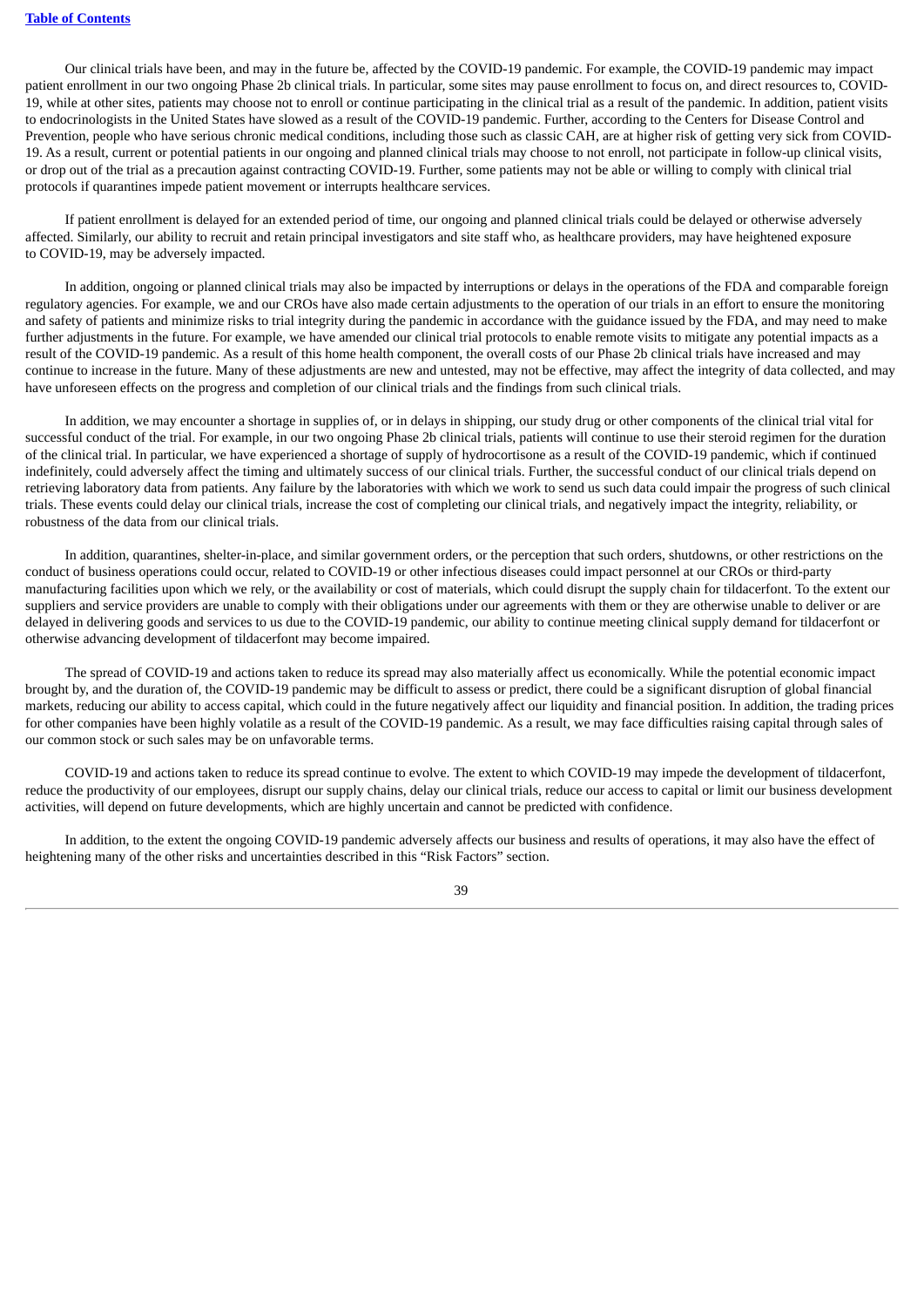#### Interim, topline, and preliminary data from our clinical trials that we announce or publish from time to time may change as more patient data become available and are subject to audit and verification procedures that could result in material changes in the final data.\*

From time to time, we may publicly disclose interim, topline, or preliminary data from our clinical trials, which is based on a preliminary analysis of then-available data, and the results and related findings and conclusions are subject to change following a more comprehensive review of the data related to the particular study or trial. We also make assumptions, estimations, calculations, and conclusions as part of our analyses of data, and we may not have received or had the opportunity to fully and carefully evaluate all data. As a result, the interim, topline, or preliminary results that we report may differ from future results of the same studies, or different conclusions or considerations may qualify such results, once additional data have been received and fully evaluated. Interim, topline, and preliminary data also remain subject to audit and verification procedures that may result in the final data being materially different from the preliminary data we previously published. As a result, such data should be viewed with caution until the final data are available. Adverse differences between preliminary, interim, or topline data and final data could significantly harm our business prospects.

Further, others, including regulatory agencies, may not accept or agree with our assumptions, estimates, calculations, conclusions, or analyses or may interpret or weigh the importance of data differently, which could impact the value of the particular program, the approvability, or commercialization of the particular product candidate or product and our company in general. In addition, the information we choose to publicly disclose regarding a particular study or clinical trial is based on what is typically extensive information, and you or others may not agree with what we determine is the material or otherwise appropriate information to include in our disclosure, and any information we determine not to disclose may ultimately be deemed significant with respect to future decisions, conclusions, views, activities or otherwise regarding a particular product, product candidate, or our business. If the interim, topline, or preliminary data that we report differ from actual results, or if others, including regulatory authorities, disagree with the conclusions reached, our ability to obtain approval for, and commercialize, tildacerfont and any future product candidates may be harmed, which could harm our business, operating results, prospects, or financial condition.

## If the market opportunities for tildacerfont and any future product candidates are smaller than we believe they are, our future revenue may be *adversely affected, and our business may suffer.\**

If the size of the market opportunities in each of our target indications for tildacerfont and any future product candidates is smaller than we anticipate, we may not be able to achieve profitability and growth. We focus our clinical development of tildacerfont on treatments for rare endocrine disorders with relatively small patient populations. For example, we believe that tildacerfont has the potential to bring therapeutic benefit to patients suffering from endocrine disorders where the underlying disease biology supports a need to reduce excess secretion of or hyperresponsiveness to ACTH, including, but not limited to, non-classic CAH in adults and a subpopulation of females with a rare form of PCOS. Given the relatively small number of patients who have the disorders that we are targeting and intend to target with tildacerfont, it is critical to our ability to grow and become profitable that we continue to successfully identify patients with these rare endocrine disorders. In particular, we anticipate that tildacerfont would be applicable in use for only a subpopulation of females with PCOS, those with primary adrenal androgen excess, representing 3-5% of females with PCOS (estimated to be 150,000 to 200,000 patients in the United States), and the identification of such females may be difficult. In addition, our estimates of the patient populations for our target indications have been derived from a variety of sources, including scientific literature, surveys of clinics, patient foundations, and market research, and may prove to be incorrect. Further, new studies may change the estimated incidence or prevalence of these disorders. The number of patients may turn out to be lower than expected. The effort to identify patients with diseases we seek to treat is in early stages, and we cannot accurately predict the number of patients for whom treatment might be possible. For example, while classic CAH is usually detected at birth through required newborn screening programs in most developed countries, new patients may become increasingly difficult to identify or gain access to, which would adversely affect our results of operations and our business. In addition, the potentially addressable patient population for classic CAH may be limited or may not be amenable to treatment with tildacerfont, if approved. Further, even if we obtain significant market share for tildacerfont in classic CAH, we may never achieve profitability despite obtaining such significant market share, as other pharmaceutical companies with more resources and greater experience in drug development and commercialization are targeting this same endocrine disorder.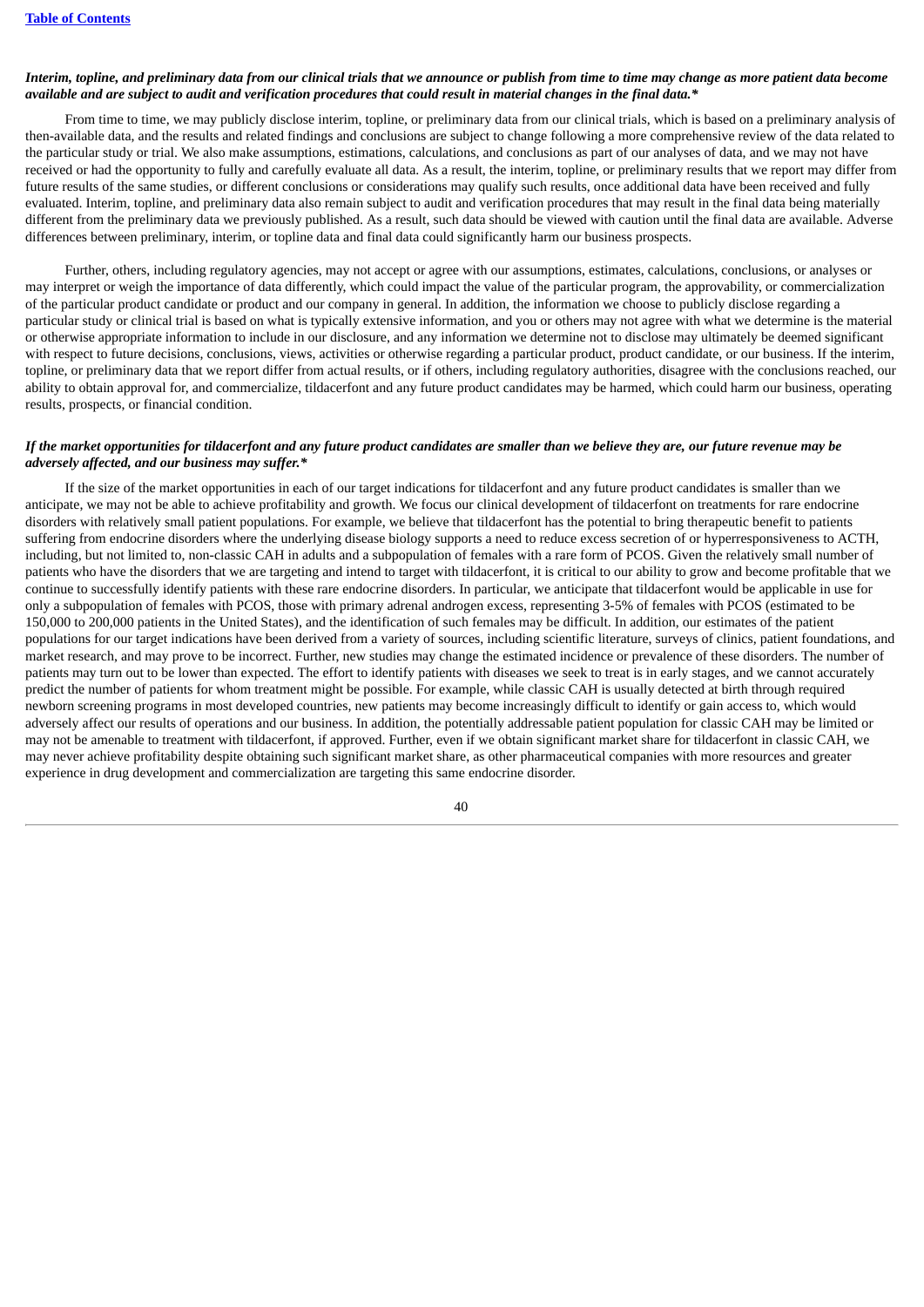## We may not be successful in our efforts to expand our pipeline by identifying additional indications and formulations for which to investigate tildacerfont in the future. We may expend our limited resources to pursue a particular indication or formulation for tildacerfont and fail to capitalize on product candidates, indications or formulations that may be more profitable or for which there is a greater likelihood of success.\*

Because we have limited financial and managerial resources, we are focused on specific indications and formulations for tildacerfont. As a result, we may fail to generate additional clinical development opportunities for tildacerfont for a number of reasons, including, tildacerfont may in certain indications, on further study, be shown to have harmful side effects, limited to no efficacy, or other characteristics that suggest it is unlikely to receive marketing approval and achieve market acceptance in such additional indications.

We plan to conduct several clinical trials for tildacerfont in parallel over the next several years, including multiple clinical trials in adult and pediatric patients with classic CAH. As a result, we may forgo or delay pursuit of opportunities with other indications that could have had greater commercial potential or likelihood of success. In addition, we plan to explore the use of tildacerfont in patients with pediatric classic CAH and a subpopulation of females with a rare form of PCOS. However, we may focus on or pursue one or more of our target indications over other potential indications and such development efforts may not be successful, which would cause us to delay the clinical development and approval of tildacerfont. Furthermore, research programs to identify additional indications for tildacerfont require substantial technical, financial, and human resources. We may also pursue additional formulations for tildacerfont, including transitioning from a tablet formulation to a granulate formulation. However, we may not successfully develop these additional formulations for chemistry-related, stability-related, or other reasons. Our resource allocation decisions may cause us to fail to capitalize on viable commercial products or profitable market opportunities. Our spending on current and future research and development programs for specific indications may not yield any commercially viable products.

Additionally, we may pursue additional in-licenses or acquisitions of development-stage assets or programs, which entails additional risk to us. Identifying, selecting and acquiring promising product candidates requires substantial technical, financial, and human resources expertise. Efforts to do so may not result in the actual acquisition or license of a particular product candidate, potentially resulting in a diversion of our management's time and the expenditure of our resources with no resulting benefit.

For example, if we are unable to identify programs that ultimately result in approved products, we may spend material amounts of our capital and other resources evaluating, acquiring and developing products that ultimately do not provide a return on our investment.

## Obtaining and maintaining regulatory approval for a product candidate in one jurisdiction does not mean that we will be successful in obtaining *regulatory approval for that product candidate in other jurisdictions.*

Obtaining and maintaining regulatory approval for a product candidate in one jurisdiction does not guarantee that we will be able to obtain or maintain regulatory approval in any other jurisdiction, while a failure or delay in obtaining regulatory approval in one jurisdiction may have a negative effect on the regulatory approval process in others. For example, even if the FDA grants marketing approval for a product candidate, comparable regulatory authorities in foreign jurisdictions must also approve the manufacturing, marketing and promotion of the product candidate in those countries. Approval procedures vary among jurisdictions and can involve requirements and administrative review periods different from, and greater than, those in the United States, including additional preclinical studies or clinical trials as clinical trials conducted in one jurisdiction may not be accepted by regulatory authorities in other jurisdictions. In many jurisdictions outside the United States, a product candidate must be approved for reimbursement before it can be approved for sale in that jurisdiction. In some cases, the price that we intend to charge for tildacerfont is also subject to approval.

We expect to submit a Marketing Authorization Application, or MAA, to the EMA for approval of tildacerfont in the EU for the treatment of CAH. As with the FDA, obtaining approval of an MAA from the EMA is a similarly lengthy and expensive process and the EMA has its own procedures for approval for product candidates. Regulatory authorities in jurisdictions outside of the United States and the EU also have requirements for approval for product candidates with which we must comply prior to marketing in those jurisdictions. Obtaining foreign regulatory approvals and compliance with foreign regulatory requirements could result in significant delays, difficulties and costs for us and could delay or prevent the introduction of tildacerfont in certain countries. If we fail to comply with the regulatory requirements in international markets and/or receive applicable marketing approvals, our target market will be reduced and our ability to realize the full market potential of tildacerfont will be harmed, which would adversely affect our business, prospects, financial condition, and results of operations.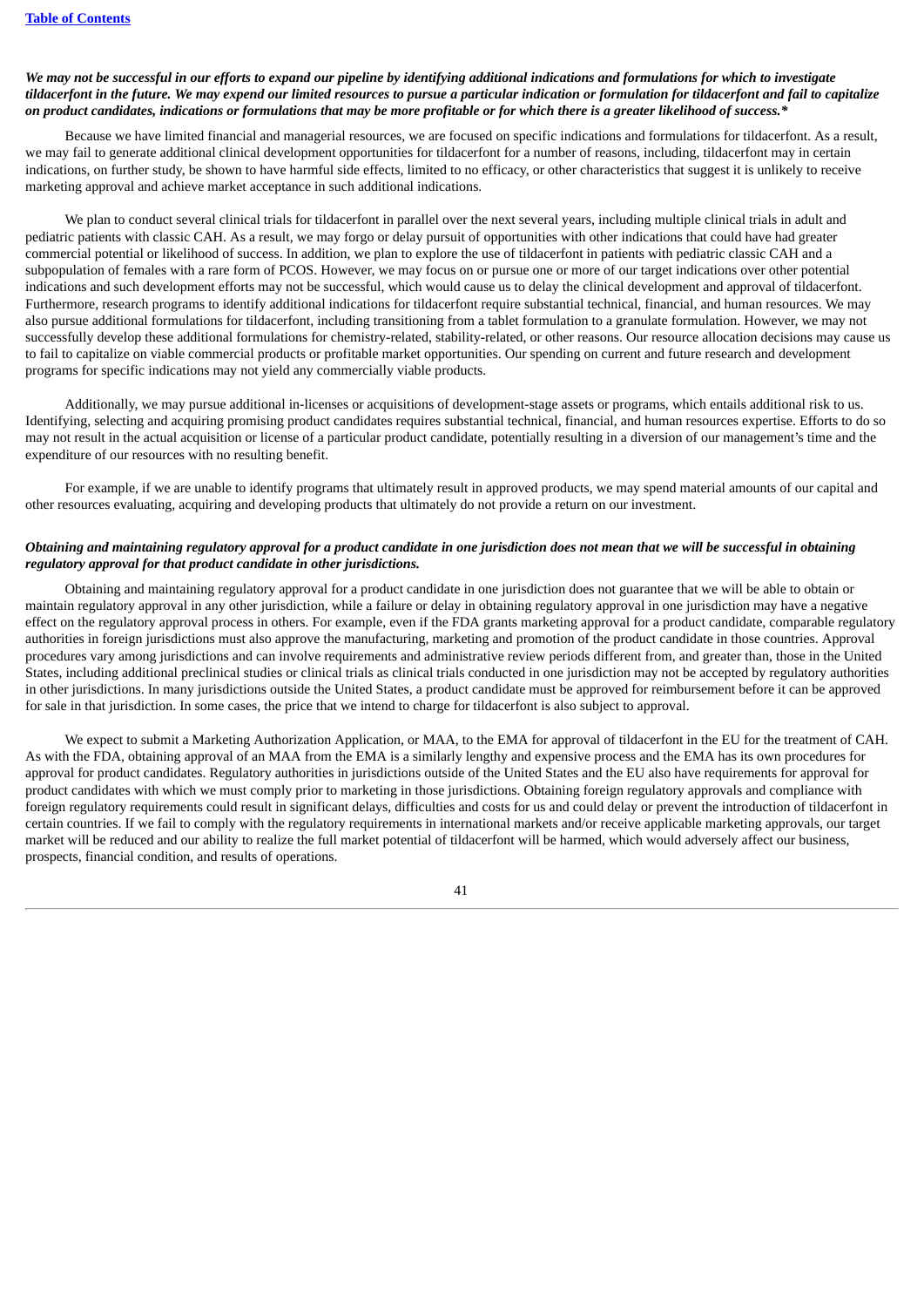# We currently have no marketing and sales organization and have no organizational experience in marketing products. If we are unable to establish marketing and sales capabilities or enter into agreements with third parties to market and sell tildacerfont and any future product candidates, we may *not be able to generate product revenues.*

We currently do not have a commercial organization for the marketing, sales, and distribution of pharmaceutical products. To commercialize tildacerfont and any future product candidates, we must build our marketing, sales, distribution, managerial and other non-technical capabilities or make arrangements with third parties to perform these services. We intend to build a highly specialized commercial organization to support the commercialization of tildacerfont, if approved, in the United States and Europe.

The establishment and development of our own sales force or the establishment of a contract sales force to market tildacerfont and any future product candidates will be expensive and time-consuming and could delay any commercial launch. Moreover, we may not be able to successfully develop this capability. We will have to compete with other pharmaceutical and biotechnology companies to recruit, hire, train, and retain marketing and sales personnel. We also face competition in our search for third parties to assist us with the sales and marketing efforts of tildacerfont. To the extent we rely on third parties to commercialize tildacerfont, if approved, we may have little or no control over the marketing and sales efforts of such third parties and our revenues from product sales may be lower than if we had commercialized tildacerfont and any future product candidates ourselves. In the event we are unable to develop our own marketing and sales force or collaborate with a third-party marketing and sales organization, we would not be able to commercialize tildacerfont or any future product candidates.

#### Use of tildacerfont or any future product candidates could be associated with side effects, adverse events or other properties that could delay or prevent *regulatory approval or result in significant negative consequences following marketing approval, if any.\**

As is the case with biopharmaceuticals generally, it is likely that there may be side effects and adverse events associated with the use of tildacerfont and any future product candidates. Results of our clinical trials could reveal a high and unacceptable severity and prevalence of side effects or unexpected characteristics. Undesirable side effects caused by tildacerfont and any future product candidates could cause us or regulatory authorities to interrupt, delay or halt clinical trials and could result in a more restrictive label or the delay or denial of regulatory approval by the FDA or other comparable foreign authorities. For example, although tildacerfont has been assessed in six clinical trials in which it has been well tolerated with no drug-related SAEs, in our proof-of-concept, dose-escalating Phase 2a clinical trial in adults with classic CAH, one patient experienced a grade one liver-related adverse event after 14 days of treatment at 1,000mg once daily. This patient had elevated levels of alanine transaminase, or ALT, between five and nine times the upper limit of normal, or ULN, elevations in aspartate aminotransferase, or AST, less than five times the ULN, and no increases in bilirubin. The event resolved on its own without additional medical intervention. No cases of liver enzyme elevations above three times the ULN were observed in any patient receiving total daily doses of 600mg, which is approximately three times the proposed therapeutic dose for adults with classic CAH, and below. If drug-related SAEs are observed, our trials could be suspended or terminated and the FDA or comparable foreign regulatory authorities could order us to cease further development of or deny approval for tildacerfont for any or all targeted indications. The drug-related side effects could affect patient recruitment or the ability of enrolled patients to complete the trial or result in potential product liability claims. Any of these occurrences may harm our business, financial condition, and prospects significantly.

Furthermore, only adults have been treated with tildacerfont, and the safety profile in pediatric patients is unknown and may be different than that observed in previous clinical trials. Results of our trials could reveal a high and unacceptable severity and prevalence of side effects.

Additionally, if tildacerfont and any future product candidates receive marketing approval, and we or others later identify undesirable side effects caused by such product candidate, a number of potentially significant negative consequences could result, including:

- we may be forced to suspend marketing of that product, or decide to remove the product form the marketplace;
- regulatory authorities may withdraw approvals or change their approvals of such product;
- regulatory authorities may require additional warnings on the label or limit access of that product to selective specialized centers with additional safety reporting and with requirements that patients be geographically close to these centers for all or part of their treatment;
- we may be required to create a medication guide outlining the risks of such side effects for distribution to patients;
- we may be required to change the way the product is administered;
- we could be subject to fines, injunctions, or the imposition of criminal or civil penalties, or to sued and held liable for harm caused to subjects or patients;

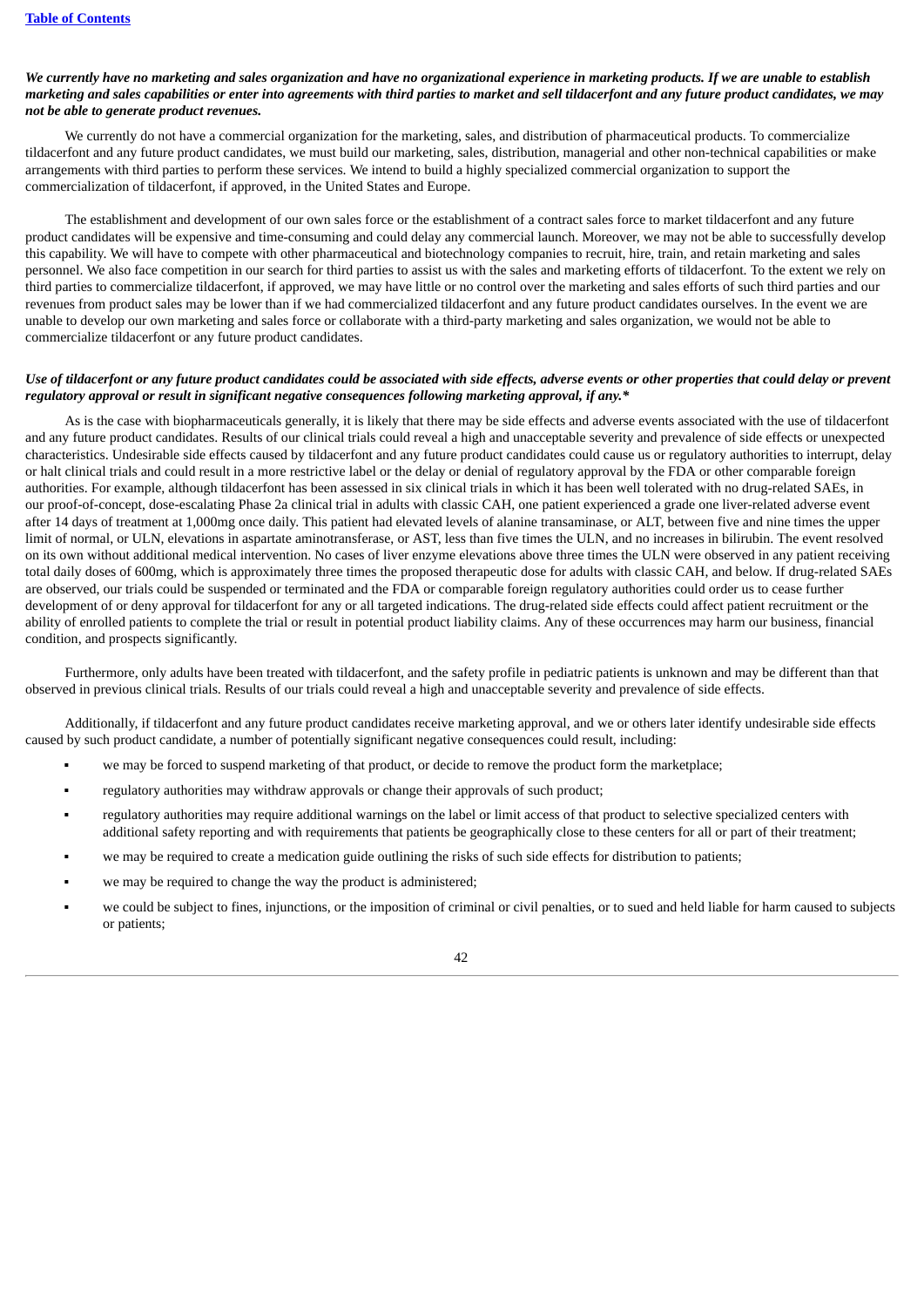- we could be sued and held liable for harm caused to patients; and
- the product may become less competitive, and our reputation may suffer.

Any of these events could prevent us from achieving or maintaining market acceptance of tildacerfont and any future product candidates, if approved, and could significantly harm our business, results of operations, and prospects.

# If we receive regulatory approval for tildacerfont and any future product candidates, we will be subject to ongoing regulatory obligations and continued regulatory review, which may result in significant additional expense and we may be subject to penalties if we fail to comply with regulatory *requirements or experience unanticipated problems with any product.*

Any regulatory approvals that we receive may be subject to limitations on the approved indicated uses for which the product may be marketed or to the conditions of approval, or contain requirements for potentially costly post-marketing testing, including post-market studies or clinical trials, and surveillance to monitor safety and effectiveness. The FDA may also require us to adopt a REMS to ensure that the benefits of treatment with such product candidate outweigh the risks for each potential patient, which may include, among other things, a communication plan to health care practitioners, patient education, extensive patient monitoring, or distribution systems and processes that are highly controlled, restrictive and more costly than what is typical for the industry. We or our collaborators may also be required to adopt a REMS or engage in similar actions, such as patient education, certification of health care professionals, or specific monitoring, if we or others later identify undesirable side effects caused by any product that we develop alone or with collaborators.

In addition, if the FDA or a comparable foreign regulatory authority approves a product candidate, the manufacturing, quality control, labeling, packaging, distribution, adverse event reporting, storage, advertising, promotion, import, export, and recordkeeping for the approved product will be subject to extensive and ongoing regulatory requirements. The FDA also requires submissions of safety and other post-marketing information and reports, registration, as well as continued compliance with cGMP requirements and GCP for any clinical trials that we conduct post-approval. Later discovery of previously unknown problems with a product candidate, including adverse events of unanticipated severity or frequency, or with our third-party manufacturers or manufacturing processes, or failure to comply with regulatory requirements, may result in, among other things:

- issue warning letters or untitled letters;
- mandate modifications to promotional materials or require us to provide corrective information to healthcare practitioners, or require other restrictions on the labeling or marketing of such products;
- require us to enter into a consent decree, which can include imposition of various fines, reimbursements for inspection costs, required due dates for specific actions and penalties for noncompliance;
- seek an injunction or impose civil or criminal penalties or monetary fines;
- suspend, withdraw or modify regulatory approval;
- suspend or modify any ongoing clinical trials;
- refuse to approve pending applications or supplements to applications filed by us;
- suspend or impose restrictions on operations, including costly new manufacturing requirements; or
- seize or detain products, refuse to permit the import or export of products, or require us to initiate a product recall.

The occurrence of any event or penalty described above may inhibit our ability to commercialize tildacerfont and any future product candidates and generate revenue and could require us to expend significant time and resources in response and could generate negative publicity.

Advertising and promotion of any product candidate that obtains approval in the United States will be heavily scrutinized by the FDA, the U.S. Federal Trade Commission, the Department of Justice, or the DOJ, the Office of Inspector General of the U.S. Department of Health and Human Services, or HHS, state attorneys general, members of the U.S. Congress, and the public. Additionally, advertising and promotion of any product candidate that obtains approval outside of the United States will be heavily scrutinized by comparable foreign entities and stakeholders. Violations, including actual or alleged promotion of our products for unapproved or off-label uses, are subject to enforcement letters, inquiries, and investigations, and civil and criminal sanctions by the FDA, DOJ, or comparable foreign bodies. Any actual or alleged failure to comply with labeling and promotion requirements may result in fines, warning letters, mandates to corrective information to healthcare practitioners, injunctions, or civil or criminal penalties.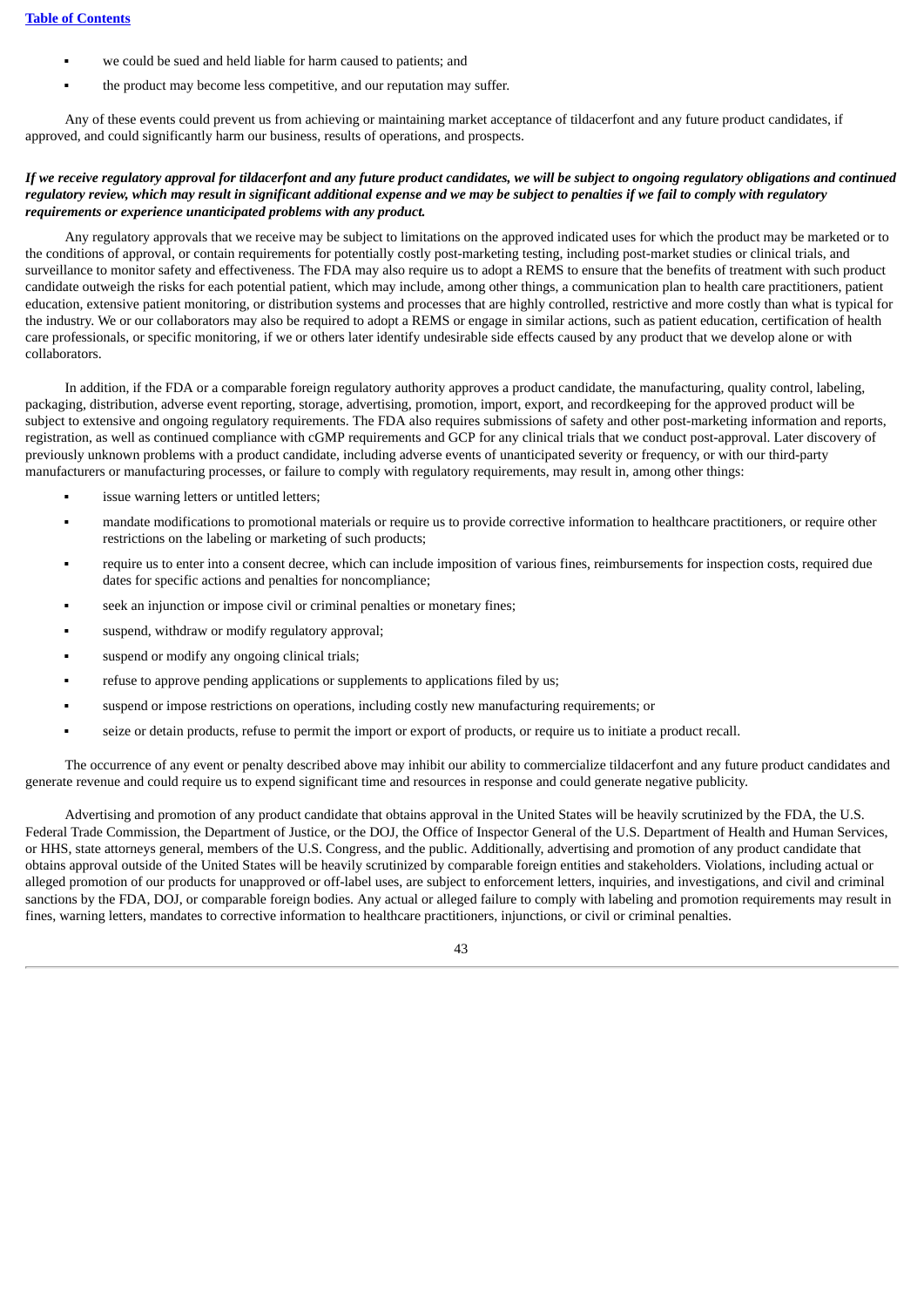The FDA's and other regulatory authorities' policies may change and additional government regulations may be enacted that could prevent, limit or delay regulatory approval for tildacerfont and any future product candidates. If we are slow or unable to adapt to changes in existing requirements or the adoption of new requirements or policies, or if we are not able to maintain regulatory compliance, we may lose any marketing approval that we may have obtained and we may not achieve or sustain profitability, which would adversely affect our business, prospects, financial condition, and results of operations.

#### Changes in funding for the FDA and other government agencies could hinder their ability to hire and retain key leadership and other personnel, or otherwise prevent new products and services from being developed or commercialized in a timely manner, which could negatively impact our business.\*

The ability of the FDA to review and approve new products can be affected by a variety of factors, including government budget and funding levels, ability to hire and retain key personnel and accept the payment of user fees, and statutory, regulatory, and policy changes. Average review times at the agency have fluctuated in recent years as a result. In addition, government funding of other government agencies that fund research and development activities is subject to the political process, which is inherently fluid and unpredictable.

Disruptions at the FDA and other agencies may also slow the time necessary for new drugs to be reviewed and/or approved by necessary government agencies, which would adversely affect our business. For example, over the last several years, including for 35 days beginning on December 22, 2018, the U.S. government has shut down several times and certain regulatory agencies, such as the FDA, have had to furlough critical FDA employees and stop critical activities. If a prolonged government shutdown occurs, it could significantly impact the ability of the FDA to timely review and process our regulatory submissions, which could have a material adverse effect on our business.

Separately, in response to the global COVID-19 pandemic, in March 2020 the FDA announced its intention to postpone most foreign inspections of manufacturing facilities and products and routine surveillance inspections of domestic manufacturing facilities. On July 10, 2020, the FDA announced its intention to restart routine pre-announced surveillance inspections of domestic manufacturing facilities on a risk-based basis. Regulatory authorities outside the United States may adopt similar restrictions or other policy measures in response to the COVID-19 pandemic. If a prolonged government shutdown occurs, or if global health concerns continue to prevent the FDA or other regulatory authorities from conducting their regular inspections, reviews, or other regulatory activities, it could significantly impact the ability of the FDA or other regulatory authorities to timely review and process our regulatory submissions, which could have a material adverse effect on our business.

## Even if we obtain regulatory approval for tildacerfont and any future product candidates, tildacerfont and any future product candidates may not gain *market acceptance among physicians, patients, healthcare payors and others in the medical community.*

Tildacerfont and any future product candidates may not be commercially successful. The commercial success of tildacerfont or any future product candidates, if approved, will depend significantly on the broad adoption and use of such product by physicians and patients for approved indications. The degree of market acceptance of tildacerfont or any future products, if approved, will depend on a number of factors, including:

- the clinical indications for which such product candidate is approved;
- physicians and patients considering the product as a safe and effective treatment;
- the potential and perceived advantages of the product over alternative treatments;
- the prevalence and severity of any side effects;
- product labeling or product insert requirements of the FDA or other regulatory authorities;
- **•** limitations or warnings contained in the labeling approved by the FDA or other regulatory authorities;
- the timing of market introduction of the product as well as competitive products;
- **•** the cost of treatment in relation to alternative treatments;
- the availability of coverage and adequate reimbursement by third-party payors and government authorities;
- the willingness of patients to pay out-of-pocket in the absence of coverage and adequate reimbursement by third-party payors and government authorities;
- relative convenience and ease of administration, including as compared to alternative treatments and competitive therapies; and

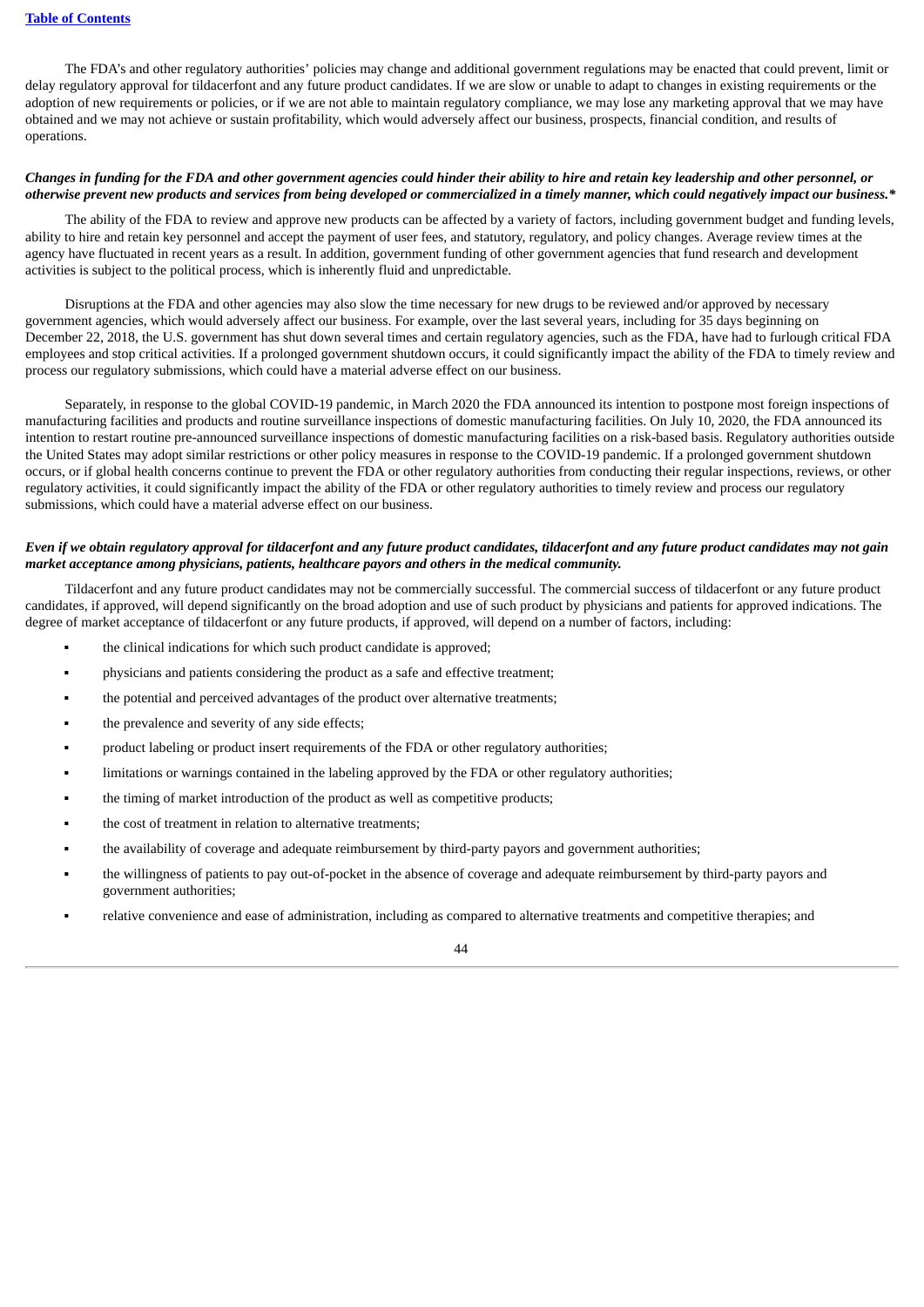the effectiveness of our sales and marketing efforts and those of any collaboration or distribution partner on whom we rely for sales in foreign jurisdictions.

If tildacerfont and any future product candidate is approved but fails to achieve market acceptance among physicians, patients, healthcare payors or others in the medical community, we will not be able to generate significant revenues, which would have a material adverse effect on our business, prospects, financial condition, and results of operations. In addition, even if tildacerfont and any future product candidate gains acceptance, the markets for the treatment of patients with our target indications may not be as significant as we estimate.

# If tildacerfont and any future product candidate is approved for marketing, and we are found to have improperly promoted off-label uses, or if physicians prescribe or use tildacerfont and any future product candidates off-label, we may become subject to prohibitions on the sale or marketing of tildacerfont and any future product candidates, significant fines, penalties, sanctions, or product liability claims, and our image and reputation within *the industry and marketplace could be harmed.*

The FDA, DOJ, and comparable foreign authorities strictly regulate the marketing and promotional claims that are made about pharmaceutical products, such as tildacerfont, if approved. In particular, a product may not be promoted for uses or indications that are not approved by the FDA or comparable foreign authorities as reflected in the product's approved labeling. However, if we receive marketing approval for tildacerfont and any future product candidates, physicians can prescribe such product to their patients in a manner that is inconsistent with the approved label. If we are found to have promoted such off-label uses, we may receive warning letters from the FDA and comparable foreign authorities and become subject to significant liability, which would materially harm our business. The federal government has levied large civil and criminal fines against companies for alleged improper promotion and has enjoined several companies from engaging in off-label promotion. If we become the target of such an investigation or prosecution based on our marketing and promotional practices, we could face similar sanctions, which would materially harm our business. In addition, management's attention could be diverted from our business operations, significant legal expenses could be incurred, and our reputation could be damaged. The FDA and other governmental authorities have also required that companies enter into consent decrees or permanent injunctions under which specified promotional conduct is changed or curtailed in order to resolve enforcement actions. If we are deemed by the FDA, DOJ, or other governmental authorities to have engaged in the promotion of tildacerfont or any future product candidate for off-label use, we could be subject to certain prohibitions or other restrictions on the sale or marketing and other operations or significant fines and penalties, and the imposition of these sanctions could also affect our reputation and position within the industry.

## Coverage and reimbursement may be limited or unavailable in certain market segments for tildacerfont and any future product candidates, which *could make it difficult for us to sell tildacerfont and any future product candidates profitably.*

Successful sales of tildacerfont and any future product candidates, if approved, depend on the availability of coverage and adequate reimbursement from third-party payors. Patients who are prescribed medicine for the treatment of their conditions generally rely on third-party payors to reimburse all or part of the costs associated with their prescription drugs. Coverage and adequate reimbursement from governmental healthcare programs, such as Medicare and Medicaid, and commercial payors is critical to new product acceptance, and we may not obtain such coverage or adequate reimbursement. Moreover, we focus our clinical development of tildacerfont on treatments for rare endocrine disorders with relatively small patient populations. As a result, we must rely on obtaining appropriate coverage and reimbursement for these populations.

Government authorities and third-party payors, such as private health insurers and health maintenance organizations, decide which drugs they will cover and the amount of reimbursement they will provide. Reimbursement by a third-party payor may depend upon a number of factors, including, but not limited to, the third-party payor's determination that use of a product is:

- a covered benefit under its health plan;
- safe, effective, and medically necessary;
- appropriate for the specific patient;
- cost-effective; and
- neither experimental nor investigational.

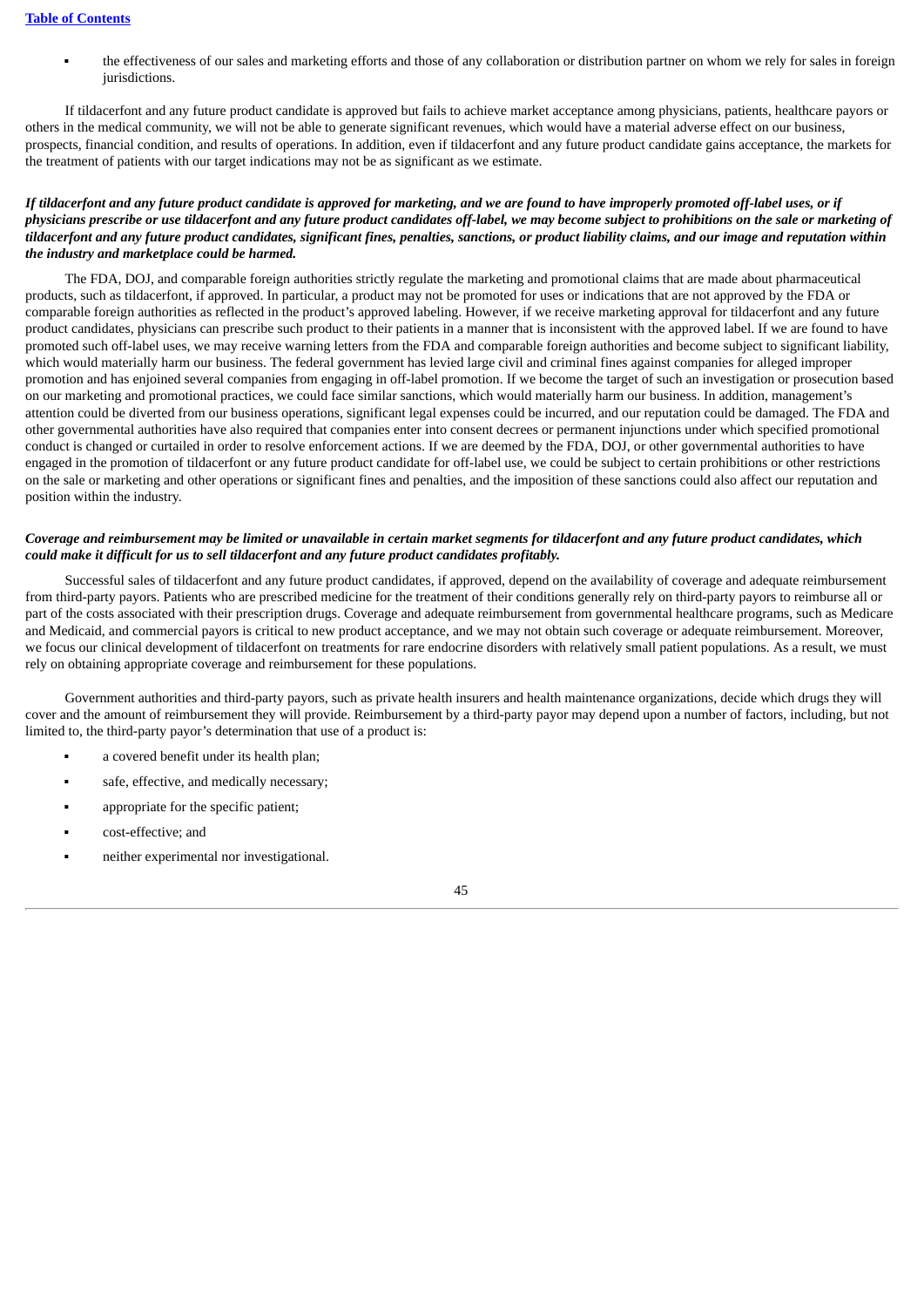Obtaining coverage and reimbursement approval for a product from a government or other third-party payor is a time-consuming and costly process that could require us to provide to the payor supporting scientific, clinical and cost-effectiveness data for the use of our products. We may not be able to provide data sufficient to obtain coverage and adequate reimbursement. Assuming we obtain coverage for a given product, the resulting reimbursement payment rates might not be adequate or may require co-payments that patients find unacceptably high. Patients are unlikely to use tildacerfont or any future product candidate unless coverage is provided and reimbursement is adequate to cover a significant portion of the cost. Additionally, the reimbursement rates and coverage amounts may be affected by the approved label for tildacerfont or any future product candidate. If coverage and reimbursement of our future products are unavailable or limited in scope or amount, or if pricing is set at unsatisfactory levels, we may be unable to achieve or sustain profitability.

In addition, the market for tildacerfont and any future product candidates will depend significantly on access to third-party payors' drug formularies or lists of medications for which third-party payors provide coverage and reimbursement. The industry competition to be included in such formularies often leads to downward pricing pressures on pharmaceutical companies. Also, third-party payors may refuse to include a particular branded drug in their formularies or otherwise restrict patient access through formulary controls or otherwise to a branded drug when a less costly generic equivalent or other alternative is available.

In the United States, no uniform policy of coverage and reimbursement for drug products exists among third-party payors. Third-party payors often rely upon Medicare coverage policy and payment limitations in setting their own reimbursement rates, but also have their own methods and approval process apart from Medicare determinations. Therefore, coverage and reimbursement for drug products can differ significantly from payor to payor. As a result, the coverage determination process is often a time-consuming and costly process that will require us to provide scientific and clinical support for the use of tildacerfont and any future product candidates to each payor separately, with no assurance that coverage and adequate reimbursement will be obtained.

We intend to seek approval to market tildacerfont in the United States and in selected foreign jurisdictions. If we obtain approval in one or more foreign jurisdictions for tildacerfont, we will be subject to rules and regulations in those jurisdictions. In some foreign countries, particularly those in the EU, the pricing of prescription pharmaceuticals and biologics is subject to governmental control. In these countries, pricing negotiations with governmental authorities can take considerable time after obtaining marketing approval for a drug candidate. In addition, market acceptance and sales of a product will depend significantly on the availability of coverage and adequate reimbursement from third-party payors for a product and may be affected by existing and future health care reform measures.

# Recently enacted legislation, future legislation and healthcare reform measures may increase the difficulty and cost for us to obtain marketing approval for and commercialize tildacerfont and any future product candidates and may affect the prices we may set.\*

In the United States and some foreign jurisdictions, there have been, and we expect there will continue to be, a number of legislative and regulatory changes to the healthcare system, including cost-containment measures that may reduce or limit coverage and reimbursement for newly approved drugs and affect our ability to profitably sell any product candidates for which we obtain marketing approval. In particular, there have been and continue to be a number of initiatives at the U.S. federal and state levels that seek to reduce healthcare costs and improve the quality of healthcare.

For example, in March 2010, the Patient Protection and Affordable Care Act, as amended by the Health Care and Education Reconciliation Act, or collectively, the Affordable Care Act, was enacted in the United States. Among the provisions of the Affordable Care Act of importance to our potential product candidates, the Affordable Care Act: established an annual, nondeductible fee on any entity that manufactures or imports specified branded prescription drugs and biologic agents; expands eligibility criteria for Medicaid programs; increased the statutory minimum rebates a manufacturer must pay under the Medicaid Drug Rebate Program; created a new Medicare Part D coverage gap discount program; established a new Patient-Centered Outcomes Research Institute to oversee, identify priorities in and conduct comparative clinical effectiveness research, along with funding for such research; and established a Center for Medicare and Medicaid Innovation at the Centers for Medicare & Medicaid Services, or CMS, to test innovative payment and service delivery models to lower Medicare and Medicaid spending.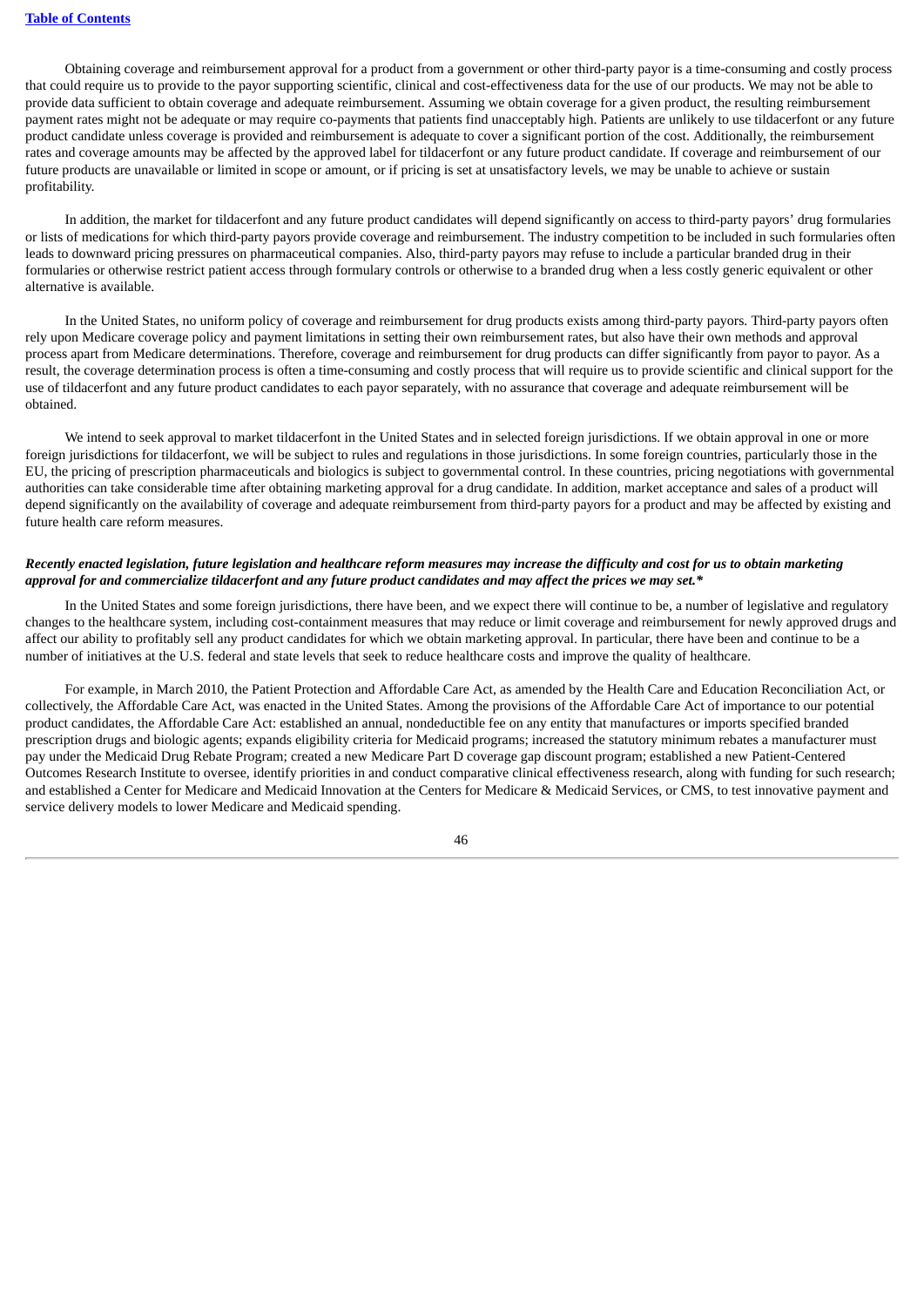There have been judicial and Congressional challenges to certain aspects of the Affordable Care Act, as well as efforts by the Trump administration to repeal or replace certain aspects of the Affordable Care Act and we expect such challenges and amendments to continue. By way of example, legislation enacted in 2017, informally titled the Tax Cuts and Jobs Act , or the Tax Act, included a provision which repealed, effective January 1, 2019, the taxbased shared responsibility payment imposed by the Affordable Care Act on certain individuals who fail to maintain qualifying health coverage for all or part of a year that is commonly referred to as the "individual mandate." On December 14, 2018, a Texas U.S. District Court Judge ruled that the Affordable Care Act is unconstitutional in its entirety because the "individual mandate" was repealed by Congress as part of the Tax Act. Additionally, on December 18, 2019, the U.S. Court of Appeals for the 5th Circuit ruled that that the individual mandate was unconstitutional and remanded the case back to the District Court to determine whether the remaining provisions of the Affordable Care Act are invalid as well. On March 2, 2020, the United States Supreme Court granted the petitions for writs of certiorari to review this case, although it is unclear when or how the Supreme Court will rule. It is also unclear how other efforts to challenge, repeal, or replace the Affordable Care Act will impact the Affordable Care Act and our business.

In addition, other legislative changes have been proposed and adopted since the Affordable Care Act was enacted. On August 2, 2011, the Budget Control Act of 2011 was signed into law, which, among other things, included reductions to Medicare payments to providers of 2% per fiscal year, which went into effect on April 1, 2013 and, due to subsequent legislative amendments to the statute, will remain in effect through 2030, with the exception of a temporary suspension from May 1, 2020 through December 31, 2020, unless additional Congressional action is taken. In addition, on January 2, 2013, the American Taxpayer Relief Act of 2012 was signed into law, which, among other things, reduced Medicare payments to several providers, including hospitals, and increased the statute of limitations period for the government to recover overpayments to providers from three to five years.

Further, there has been heightened governmental scrutiny in the United States of pharmaceutical pricing practices in light of the rising cost of prescription drugs. Such scrutiny has resulted in several recent congressional inquiries and proposed and enacted federal and state legislation designed to, among other things, bring more transparency to product pricing, review the relationship between pricing and manufacturer patient programs, and reform government program reimbursement methodologies for products.

At the federal level, the Trump administration's budget proposal for fiscal year 2021 includes a \$135 billion allowance to support legislative proposals seeking to reduce drug prices, increase competition, lower out-of-pocket drug costs for patients, and increase patient access to lower-cost generic and biosimilar drugs. On March 10, 2020, the Trump administration sent "principles" for drug pricing to Congress, calling for legislation that would, among other things, cap Medicare Part D beneficiary out-of-pocket pharmacy expenses, provide an option to cap Medicare Part D beneficiary monthly outof-pocket expenses, and place limits on pharmaceutical price increases. Additionally, on May 11, 2018, President Trump previously laid out his administration's "Blueprint" to lower drug prices and reduce out of pocket costs of drugs that contained proposals to increase drug manufacturer competition, increase the negotiating power of certain federal healthcare programs, incentivize manufacturers to lower the list price of their products, and reduce the out of pocket costs of drug products paid by consumers. The HHS has solicited feedback on some of these measures and, at the same time, has implemented others under its existing authority. For example, in May 2019, CMS issued a final rule to allow Medicare Advantage Plans the option of using step therapy for Part B drugs beginning January 1, 2020. This final rule codified CMS's policy change that was effective January 1, 2019. On July 24, 2020, the Trump administration announced four executive orders in an attempt to implement several of the Administration's proposals that: (i) would tie certain Medicare Part B drug prices to international drug prices, or the "most favored nation price," the details of which were released on September 13, 2020 and also expanded the policy to cover certain Part D drugs; (ii) directs HHS to finalize the Canadian drug importation proposed rule previously issued by HHS and makes other changes allowing for personal importation of drugs from Canada; (iii) directs HHS to finalize the rulemaking process on eliminating the safe harbor protections under the Anti-Kickback Statute that covers rebates and discounts for plans, pharmacies, and pharmaceutical benefit managers and instead, protect the application of discounts at the patients' point of sale; and (iv) reduces costs of insulin and epipens to patients of federally qualified health centers. Although some of these and other proposals may require additional authorization to become effective, Congress and the Trump administration have each indicated that it will continue to seek new legislative and/or administrative measures to control drug costs. The FDA also recently released a final rule, effective November 30, 2020, implementing a portion of the importation executive order providing guidance for states to build and submit importation plans for drugs from Canada.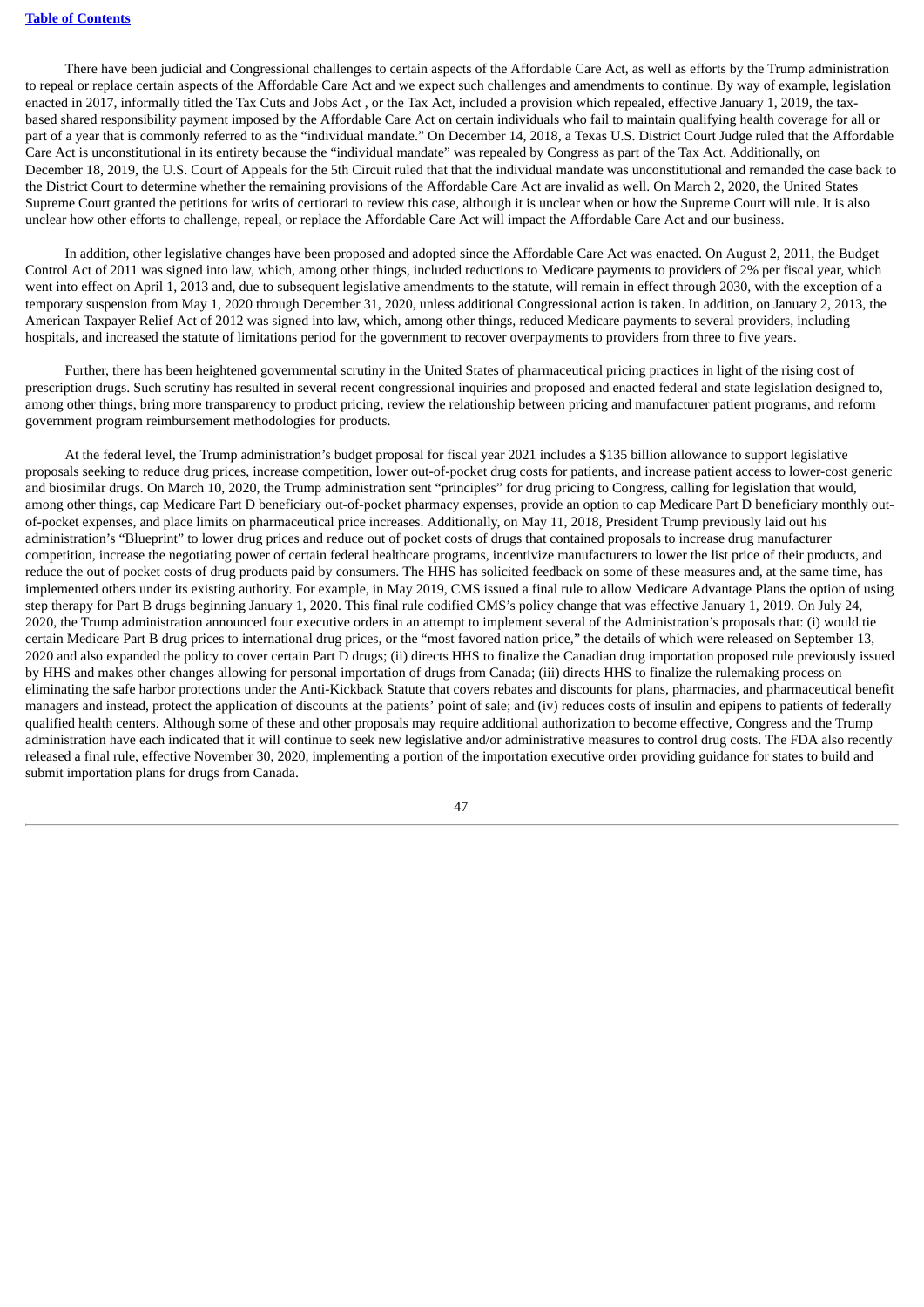At the state level, individual states in the United States have also increasingly passed legislation and implemented regulations designed to control pharmaceutical and biological product pricing, including price or patient reimbursement constraints, discounts, restrictions on certain product access and marketing cost disclosure and transparency measures, and, in some cases, designed to encourage importation from other countries and bulk purchasing. Legally mandated price controls on payment amounts by third-party payors or other restrictions could harm our business, results of operations, financial condition, and prospects. In addition, regional healthcare authorities and individual hospitals are increasingly using bidding procedures to determine what pharmaceutical products and which suppliers will be included in their prescription drug and other healthcare programs. This could reduce the ultimate demand for tildacerfont, if approved, or put pressure on our product pricing, which could negatively affect our business, results of operations, financial condition, and prospects.

We expect that the Affordable Care Act, these new laws and other healthcare reform measures that may be adopted in the future may result in additional reductions in Medicare and other healthcare funding, more rigorous coverage criteria, new payment methodologies and additional downward pressure on the price that we receive for any approved product. In addition, it is possible that additional governmental action will be taken in response to the COVID-19 pandemic. Any reduction in reimbursement from Medicare or other government programs may result in a similar reduction in payments from third-party payors. The implementation of cost containment measures or other healthcare reforms may prevent us from being able to generate revenue, attain profitability or commercialize tildacerfont, if approved.

## A variety of risks associated with marketing tildacerfont and any future product candidates internationally could materially adversely affect our *business.*

We plan to seek regulatory approval for tildacerfont and any future product candidates internationally and, accordingly, we expect that we will be subject to additional risks related to operating in foreign countries if we obtain the necessary approvals, including:

- differing regulatory requirements in foreign countries, including differing reimbursement, pricing and insurance regimes;
- the potential for so-called parallel importing, which is what happens when a local seller, faced with high or higher local prices, opts to import goods from a foreign market (with low or lower prices) rather than buying them locally;
- unexpected changes in tariffs, trade barriers, price and exchange controls, and other regulatory requirements;
- economic weakness, including inflation, or political instability in particular foreign economies and markets;
- compliance with tax, employment, immigration, and labor laws for employees living or traveling internationally;
- foreign taxes, including withholding of payroll taxes;
- foreign currency fluctuations, which could result in increased operating expenses and reduced revenues, and other obligations incident to doing business in another country;
- difficulties staffing and managing foreign operations;
- workforce uncertainty in countries where labor unrest is more common than in the United States;
- potential liability under the U.S. Foreign Corrupt Practices Act of 1977, or FCPA, or comparable foreign regulations;
- challenges enforcing our contractual and intellectual property rights, especially in those foreign countries that do not respect and protect intellectual property rights to the same extent as the United States;
- production shortages resulting from any events affecting raw material supply or manufacturing capabilities internationally; and
- business interruptions resulting from geo-political actions, including war and terrorism.

These and other risks associated with our international operations may materially adversely affect our ability to attain or maintain profitable operations.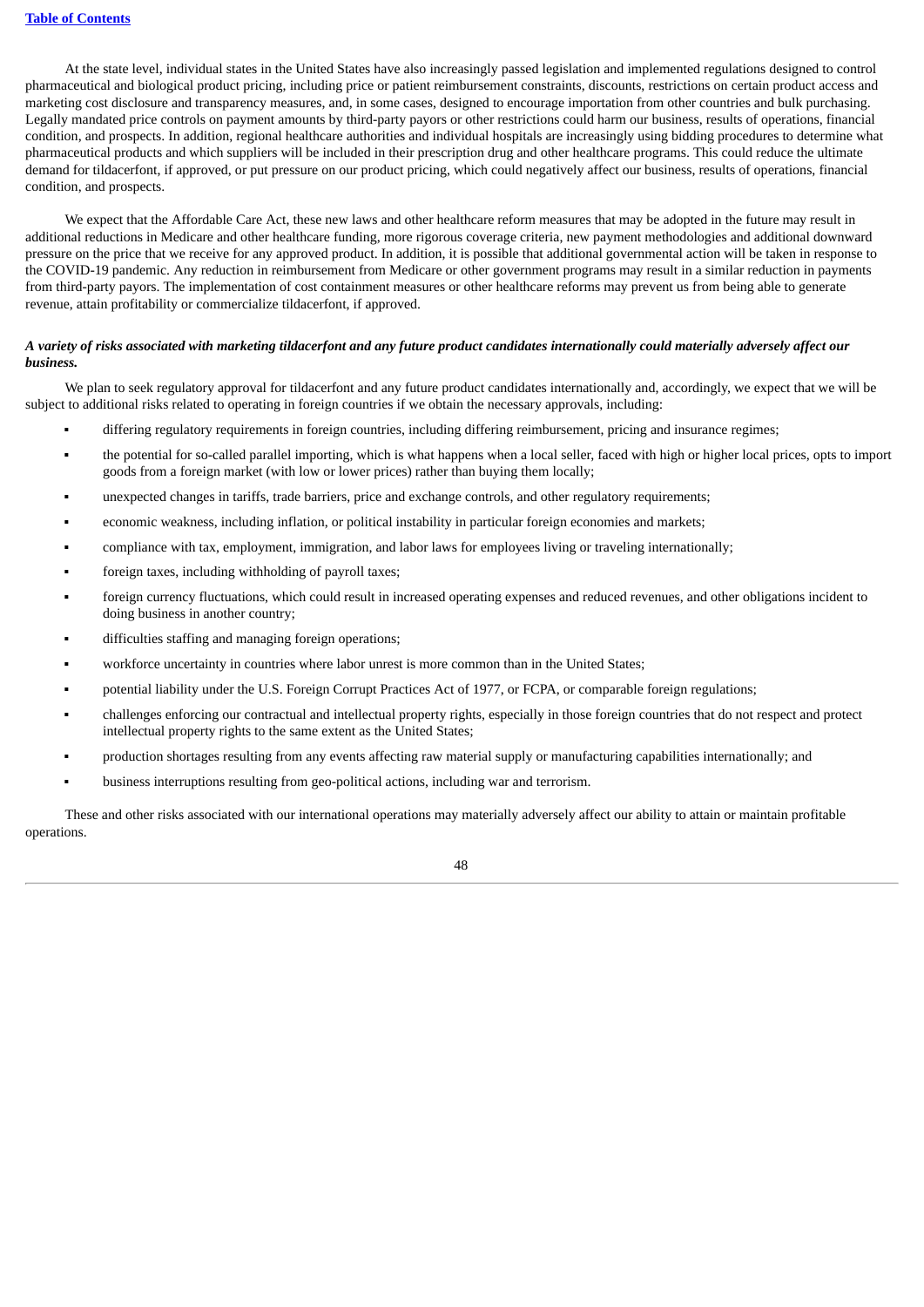#### If we fail to develop and commercialize additional product candidates, we may be unable to grow our business.

We may seek to in-license or acquire development-stage product candidates in endocrine disorders that have the potential to complement our existing portfolio. If we decide to pursue the development and commercialization of any additional product candidates, we may be required to invest significant resources to acquire or in-license the rights to such product candidates or to conduct drug discovery activities. We do not currently have the necessary drug discovery personnel or expertise adequate to discover and develop an additional product candidate on our own. Any other product candidates will require additional, time-consuming development efforts, and significant financial resources, prior to commercial sale, including preclinical studies, extensive clinical trials, and approval by the FDA and applicable foreign regulatory authorities. All product candidates are prone to the risks of failure that are inherent in pharmaceutical product development, including the possibility that the product candidate will not be shown to be sufficiently safe and/or effective for approval by regulatory authorities. In addition, we may not be able to acquire, discover, or develop any additional product candidates, and any additional product candidates we may develop may not be approved, manufactured, or produced economically, successfully commercialized or widely accepted in the marketplace, or be more effective than other commercially available alternatives. Research programs to identify new product candidates require substantial technical, financial, and human resources whether or not we ultimately identify any candidates. If we are unable to develop or commercialize any other product candidates, our business and prospects will suffer.

#### *If we fail to develop tildacerfont for additional indications, our commercial opportunity may be limited.\**

One of our strategies is to pursue clinical development of tildacerfont in additional endocrine disorders, including, but not limited to, pediatric classic CAH and a subpopulation of females with a rare form of PCOS. The endocrine disorders we are targeting are all rare disorders and, as a result, the market size for the treatment of patients with such disorders is limited. In addition, CRF1 receptor antagonism may not be an appropriate or effective mechanism in indications where disease biology supports a need to reduce ACTH. Due to these factors, our ability to grow revenue may be dependent on our ability to successfully develop and commercialize tildacerfont for the treatment of additional indications. Developing, obtaining regulatory approval and commercializing tildacerfont for additional indications will require substantial additional funding and is prone to the risks of failure inherent in drug development. We may not be able to successfully advance any of these indications through the development process. Even if we receive regulatory approval to market tildacerfont for the treatment of any of these additional indications, any such additional indications may not be successfully commercialized, widely accepted in the marketplace, or more effective than other commercially available alternatives. If we are unable to successfully develop and commercialize tildacerfont for these additional indications, our commercial opportunity may be limited.

#### We face significant competition from other biotechnology and pharmaceutical companies, and our operating results will suffer if we fail to compete *effectively.\**

The biopharmaceutical industry is characterized by intense competition and rapid innovation. Although we believe that we hold a leading position in our focus on rare endocrine disorders, our competitors may be able to develop other compounds or drugs that are able to achieve similar or better results. Our potential competitors include major multinational pharmaceutical companies, established biotechnology companies, specialty pharmaceutical companies and universities and other research institutions. Many of our competitors have substantially greater financial, technical and other resources, such as larger research and development staff and experienced marketing and manufacturing organizations and well-established sales forces. Smaller or earlystage companies may also prove to be significant competitors, particularly through collaborative arrangements with large, established companies. Mergers and acquisitions in the biotechnology and pharmaceutical industries may result in even more resources being concentrated in our competitors. Competition may increase further as a result of advances in the commercial applicability of technologies and greater availability of capital for investment in these industries. Our competitors may succeed in developing, acquiring or licensing on an exclusive basis drug products that are more effective or less costly than tildacerfont. We believe the key competitive factors that will affect the development and commercial success of tildacerfont are efficacy, safety and tolerability profile, reliability, convenience of dosing, price and reimbursement.

Although classic CAH is part of the newborn screening program in most developed countries, there are no known novel therapies that have been approved in approximately 50 years. We are aware of three other companies actively developing treatments for patients with classic CAH. Neurocrine Biosciences, Inc., or Neurocrine, is developing a CRF1 receptor antagonist and has completed a two-week Phase 2 clinical trial in adults with classic CAH. Neurocrine has initiated a Phase 2 clinical trial in a pediatric classic CAH population and a registrational trial for adult patients with classic CAH. BridgeBio Pharma, Inc. plans to evaluate a gene therapy program to treat classic CAH and is currently in pre-clinical development. In addition, Crinetics Pharmaceuticals, Inc. is in pre-clinical development for an oral nonpeptide therapeutic for hyperinsulinism and diseases of ACTH excess, including CAH.

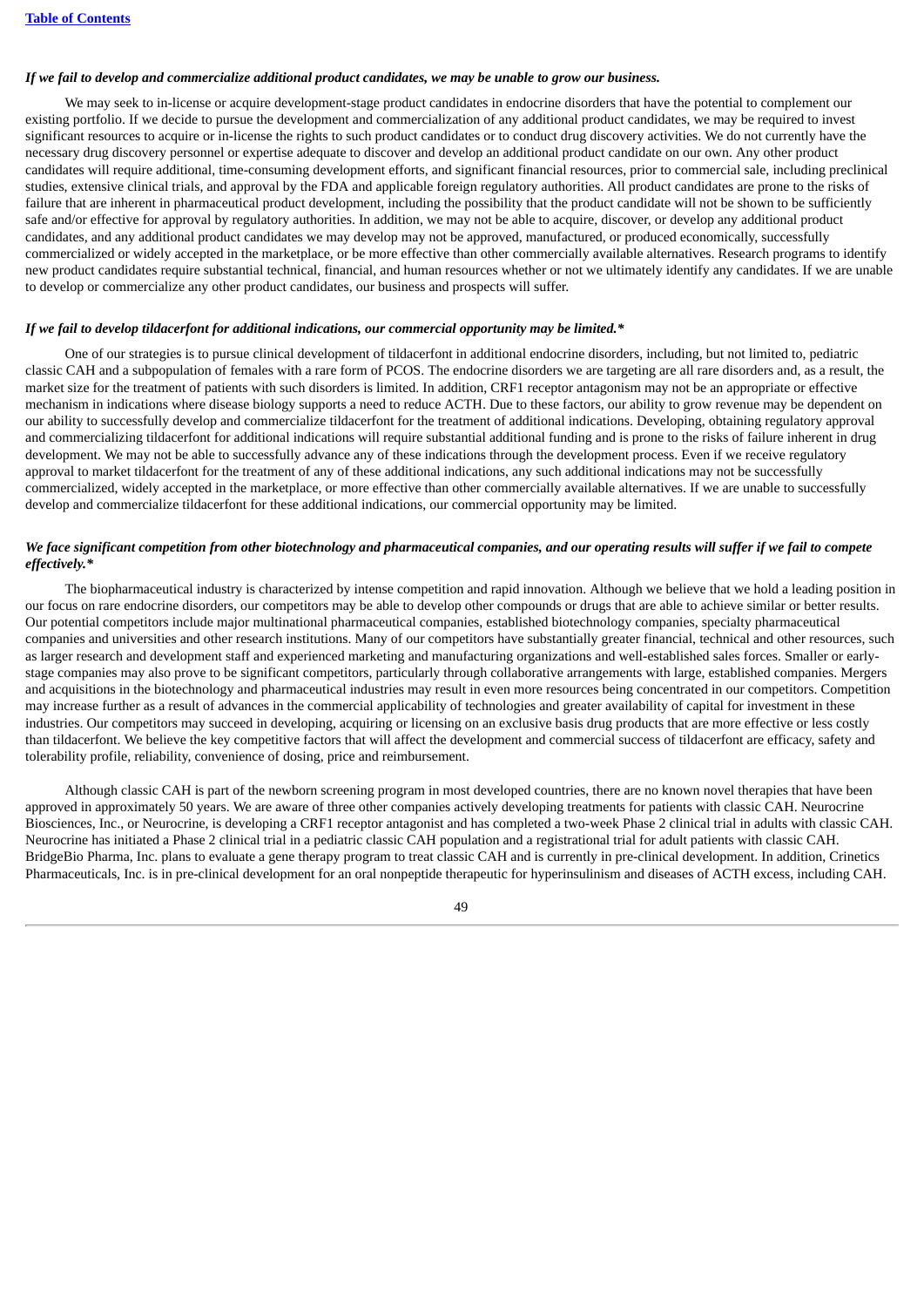In addition, while tildacerfont ultimately seeks to significantly reduce steroid use for patients with classic CAH, patients will continue use of their steroid regimen. As corticosteroids are the current standard of care for the treatment of classic CAH, in the United States alone, there are more than two dozen companies manufacturing steroid-based products. One such company is Diurnal Group PLC, or Diurnal, which is developing an exogenous cortisol treatment with a modified release intended to more closely match the physiological release profile of cortisol but recently announced a failed Phase 3 clinical trial and placed its U.S. development activities on hold. Diurnal submitted a MAA to the EMA in December of 2019.

Our commercial potential could be reduced or eliminated if our competitors develop and commercialize products that are safer, more effective, have fewer or less severe side effects, are more convenient, or are less expensive than products that we may develop. Our competitors also may obtain FDA or other regulatory approval for their products more rapidly than we may obtain approval for ours, which could result in our competitors establishing a strong market position before we are able to enter the market or make our development more complicated. We believe the key competitive factors affecting the success of tildacerfont are likely to be efficacy, safety, and convenience.

## Even though we have obtained orphan drug designation for tildacerfont for the treatment of classic CAH, we may not be able to obtain or maintain the *benefits associated with orphan drug status, including market exclusivity.*

Regulatory authorities in some jurisdictions, including the United States and the EU, may designate drugs for relatively small patient populations as orphan drugs. Under the Orphan Drug Act, the FDA may designate a drug as an orphan drug if it is intended to treat a rare disease or condition, which is generally defined as a patient population of fewer than 200,000 people in the United States, or a patient population of greater than 200,000 people in the United States, but for which there is no reasonable expectation that the cost of developing the drug will be recovered from sales in the United States. In the EU, the EMA Committee for Orphan Medicinal Products grants orphan drug designation to promote the development of products that are intended for the diagnosis, prevention or treatment of a life-threatening or chronically debilitating condition affecting not more than five in 10,000 people in the EU.

In December 2017, the FDA granted orphan drug status to tildacerfont for the treatment of patients with classic CAH in the United States. We also received orphan drug status for tildacerfont for the treatment of patients with classic CAH in the EU in January 2017. Generally, if a drug with an orphan drug designation subsequently receives the first marketing approval for the indication for which it has such designation, the drug may be entitled to a period of marketing exclusivity, which precludes the FDA or the EMA from approving another marketing application for the same drug for that time period. Another drug may receive marketing approval prior to tildacerfont. The applicable period is seven years in the United States and ten years in the EU, which may be extended by six months and two years, respectively, in the case of product candidates that have complied with the respective regulatory agency's agreed upon pediatric investigation plan. The exclusivity period in the EU can be reduced to six years if a drug no longer meets the criteria for orphan drug designation or if the drug is sufficiently profitable so that market exclusivity is no longer justified. Orphan drug exclusivity may be lost if the FDA or EMA determines that the request for designation was materially defective or if the manufacturer is unable to assure sufficient quantity of the drug to meet the needs of patients with the rare disease or condition. In addition, even after a drug is granted orphan exclusivity and approved, the FDA and the EMA can subsequently approve another drug for the same condition before the expiration of the seven-year (or ten-year in the EU) exclusivity period if the FDA or EMA concludes that the later drug is clinically superior in that it is shown to be safer, more effective or makes a major contribution to patient care. In the EU, the EMA may deny marketing approval for a product candidate if it determines such product candidate is structurally similar to an approved product for the same indication. In addition, if an orphan designated product receives marketing approval for an indication broader than or different from what is designated, such product may not be entitled to orphan exclusivity. Even though the FDA has granted orphan drug designation to tildacerfont for the treatment of classic CAH, if we receive approval for tildacerfont for a modified or different indication, our current orphan designations may not provide us with exclusivity.

Orphan drug designation does not convey any advantage in, or shorten the duration of, the regulatory review or approval process. Also, regulatory approval for any product candidate may be withdrawn, and other product candidates may obtain approval before us and receive orphan drug exclusivity, which could block us from entering the market.

Even if we obtain orphan drug exclusivity for tildacerfont, that exclusivity may not effectively protect us from competition because different drugs can be approved for the same condition before the expiration of the orphan drug exclusivity period.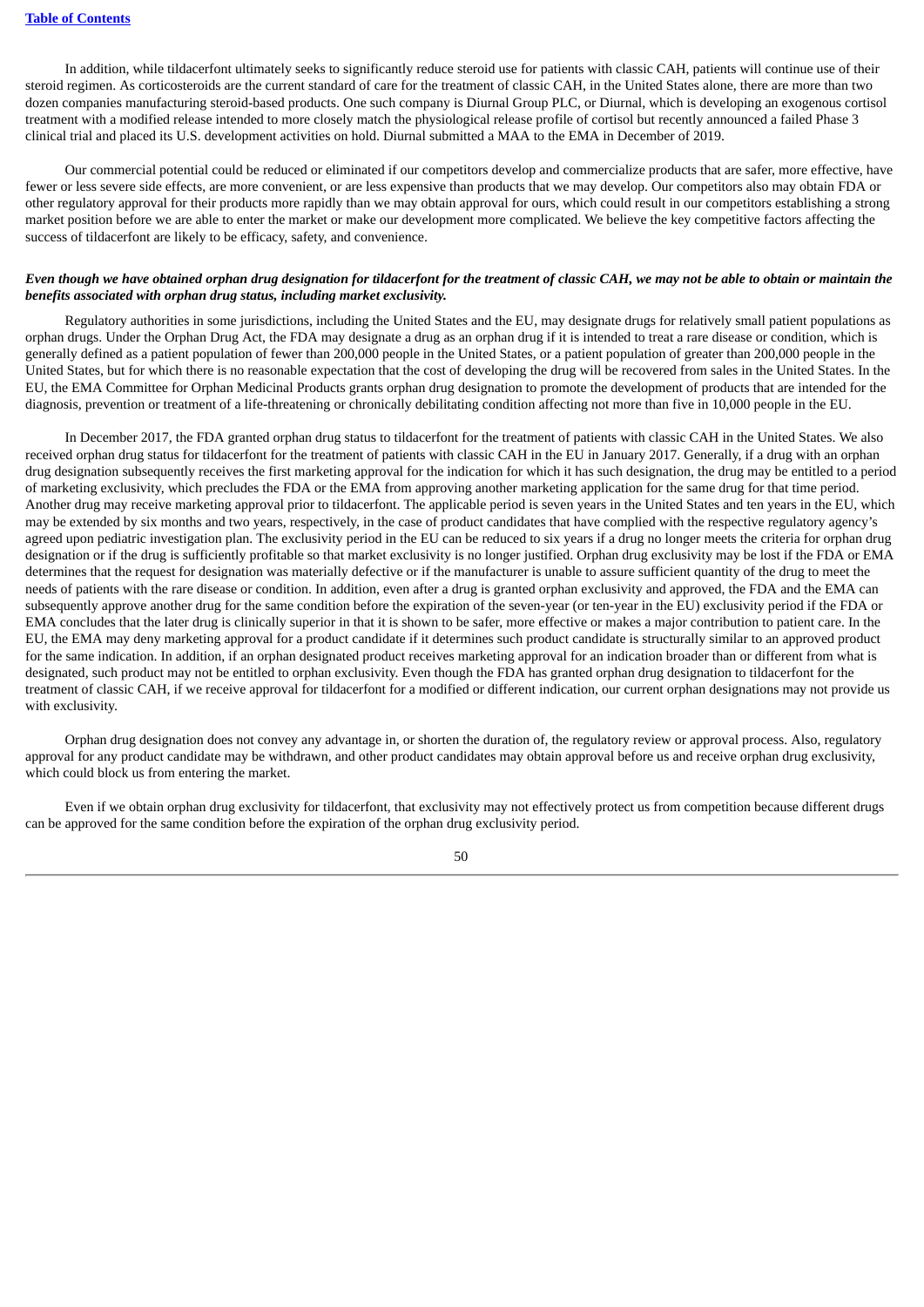We are currently pursuing orphan drug designation for tildacerfont for the treatment of a subpopulation of females with a rare form of PCOS. The incidence and prevalence of this target patient population is based on our estimates and third-party data. If the market opportunity for this target population is larger than we estimate, we may be unable to receive orphan drug designation. Additionally, if orphan drug designation is granted, we *may be unable to maintain any benefits associated with orphan drug designation, including market exclusivity.*

Periodically, we make estimates regarding the incidence and prevalence of target patient populations based on various third-party sources and internally generated analysis. Our estimates may be inaccurate or based on imprecise data. As described above, under the Orphan Drug Act, the FDA may designate a drug as an orphan drug if it is intended to treat a rare disease or condition, which is generally defined as a patient population of fewer than 200,000 people in the United States, or a patient population of greater than 200,000 people in the United States, but for which there is no reasonable expectation that the cost of developing the drug will be recovered from sales in the United States. If our incidence or prevalence estimates for the subpopulation of females with a rare form of PCOS are incorrect, we may be unable to receive orphan drug designation.

Even if the FDA grants orphan drug designation for tildacerfont for the treatment of a subpopulation of females with a rare form of PCOS, exclusive marketing rights in the United States may be limited if we seek FDA marketing approval for an indication broader than the orphan designated indication. Additionally, any product candidate that initially receives orphan drug status designation, may lose such designation if the FDA later determines that the request for designation was materially defective or if the manufacturer is unable to assure sufficient quantities of the product to meet the needs of patients with the rare disease or condition. In addition, others may obtain orphan drug status for products addressing the same diseases or conditions as products we are developing, thus limiting our ability to compete in the markets addressing such diseases or conditions for a significant period of time. As a result, our business and prospects could suffer.

#### We may form or seek strategic alliances or enter into additional licensing arrangements in the future, and we may not realize the benefits of such *alliances or licensing arrangements.*

We may form or seek strategic alliances, create joint ventures or collaborations or enter into additional licensing arrangements with third parties that we believe will complement or augment our development and commercialization efforts with respect to tildacerfont and any future product candidates that we may develop. We intend to establish commercial partnerships outside of the United States and selected foreign markets. Any of these relationships may require us to incur non-recurring and other charges, increase our near-and long-term expenditures, issue securities that dilute our existing stockholders, or disrupt our management and business. In addition, we face significant competition in seeking appropriate strategic partners and the negotiation process is time-consuming and complex. If we license products or businesses, we may not be able to realize the benefit of such transactions if we are unable to successfully integrate them with our existing operations and company culture. Following a strategic transaction or license, we may not achieve the revenues or cash flows that justifies such transaction. Any delays in entering into new strategic partnership agreements related to tildacerfont could delay the development and commercialization of tildacerfont in certain geographies for certain indications, which would harm our business prospects, financial condition, and results of operations.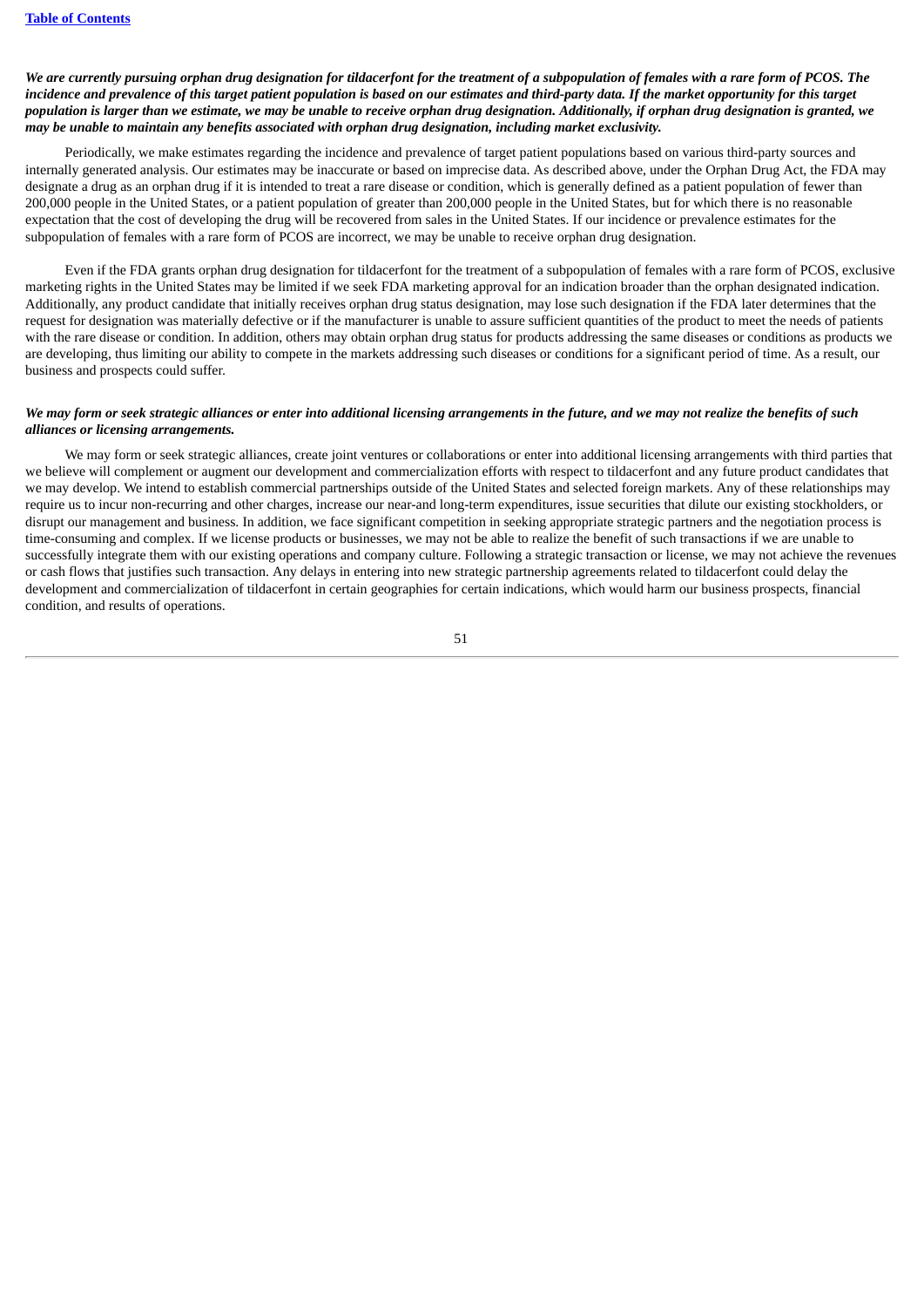# Our failure to successfully in-license, acquire, develop, and market additional product candidates or approved products would impair our ability to *grow our business.*

Although a substantial amount of our efforts are focused on the clinical development, potential regulatory approval and commercialization of tildacerfont, a key element of our long-term strategy is to in-license, acquire, develop, market, and commercialize a portfolio of products to treat patients with endocrine disorders. Because we do not have the necessary internal research and development capabilities, unless we build such capabilities internally, we will be dependent upon pharmaceutical companies, academic scientists, and other researchers to sell or license products or technology to us. The success of this strategy depends partly upon our ability to identify and select promising biopharmaceutical product candidates and products, negotiate licensing or acquisition agreements with their current owners, and finance these arrangements. The process of proposing, negotiating, and implementing a license or acquisition of a product candidate or approved product is lengthy and complex. Other companies, including some with substantially greater financial, marketing, sales, and other resources, may compete with us for the license or acquisition of product candidates and approved products. We have limited resources to identify and execute the acquisition or in-licensing of third-party products, businesses, and technologies and integrate them into our current infrastructure. Moreover, we may devote resources to potential acquisitions or licensing opportunities that are never completed, or we may fail to realize the anticipated benefits of such efforts. We may not be able to acquire the rights to additional product candidates on terms that we find acceptable, or at all. Further, any product candidate that we acquire may require additional development efforts prior to commercial sale, including preclinical or clinical testing and approval by the FDA, the EMA and other similar regulatory authorities. All product candidates are prone to risks of failure during biopharmaceutical product development, including the possibility that a product candidate will not be shown to be sufficiently safe and effective for approval by regulatory authorities. In addition, any approved products that we acquire may not be manufactured or sold profitably or achieve market acceptance.

#### We are highly dependent on our key personnel, and if we are not successful in attracting and retaining highly qualified personnel, we may not be able *to successfully implement our business strategy.*

Our ability to compete in the highly competitive biotechnology and pharmaceuticals industries depends upon our ability to attract and retain highly qualified managerial, scientific, and medical personnel. We are highly dependent on our management, scientific, and medical personnel. The loss of the services of any of our executive officers or other key employees and our inability to find suitable replacements could potentially harm our business, prospects, financial condition or results of operations.

We conduct our operations in Daly City, California. This region serves as the headquarters to many other biopharmaceutical companies and many academic and research institutions. Competition for skilled personnel in our market is intense and may limit our ability to hire and retain highly qualified personnel on acceptable terms or at all.

To induce valuable employees to remain at our company, in addition to salary and cash incentives, we have provided stock options that vest over time. The value to employees of stock options that vest over time may be significantly affected by movements in our stock price that are beyond our control and may at any time be insufficient to counteract more lucrative offers from other companies. Despite our efforts to retain valuable employees, members of our management, scientific, and development teams may terminate their employment with us on short notice. Although we have employment agreements and/or offer letters with our key employees, these arrangements provide for at-will employment, which means that any of our employees could leave our employment at any time, with or without notice. We do not maintain "key man" insurance policies on the lives of these individuals or the lives of any of our other employees. Our success also depends on our ability to continue to attract, retain and motivate highly skilled junior, mid-level, and senior managers as well as junior, mid-level, and senior scientific and medical personnel.

Many of the other biotechnology and pharmaceutical companies that we compete against for qualified personnel have greater financial and other resources, different risk profiles, and a longer history in the industry than we do. They may also provide more diverse opportunities and better chances for career advancement. Some of these characteristics are more appealing to high quality candidates than what we can offer. If we are unable to continue to attract and retain high quality personnel, the rate and success at which we can discover, develop and commercialize product candidates will be limited.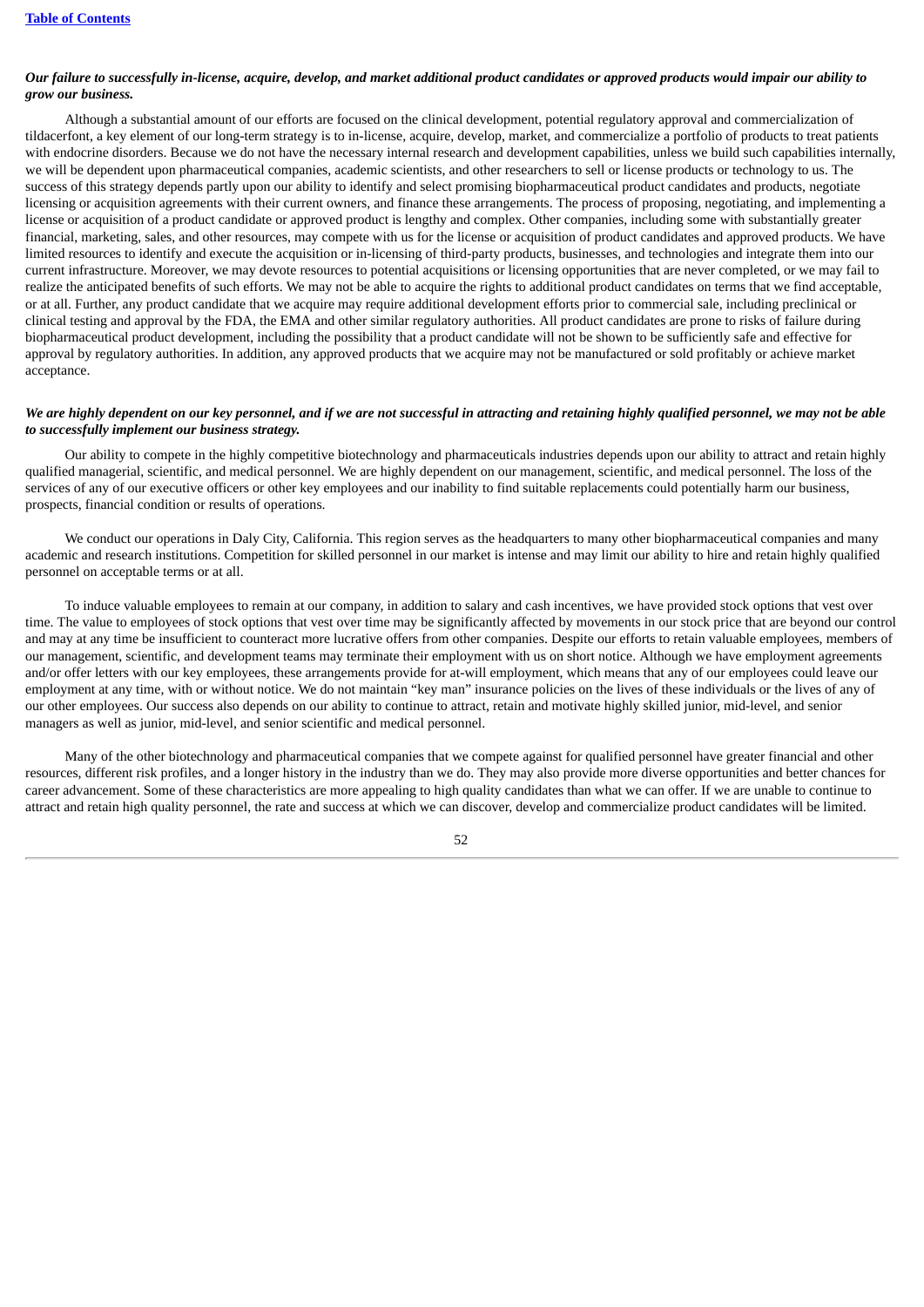## We will need to grow the size of our organization, and we may experience difficulties in managing this growth.\*

As of September 30, 2020, we had 15 employees, all of whom are full-time. As our development and commercialization plans and strategies develop, and as we transition into operating as a public company, we expect to need additional development, managerial, operational, financial, sales, marketing, and other personnel. Future growth would impose significant added responsibilities on members of management, including:

- identifying, recruiting, integrating, maintaining, and motivating additional employees;
- managing our internal development efforts effectively, including the clinical and regulatory review process for tildacerfont and any future product candidates, while complying with our contractual obligations to contractors and other third parties; and
- improving our operational, financial and management controls, reporting systems and procedures.

In addition, we initiated enrollment in our ongoing placebo-controlled, double-blind Phase 2b clinical trial in adult patients with classic CAH with poor disease control, and a second Phase 2b clinical trial in adult patients with classic CAH with good disease control focused on glucocorticoid reduction. Our future financial performance and our ability to commercialize tildacerfont will depend, in part, on our ability to effectively manage any future growth, and our management may also have to divert a disproportionate amount of its attention away from day-to-day activities in order to devote a substantial amount of time to managing these growth activities. To date, we have used the services of outside vendors to perform tasks including clinical trial management, manufacturing, statistics and analysis, regulatory affairs, formulation development, and other drug development functions. Our growth strategy may also entail expanding our group of contractors or consultants to implement these tasks going forward. Because we rely on numerous consultants, effectively outsourcing many key functions of our business, we will need to be able to effectively manage these consultants to ensure that they successfully carry out their contractual obligations and meet expected deadlines. However, if we are unable to effectively manage our outsourced activities or if the quality or accuracy of the services provided by consultants is compromised for any reason, our clinical trials may be extended, delayed, or terminated, and we may not be able to obtain regulatory approval for tildacerfont and any future product candidates or otherwise advance our business. We may not be able to manage our existing consultants or find other competent outside contractors and consultants on economically reasonable terms, or at all. If we are not able to effectively expand our organization by hiring new employees and expanding our groups of consultants and contractors, we may not be able to successfully implement the tasks necessary to further develop and commercialize tildacerfont and any future product candidates and, accordingly, may not achieve our research, development and commercialization goals.

# Our indebtedness to Silicon Valley Bank may limit our flexibility in operating our business and adversely affect our financial health and competitive position, and our obligations to Silicon Valley Bank are secured by substantially all of our assets, excluding our intellectual property assets. If we *default on these obligations, Silicon Valley Bank could foreclose on our assets.\**

In September 2019, we entered into a Loan and Security Agreement, or the Loan Agreement, with Silicon Valley Bank, providing for a term loan, or the Term Loan. In April 2020, we entered into a deferral agreement with Silicon Valley Bank, or the Deferral Agreement, whereby we and Silicon Valley Bank agreed to extend the repayment dates of all monthly payments of principal due and the maturity date with respect to the Term Loan by six months. As of September 30, 2020, we had \$4.5 million outstanding under the Loan Agreement.

All obligations under the Term Loan are secured by a first priority lien on substantially all of our assets, excluding intellectual property assets. We have agreed with Silicon Valley Bank not to encumber our intellectual property assets without its prior written consent unless a security interest in the underlying intellectual property is necessary to have a security interest in the accounts and proceeds that are part of the assets securing the Term Loan, in which case our intellectual property shall automatically be included within the assets securing the Term Loan. As a result, if we default on any of our obligations under the Loan Agreement, Silicon Valley Bank could foreclose on its security interest and liquidate some or all of the collateral, which would harm our business, financial condition, and results of operations and could require us to reduce or cease operations.

In order to service this indebtedness and any additional indebtedness we may incur in the future, we need to generate cash from our operating activities. Our ability to generate cash is subject, in part, to our ability to successfully execute our business strategy, as well as general economic, financial, competitive, regulatory, and other factors beyond our control. Our business may not be able to generate sufficient cash flow from operations, and future borrowings or other financings may not be available to us in an amount sufficient to enable us to service our indebtedness and fund our other liquidity needs. To the extent we are required to use cash from operations or the proceeds of any future financing to service our indebtedness instead of funding working capital, capital expenditures or other general corporate purposes, we will be less able to plan for, or react to, changes in our business, industry, and in the economy generally. This could place us at a competitive disadvantage compared to our competitors that have less indebtedness.

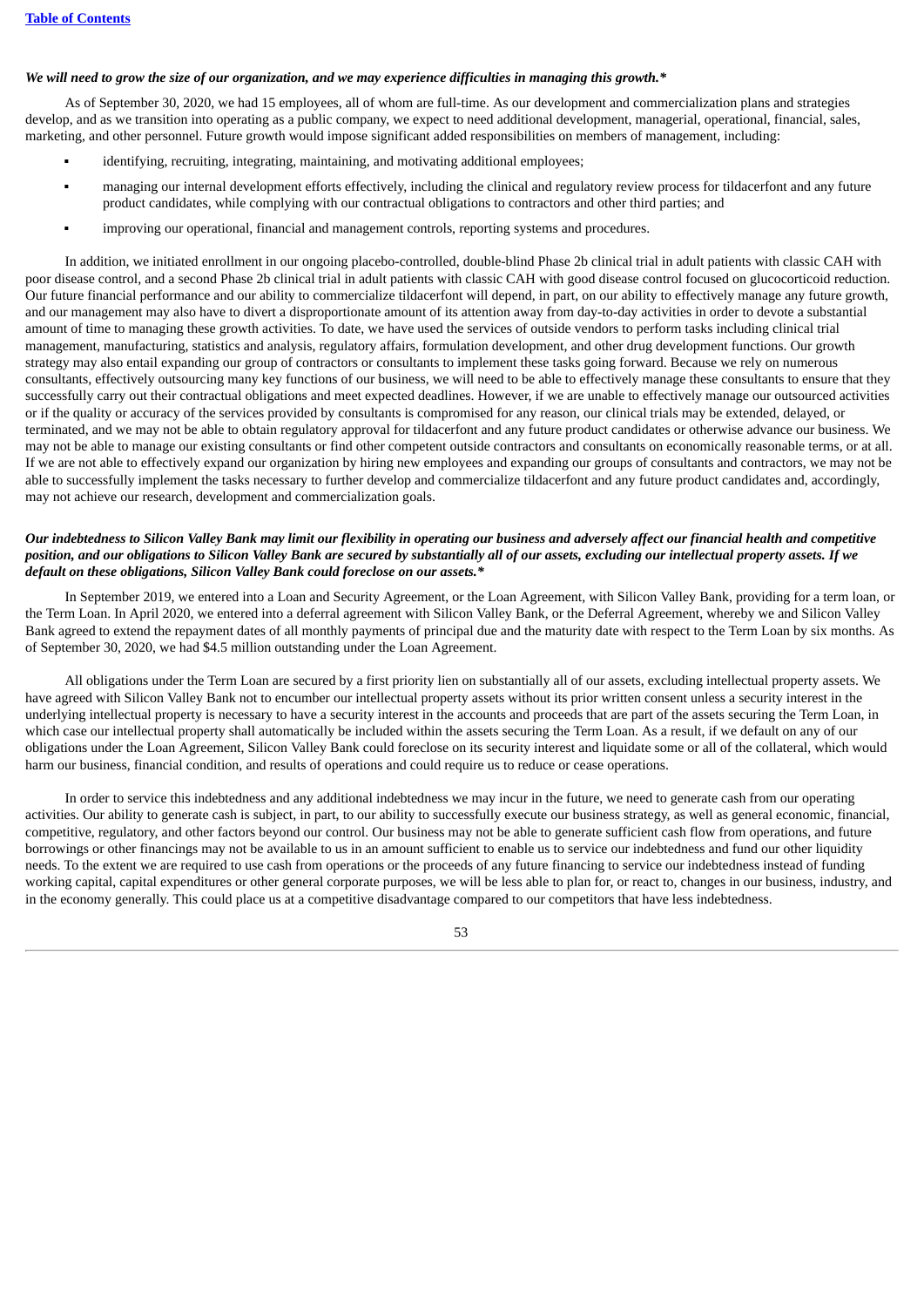The Loan Agreement contains certain covenants that limit our ability to engage in certain transactions that may be in our long-term best interest, including entering into a change in control transaction. The Loan Agreement also contains certain covenants that limit our ability to obtain additional debt financing, including incurring debt from third parties not permitted under the Loan Agreement or incurring liens or encumbrances on our property. While we have not previously breached and are currently in compliance with the covenants contained in the Loan Agreement, we may breach these covenants in the future. Our ability to comply with these covenants may be affected by events and factors beyond our control. In the event that we breach one or more covenants, Silicon Valley Bank may choose to declare an event of default and require that we immediately repay all amounts outstanding under the Loan Agreement, terminate any commitment to extend further credit and foreclose on the collateral. In addition, if an event of default occurs under the Loan Agreement, Silicon Valley Bank may, among other things, accelerate the Term Loan or do any acts it considers necessary or reasonable to protect its security interest in the collateral under the Term Loan. Events of default include the occurrence of a material adverse change in our business, operations, or condition (financial or otherwise). The occurrence of any of these events could have a material adverse effect on our business, financial condition, and results of operations.

For a more detailed description of the terms of the Loan Agreement, see the section titled "Management's Discussion and Analysis of Financial Condition and Results of Operations—Liquidity and Capital Resources—Loan Agreement" and Note 4 to our interim condensed financial statements, each included elsewhere in this Quarterly Report on Form 10-Q.

#### Raising additional capital may cause dilution to our existing stockholders, restrict our operations or require us to relinguish rights to our technologies *or product candidates.\**

We may seek additional capital through a combination of equity offerings, debt financings, strategic partnerships and alliances, and licensing arrangements. To the extent that we raise additional capital through the sale of equity or convertible debt securities, your ownership interest will be diluted, and the terms of these securities may include liquidation or other preferences that adversely affect your rights as a stockholder. The incurrence of indebtedness would result in increased fixed payment obligations and could involve certain restrictive covenants, such as limitations on our ability to incur additional debt, limitations on our ability to acquire or license intellectual property rights, and other operating restrictions that could adversely impact our ability to conduct our business. If we raise additional funds through strategic partnerships and alliances and licensing arrangements with third parties, we may have to relinquish valuable rights to our technologies or current or future product candidates, or grant licenses on terms unfavorable to us.

#### Business disruptions could seriously harm our future revenues and financial condition and increase our costs and expenses.

Our operations, and those of our CROs and other contractors and consultants, could be subject to earthquakes, power shortages, telecommunications failures, water shortages, floods, hurricanes, typhoons, fires, extreme weather conditions, medical epidemics and other natural or man-made disasters or business interruptions, for which we are predominantly self-insured. The occurrence of any of these business disruptions could seriously harm our operations and financial condition and increase our costs and expenses. We rely on third-party manufacturers to produce tildacerfont. Our ability to obtain clinical supplies of tildacerfont and any future product candidates could be disrupted if the operations of these suppliers are affected by a man-made or natural disaster or other business interruption. Our corporate headquarters is located in California near major earthquake faults and fire zones. The ultimate impact on us, our suppliers and our general infrastructure of being located near major earthquake faults and fire zones and being consolidated in certain geographical areas is unknown, but our operations and financial condition could suffer in the event of a major earthquake, fire or other natural disaster.

#### Our employees, independent contractors, principal investigators, CROs, consultants, strategic partners, and vendors may engage in misconduct or *other improper activities, including noncompliance with regulatory standards and requirements.*

We are exposed to the risk that employees, independent contractors, principal investigators, CROs, consultants, and vendors may engage in fraudulent or other illegal activity. Misconduct by these parties could include intentional, reckless and/or negligent conduct or disclosure of unauthorized activities to us that violates: (i) the rules of the FDA and other similar foreign regulatory bodies, including those rules that require the reporting of true, complete, and accurate information to the FDA and other similar foreign regulatory bodies; (ii) manufacturing standards; (iii) healthcare fraud and abuse laws in the United States and similar foreign fraudulent misconduct laws or (iv) laws that require the true, complete, and accurate reporting of our financial information or data. These laws may impact, among other things, our current activities with principal investigators and research subjects, as well as proposed and future sales, marketing, and education programs. In particular, the promotion, sales, and marketing of healthcare items and services, as well as certain business arrangements in the healthcare industry, are subject to extensive laws designed to prevent fraud, kickbacks, self-dealing, and other abusive practices. These laws and regulations may restrict or prohibit a wide range of pricing, discounting, marketing and promotion, structuring and commission(s), certain customer incentive programs, and other business arrangements generally. Activities subject to these laws also involve the improper use of information obtained in the course of patient recruitment for clinical trials.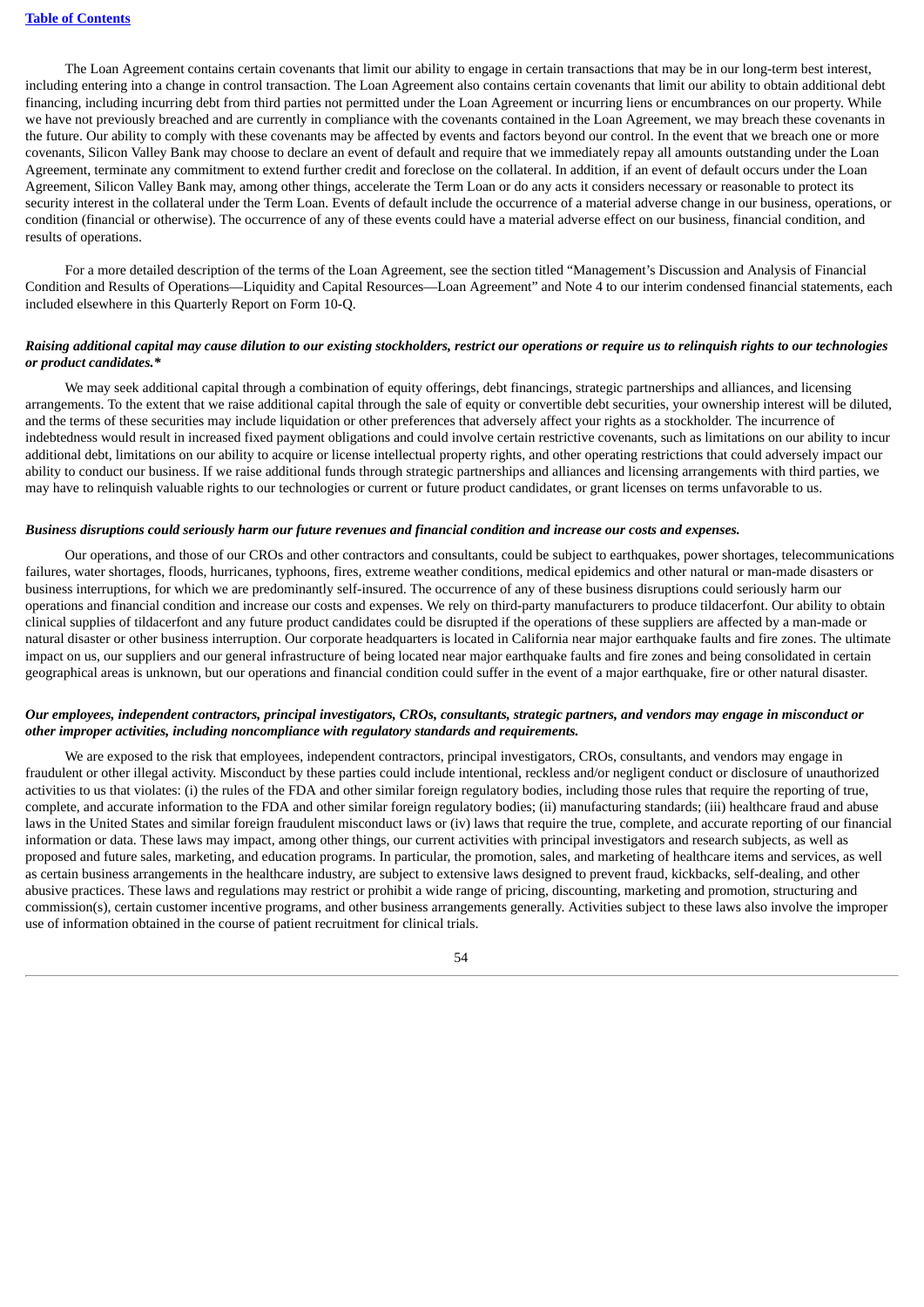If we obtain regulatory approval for tildacerfont and begin commercializing those products in the United States and in Europe, our potential exposure under such laws will increase significantly, and our costs associated with compliance with such laws are also likely to increase. If any such actions are instituted against us, and we are not successful in defending ourselves or asserting our rights, those actions could have a significant impact on our business, including the imposition of significant civil, criminal and administrative penalties, damages, disgorgement, monetary fines, imprisonment, possible exclusion from participation in Medicare, Medicaid and other federal healthcare programs, additional reporting requirements and/or oversight if we become subject to a corporate integrity agreement or similar agreement to resolve allegations of non-compliance with these laws, contractual damages, reputational harm, diminished profits and future earnings, and curtailment of our operations.

# Our relationships with customers, physicians and third-party payors may be subject, directly or indirectly, to federal and state healthcare fraud and abuse laws, false claims laws, health information privacy and security laws, and other healthcare laws and regulations. If we or our employees, independent contractors, consultants, commercial partners, or vendors violate these laws, we could face substantial penalties.\*

Our relationships with customers, physicians, and third-party payors may be subject, directly or indirectly, to federal and state healthcare fraud and abuse laws, false claims laws, health information privacy and security laws, and other healthcare laws and regulations. These laws may impact, among other things, our clinical research program, as well as our proposed and future sales, marketing, and education programs. In particular, the promotion, sales and marketing of healthcare items and services is subject to extensive laws and regulations designed to prevent fraud, kickbacks, self-dealing, and other abusive practices. These laws and regulations may restrict or prohibit a wide range of pricing, discounting, marketing and promotion, sales commission, customer incentive, and other business arrangements. We may also be subject to federal, state and foreign laws governing the privacy and security of identifiable patient information. The U.S. healthcare laws and regulations that may affect our ability to operate include, but are not limited to:

- the federal Anti-Kickback Statute, which prohibits, among other things, any person or entity from knowingly and willfully, offering, paying, soliciting or receiving any remuneration, directly or indirectly, overtly or covertly, in cash or in kind, to induce, or in return for, the purchasing, leasing, ordering or arranging for the purchase, lease, or order of any item or service reimbursable under Medicare, Medicaid or other federal healthcare programs. The term "remuneration" has been broadly interpreted to include anything of value. Although there are a number of statutory exceptions and regulatory safe harbors protecting some common activities from prosecution, the exceptions and safe harbors are drawn narrowly. Practices that may be alleged to be intended to induce prescribing, purchases or recommendations, include any payments of more than fair market value, and may be subject to scrutiny if they do not qualify for an exception or safe harbor. In addition, a person or entity does not need to have actual knowledge of this statute or specific intent to violate it in order to have committed a violation.
- federal civil and criminal false claims laws, including the federal civil False Claims Act, and civil monetary penalty laws, which prohibit, among other things, individuals or entities from knowingly presenting, or causing to be presented, claims for payment or approval from Medicare, Medicaid, or other federal government programs that are false or fraudulent or knowingly making a false statement to improperly avoid, decrease or conceal an obligation to pay money to the federal government, including federal healthcare programs. In addition, the government may assert that a claim including items or services resulting from a violation of the federal Anti-Kickback Statute constitutes a false or fraudulent claim for purposes of the federal civil False Claims Act and the civil monetary penalties statute;
- the federal Health Insurance Portability and Accountability Act of 1996, or HIPAA, which created new federal civil and criminal statutes that prohibit knowingly and willfully executing, or attempting to execute, a scheme to defraud any healthcare benefit program or obtain, by means of false or fraudulent pretenses, representations, or promises, any of the money or property owned by, or under the custody or control of, any healthcare benefit program, including private third-party payors and knowingly and willfully falsifying, concealing or covering up by any trick, scheme or device, a material fact or making any materially false, fictitious or fraudulent statements in connection with the delivery of, or payment for, healthcare benefits, items or services. Similar to the federal Anti-Kickback Statute, a person or entity does not need to have actual knowledge of the statute or specific intent to violate it in order to have committed a violation;
- HIPAA, as amended by the Health Information Technology for Economic and Clinical Health Act, and their respective implementing regulations, which impose requirements on certain healthcare providers, health plans, and healthcare clearinghouses, known as covered entities, and their respective business associates that perform services for them that involve the use, or disclosure of, individually identifiable health information, relating to the privacy, security and transmission of individually identifiable health information as well as their covered subcontractors; and

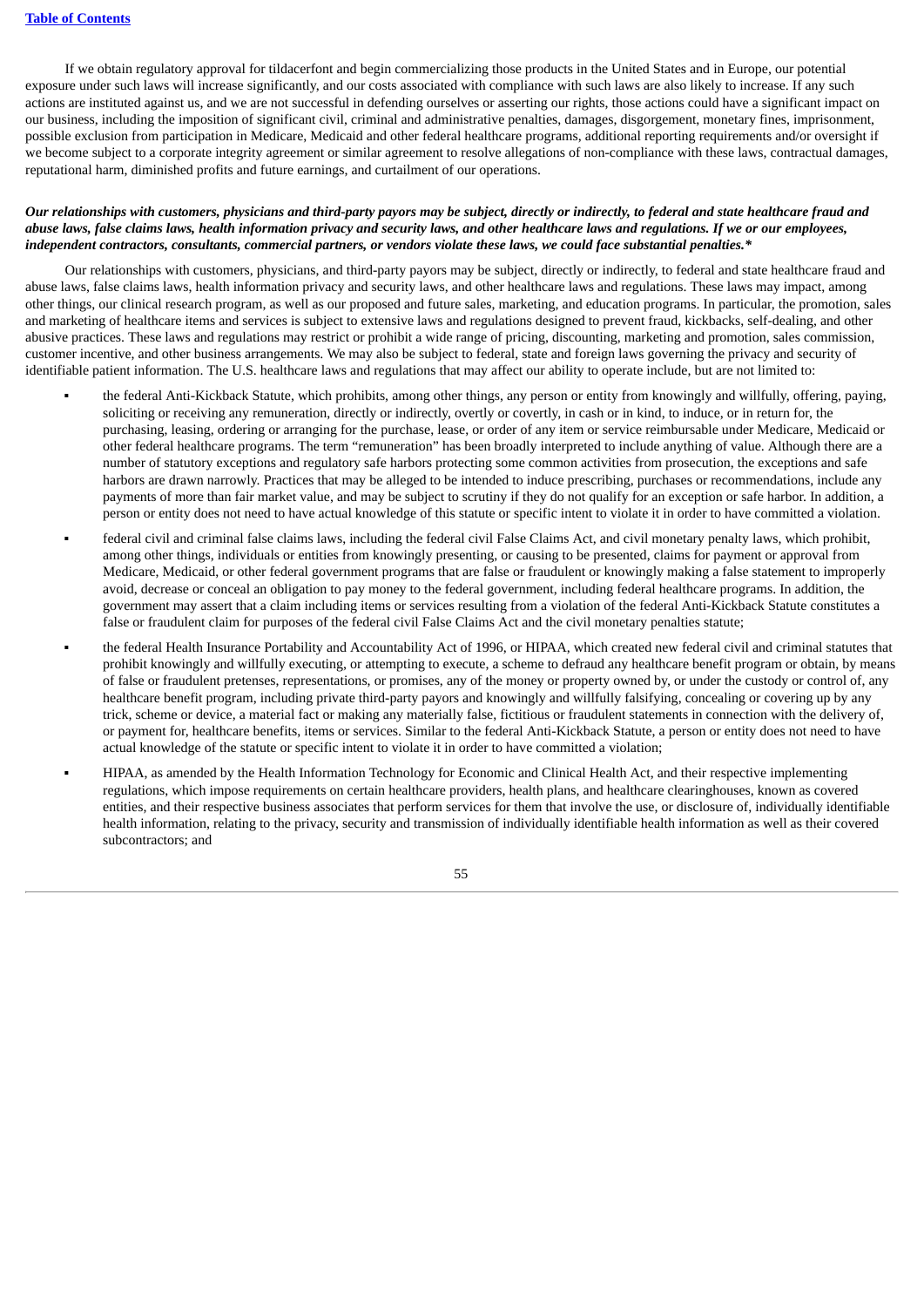the federal Physician Payments Sunshine Act, which requires certain manufacturers of drugs, devices, biologicals and medical supplies for which payment is available under Medicare, Medicaid or the Children's Health Insurance Program (with certain exceptions) to report annually to CMS information related to payments or other transfers of value made to physicians, as defined by such law, and teaching hospitals, as well as ownership and investment interests held by physicians and their immediate family members. Beginning in 2022, such obligations will include payments and other transfers of value provided, or ownership or investment interests held, in the previous year to certain other healthcare professionals, including physician assistants, nurse practitioners, clinical nurse specialists, certified nurse anesthetists, and certified nurse-midwives.

We may also be subject to state and foreign equivalents of each of the healthcare laws described above, among others, some of which may be broader in scope. For example, we may be subject to the following: state anti-kickback and false claims laws that may apply to sales or marketing arrangements and claims involving healthcare items or services reimbursed by non-governmental third party payors, including private insurers, or that apply regardless of payor; state laws that require pharmaceutical companies to comply with the pharmaceutical industry's voluntary compliance guidelines and the relevant compliance guidance promulgated by the federal government; state laws that require drug manufacturers to report information related to payments and other transfers of value to physicians and other healthcare providers, marketing expenditures, or drug pricing; state and local laws requiring the registration of pharmaceutical sales and medical representatives; and state and foreign laws, such as the European Union General Data Protection Regulation, or GDPR, governing the privacy and security of health information in some circumstances, many of which differ from each other in significant ways and often are not preempted by HIPAA, thus complicating compliance efforts.

Additionally, we may be subject to federal consumer protection and unfair competition laws, which broadly regulate marketplace activities and activities that potentially harm consumers.

Because of the breadth of these laws and the narrowness of the statutory exceptions and regulatory safe harbors available, it is possible that some of our business activities, or our arrangements with physicians, could be subject to challenge under one or more of such laws. It is not always possible to identify and deter employee misconduct or business noncompliance, and the precautions we take to detect and prevent inappropriate conduct may not be effective in controlling unknown or unmanaged risks or losses or in protecting us from governmental investigations or other actions or lawsuits stemming from a failure to be in compliance with such laws or regulations. Efforts to ensure that our business arrangements will comply with applicable healthcare laws may involve substantial costs. It is possible that governmental and enforcement authorities will conclude that our business practices may not comply with current or future statutes, regulations or case law interpreting applicable fraud and abuse or other healthcare laws and regulations. If we or our employees, independent contractors, consultants, commercial partners and vendors violate these laws, we may be subject to investigations, enforcement actions and/or significant penalties, including the imposition of significant civil, criminal and administrative penalties, damages, disgorgement, monetary fines, imprisonment, possible exclusion from participation in Medicare, Medicaid and other federal healthcare programs, contractual damages, reputational harm, diminished profits and future earnings, additional reporting requirements and/or oversight if we become subject to a corporate integrity agreement or similar agreement to resolve allegations of non-compliance with these laws, and curtailment of our operations, any of which could adversely affect our ability to operate our business and our results of operations. In addition, the approval and commercialization of tildacerfont outside the United States will also likely subject us to foreign equivalents of the healthcare laws mentioned above, among other foreign laws.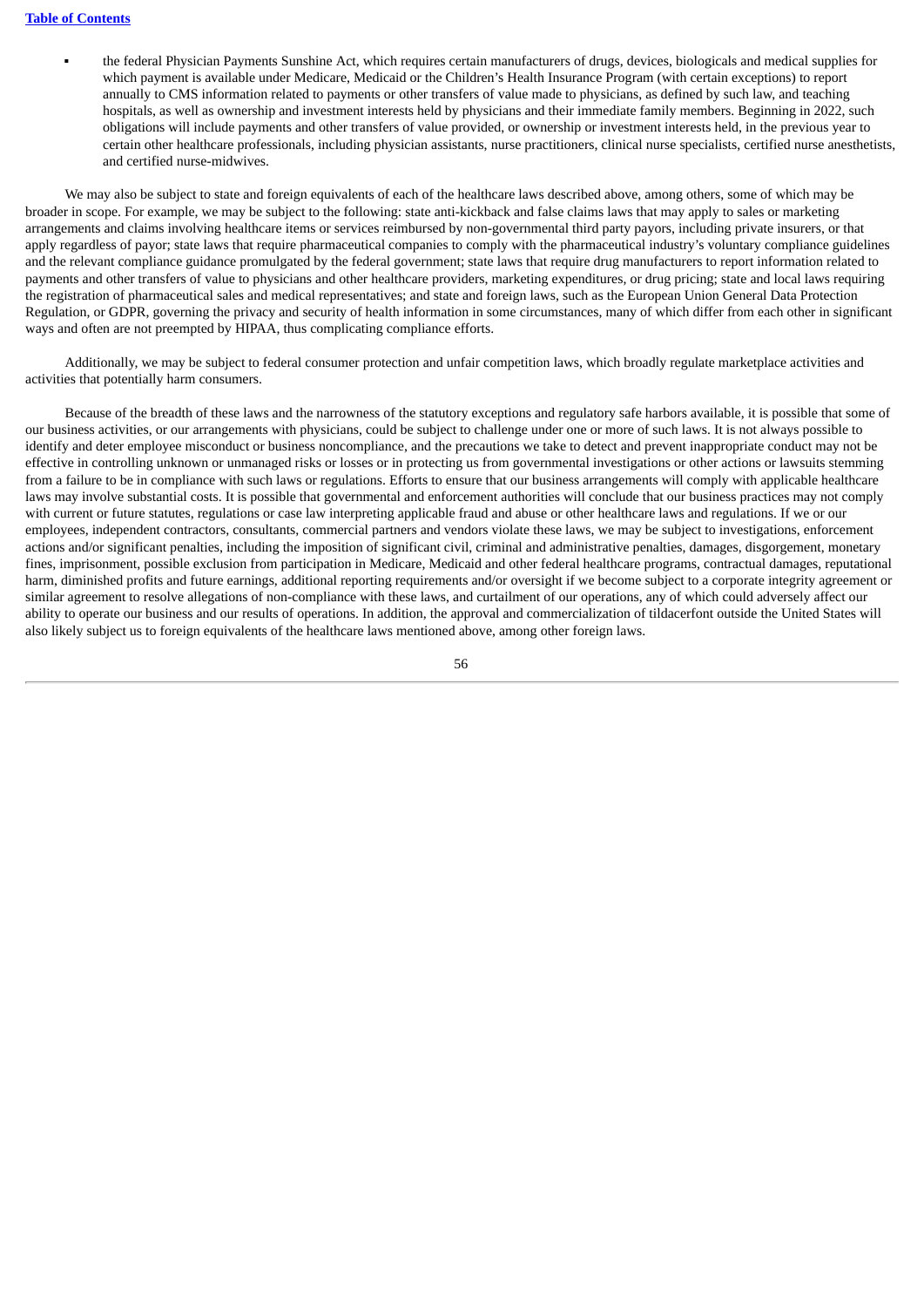#### Our internal computer systems, or those used by our third-party collaborators or other contractors or consultants, may fail or suffer security breaches.

Despite the implementation of security and back-up measures, our internal computer, server, and other information technology systems as well as those of our third-party collaborators, consultants, contractors, suppliers, and service providers, may be vulnerable to damage from physical or electronic break-ins, computer viruses, malware, ransomware, natural disasters, terrorism, war, telecommunication and electrical failure, denial of service, and other cyberattacks or disruptive incidents that could result in unauthorized access to, use or disclosure of, corruption of, or loss of sensitive, and/ or proprietary data, including personal information, including health-related information, and could subject us to significant liabilities and regulatory and enforcement actions, and reputational damage. For example, the loss of clinical trial data from completed or ongoing clinical trials could result in delays in any regulatory approval or clearance efforts and significantly increase our costs to recover or reproduce the data, and subsequently commercialize the product. Additionally, theft of our intellectual property or proprietary business information could require substantial expenditures to remedy. If we or our third-party collaborators, consultants, contractors, suppliers, or service providers were to suffer an attack or breach, for example, that resulted in the unauthorized access to or use or disclosure of personal or health information, we may have to notify consumers, partners, collaborators, government authorities, and the media, and may be subject to investigations, civil penalties, administrative and enforcement actions, and litigation, any of which could harm our business and reputation. Likewise, we rely on our third-party research institution collaborators and other third parties to conduct clinical trials, and similar events relating to their computer systems could also have a material adverse effect on our business. The COVID-19 pandemic has generally increased the risk of cybersecurity intrusions. For example, there has been an increase in phishing and spam emails as well as social engineering attempts from "hackers" hoping to use the recent COVID-19 pandemic to their advantage. To the extent that any disruption or security breach were to result in a loss of, or damage to, our data or systems, or inappropriate or unauthorized access to or disclosure or use of confidential, proprietary, or other sensitive, personal, or health information, we could incur liability and suffer reputational harm, and the development and commercialization of tildacerfont could be delayed.

#### Failure to comply with data protection laws and regulations could lead to government enforcement actions (which could include civil or criminal penalties), private litigation, and/or adverse publicity and could negatively affect our operating results and business.\*

We and our partners may be subject to federal, state, and foreign data protection laws and regulations (i.e., laws and regulations that address privacy and data security). In the United States, numerous federal and state laws and regulations, including state data breach notification laws, state health information privacy laws, and federal and state consumer protection laws and regulations that govern the collection, use, disclosure, and protection of health-related and other personal information could apply to our operations or the operations of our partners. In addition, we may obtain health information from third parties (including research institutions from which we obtain clinical trial data) that are subject to privacy and security requirements under HIPAA. If we violate HIPAA, we may subject to significant civil penalties, Additionally, depending on the facts and circumstances, we could be subject to criminal penalties if we knowingly obtain, use, or disclose individually identifiable health information maintained by a HIPAA-covered entity in a manner that is not authorized or permitted by HIPAA.

Even when HIPAA does not apply, according to the Federal Trade Commission, or the FTC, failing to take appropriate steps to keep consumers' personal information secure may constitute unfair acts or practices in or affecting commerce in violation of the Federal Trade Commission Act. The FTC expects a company's data security measures to be reasonable and appropriate in light of the sensitivity and volume of consumer information it holds, the size and complexity of its business, and the cost of available tools to improve security and reduce vulnerabilities. Individually identifiable health information is considered sensitive data that merits stronger safeguards.

In addition, California recently enacted the California Consumer Privacy Act, or CCPA, which creates new individual privacy rights for California consumers (as defined in the law) and places increased privacy and security obligations on entities handling certain personal data of consumers or households. The CCPA requires covered companies to provide new disclosure to consumers about such companies' data collection, use and sharing practices, provide such consumers new ways to opt-out of certain sales or transfers of personal information, and provide consumers with additional causes of action. The CCPA became effective January 1, 2020, and the California Attorney General may bring enforcement actions for violations beginning July 1, 2020. The CCPA has been amended from time to time, and it remains unclear what, if any, further modifications will be made to this legislation or how it will be interpreted. As currently written, the CCPA may impact our business activities and exemplifies the vulnerability of our business to the evolving regulatory environment related to personal data and protected health information.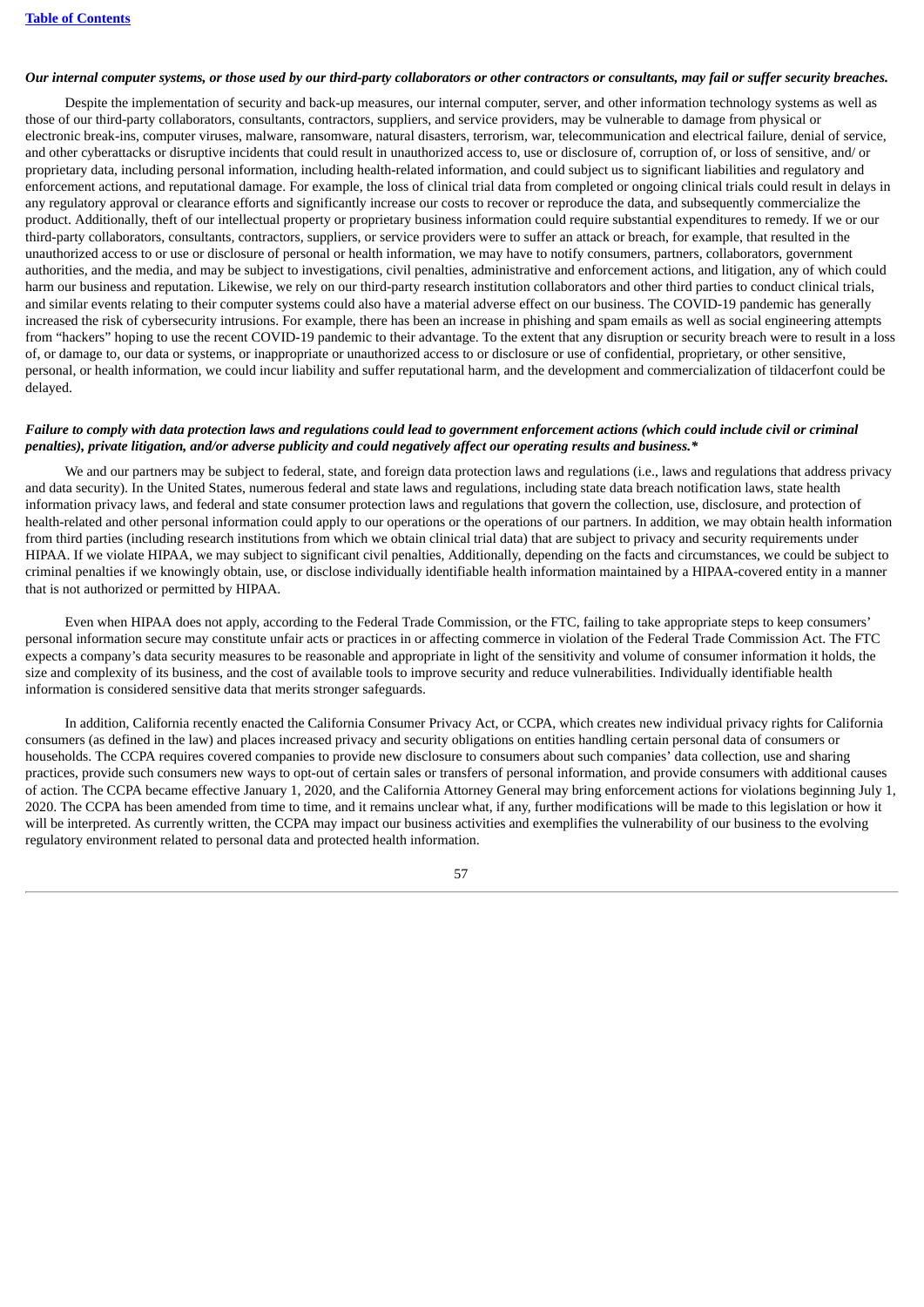Foreign data protection laws, including the GDPR, which became effective in May 2018, may also apply to health-related and other personal data obtained outside of the United States. The GDPR also provides that EU and the European Economic Area, or EEA, Member States may make their own further laws and regulations to introduce specific requirements related to the processing of "special categories of personal data", including personal data related to health data, biometric data, genetic information, and personal data related to criminal offences or convictions. For example, in the United Kingdom, or the UK, the Data Protection Act 2018 complements the GDPR in this regard in the UK.

Following the UK's withdrawal from the EU on January 31, 2020, pursuant to the transitional arrangements agreed between the UK and EU, the GDPR will continue to have effect in UK law, until December 31, 2020, in the same fashion as was the case prior to that withdrawal as if the UK remained a Member State of the EU for such purposes. Following December 31, 2020, it is likely that the data protection obligations of the GDPR will continue to apply to UK-related processing of personal data in substantially unvaried form and fashion, for at least the short term thereafter.

The GDPR has imposed stringent requirements for controllers and processors of personal data, including, for example, by extending the rights available to affected data subjects, materially expanding the definition of what is expressly noted to constitute personal data, introducing mandatory personal data breach notifications to Supervisory Authorities and affected individuals (in certain circumstances), setting limitations on retention of information, increasing requirements pertaining to special categories of personal data (such as health data, biometric data, genetic information), and requiring that prescriptive obligations must be met when we engage third-party processors to process of personal data on our behalf. The GDPR also imposes strict rules on the transfer of personal data out of the EEA and UK to the United States and other third countries. Recent legal developments in the EU have created complexity and uncertainty regarding transfers of personal data from the EEA to the United States, e.g. on July 16, 2020, the Court of Justice of the European Union, or CJEU, invalidated the EU-US Privacy Shield Framework, or Privacy Shield, under which personal data could be transferred from the EEA to U.S. entities who had self-certified under the Privacy Shield scheme. While the CJEU upheld the adequacy of the standard contractual clauses (a standard form of contract approved by the European Commission as an adequate personal data transfer mechanism, and potential alternative to the Privacy Shield), it made clear that reliance on them alone may not necessarily be sufficient in all circumstances. Use of the standard contractual clauses must now be assessed on a case-by-case basis taking into account the legal regime applicable in the destination country, in particular applicable surveillance laws and rights of individuals and additional measures and/or contractual provisions may need to be put in place, however, the nature of these additional measures is currently uncertain. Further, on September 8, 2020, the Swiss Data Protection Authority (the Federal Data Protection and Information Commissioner) concluded that the Swiss-U.S. Privacy Shield does not provide an adequate level of protection for personal data transfer from Switzerland to the U.S. pursuant to the Swiss Federal Act on Data Protection. As supervisory authorities issue further guidance on personal data export mechanisms, including circumstances where the standard contractual clauses cannot be used, and/or start taking enforcement action, we could suffer additional costs, complaints, and/or regulatory investigations or fines, and/or if we are otherwise unable to transfer personal data between and among countries and regions in which we operate, it could affect the manner in which we provide our services, the geographical location or segregation of our relevant systems and operations, and could adversely affect our financial results.

The GDPR applies to any company established in the EEA as well as to those outside the EEA if they process personal data in relation to the offering of goods or services to individuals in the EEA and/or the monitoring of their behavior. Accordingly, we may be subject to the GDPR in relation to our data processing activities that are carried out in relation to individuals in the EEA. Under the GDPR, fines of up to €20 million or up to 4% of an undertaking's total worldwide annual turnover of the preceding financial year, whichever is higher, may be imposed. Further, following the withdrawal of the UK from the EU and the end of the transitional period, we will have to comply with the GDPR and separately the GDPR as implemented in the UK, each regime having the ability to fine up to the greater of €20 million/ £17 million or 4% of global turnover. In addition to administrative fines, a wide variety of other potential enforcement powers are available to competent authorities in respect of potential and suspected violations of the GDPR, including extensive audit and inspection rights, and powers to order temporary or permanent bans on all or some processing of personal data carried out by noncompliant actors. Implementing mechanisms to endeavor to ensure compliance with the GDPR and relevant local legislation in EEA Member States and the UK may be onerous and may interrupt or delay our development activities, and adversely affect our business, financial condition, results of operations, and prospects. In addition to the foregoing, a breach of the GDPR or other applicable privacy and data protection laws and regulations could result in regulatory investigations, reputational damage, orders to cease/change our use of data, enforcement notices, or potential civil claims including class action-type litigation. While we have taken steps to comply with the GDPR where applicable, including by reviewing our security procedures, engaging data protection personnel, and entering into data processing agreements with relevant contractors, our efforts to achieve and remain in compliance may not be fully successful.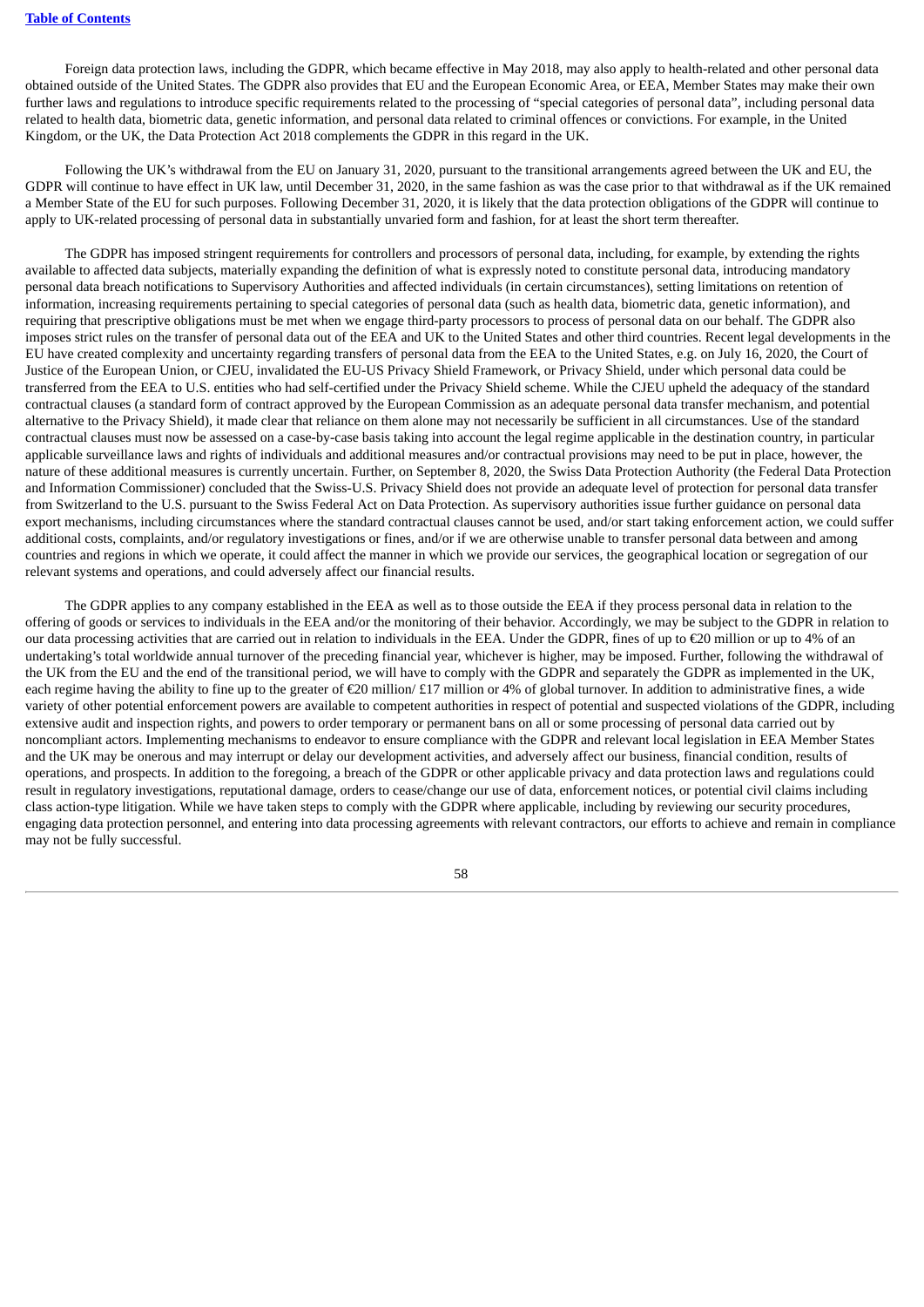Compliance with U.S. and foreign privacy and security laws, rules and regulations could require us to take on more onerous obligations in our contracts, require us to engage in costly compliance exercises, restrict our ability to collect, use and disclose data, or in some cases, impact our or our partners' or suppliers' ability to operate in certain jurisdictions. Each of these constantly evolving laws can be subject to varying interpretations. Failure to comply with U.S. and foreign data protection laws and regulations could result in government investigations and enforcement actions (which could include civil or criminal penalties), fines, private litigation, and/or adverse publicity and could negatively affect our operating results and business. Moreover, patients about whom we or our partners obtain information, as well as the providers who share this information with us, may contractually limit our ability to use and disclose the information. Claims that we have violated individuals' privacy rights, failed to comply with data protection laws, or breached our contractual obligations, even if we are not found liable, could be expensive and time-consuming to defend and could result in adverse publicity that could harm our business.

## The withdrawal of the UK from the EU may adversely impact our ability to obtain regulatory approvals of our product candidates in the EU, result in restrictions or imposition of taxes and duties for importing our product candidates into the EU, and may require us to incur additional expenses in *order to develop, manufacture and commercialize our product candidates in the EU.*

Following the result of a referendum in 2016, the UK left the EU on January 31, 2020, commonly referred to as Brexit. Pursuant to the formal withdrawal arrangements agreed between the UK and the EU, the UK will be subject to a transition period until December 31, 2020, or the Transition Period, during which EU rules will continue to apply. During the Transition Period, the negotiations between the UK and the EU have continued in relation to the customs and trading relationship between the UK and the EU following the expiry of the Transition Period. Under the formal withdrawal arrangements between the UK and the EU parties had until June 30, 2020 to agree to extend the Transition Period if required. No such extension was agreed prior to such date. No agreement has yet been reached between the UK and the EU and it may be the case that no formal customs and trading agreement will be reached prior to the expiry of the Transition Period on December 31, 2020.

Since a significant proportion of the regulatory framework in the UK applicable to our business and our product candidates is derived from EU directives and regulations, Brexit, following the Transition Period, could materially impact the regulatory regime with respect to the development, manufacture, importation, approval and commercialization of our product candidates in the UK or the EU. For example, as a result of the uncertainty surrounding Brexit, the EMA relocated to Amsterdam from London. Following the Transition Period, the UK will no longer be covered by the centralized procedures for obtaining EU-wide marketing authorization from the EMA and, unless a specific agreement is entered into, a separate process for authorization of drug products, including tildacerfont and any future product candidates, will be required in the UK, the potential process for which is currently unclear. Any delay in obtaining, or an inability to obtain, any marketing approvals, as a result of Brexit or otherwise, would prevent us from commercializing our tildacerfont in the UK or the EU and restrict our ability to generate revenue and achieve and sustain profitability. In addition, we may be required to pay taxes or duties or be subjected to other hurdles in connection with the importation of our product candidates into the EU, or we may incur expenses in establishing a manufacturing facility in the EU in order to circumvent such hurdles. If any of these outcomes occur, we may be forced to restrict or delay efforts to seek regulatory approval in the UK or the EU for tildacerfont and any future product candidates, or incur significant additional expenses to operate our business, which could significantly and materially harm or delay our ability to generate revenues or achieve profitability of our business. Any further changes in international trade, tariff and import/export regulations as a result of Brexit or otherwise may impose unexpected duty costs or other non-tariff barriers on us. These developments, or the perception that any of them could occur, may significantly reduce global trade and, in particular, trade between the impacted nations and the UK. It is also possible that Brexit may negatively affect our ability to attract and retain employees, particularly those from the EU.

# If product liability lawsuits are brought against us, we may incur substantial liabilities and may be required to limit commercialization of tildacerfont *and any future product candidates.*

We face an inherent risk of product liability as a result of the clinical testing of tildacerfont and any future product candidates and will face an even greater risk if we commercialize any products. For example, we may be sued if tildacerfont or any future product candidates causes or is perceived to cause injury or is found to be otherwise unsuitable during clinical testing, manufacturing, marketing, or sale. Any such product liability claims may include allegations of defects in manufacturing, defects in design, a failure to warn of dangers inherent in the product, negligence, strict liability, and a breach of warranties. Claims could also be asserted under state consumer protection acts. If we cannot successfully defend ourselves against product liability claims, we may incur substantial liabilities or be required to limit commercialization of tildacerfont. Even successful defense would require significant financial and management resources. Regardless of the merits or eventual outcome, liability claims may result in:

- decreased demand for tildacerfont and any future product candidates:
- injury to our reputation;

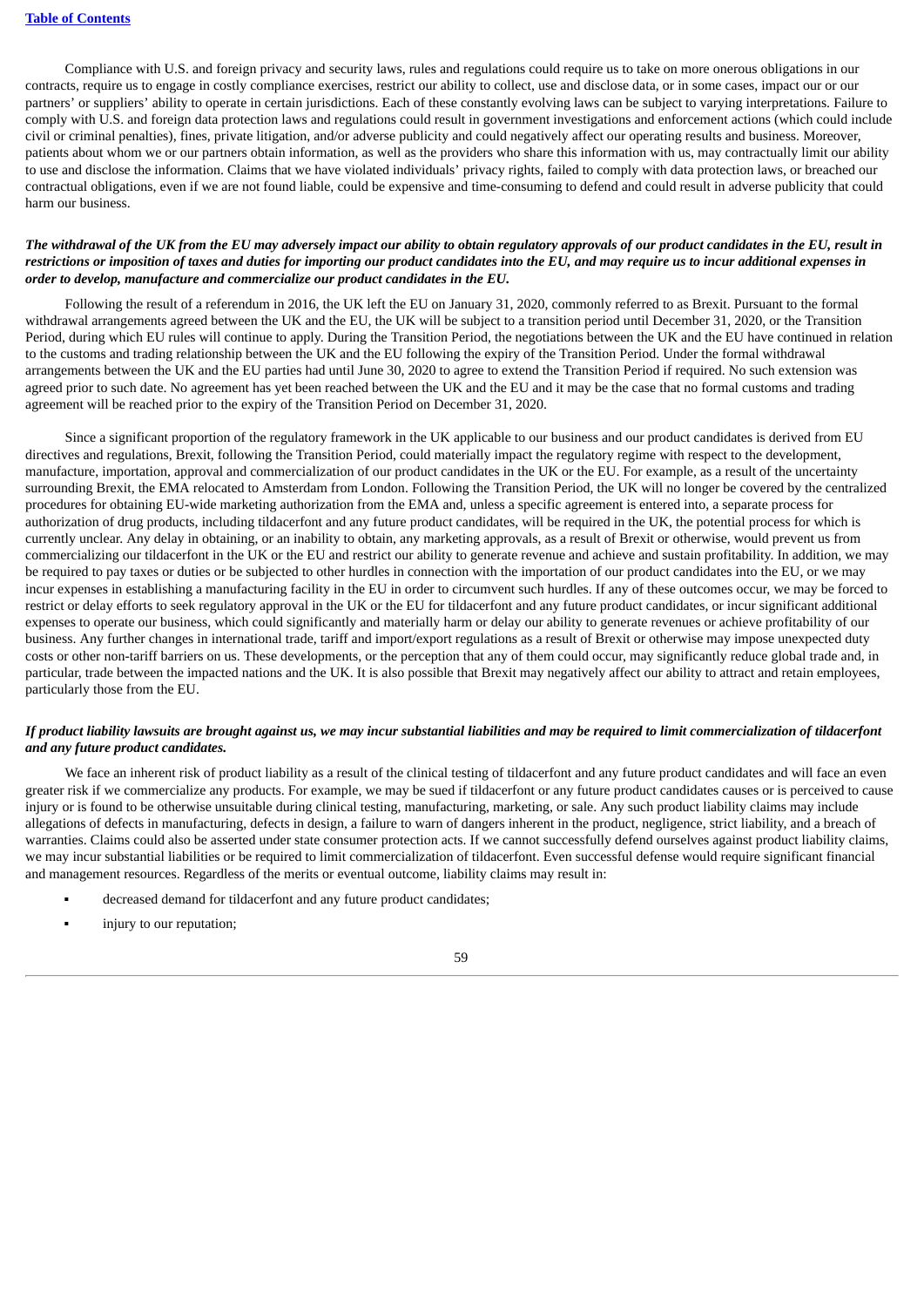- withdrawal of clinical trial participants;
- initiation of investigations by regulatory authorities;
- costs to defend the related litigation;
- a diversion of management's time and our resources;
- substantial monetary awards to trial participants or patients;
- product recalls, withdrawals or labeling, marketing, or promotional restrictions;
- loss of revenue:
- exhaustion of any available insurance and our capital resources:
- the inability to commercialize tildacerfont and any future product candidates; or
- a decline in our share price.

Our inability to obtain and retain sufficient product liability insurance at an acceptable cost to protect against potential product liability claims could prevent or inhibit the commercialization of products we develop. We currently carry an aggregate of up to \$7.0 million of product liability insurance covering our clinical trials. Although we maintain such insurance, any claim that may be brought against us could result in a court judgment or settlement in an amount that is not covered, in whole or in part, by our insurance or that is in excess of the limits of our insurance coverage. If we determine that it is prudent to increase our product liability coverage due to the commercial launch of any approved product, we may be unable to obtain such increased coverage on acceptable terms, or at all. Our insurance policies also have various exclusions, and we may be subject to a product liability claim for which we have no coverage. We will have to pay any amounts awarded by a court or negotiated in a settlement that exceed our coverage limitations or that are not covered by our insurance, and we may not have, or be able to obtain, sufficient capital to pay such amounts.

## We are subject to U.S. and certain foreign export and import controls, sanctions, embargoes, anti-corruption laws and anti-money laundering laws and regulations. Compliance with these legal standards could impair our ability to compete in domestic and international markets. We can face criminal *liability and other serious consequences for violations, which can harm our business.*

We are subject to export control and import laws and regulations, including the U.S. Export Administration Regulations, U.S. Customs regulations, and various economic and trade sanctions regulations administered by the U.S. Treasury Department's Office of Foreign Assets Controls, and anticorruption and anti-money laundering laws and regulations, including the FCPA, the U.S. domestic bribery statute contained in 18 U.S.C. § 201, the U.S. Travel Act, the USA PATRIOT Act, and other state and national anti-bribery and anti-money laundering laws in the countries in which we conduct activities. Anti-corruption laws are interpreted broadly and prohibit companies and their employees, agents, clinical research organizations, contractors and other collaborators and partners from authorizing, promising, offering, providing, soliciting or receiving, directly or indirectly, improper payments or anything else of value to recipients in the public or private sector. We may engage third parties for clinical trials outside of the United States, to sell our products internationally once we enter a commercialization phase, and/or to obtain necessary permits, licenses, patent registrations and other regulatory approvals. We have direct or indirect interactions with officials and employees of government agencies or government-affiliated hospitals, universities and other organizations. We can be held liable for the corrupt or other illegal activities of our employees, agents, clinical research organizations, contractors and other collaborators and partners, even if we do not explicitly authorize or have actual knowledge of such activities. Any violations of the laws and regulations described above may result in substantial civil and criminal fines and penalties, imprisonment, the loss of export or import privileges, debarment, tax reassessments, breach of contract and fraud litigation, reputational harm, and other consequences.

#### Our ability to utilize our net operating loss carryforwards and certain other tax attributes may be limited.\*

We have incurred substantial losses during our history and do not expect to become profitable in the near future, and we may never achieve profitability. As of December 31, 2019, after reducing net operating losses, or NOLs, and research and development credits for amounts not expected to be utilized, we had federal NOL carryforwards of approximately \$29.8 million. As of December 31, 2019, we had no state NOL carryforwards. The federal NOL carryforwards arising in taxable years beginning prior to 2018 will begin to expire in 2036, unless previously utilized. We also have federal and state research and development credit carryforwards totaling \$0.5 million and \$0.3 million, respectively. The federal research and development credit carryforwards will begin to expire in 2036, unless previously utilized. The state research and development credits will not expire.

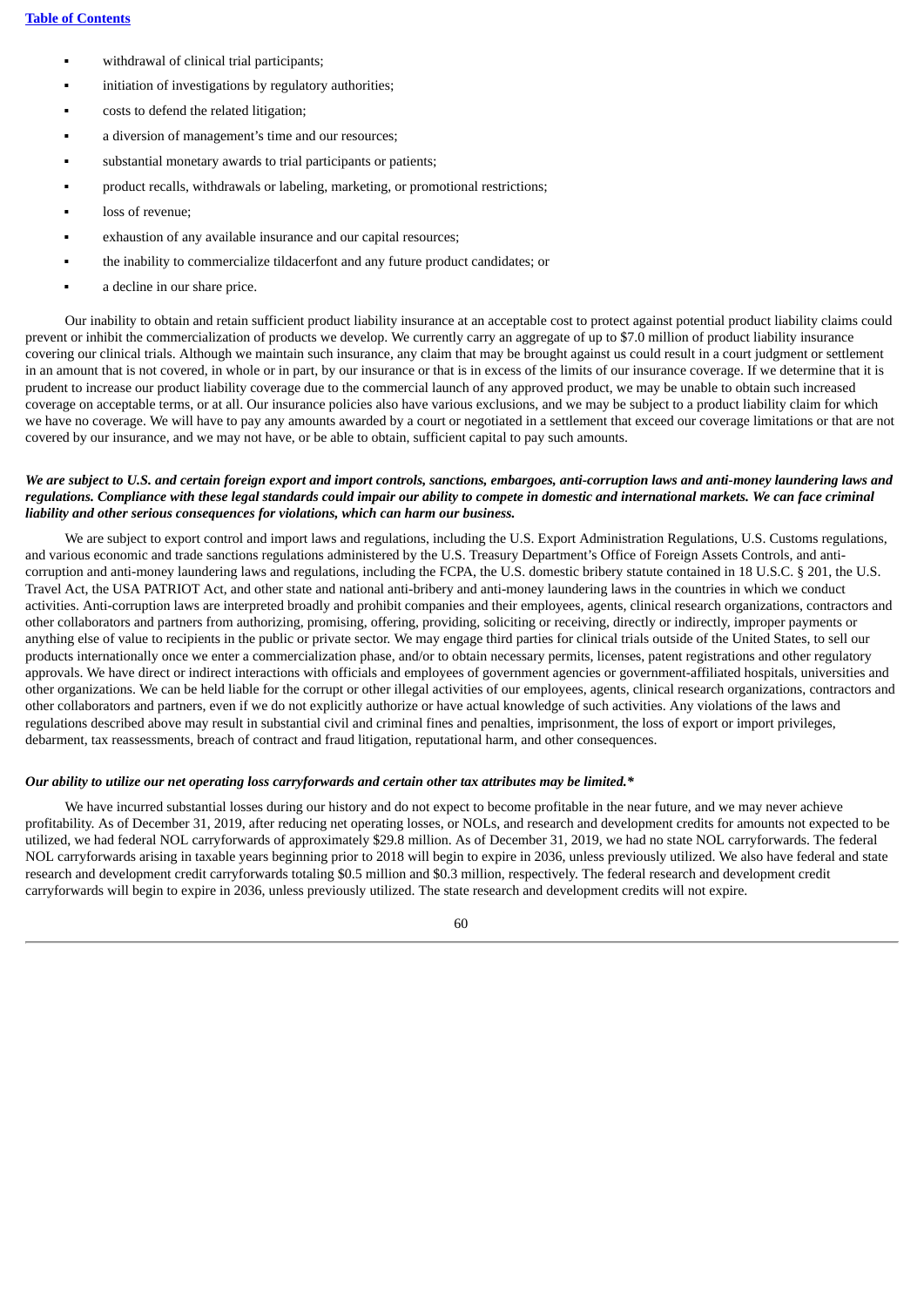Under the Tax Act, as modified by the Coronavirus Aid, Relief, and Economic Security Act, or CARES Act, federal NOL carryforwards generated in tax years beginning after December 31, 2017 may be carried forward indefinitely but, in the case of tax years beginning after 2020, may only be used to offset 80% of our taxable income annually. Our NOLs and tax credit carryforwards are subject to review and possible adjustment by the Internal Revenue Service and state tax authorities and may become subject to an annual limitation in the event of certain cumulative changes in the ownership interest of significant stockholders over a rolling three-year period in excess of 50 percentage points (by value), as defined under Section 382 of the Internal Revenue Code of 1986, as amended. Our ability to utilize our NOL carryforwards and other tax attributes to offset future taxable income or tax liabilities may be limited as a result of ownership changes. Similar rules may apply under state tax laws. For example, on June 29, 2020, California enacted A.B. 85 which imposed limits on the usability of California state net operating losses and certain tax credits in tax years beginning after 2019 and before 2023. Such limitations could result in the expiration of our carryforwards before they can be utilized and, if we are profitable, our future cash flows could be adversely affected due to our increased taxable income or tax liability. An ownership change analysis covering periods through December 31, 2019 concluded that an ownership change occurred in May 2016. As a result of the ownership change, we derecognized NOL-related deferred tax assets down to the amount expected to be realized. Our ability to use our remaining NOL carryforwards may be further limited if we experience a Section 382 ownership change as a result of future changes in our stock ownership. As of December 31, 2019, we recorded a full valuation allowance on our deferred tax assets.

## Changes in tax laws or regulations that are applied adversely to us or our customers may have a material adverse effect on our business, cash flow, *financial condition or results of operations.\**

New income, sales, use or other tax laws, statutes, rules, regulations or ordinances could be enacted at any time, which could adversely affect our business operations and financial performance. Further, existing tax laws, statutes, rules, regulations or ordinances could be interpreted, changed, modified or applied adversely to us. For example, the Tax Act enacted many significant changes to the U.S. tax laws. Future guidance from the Internal Revenue Service and other tax authorities with respect to the Tax Act may affect us, and certain aspects of the Tax Act could be repealed or modified in future legislation. For example, the CARES Act, modified certain provisions of the Tax Act. In addition, it is uncertain if and to what extent various states will conform to the Tax Act, the CARES Act or any newly enacted federal tax legislation. Changes in corporate tax rates, the realization of net deferred tax assets relating to our operations, the taxation of foreign earnings, and the deductibility of expenses under the Tax Act or future reform legislation could have a material impact on the value of our deferred tax assets, could result in significant one-time charges, and could increase our future U.S. tax expense.

#### **Risks Related to Our Reliance On Third Parties**

## We depend on intellectual property licensed from Lilly, the termination of which could result in the loss of significant rights, which would harm our *business.*

We are dependent on technology, patents, know-how, and proprietary materials, both our own and licensed from others. We entered into a license agreement with Lilly in May 2016 pursuant to which we were granted an exclusive, worldwide, royalty bearing, sublicensable license under certain technology, patent rights, know-how, and proprietary materials relating to certain CRF1 receptor antagonist compounds. Any termination of this license will result in the loss of significant rights and will restrict our ability to develop and commercialize tildacerfont. See "Business—License Agreement with Eli Lilly and Company" for a description of our license agreement, which includes a description of the termination provision of this agreement.

We are generally also subject to all of the same risks with respect to protection of intellectual property that we license, as we are for intellectual property that we own, which are described below under "Risks Related to Our Intellectual Property." If we or our licensors fail to adequately protect this intellectual property, our ability to commercialize products could suffer.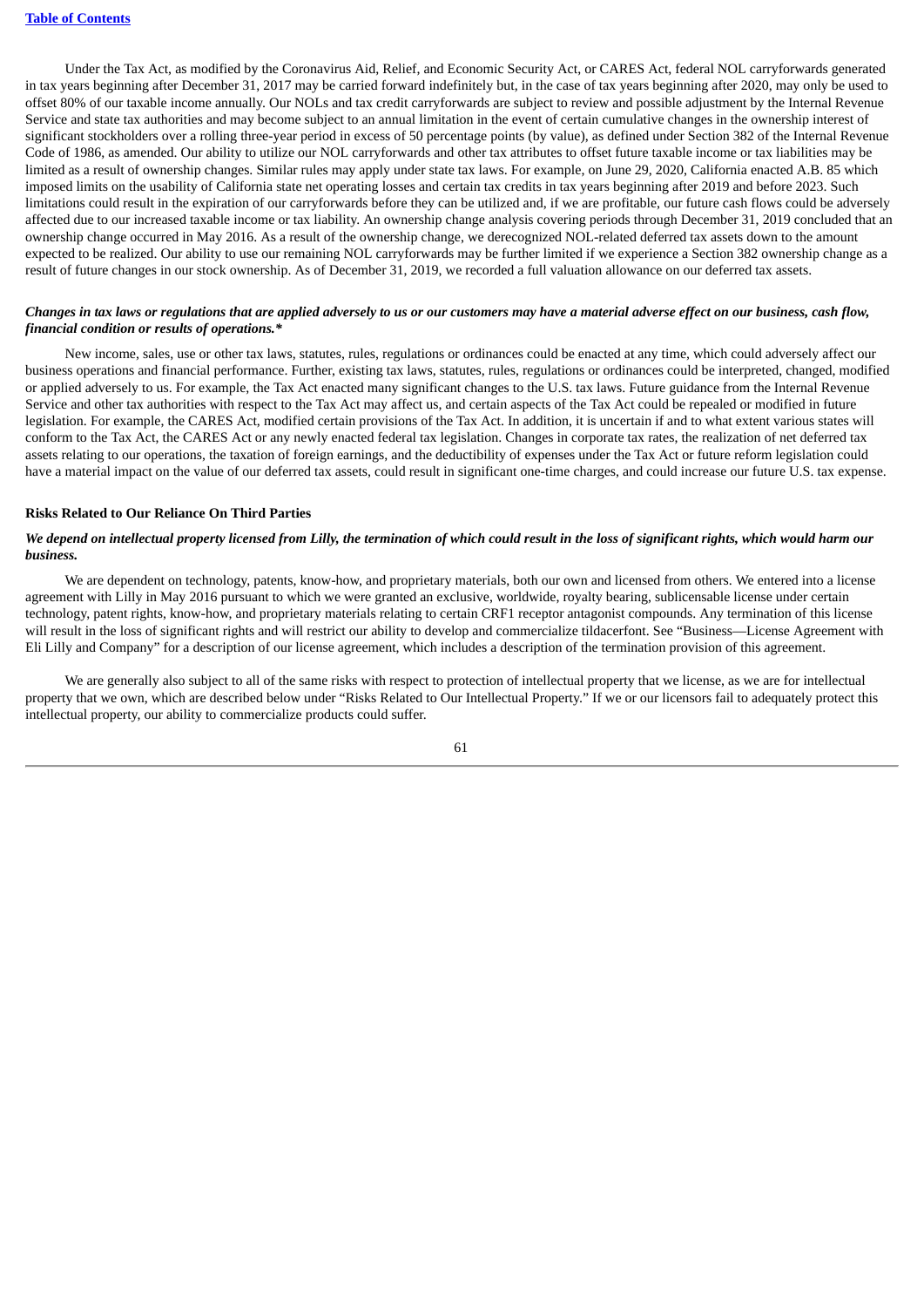## We rely on third parties to conduct our clinical trials. If these third parties do not successfully carry out their contractual duties or meet expected *deadlines, we may not be able to obtain regulatory approval for or commercialize tildacerfont.*

We currently rely on, and intend to continue relying on, third-party CROs in connection with our clinical trials for tildacerfont. We control or will control only certain aspects of their activities. Nevertheless, we are responsible for ensuring that each of our clinical trials is conducted in accordance with applicable protocol, legal, regulatory, and scientific standards, and our reliance on our CROs does not relieve us of our regulatory responsibilities. We and our CROs are required to comply with GCPs, which are regulations and guidelines enforced by the FDA and comparable foreign regulatory authorities for product candidates in clinical development. Regulatory authorities enforce these GCPs through periodic inspections of trial sponsors, principal investigators and trial sites. If we or any of these CROs fail to comply with applicable GCP regulations, the clinical data generated in our clinical trials may be deemed unreliable and the FDA or comparable foreign regulatory authorities may require us to perform additional clinical trials before approving our marketing applications. Upon inspection, such regulatory authorities may determine that our clinical trials do not comply with the GCP regulations. In addition, our clinical trials must be conducted with drug product produced under cGMP regulations and will require a large number of test subjects. Our failure or any failure by our CROs to comply with these regulations or to recruit a sufficient number of patients may require us to repeat clinical trials, which would delay the regulatory approval process. Moreover, our business may be implicated if any of our CROs violates federal or state fraud and abuse or false claims laws and regulations or healthcare privacy and security laws.

Our CROs are not our employees and, except for remedies available to us under our agreements with such CROs, we cannot control whether or not they devote sufficient time and resources to our ongoing preclinical, clinical and nonclinical programs. These CROs may also have relationships with other commercial entities, including our competitors, for whom they may also be conducting clinical trials or other drug development activities, which could affect their performance on our behalf. If our CROs do not successfully carry out their contractual duties or obligations or meet expected deadlines, if they need to be replaced or if the quality or accuracy of the clinical data they obtain is compromised due to the failure to adhere to our clinical protocols or regulatory requirements or for other reasons, our clinical trials may be extended, delayed, or terminated and we may not be able to complete development of, obtain regulatory approval for or successfully commercialize tildacerfont and any future product candidates. As a result, our financial results and the commercial prospects for tildacerfont and any future product candidates would be harmed, our costs could increase and our ability to generate revenues could be delayed.

Switching or adding CROs involves substantial cost and requires extensive management time and focus. In addition, there is a natural transition period when a new CRO commences work. As a result, delays occur, which can materially impact our ability to meet our desired clinical development timelines. Although we carefully manage our relationships with our CROs, we may encounter challenges or delays in the future and these delays or challenges may have a material adverse impact on our business, prospects, financial condition, and results of operations.

In addition, quarantines, shelter-in-place, and similar government orders, or the perception that such orders, shutdowns or other restrictions on the conduct of business operations could occur, related to COVID-19 or other infectious diseases could impact personnel at our CROs, which could disrupt our clinical timelines, which could have a material adverse impact on our business, prospects, financial condition, and results of operations.

# We rely completely on third parties to manufacture our preclinical and clinical drug supplies and we intend to rely on third parties to produce commercial supplies of tildacerfont and any future product candidates, if approved, and these third parties may fail to obtain and maintain regulatory approval for their facilities, fail to provide us with sufficient quantities of drug product or fail to do so at acceptable quality levels or prices.

We do not currently have nor do we plan to acquire the infrastructure or capability internally to manufacture our clinical drug supplies for use in the conduct of our clinical trials, and we lack the resources and the capability to manufacture tildacerfont and any future product candidates on a clinical or commercial scale. Instead, we rely on contract manufacturers for such production. In particular, we currently rely on a single-source manufacturer for drug product, and a single-source manufacturer for drug substance.

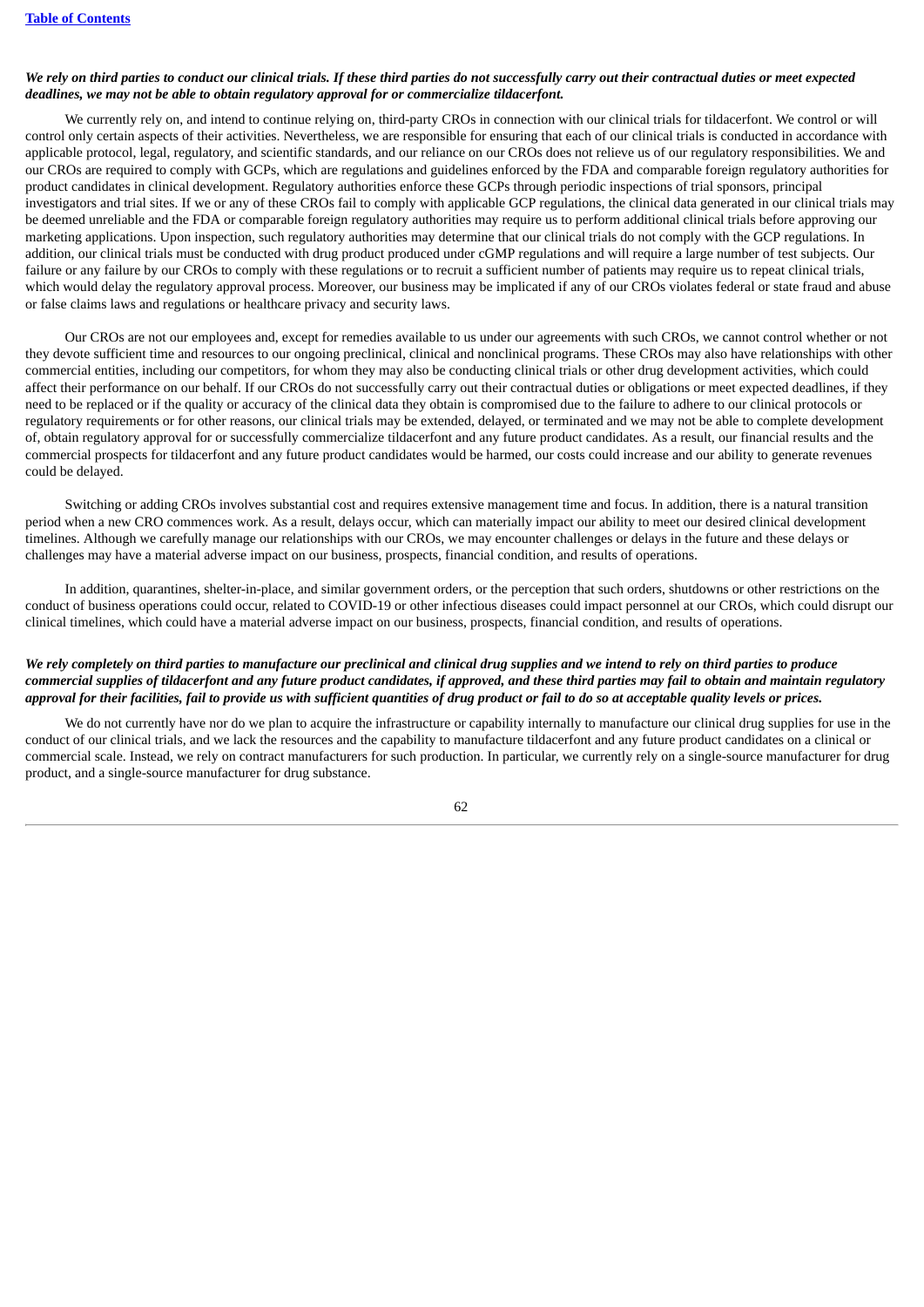We do not currently have any long-term agreement with a manufacturer to produce raw materials, active pharmaceutical ingredients, or APIs, and the finished products of tildacerfont or the associated packaging and administration syringes used in our current product format and we may rely on single source suppliers for clinical supply of API and drug product of tildacerfont. We will need to identify and qualify a third-party manufacturer prior to commercialization of tildacerfont, and we intend to enter into agreements for commercial production with third-party suppliers. As tildacerfont is intended to treat rare endocrine disorders, we will only require a low-volume of raw materials and APIs, and in some cases with single-source suppliers and manufacturers. Our reliance on third-party suppliers and manufacturers, including single-source suppliers, could harm our ability to develop tildacerfont and any future product candidates or to commercialize any product candidates that are approved. Further, any delay in identifying and qualifying a manufacturer for commercial production could delay the potential commercialization of tildacerfont and any future product candidates, and, in the event that we do not have sufficient product to complete our clinical trials, it could delay such trials.

The facilities used by our contract manufacturers to manufacture tildacerfont and any future product candidates must be approved by the applicable regulatory authorities, including the FDA, pursuant to inspections that will be conducted after an NDA or comparable foreign regulatory marketing application is submitted. We currently do not control the manufacturing process of tildacerfont and are completely dependent on our contract manufacturing partners for compliance with the FDA's cGMP requirements for manufacture of both the active drug substances and finished drug product. If our contract manufacturers cannot successfully manufacture material that conforms to our specifications and the FDA's strict regulatory requirements, they will not be able to secure or maintain FDA approval for the manufacturing facilities. In addition, we have no control over the ability of our contract manufacturers to maintain adequate quality control, quality assurance and qualified personnel. If the FDA or any other applicable regulatory authority does not approve these facilities for the manufacture of tildacerfont or any future product candidates or if it withdraws any such approval in the future, or if our suppliers or contract manufacturers decide they no longer want to supply or manufacture for us, we may need to find alternative manufacturing facilities, in which case we might not be able to identify manufacturers for clinical or commercial supply on acceptable terms, or at all, which would significantly impact our ability to develop, obtain regulatory approval for, or market tildacerfont and any future product candidates.

In addition, the manufacture of pharmaceutical products is complex and requires significant expertise and capital investment, including the development of advanced manufacturing techniques and process controls. Manufacturers of pharmaceutical products often encounter difficulties in production, particularly in scaling up and validating initial production and absence of contamination. These problems include difficulties with production costs and yields, quality control, including stability of the product, quality assurance testing, operator error, shortages of qualified personnel, as well as compliance with strictly enforced federal, state, and foreign regulations. Furthermore, if contaminants are discovered in our supply of tildacerfont or any future product candidates or in the manufacturing facilities, such manufacturing facilities may need to be closed for an extended period of time to investigate and remedy the contamination. Any stability or other issues relating to the manufacture of tildacerfont may occur in the future. In addition, quarantines, shelter-in-place, and similar government orders, or the perception that such orders, shutdowns, or other restrictions on the conduct of business operations could occur, related to COVID-19 or other infectious diseases could impact personnel at our third-party manufacturing facilities upon which we rely, or the availability or cost of materials, which could disrupt the supply chain for our product candidates. Additionally, our manufacturers may experience manufacturing difficulties due to resource constraints or as a result of labor disputes or unstable political environments. If our manufacturers were to encounter any of these difficulties, or otherwise fail to comply with their contractual obligations, our ability to provide our product candidate to patients in clinical trials would be jeopardized. Any delay or interruption in the supply of clinical trial supplies could delay the completion of clinical trials, increase the costs associated with maintaining clinical trial programs and, depending upon the period of delay, require us to commence new clinical trials at additional expense or terminate clinical trials completely.

# If we or our third-party manufacturers use hazardous and biological materials in a manner that causes injury or violates applicable law, we may be *liable for damages.*

Our research and development activities involve the controlled use of potentially hazardous substances, including chemical and biological materials, by our third-party manufacturers. Our manufacturers are subject to federal, state, and local laws and regulations in the United States governing the use, manufacture, storage, handling and disposal of medical, radioactive and hazardous materials. Although we believe that our manufacturers' procedures for using, handling, storing and disposing of these materials comply with legally prescribed standards, we cannot completely eliminate the risk of contamination or injury resulting from medical, radioactive or hazardous materials. As a result of any such contamination or injury, we may incur liability or local, city, state or federal authorities may curtail the use of these materials and interrupt our business operations. In the event of an accident, we could be held liable for damages or penalized with fines, and the liability could exceed our resources. We do not have any insurance for liabilities arising from medical radioactive or hazardous materials. Compliance with applicable environmental laws and regulations is expensive, and current or future environmental regulations may impair our research, development, and production efforts, which could harm our business, prospects, financial condition, or results of operations.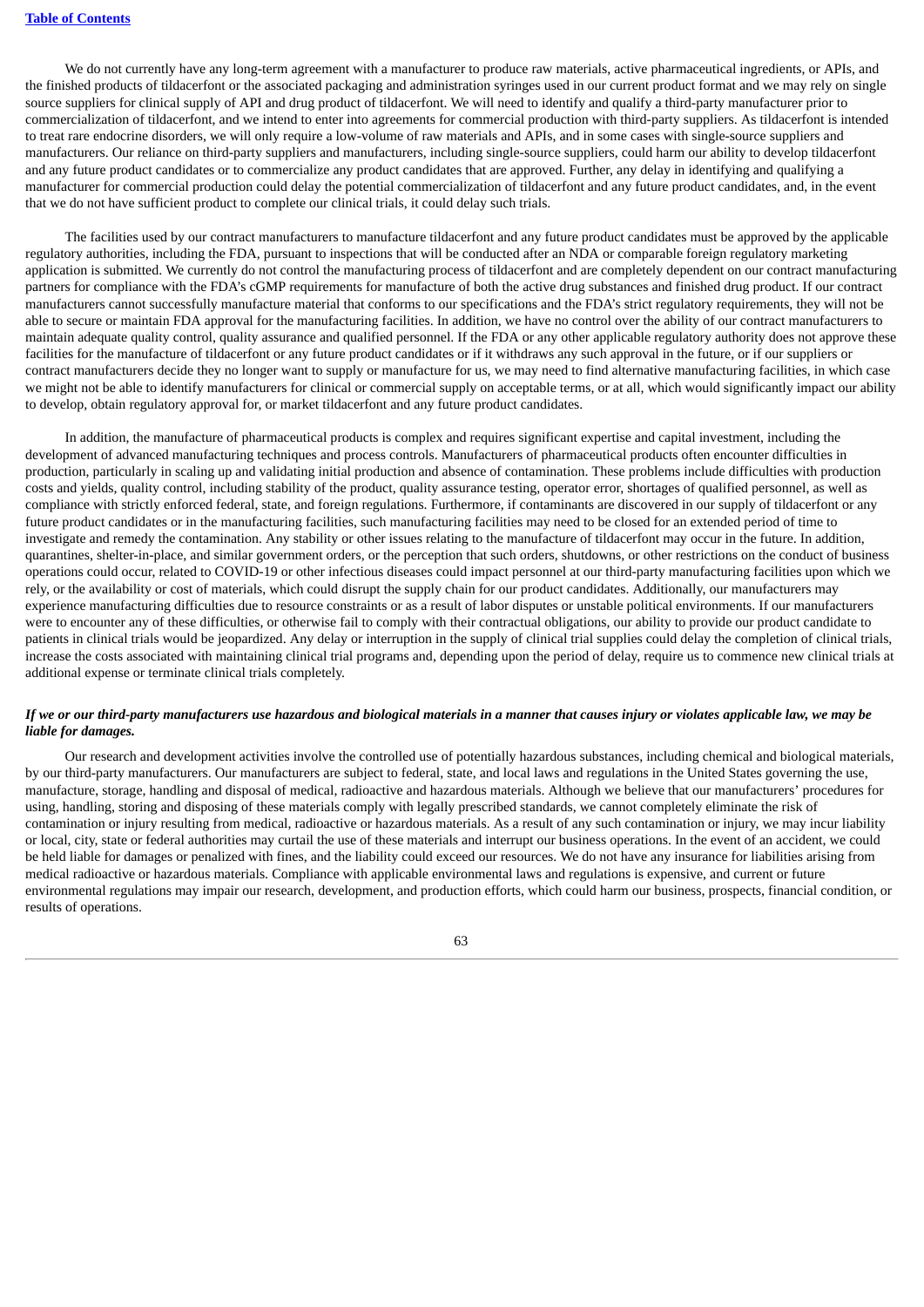# **Risks Related to Our Intellectual Property**

If we are unable to obtain and maintain sufficient intellectual property protection for tildacerfont, any future product candidates, and other proprietary technologies we develop, or if the scope of the intellectual property protection obtained is not sufficiently broad, our competitors could develop and commercialize products similar or identical to ours, and our ability to successfully commercialize tildacerfont, any future product candidates, and other *proprietary technologies if approved, may be adversely affected.*

Our commercial success will depend in part on our ability to obtain and maintain a combination of patents, trade secret protection and confidentiality agreements to protect the intellectual property related to tildacerfont, any future product candidates, and other proprietary technologies we develop. If we are unable to obtain or maintain patent protection with respect to tildacerfont, any future product candidates, and other proprietary technologies we may develop, our business, financial condition, results of operations, and prospects could be materially harmed.

The patent position of biotechnology and pharmaceutical companies is highly uncertain and involves complex legal, scientific, and factual questions and has been the subject of frequent litigation in recent years. As a result, the issuance, scope, validity, enforceability, and commercial value of our patent rights are highly uncertain. Our patent applications may not result in patents being issued which protect tildacerfont, any future product candidates, and other proprietary technologies we may develop or which effectively prevent others from commercializing competitive technologies and products. Further, no consistent policy regarding the breadth of claims allowed in pharmaceutical patents has emerged to date in the United States or in many jurisdictions outside of the United States. Changes in either the patent laws or interpretations of patent laws in the United States and other countries may diminish the value of our intellectual property. Accordingly, we cannot predict the breadth of claims that may be enforced in the patents that may be issued from the applications we currently or may in the future own or license from third parties. Further, if any patents we obtain or license are deemed invalid and unenforceable, our ability to commercialize or license our technology could be adversely affected.

The patent application process is subject to numerous risks and uncertainties, and there can be no assurance that we or any of our actual or potential future collaborators will be successful in protecting tildacerfont, any future product candidates, and other proprietary technologies and their uses by obtaining, defending and enforcing patents. These risks and uncertainties include the following:

- the United States Patent and Trademark Office, or USPTO, and various foreign governmental patent agencies require compliance with a number of procedural, documentary, fee payment and other provisions during the patent process, the noncompliance with which can result in abandonment or lapse of a patent or patent application, and partial or complete loss of patent rights in the relevant jurisdiction;
- patent applications may not result in any patents being issued;
- patents that may be issued or in-licensed may be challenged, invalidated, modified, revoked, circumvented, found to be unenforceable, or may otherwise not provide any competitive advantage;
- our competitors, many of whom have substantially greater resources than we do and many of whom have made significant investments in competing technologies, may seek or may have already obtained patents that will limit, interfere with, or eliminate our ability to make, use and sell our potential product candidates;
- other parties may have designed around our claims or developed technologies that may be related or competitive to our platform, may have filed or may file patent applications and may have received or may receive patents that overlap or conflict with our patent applications, either by claiming the same composition of matter, methods or formulations or by claiming subject matter that could dominate our patent position;
- any successful opposition to any patents owned by or licensed to us could deprive us of rights necessary for the practice of our technologies or the successful commercialization of any products or product candidates that we may develop;
- because patent applications in the United States and most other countries are confidential for a period of time after filing, we cannot be certain that we or our licensors were the first to file any patent application related to tildacerfont, any future product candidates, and other proprietary technologies and their uses;
- an interference proceeding can be provoked by a third party or instituted by the USPTO to determine who was the first to invent any of the subject matter covered by the patent claims of our applications for any application with an effective filing date before March 16, 2013;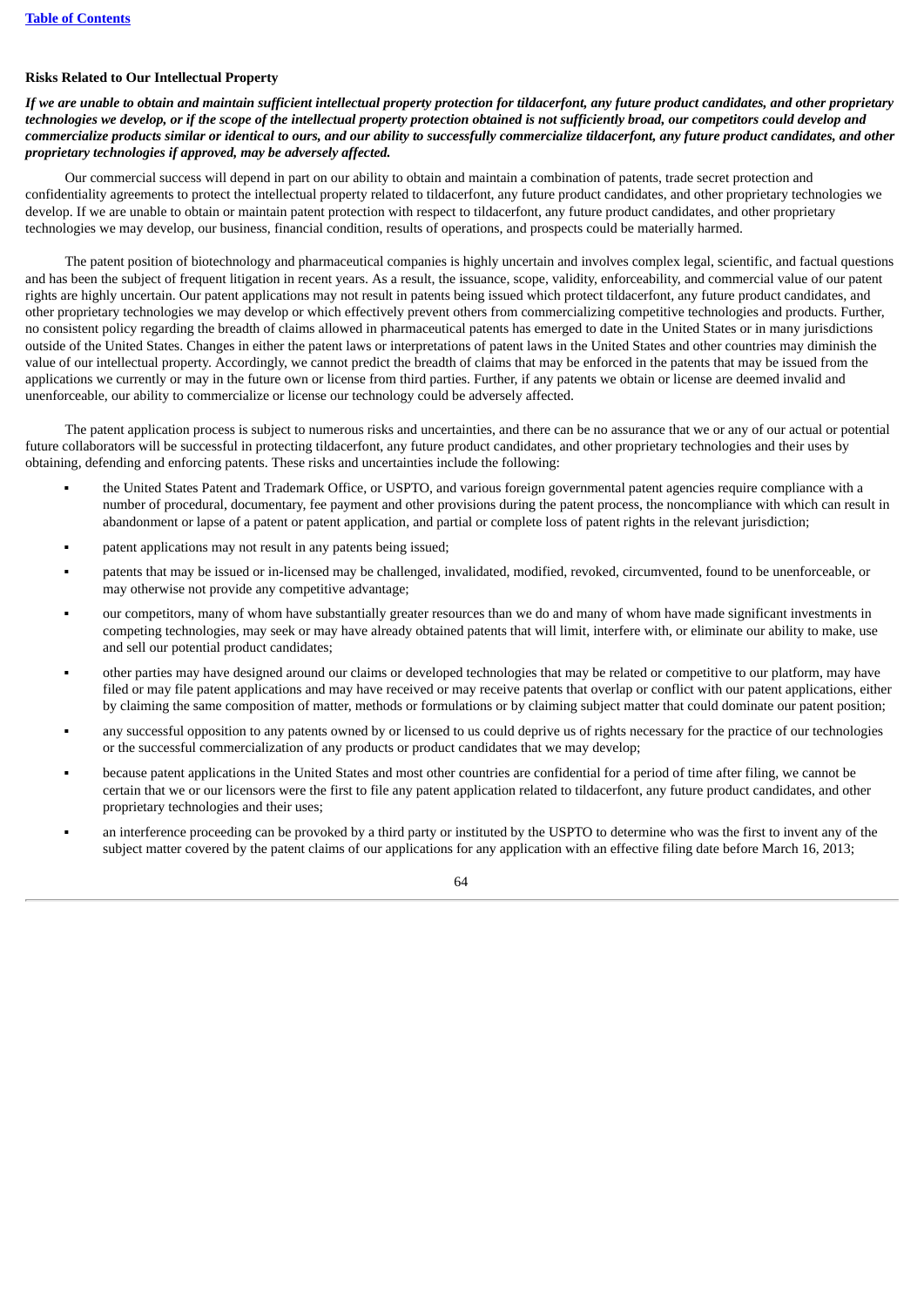- there may be significant pressure on the U.S. government and international governmental bodies to limit the scope of patent protection both inside and outside the United States for disease treatments that prove successful, as a matter of public policy regarding worldwide health concerns; and
- countries other than the United States may have patent laws less favorable to patentees than those upheld by U.S. courts, allowing foreign competitors a better opportunity to create, develop, and market competing product candidates in those countries.

The patent prosecution process is expensive, time-consuming, and complex, and we may not be able to file, prosecute, or maintain all necessary or desirable patent applications at a reasonable cost or in a timely manner. It is also possible that we will fail to identify patentable aspects of our research and development output before it is too late to obtain patent protection. Although we enter into non-disclosure and confidentiality agreements with parties who have access to patentable aspects of our research and development output, such as our employees, corporate collaborators, outside scientific collaborators, CROs, contract manufacturers, consultants, advisors and other third parties, any of these parties may breach such agreements and disclose such output before a patent application is filed, thereby jeopardizing our ability to seek patent protection for such output. In addition, our ability to obtain and maintain valid and enforceable patents depends on whether the differences between our inventions and the prior art allow our inventions to be patentable over the prior art. Furthermore, publications of discoveries in the scientific literature often lag behind the actual discoveries, and patent applications in the United States and other jurisdictions are typically not published until 18 months after filing, or in some cases not at all. Therefore, we cannot be certain that we or our licensors were the first to make the inventions claimed in any of our owned or licensed patents or pending patent applications, or that we or our licensors were the first to file for patent protection of such inventions.

The degree of future protection for our proprietary rights is uncertain because legal means afford only limited protection and may not adequately protect our rights or permit us to gain or keep our competitive advantage. If we do not adequately protect our intellectual property and proprietary technology, competitors may be able to use tildacerfont, any future product candidates, and other proprietary technologies and erode or negate any competitive advantage we may have, which could have a material adverse effect on our financial condition and results of operations. For example:

- others may be able to make compounds that are similar to tildacerfont and any future product candidates but that are not covered by the claims of our patents;
- we might not have been the first to make the inventions covered by our pending patent applications;
- we might not have been the first to file patent applications for these inventions;
- others may independently develop similar or alternative technologies or duplicate any of our technologies;
- any patents that we obtain may not provide us with any competitive advantages;
- we may not develop additional proprietary technologies that are patentable;
- our competitors might conduct research and development activities in countries where we do not have patent rights or where patent protection is weak and then use the information learned from such activities to develop competitive products for sale in our major commercial markets;
- we cannot ensure that any of our patents, or any of our pending patent applications, if issued, or those of our licensors, will include claims having a scope sufficient to protect our products;
- we cannot ensure that we will be able to successfully commercialize our products on a substantial scale, if approved, before the relevant patents that we own or license expire; or
- the patents of others may have an adverse effect on our business.

Others have filed, and in the future are likely to file, patent applications covering products and technologies that are similar, identical or competitive to ours or important to our business. We cannot be certain that any patent application owned by a third party will not have priority over patent applications filed or in-licensed by us, or that we or our licensors will not be involved in interference, opposition or invalidity proceedings before U.S. or non-U.S. patent offices.

We cannot be certain that the claims in our issued patents and pending patent applications covering tildacerfont or any future product candidates will be considered patentable by the USPTO, courts in the United States, or by patent offices and courts in foreign countries. Furthermore, the laws of some foreign countries do not protect proprietary rights to the same extent or in the same manner as the laws of the United States. As a result, we may encounter significant problems in protecting and defending our intellectual property internationally.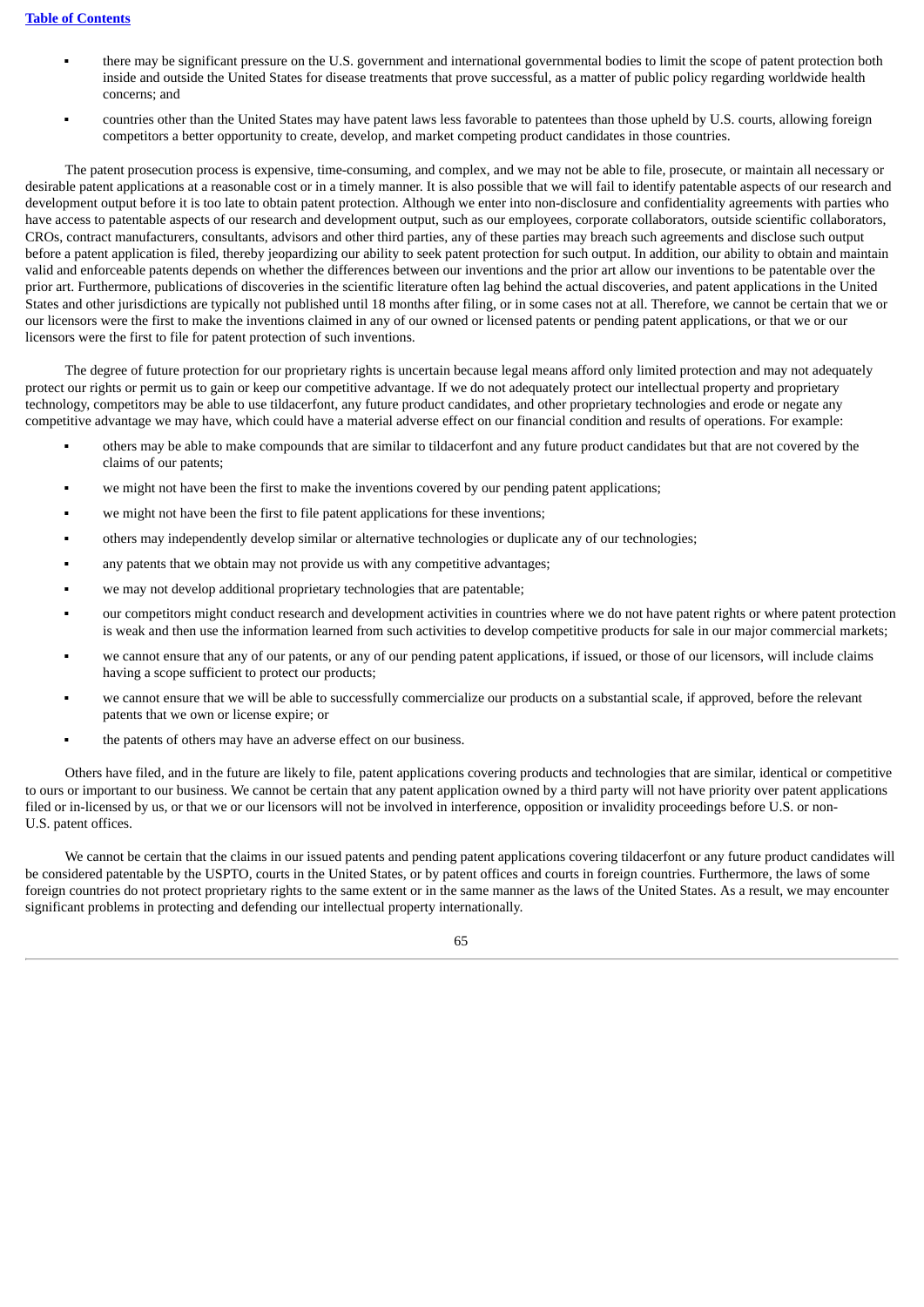The strength of patents in the biotechnology and pharmaceutical fields involves complex legal and scientific questions and can be uncertain. The patent applications that we own or in-license may fail to result in issued patents with claims that cover tildacerfont and any future product candidates in the United States or in foreign countries. Even if such patents do successfully issue, third parties may challenge the ownership, validity, enforceability, or scope thereof, which may result in such patents being narrowed, invalidated, or held unenforceable. Any successful opposition to our patents could deprive us of exclusive rights necessary for the successful commercialization of tildacerfont and any future product candidates. Furthermore, even if they are unchallenged, our patents may not adequately protect our intellectual property, provide exclusivity for tildacerfont or any future product candidates or prevent others from designing around our claims. If the breadth or strength of protection provided by the patents we hold with respect to tildacerfont or any future product candidates is threatened, it could dissuade companies from collaborating with us to develop, or threaten our ability to commercialize, tildacerfont or any future product candidates.

For U.S. patent applications in which claims are entitled to a priority date before March 16, 2013, an interference proceeding can be provoked by a third party or instituted by the USPTO to determine who was the first to invent any of the subject matter covered by the patent claims of our patents or patent applications. An unfavorable outcome could require us to cease using the related technology or to attempt to license rights from the prevailing party. Our business could be harmed if the prevailing party does not offer us a license on commercially reasonable terms. Our participation in an interference proceeding may fail and, even if successful, may result in substantial costs and distract our management and other employees.

For U.S. patent applications containing a claim not entitled to priority before March 16, 2013, there is greater level of uncertainty in the patent law. In September 2011, the Leahy-Smith America Invents Act, or America Invents Act, was signed into law. The America Invents Act includes a number of significant changes to U.S. patent law, including provisions that affect the way patent applications will be prosecuted and may also affect patent litigation. The USPTO is developing regulations and procedures to govern the administration of the America Invents Act, and many of the substantive changes to patent law associated with the America Invents Act, and in particular, the "first to file" provisions, were enacted on March 16, 2013. This will require us to be cognizant going forward of the time from invention to filing of a patent application and be diligent in filing patent applications, but circumstances could prevent us from promptly filing patent applications on our inventions. It remains unclear what impact the America Invents Act will have on the operation of our business. As such, the America Invents Act and its implementation could increase the uncertainties and costs surrounding the prosecution of our patent applications and the enforcement or defense of our issued patents, all of which could have a material adverse effect on our business and financial condition.

#### Patent terms may be inadequate to protect our competitive position on our product candidates for an adequate amount of time.

The term of any individual patent depends on applicable law in the country where the patent is granted. In the United States, provided all maintenance fees are timely paid, a patent generally has a term of 20 years from its application filing date or earliest claimed non-provisional filing date. Extensions may be available under certain circumstances, but the life of a patent and, correspondingly, the protection it affords is limited. Even if we or our licensors obtain patents covering our product candidates, when the terms of all patents covering a product expire, our business may become subject to competition from competitive products, including generic products. Given the amount of time required for the development, testing, and regulatory review and approval of new product candidates, patents protecting such candidates may expire before or shortly after such candidates are commercialized. As a result, our owned and licensed patent portfolio may not provide us with sufficient rights to exclude others from commercializing products similar or identical to ours.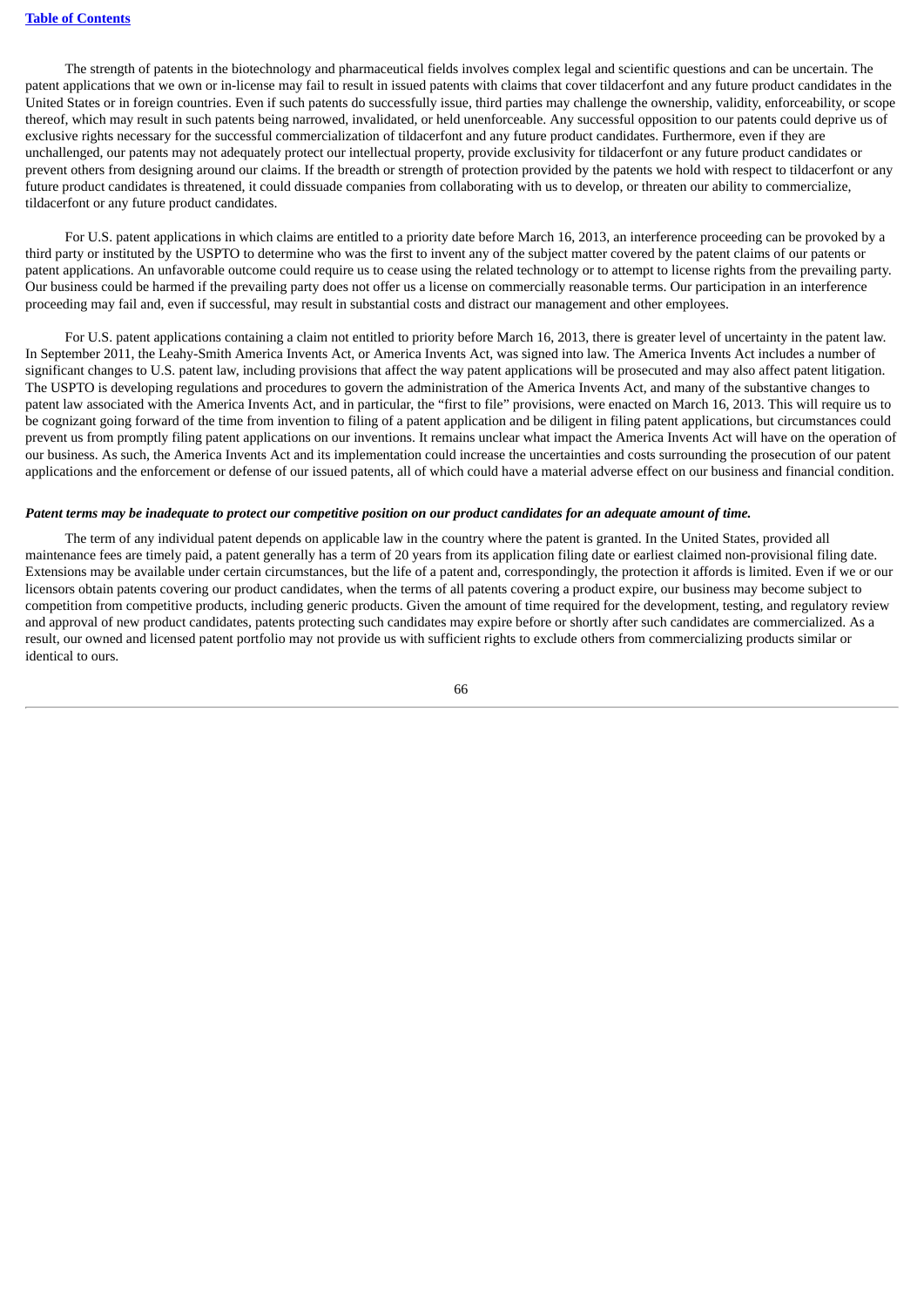#### *If we do not obtain patent term extension for tildacerfont, our business may be materially harmed.*

Depending upon the timing, duration, and specifics of any FDA marketing approval of tildacerfont, or any future product candidate we may develop, one or more of patents issuing from our U.S. patent applications may be eligible for limited patent term extension under the Drug Price Competition and Patent Term Restoration Action of 1984, or Hatch-Waxman Amendments. The Hatch-Waxman Amendments permit a patent extension term, or PTE, of up to five years as compensation for patent term lost during the FDA regulatory review process. A patent term extension cannot extend the remaining term of a patent beyond a total of 14 years from the date of product approval, only one patent may be extended and only those claims covering the approved drug, a method for using it or a method for manufacturing it may be extended. Similar patent term restoration provisions to compensate for commercialization delay caused by regulatory review are also available in certain foreign jurisdictions, such as in Europe under Supplemental Protection Certificate, or SPC. If we encounter delays in our development efforts, including our clinical trials, the period of time during which we could market tildacerfont and any future product candidates under patent protection would be reduced. Additionally, we may not receive an extension if we fail to apply within applicable deadlines, fail to apply prior to expiration of relevant patents, or otherwise fail to satisfy applicable requirements. Moreover, the applicable time period or the scope of patent protection afforded could be less than we request. If we are unable to obtain patent term extension or restoration, or the term of any such extension is less than we request, the period during which we will have the right to exclusively market our product will be shortened and our competitors may obtain approval of competing products following our patent expiration, and our revenue could be reduced.

# If we fail to comply with our obligations in the agreements under which we license intellectual property rights from third parties, such as our license agreement with Lilly, or otherwise experience disruptions to our business relationships with our licensors, we could lose license rights that are *important to our business.*

We are a party to a license agreement with Lilly under which we are granted intellectual property rights that are important to our business and our only product candidate, tildacerfont. If we fail to comply with our obligations under the license agreement, or we are subject to a bankruptcy, the license agreement may be terminated, in which event we would not be able to develop, commercialize or market tildacerfont. See "Business—License Agreement with Eli Lilly and Company" for a description of our license agreement with Lilly.

Licensing of intellectual property rights is of critical importance to our business and involves complex legal, business and scientific issues. Disputes may arise between us and our licensors regarding intellectual property rights subject to a license agreement, including:

- the scope of rights granted under the license agreement and other interpretation-related issues;
- whether and the extent to which our technology and processes infringe on intellectual property rights of the licensor that are not subject to the license agreement;
- our right to sublicense intellectual property rights to third parties under collaborative development relationships;
- our diligence obligations with respect to the use of the licensed technology in relation to our development and commercialization of tildacerfont, and what activities satisfy those diligence obligations; and
- the ownership of inventions and know-how resulting from the joint creation or use of intellectual property by our licensors and us and our partners.

If disputes over intellectual property rights that we have licensed prevent or impair our ability to maintain our current licensing arrangements on acceptable terms, our business, results of operations, financial condition, and prospects may be adversely affected. We may enter into additional licenses in the future and if we fail to comply with obligations under those agreements, we could suffer adverse consequences.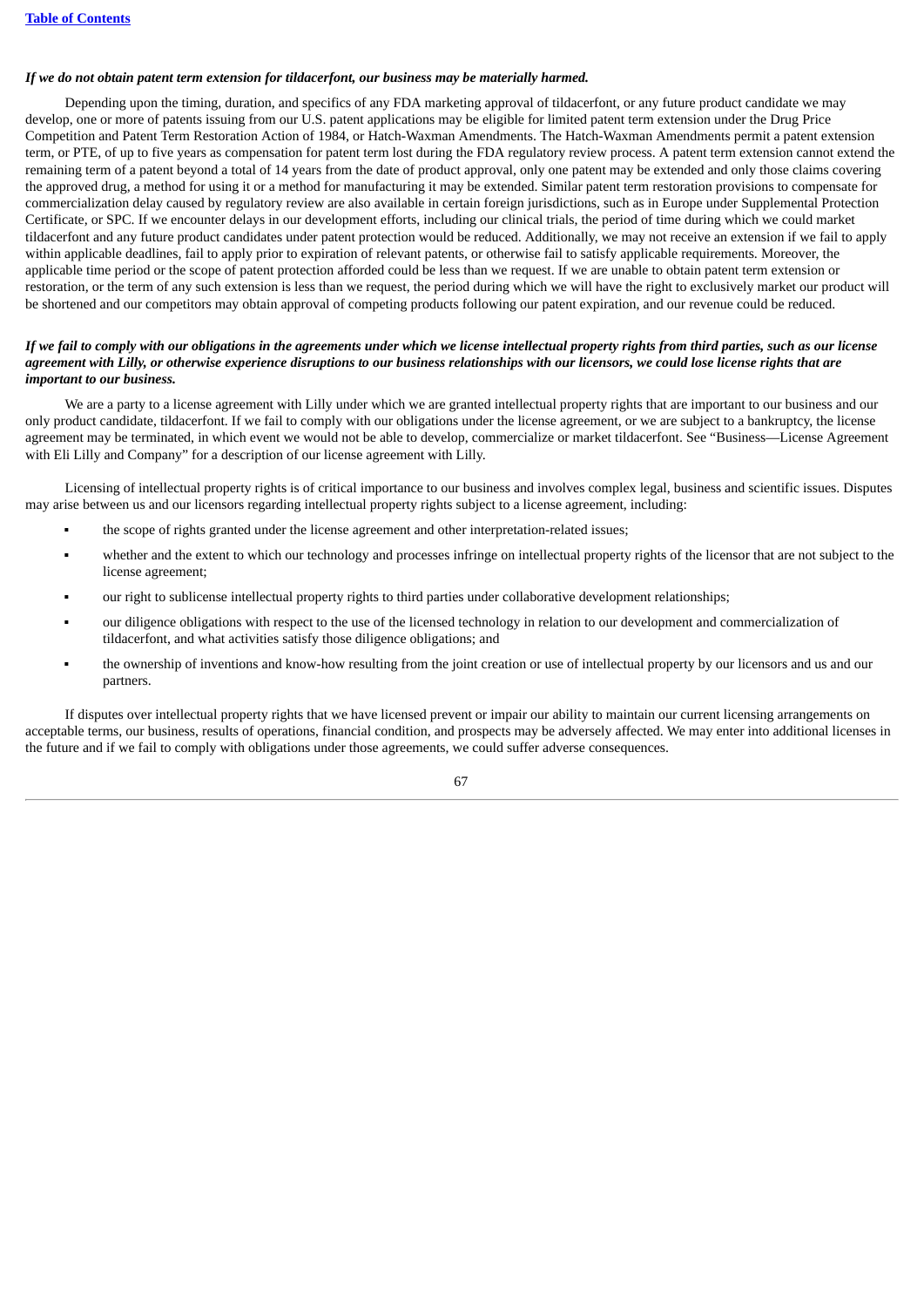## Obtaining and maintaining our patent protection depends on compliance with various procedural, document submission, fee payment and other requirements imposed by governmental patent agencies, and our patent protection could be reduced or eliminated for non-compliance with these *requirements.*

The USPTO and various foreign governmental patent agencies require compliance with a number of procedural, documentary, fee payment, and other similar provisions during the patent process. Periodic maintenance fees, renewal fees, annuity fees and various other governmental fees on any issued patents and/or applications are due to be paid to the USPTO and foreign patent agencies in several stages over the lifetime of the patents and/or applications. We have systems in place to remind us to pay these fees, and we employ an outside firm and rely on our outside counsel to pay these fees due to foreign patent agencies. While an inadvertent lapse may sometimes be cured by payment of a late fee or by other means in accordance with the applicable rules, there are situations in which noncompliance can result in abandonment or lapse of the patent or patent application, resulting in partial or complete loss of patent rights in the relevant jurisdiction. In such an event, our competitors might be able to enter the market with similar or identical products or technology earlier than should otherwise have been the case, which would have a material adverse effect on our business, financial condition, results of operations, and prospects.

#### Changes in U.S. patent law could diminish the value of patents in general, thereby impairing our ability to protect tildacerfont.

As is the case with other biotechnology and pharmaceutical companies, our success is heavily dependent on intellectual property, particularly on obtaining and enforcing patents. Our patent rights may be affected by developments or uncertainty in U.S. or foreign patent statutes, patent case law, USPTO rules and regulations or the rules and regulations of foreign patent offices. Obtaining and enforcing patents in the biotechnology and pharmaceutical industry involve both technological and legal complexity, and is therefore costly, time-consuming and inherently uncertain. In addition, the United States may, at any time, enact changes to U.S. patent law and regulations, including by legislation, by regulatory rule-making, or by judicial precedent, that adversely affect the scope of patent protection available and weaken the rights of patent owners to obtain patents, enforce patent infringement and obtain injunctions and/or damages. For example, the scope of patentable subject matter under 35 U.S.C. 101 has evolved significantly over the past several years as the Court of Appeals for the Federal Circuit and the Supreme Court issued various opinions, and the USPTO modified its guidance for practitioners on multiple occasions. Other countries may likewise enact changes to their patent laws in ways that adversely diminish the scope of patent protection and weaken the rights of patent owners to obtain patents, enforce patent infringement, and obtain injunctions and/or damages.

Further, the United States and other governments may, at any time, enact changes to law and regulation that create new avenues for challenging the validity of issued patents. For example, the America Invents Act created new administrative post-grant proceedings, including post-grant review, inter partes review, and derivation proceedings that allow third parties to challenge the validity of issued patents. This applies to all of our U.S. patents, even those issued before March 16, 2013. Because of a lower evidentiary standard in USPTO proceedings compared to the evidentiary standard in U.S. federal courts necessary to invalidate a patent claim, a third party could potentially provide evidence in a USPTO proceeding sufficient for the USPTO to hold a claim invalid even though the same evidence would be insufficient to invalidate the claim if first presented in a district court action. In addition to increasing uncertainty with regard to our ability to obtain patents in the future, this combination of events has created uncertainty with respect to the value of patents, once obtained. Depending on decisions by the U.S. Congress, the federal courts, and the USPTO, the laws and regulations governing patents could change in unpredictable ways that could weaken our ability to obtain new patents or to enforce our existing patents and patents that we might obtain in the future.

#### *We may not be able to protect our intellectual property rights throughout the world.*

Patents are of national or regional effect. Filing, prosecuting, and defending patents on tildacerfont, any future product candidates, and other proprietary technologies we develop in all countries throughout the world would be prohibitively expensive. In addition, the laws of some foreign countries do not protect intellectual property rights in the same manner and to the same extent as laws in the United States. Consequently, we may not be able to prevent third parties from practicing our inventions in all countries outside the United States. Competitors may use our technologies in jurisdictions where we have not obtained patent protection to develop their own products and further, may export otherwise infringing products to territories where we have patent protection, but enforcement of such patent protection is not as strong as that in the United States. These products may compete with our products and our patents or other intellectual property rights may not be effective or sufficient to prevent them from competing.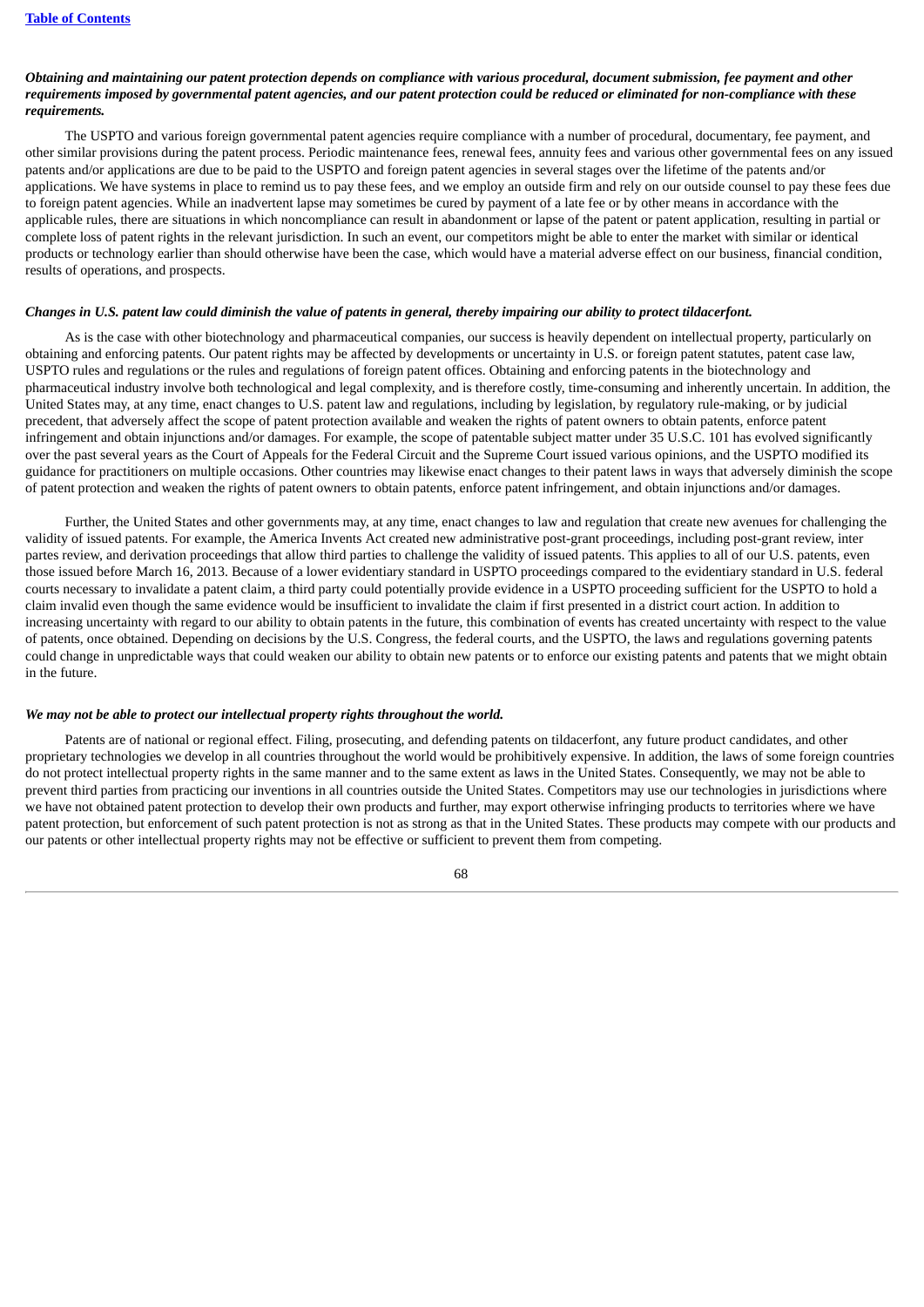The requirements for patentability may differ in certain countries. For example, unlike other countries, China has a heightened requirement for patentability, and specifically requires a detailed description of medical uses of a claimed drug. In India, unlike the United States, there is no link between regulatory approval for a drug and its patent status. In addition to India, certain countries in Europe and developing countries, including China, have compulsory licensing laws under which a patent owner may be compelled to grant licenses to third parties. In addition, some countries limit the enforceability of patents against government agencies or government contractors.

In those countries, we may have limited remedies if patents are infringed or if we are compelled to grant a license to a third party, which could materially diminish the value of those patents. This could limit our potential revenue opportunities. Accordingly, our efforts to enforce intellectual property rights around the world may be inadequate to obtain a significant commercial advantage from the intellectual property that we own or license.

Many companies have encountered significant problems in protecting and defending intellectual property rights in foreign jurisdictions. The legal systems of certain countries, particularly certain developing countries, do not favor the enforcement of patents, trade secrets, and other intellectual property protection, particularly those relating to biotechnology or pharmaceutical products, which could make it difficult for us to stop the infringement of our patents or marketing of competing products in violation of our proprietary rights generally. Proceedings to enforce our patent rights in foreign jurisdictions could result in substantial costs and divert our efforts and attention from other aspects of our business, could put our patents at risk of being invalidated or interpreted narrowly, and could provoke third parties to assert claims against us. We may not prevail in any lawsuits that we initiate and the damages or other remedies awarded, if any, may not be commercially meaningful. Accordingly, our efforts to enforce our intellectual property rights around the world may be inadequate to obtain a significant commercial advantage from the intellectual property that we develop or license.

# We may become subject to claims challenging the inventorship or ownership of our patents and other intellectual property.

We may be subject to claims that former employees (including former employees of our licensors), collaborators or other third parties have an interest in our patents rights, trade secrets, or other intellectual property as an inventor or co-inventor. The failure to name the proper inventors on a patent application can result in the patents issuing thereon being unenforceable. For example, we may have inventorship disputes arise from conflicting views regarding the contributions of different individuals named as inventors, the effects of foreign laws where foreign nationals are involved in the development of the subject matter of the patent, conflicting obligations of third parties involved in developing tildacerfont or as a result of questions regarding coownership of potential joint inventions. Litigation may be necessary to resolve these and other claims challenging inventorship and/or ownership. Alternatively, or additionally, we may enter into agreements to clarify the scope of our rights in such intellectual property. If we fail in defending any such claims, in addition to paying monetary damages, we may lose valuable intellectual property rights, such as exclusive ownership of, or right to use, valuable intellectual property. Such an outcome could have a material adverse effect on our business, financial condition, results of operations and prospects. Even if we are successful in defending against such claims, litigation could result in substantial costs and be a distraction to management and other employees.

## We may not be successful in obtaining or maintaining necessary rights to product components and processes for our development pipeline through *acquisitions and in-licenses.*

Presently we have intellectual property rights, through licenses from third parties including Lilly, related to tildacerfont. Because our program may require the use of additional proprietary rights held by third parties, the growth of our business will likely depend in part on our ability to acquire, inlicense or use these proprietary rights. In addition, tildacerfont may require specific formulations to work effectively and efficiently and these rights may be held by others. We may be unable to acquire or in-license, on reasonable terms, proprietary rights related to any compositions, formulations, methods of use, processes or other intellectual property rights from third parties that we identify as being necessary for tildacerfont. Even if we are able to obtain a license to such proprietary rights, it may be non-exclusive, thereby giving our competitors access to the same technologies licensed to us. In that event, we may be required to expend significant time and resources to develop or license replacement technology.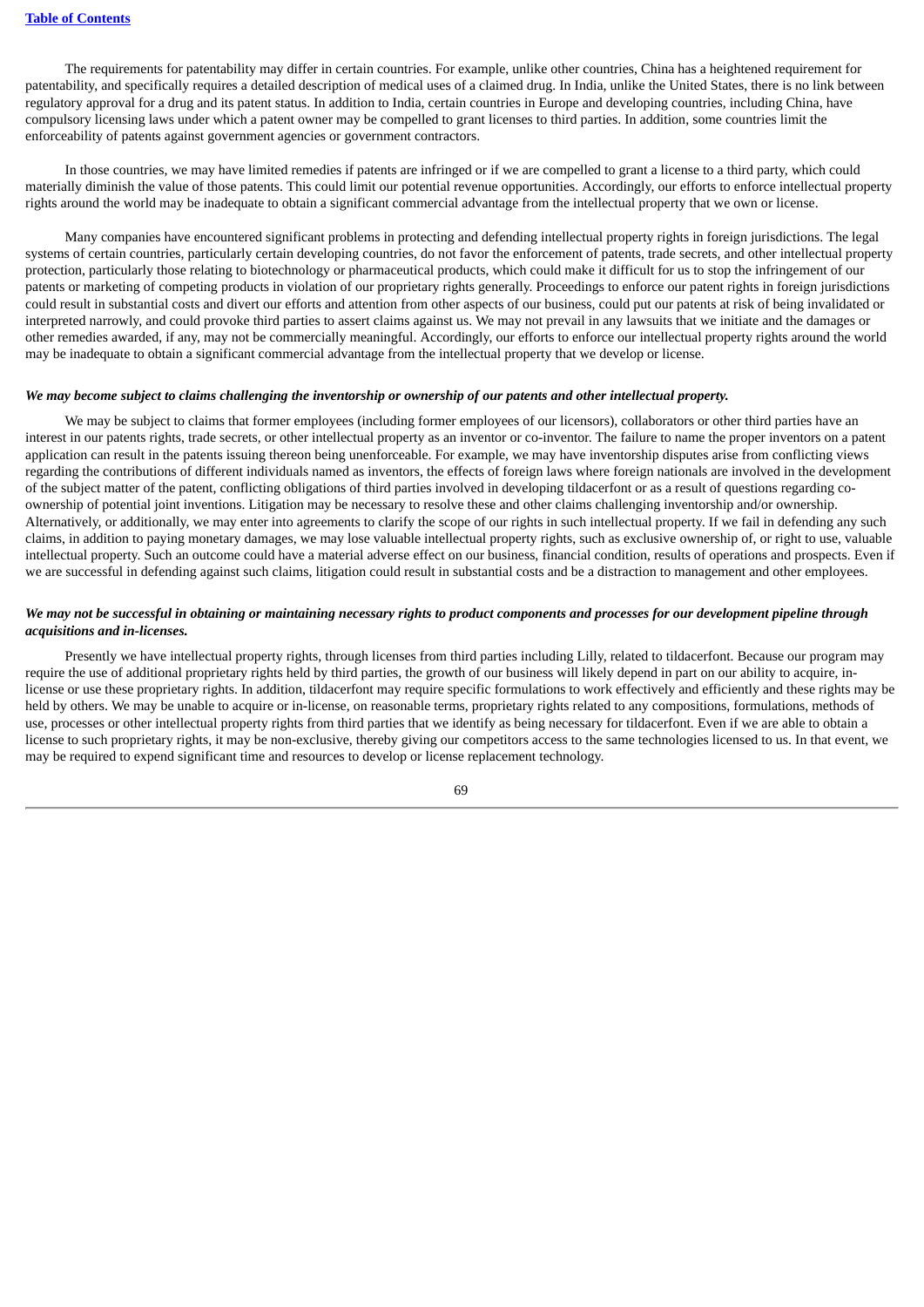Where we obtain licenses from or collaborate with third parties, we may not have the right to control the preparation, filing, and prosecution of patent applications, or to maintain the patents, covering technology that we license from third parties, or such activities, if controlled by us, may require the input of such third parties. We may also require the cooperation of our licensors and collaborators to enforce any licensed patent rights, and such cooperation may not be provided. Therefore, these patents and applications may not be prosecuted and enforced in a manner consistent with the best interests of our business, or in compliance with applicable laws and regulations, which may affect the validity and enforceability of such patents or any patents that may issue from such application. Moreover, if we do obtain necessary licenses, we will likely have obligations under those licenses, including making royalty and milestone payments, and any failure to satisfy those obligations could give our licensor the right to terminate the license. Termination of a necessary license, or expiration of licensed patents or patent applications, could have a material adverse impact on our business. Our business would suffer if any such licenses terminate, if the licensors fail to abide by the terms of the license, if the licensors fail to enforce licensed patents against infringing third parties, if the licensed patents or other rights are found to be invalid or unenforceable, or if we are unable to enter into necessary licenses on acceptable terms. Furthermore, if any licenses terminate, or if the underlying patents fail to provide the intended exclusivity, competitors or other third parties may gain the freedom to seek regulatory approval of, and to market, products identical or similar to ours. Moreover, our licensors may own or control intellectual property that has not been licensed to us and, as a result, we may be subject to claims, regardless of their merit, that we are infringing or otherwise violating the licensor's rights. In addition, while we cannot currently determine the amount of the royalty obligations we would be required to pay on sales of future products, if any, the amounts may be significant. The amount of our future royalty obligations will depend on the technology and intellectual property we use in products that we successfully develop and commercialize, if any. Therefore, even if we successfully develop and commercialize products, we may be unable to achieve or maintain profitability.

The licensing and acquisition of third-party proprietary rights is a competitive area, and companies, which may be more established, or have greater resources than we do, may also be pursuing strategies to license or acquire third-party proprietary rights that we may consider necessary or attractive in order to commercialize tildacerfont. More established companies may have a competitive advantage over us due to their size, cash resources and greater clinical development and commercialization capabilities.

For example, we may collaborate with U.S. and foreign academic institutions to accelerate our preclinical research or development under written agreements with these institutions. Typically, these institutions provide us with an option to negotiate an exclusive license to any of the institution's proprietary rights in technology resulting from the collaboration. Regardless of such option to negotiate a license, we may be unable to negotiate a license within the specified time frame or under terms that are acceptable to us. If we are unable to do so, the institution may offer, on an exclusive basis, their proprietary rights to other parties, potentially blocking our ability to pursue our program.

In addition, companies that perceive us to be a competitor may be unwilling to assign or license rights to us, either on reasonable terms, or at all. We also may be unable to license or acquire third-party intellectual property rights on terms that would allow us to make an appropriate return on our investment, or at all. If we are unable to successfully obtain rights to required third-party intellectual property rights on commercially reasonable terms, our ability to commercialize our products, and our business, financial condition, and prospects for growth, could suffer.

#### Third-party claims alleging intellectual property infringement may prevent or delay our drug discovery and development efforts.

Our success depends in part on our avoiding infringement of the patents and proprietary rights of third parties. There is a substantial amount of litigation, both within and outside the United States, involving patents and other intellectual property rights in the biotechnology and pharmaceutical industries, as well as administrative proceedings for challenging patents, including inter partes review, interference and reexamination proceedings before the USPTO, or oppositions and other comparable proceedings in foreign jurisdictions. The America Invents Act introduced new procedures including inter partes review and post grant review. The implementation of these procedures brings uncertainty to the possibility of challenges to our patents in the future and the outcome of such challenges. Numerous U.S. and foreign issued patents and pending patent applications, which are owned by third parties, exist in the fields in which we are developing tildacerfont. As the biotechnology and pharmaceutical industries expand and more patents are issued, the risk increases that our activities related to tildacerfont may give rise to claims of infringement of the patent rights of others.

The pharmaceutical and biotechnology industries have produced a proliferation of patents, and it is not always clear to industry participants, including us, which patents cover various types of products or methods of use. The coverage of patents is subject to interpretation by the courts, and the interpretation is not always uniform. We cannot assure you that any of our current or future product candidates will not infringe existing or future patents. We may not be aware of patents that have already issued that a third party might assert are infringed by one of our current or future product candidates. Nevertheless, we are not aware of any issued patents that will prevent us from marketing tildacerfont.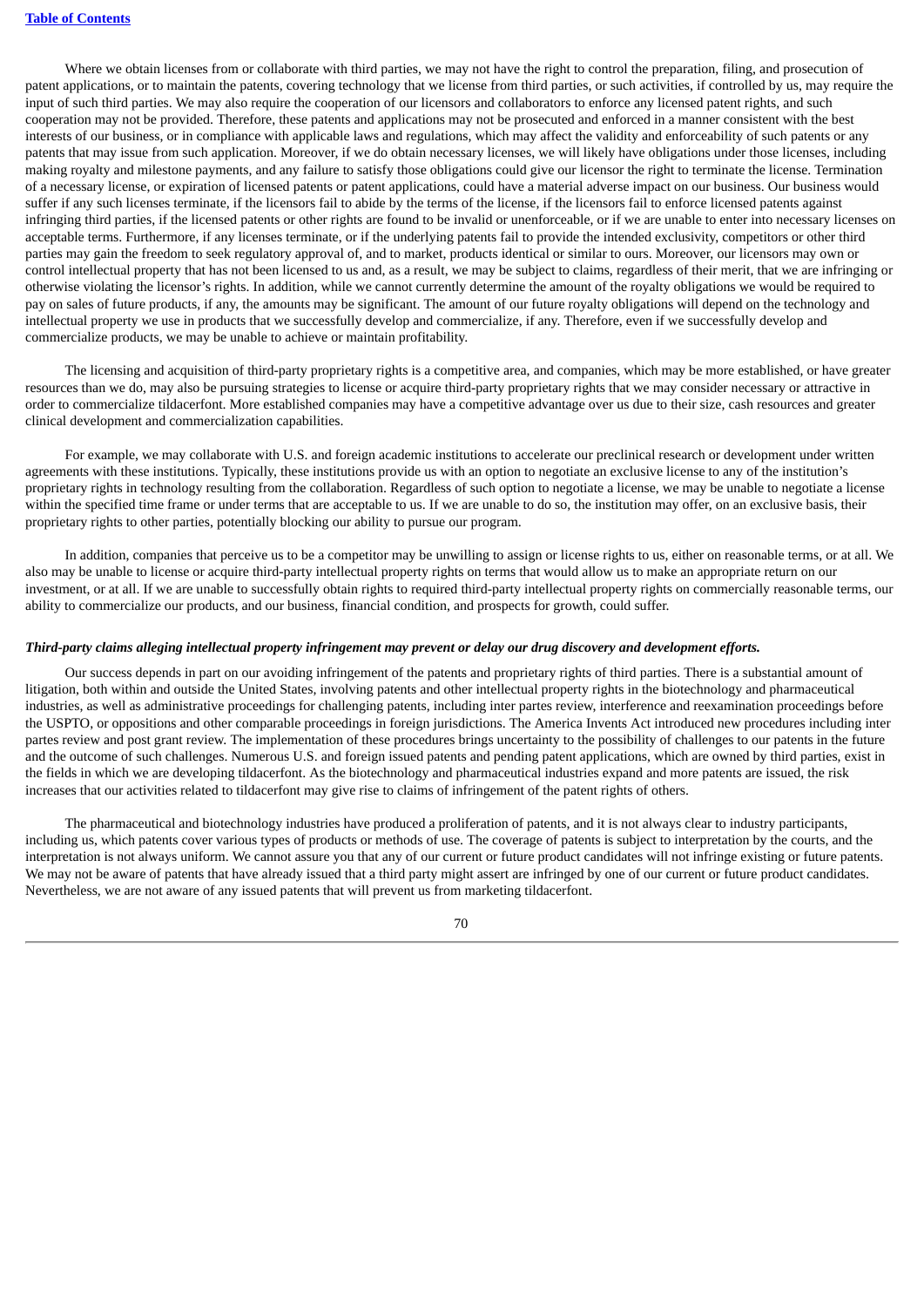Third parties may assert that we are employing their proprietary technology without authorization. There may be third-party patents of which we are currently unaware with claims to materials, formulations, methods of manufacture or methods for treatment related to the use or manufacture of tildacerfont. Because patent applications can take many years to issue and may be confidential for 18 months or more after filing, there may be currently pending third-party patent applications which may later result in issued patents that tildacerfont, any future product candidates, and other proprietary technologies may infringe, or which such third parties claim are infringed by the use of our technologies. Parties making claims against us for infringement or misappropriation of their intellectual property rights may seek and obtain injunctive or other equitable relief, which could effectively block our ability to further develop and commercialize tildacerfont or future product candidates. Defense of these claims, regardless of their merit, could involve substantial expenses and could be a substantial diversion of management and other employee resources from our business.

If we collaborate with third parties in the development of technology in the future, our collaborators may not properly maintain or defend our intellectual property rights or may use our proprietary information in such a way as to invite litigation that could jeopardize or invalidate our intellectual property or proprietary information or expose us to litigation or potential liability. Further, collaborators may infringe the intellectual property rights of third parties, which may expose us to litigation and potential liability. In the future, we may agree to indemnify our commercial collaborators against certain intellectual property infringement claims brought by third parties.

Any claims of patent infringement asserted by third parties would be time-consuming and could:

- result in costly litigation;
- divert the time and attention of our technical personnel and management;
- cause development delays;
- prevent us from commercializing tildacerfont or any future product candidates until the asserted patent expires or is finally held invalid, unenforceable, or not infringed in a court of law;
- require us to develop non-infringing technology, which may not be possible on a cost-effective basis;
- require us to pay damages to the party whose intellectual property rights we may be found to be infringing, which may include treble damages if we are found to have been willfully infringing such intellectual property;
- require us to pay the attorney's fees and costs of litigation to the party whose intellectual property rights we may be found to be willfully infringing; and/or
- require us to enter into royalty or license agreements, which may not be available on commercially reasonable terms, or at all.

If we are sued for patent infringement, we would need to demonstrate that our products or methods either do not infringe the patent claims of the relevant patent or that the patent claims are invalid or unenforceable, and we may not be able to do either. Proving invalidity or unenforceability is difficult. For example, in the United States, proving invalidity before federal courts requires a showing of clear and convincing evidence to overcome the presumption of validity enjoyed by issued patents. Even if we are successful in these proceedings, we may incur substantial costs and divert management's time and attention in pursuing these proceedings, which could have a material adverse effect on us. If we are unable to avoid infringing the patent rights of others, we may be required to seek a license, which may not be available, defend an infringement action or challenge the validity or enforceability of the patents in court. Patent litigation is costly and time-consuming. We may not have sufficient resources to bring these actions to a successful conclusion. In addition, if we do not obtain a license, develop or obtain non-infringing technology, fail to defend an infringement action successfully or have infringed patents declared invalid or unenforceable, we may incur substantial monetary damages, encounter significant delays in bringing tildacerfont to market and be precluded from developing, manufacturing or selling tildacerfont.

We do not always conduct independent reviews of pending patent applications of and patents issued to third parties. We cannot be certain that any of our or our licensors' patent searches or analyses, including but not limited to the identification of relevant patents, analysis of the scope of relevant patent claims or determination of the expiration of relevant patents, are complete or thorough, nor can we be certain that we have identified each and every thirdparty patent and pending application in the United States, Europe and elsewhere that is relevant to or necessary for the commercialization of our product candidates in any jurisdiction, because:

- some patent applications in the United States may be maintained in secrecy until the patents are issued;
- patent applications in the United States and elsewhere can be pending for many years before issuance, or unintentionally abandoned patents or applications can be revived;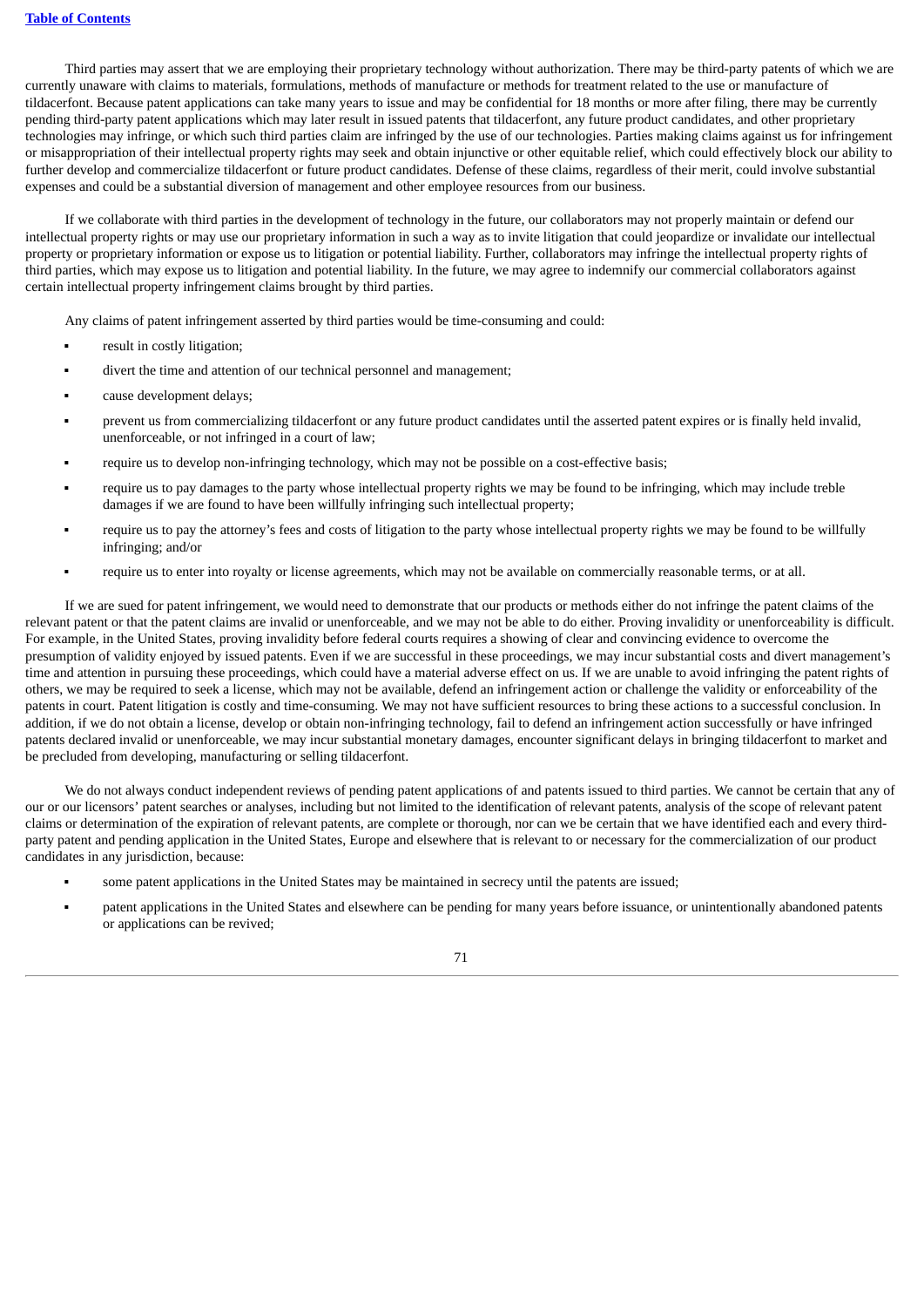- pending patent applications that have been published can, subject to certain limitations, be later amended in a manner that could cover our technologies, tildacerfont, and any future product candidates or the use of tildacerfont and any future product candidates;
- identification of third-party patent rights that may be relevant to our technology is difficult because patent searching is imperfect due to differences in terminology among patents, incomplete databases, and the difficulty in assessing the meaning of patent claims;
- patent applications in the United States are typically not published until 18 months after the priority date; and
- publications in the scientific literature often lag behind actual discoveries.

Furthermore, the scope of a patent claim is determined by an interpretation of the law, the written disclosure in a patent and the patent's prosecution history and can involve other factors such as expert opinion. Our interpretation of the relevance or the scope of claims in a patent or a pending application may be incorrect, which may negatively impact our ability to market our products. Further, we may incorrectly determine that our technologies, products, or product candidates are not covered by a third-party patent or may incorrectly predict whether a third party's pending patent application will issue with claims of relevant scope. Our determination of the expiration date of any patent in the United States or internationally that we consider relevant may be incorrect, which may negatively impact our ability to develop and market our products or product candidates.

Our competitors may have filed, and may in the future file, patent applications covering technology similar to ours, and others may have or obtain patents or proprietary rights that could limit our ability to make, use, sell, offer for sale or import tildacerfont and future approved products or impair our competitive position. Numerous third-party U.S. and foreign issued patents and pending patent applications exist in the fields in which we are developing product candidates. There may be third-party patents or patent applications with claims to materials, formulations, methods of manufacture or methods for treatment related to the use or manufacture of tildacerfont. Any such patent application may have priority over our patent applications, which could further require us to obtain rights to issued patents covering such technologies. If another party has filed a U.S. patent application on inventions similar to ours, we may have to participate in an interference proceeding declared by the USPTO to determine priority of invention in the United States. The costs of these proceedings could be substantial, and it is possible that such efforts would be unsuccessful if, unbeknownst to us, the other party had independently arrived at the same or similar invention prior to our own invention, resulting in a loss of our U.S. patent position with respect to such inventions. Other countries have similar laws that permit secrecy of patent applications and may be entitled to priority over our applications in such jurisdictions.

Some of our competitors may be able to sustain the costs of complex patent litigation more effectively than we can because they have substantially greater resources. In addition, any uncertainties resulting from the initiation and continuation of any litigation could have a material adverse effect on our ability to raise the funds necessary to continue our operations.

If a third party prevails in a patent infringement lawsuit against us, we may have to stop making and selling the infringing product, pay substantial damages, including treble damages and attorneys' fees if we are found to be willfully infringing a third party's patents, obtain one or more licenses from third parties, pay royalties or redesign our infringing products, which may be impossible or require substantial time and monetary expenditure.

We cannot predict whether any such license would be available at all or whether it would be available on commercially reasonable terms. Furthermore, even in the absence of litigation, we may need to obtain licenses from third parties to advance our research or allow commercialization of tildacerfont. We may fail to obtain any of these licenses at a reasonable cost or on reasonable terms, if at all. In that event, we would be unable to further develop and commercialize tildacerfont, which could harm our business significantly. Even if we were able to obtain a license, the rights may be nonexclusive, which may give our competitors access to the same intellectual property.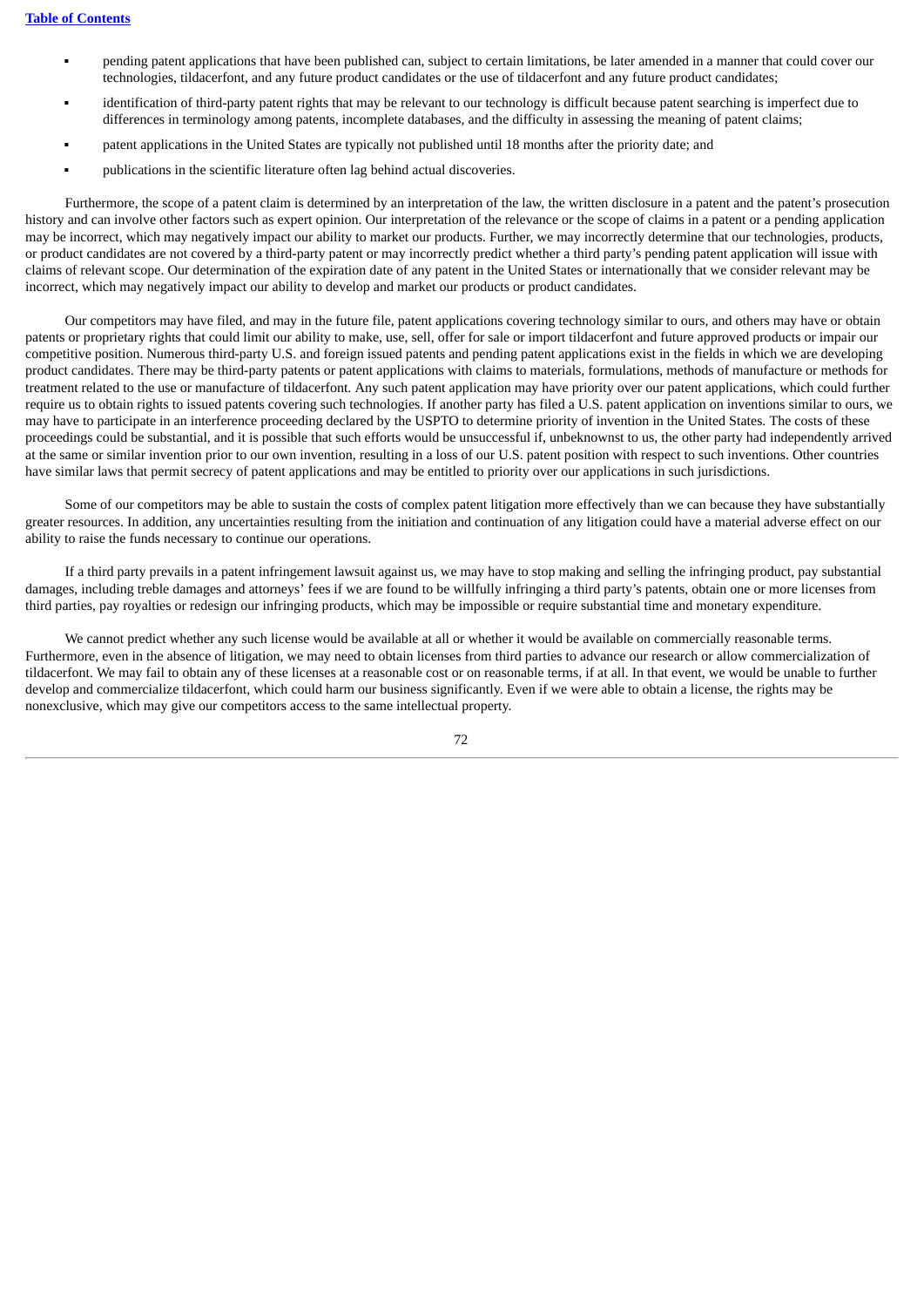### We may be subject to claims that we have wrongfully hired an employee from a competitor or that we or our employees have wrongfully used or *disclosed alleged confidential information or trade secrets of their former employers.*

As is common in the biotechnology and pharmaceutical industries, in addition to our employees, we engage the services of consultants to assist us in the development of tildacerfont, any future product candidates, and other proprietary technologies. Many of these consultants, and many of our employees, were previously employed at, or may have previously provided or may be currently providing consulting services to, other pharmaceutical companies including our competitors or potential competitors. We may become subject to claims that we, our employees or a consultant inadvertently or otherwise used or disclosed trade secrets or other information proprietary to their former employers or their former or current clients. Litigation may be necessary to defend against these claims. If we fail in defending any such claims, in addition to paying monetary damages, we may lose valuable intellectual property rights or personnel, which could adversely affect our business. Even if we are successful in defending against these claims, litigation could result in substantial costs and be a distraction to our management team and other employees.

### We may be involved in lawsuits to protect or enforce our patents or the patents of our licensors, which could be expensive, time-consuming, and unsuccessful. Further, our issued patents could be found invalid or unenforceable if challenged in court, and we may incur substantial costs as a result *of litigation or other proceedings relating to patent and other intellectual property rights.*

Third parties including competitors may infringe, misappropriate or otherwise violate our patents, patents that may issue to us in the future, or the patents of our licensors that are licensed to us. To counter infringement or unauthorized use, we may need to or choose to file infringement claims, which can be expensive and time-consuming. We may not be able to prevent, alone or with our licensors, infringement, misappropriation, or other violation of our intellectual property, particularly in countries where the laws may not protect those rights as fully as in the United States.

If we choose to go to court to stop another party from using the inventions claimed in our patents, that individual or company has the right to ask the court to rule that such patents are invalid, unenforceable, or should not be enforced against that third party for any number of reasons. In patent litigation in the United States, defendant counterclaims alleging invalidity and/or unenforceability are commonplace. Grounds for a validity challenge include an alleged failure to meet any of several statutory requirements for patentability, including lack of novelty, obviousness, lack of written description, indefiniteness, or non-enablement. Grounds for an unenforceability assertion could include an allegation that someone connected with prosecution of the patent withheld relevant information from the USPTO or made a misleading statement during prosecution, i.e., committed inequitable conduct. Third parties may also raise similar claims before the USPTO, even outside the context of litigation. Similar mechanisms for challenging the validity and enforceability of a patent exist in foreign patent offices and courts and may result in the revocation, cancellation, or amendment of any foreign patents we or our licensors hold now or in the future. The outcome following legal assertions of invalidity and unenforceability is unpredictable, and prior art could render our patents or those of our licensors invalid. If a defendant were to prevail on a legal assertion of invalidity and/or unenforceability, we would lose at least part, and perhaps all, of the patent protection on such product candidate. Such a loss of patent protection would have a material adverse impact on our business.

Interference or derivation proceedings provoked by third parties or brought by us or declared by the USPTO may be necessary to determine the priority of inventions with respect to our patents or patent applications or those of our licensors. An unfavorable outcome could require us to cease using the related technology or to attempt to license rights to it from the prevailing party. Our business could be harmed if the prevailing party does not offer us a license on commercially reasonable terms or at all, or if a non-exclusive license is offered and our competitors gain access to the same technology. Our defense of litigation or interference proceedings may fail and, even if successful, may result in substantial costs and distract our management and other employees. In addition, the uncertainties associated with litigation could have a material adverse effect on our ability to raise the funds necessary to continue our clinical trials, continue our research programs, license necessary technology from third parties, or enter into development or manufacturing partnerships that would help us bring tildacerfont and any future product candidates to market.

Even if resolved in our favor, litigation or other legal proceedings relating to our intellectual property rights may cause us to incur significant expenses and could distract our technical and management personnel from their normal responsibilities. In addition, there could be public announcements of the results of hearings, motions, or other interim proceedings or developments and if securities analysts or investors perceive these results to be negative, it could have a substantial adverse effect on the price of our common stock. Such litigation or proceedings could substantially increase our operating losses and reduce the resources available for development activities or any future sales, marketing, or distribution activities. We may not have sufficient financial or other resources to conduct such litigation or proceedings adequately. Some of our competitors may be able to sustain the costs of such litigation or proceedings more effectively than we can because of their greater financial resources. Uncertainties resulting from the initiation and continuation of patent litigation or other proceedings could compromise our ability to compete in the marketplace. Furthermore, because of the substantial amount of discovery required in connection with intellectual property litigation, there is a risk that some of our confidential information could be compromised by disclosure during this type of litigation.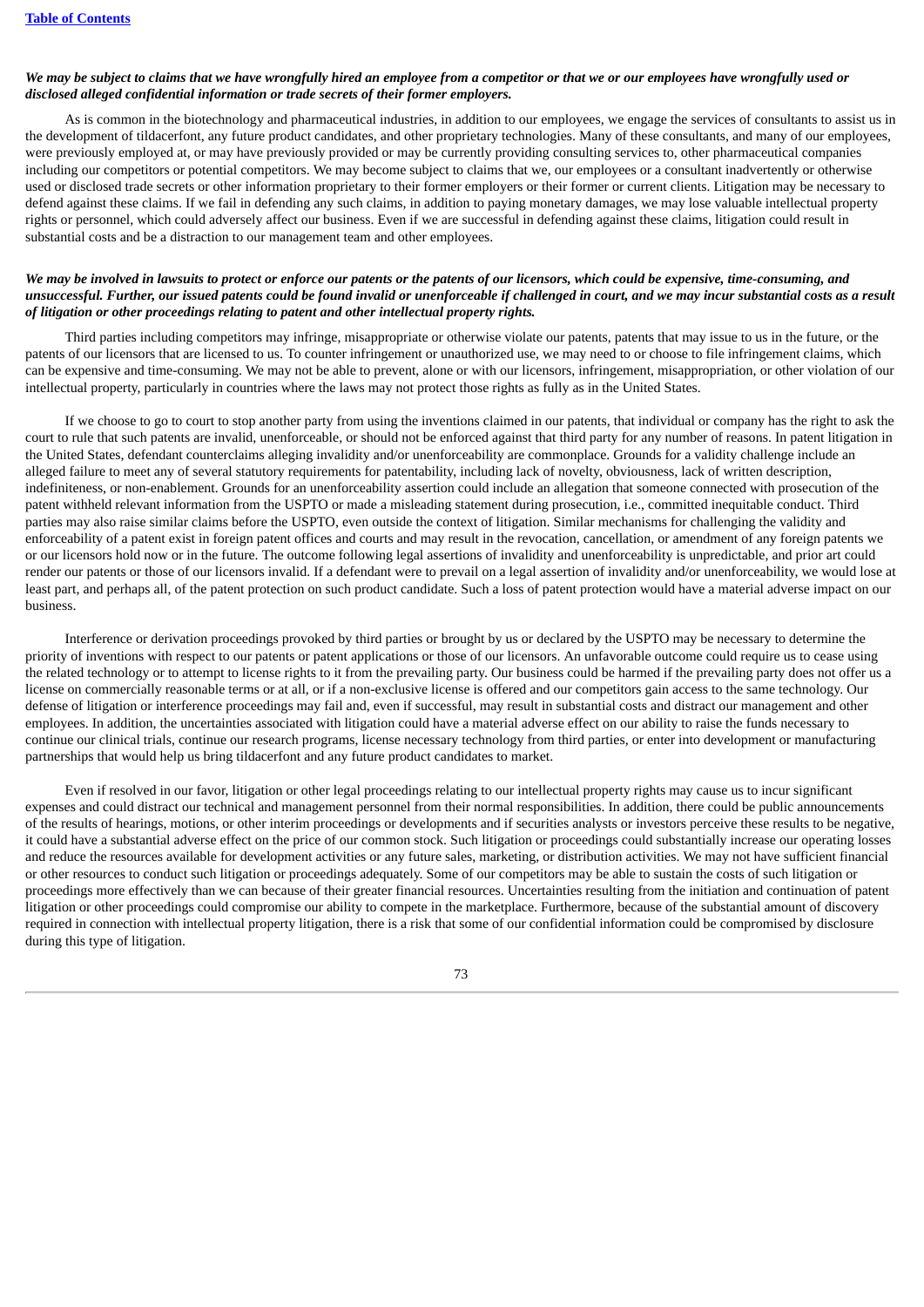Our ability to enforce our patent rights depends on our ability to detect infringement. It may be difficult to detect infringers who do not advertise the components or methods that are used in connection with their products and services. Moreover, it may be difficult or impossible to obtain evidence of infringement in a competitor's or potential competitor's product or service. We may not prevail in any lawsuits that we initiate and the damages or other remedies awarded if we were to prevail may not be commercially meaningful.

# Because of the expense and uncertainty of litigation, we may not be in a position to enforce our intellectual property rights against third parties.

Because of the expense and uncertainty of litigation, we may conclude that even if a third party is infringing our issued patent, any patents that may be issued as a result of our pending or future patent applications or other intellectual property rights, the risk-adjusted cost of bringing and enforcing such a claim or action may be too high or not in the best interest of our company or our stockholders. In such cases, we may decide that the more prudent course of action is to simply monitor the situation or initiate or seek some other non-litigious action or solution.

### If we are unable to protect the confidentiality of our trade secrets, our business and competitive position would be harmed. Our reliance on third parties requires us to share our trade secrets, which increases the possibility that a competitor will discover them or that our trade secrets will be *misappropriated or disclosed.*

We rely on trade secrets to protect our proprietary technologies, especially where we do not believe patent protection is appropriate or obtainable. However, trade secrets are difficult to protect. We rely in part on confidentiality agreements with our employees, consultants, outside scientific collaborators, sponsored researchers, and other advisors, and inventions agreements with employees, consultants, and advisors, to protect our trade secrets and other proprietary information. In addition to contractual measures, we try to protect the confidential nature of our proprietary information using commonly accepted physical and technological security measures. Despite these efforts, we cannot provide any assurances that all such agreements have been duly executed, and these agreements may not effectively prevent disclosure of confidential information and may not provide an adequate remedy in the event of unauthorized disclosure of confidential information. In addition, others may independently discover our trade secrets and proprietary information. For example, the FDA, as part of its Transparency Initiative, is currently considering whether to make additional information publicly available on a routine basis, including information that we may consider to be trade secrets or other proprietary information, and it is not clear at the present time how the FDA's disclosure policies may change in the future, if at all. Costly and time-consuming litigation could be necessary to enforce and determine the scope of our proprietary rights, and failure to obtain or maintain trade secret protection could adversely affect our competitive business position.

In addition, such security measures may not provide adequate protection for our proprietary information, for example, in the case of misappropriation of a trade secret by an employee, consultant, customer, or third party with authorized access. Our security measures may not prevent an employee, consultant or customer from misappropriating our trade secrets and providing them to a competitor, and recourse we take against such misconduct may not provide an adequate remedy to protect our interests fully. Monitoring unauthorized uses and disclosures is difficult, and we do not know whether the steps we have taken to protect our proprietary technologies will be effective. Unauthorized parties may also attempt to copy or reverse engineer certain aspects of our products that we consider proprietary. Enforcing a claim that a party illegally disclosed or misappropriated a trade secret can be difficult, expensive and time-consuming, and the outcome is unpredictable. Even though we use commonly accepted security measures, the criteria for protection of trade secrets can vary among different jurisdictions.

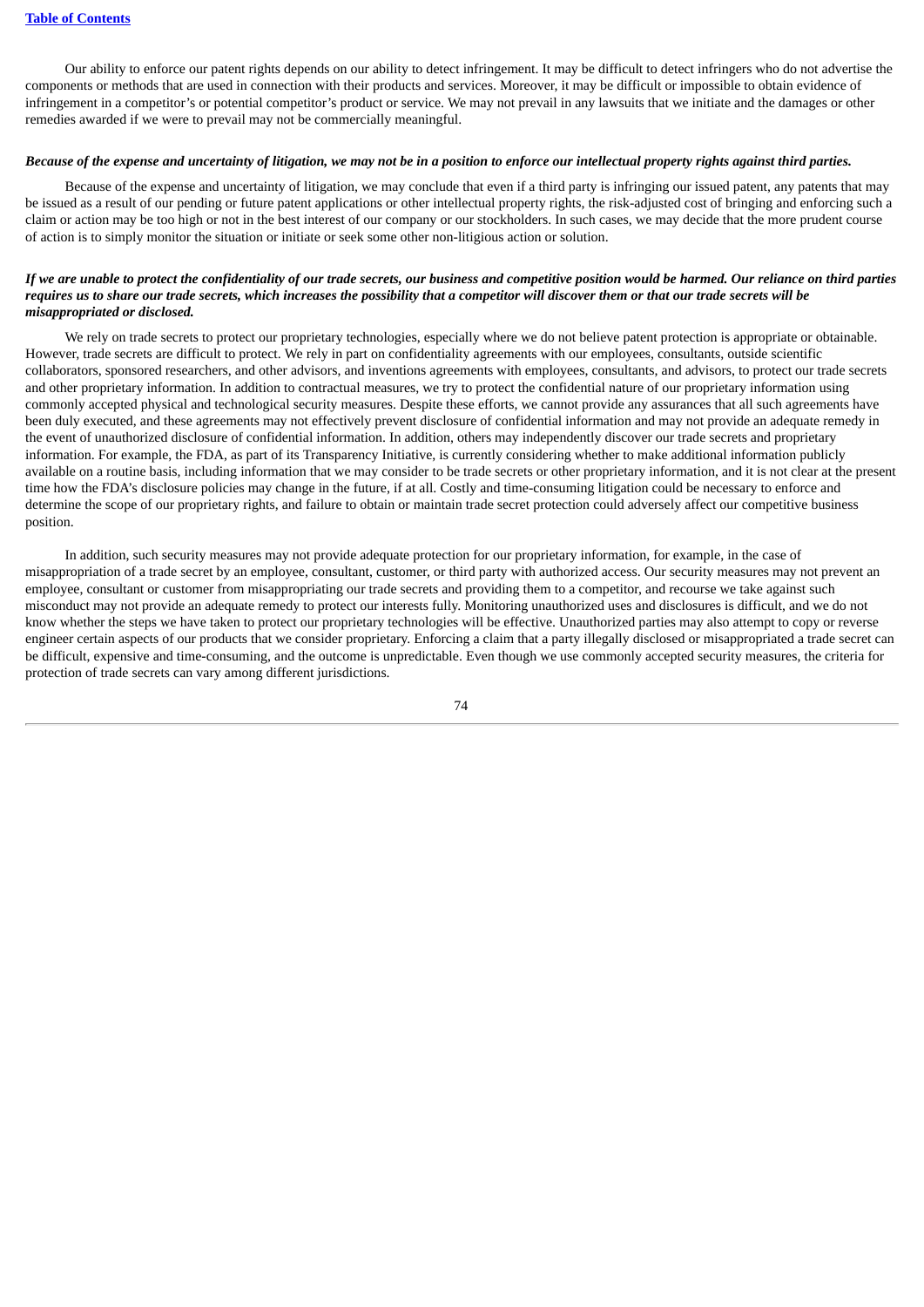Enforcing a claim that a party illegally disclosed or misappropriated a trade secret is difficult, expensive and time-consuming, and the outcome is unpredictable. In addition, some courts inside and outside the United States are less willing or unwilling to protect trade secrets. Moreover, third parties may still obtain this information or may come upon this or similar information independently, and we would have no right to prevent them from using that technology or information to compete with us. Trade secrets will over time be disseminated within the industry through independent development, the publication of journal articles, and the movement of personnel skilled in the art from company to company or academic to industry scientific positions. Though our agreements with third parties typically restrict the ability of our advisors, employees, collaborators, licensors, suppliers, third-party contractors, and consultants to publish data potentially relating to our trade secrets, our agreements may contain certain limited publication rights. If any of our trade secrets were to be lawfully obtained or independently developed by a competitor, we would have no right to prevent such competitor from using that technology or information to compete with us, which could harm our competitive position. Because from time to time we expect to rely on third parties in the development, manufacture, and distribution of our products and provision of our services, we must, at times, share trade secrets with them. Despite employing the contractual and other security precautions described above, the need to share trade secrets increases the risk that such trade secrets become known by our competitors, are inadvertently incorporated into the technology of others, or are disclosed or used in violation of these agreements. If any of these events occurs or if we otherwise lose protection for our trade secrets, the value of this information may be greatly reduced and our competitive position would be harmed. If we do not apply for patent protection prior to such publication or if we cannot otherwise maintain the confidentiality of our proprietary technology and other confidential information, then our ability to obtain patent protection or to protect our trade secret information may be jeopardized.

### If our trademarks and trade names are not adequately protected, then we may not be able to build name recognition in our markets of interest and our *business may be adversely affected.*

Our future trademarks or trade names may be unable to be obtained, challenged, infringed, circumvented or declared generic or determined to be infringing on other marks. We may not be able to protect our rights to these trademarks and trade names, which we need to build name recognition among potential partners or customers in our markets of interest. At times, competitors may adopt trade names or trademarks similar to ours, thereby impeding our ability to build brand identity and possibly leading to market confusion. In addition, there could be potential trade name or trademark infringement claims brought by owners of other trademarks or trademarks that incorporate variations of our registered or unregistered trademarks or trade names. Over the long term, if we are unable to establish name recognition based on our trademarks and trade names, then we may not be able to compete effectively and our business may be adversely affected. We may license our trademarks and trade names to third parties, such as distributors. Though these license agreements may provide guidelines for how our trademarks and trade names may be used, a breach of these agreements or misuse of our trademarks and tradenames by our licensees may jeopardize our rights in or diminish the goodwill associated with our trademarks and trade names. Our efforts to enforce or protect our proprietary rights related to trademarks, trade names, trade secrets, domain names, copyrights, or other intellectual property may be ineffective and could result in substantial costs and diversion of resources and could adversely affect our financial condition or results of operations.

Moreover, any name we have proposed to use with tildacerfont in the United States must be approved by the FDA, regardless of whether we have registered it, or applied to register it, as a trademark. The FDA typically conducts a review of proposed product names, including an evaluation of potential for confusion with other product names. If the FDA (or an equivalent administrative body in a foreign jurisdiction) objects to any of our proposed proprietary product names, it may be required to expend significant additional resources in an effort to identify a suitable substitute name that would qualify under applicable trademark laws, not infringe the existing rights of third parties, and be acceptable to the FDA. Similar requirements exist in Europe. Furthermore, in many countries, owning and maintaining a trademark registration may not provide an adequate defense against a subsequent infringement claim asserted by the owner of a senior trademark. At times, competitors or other third parties may adopt trade names or trademarks similar to ours, thereby impeding our ability to build brand identity and possibly leading to market confusion. In addition, there could be potential trade name or trademark infringement claims brought by owners of other registered trademarks or trademarks that incorporate variations of our registered or unregistered trademarks or trade names. If we assert trademark infringement claims, a court may determine that the marks we have asserted are invalid or unenforceable, or that the party against whom we have asserted trademark infringement has superior rights to the marks in question. In this case, we could ultimately be forced to cease use of such trademarks.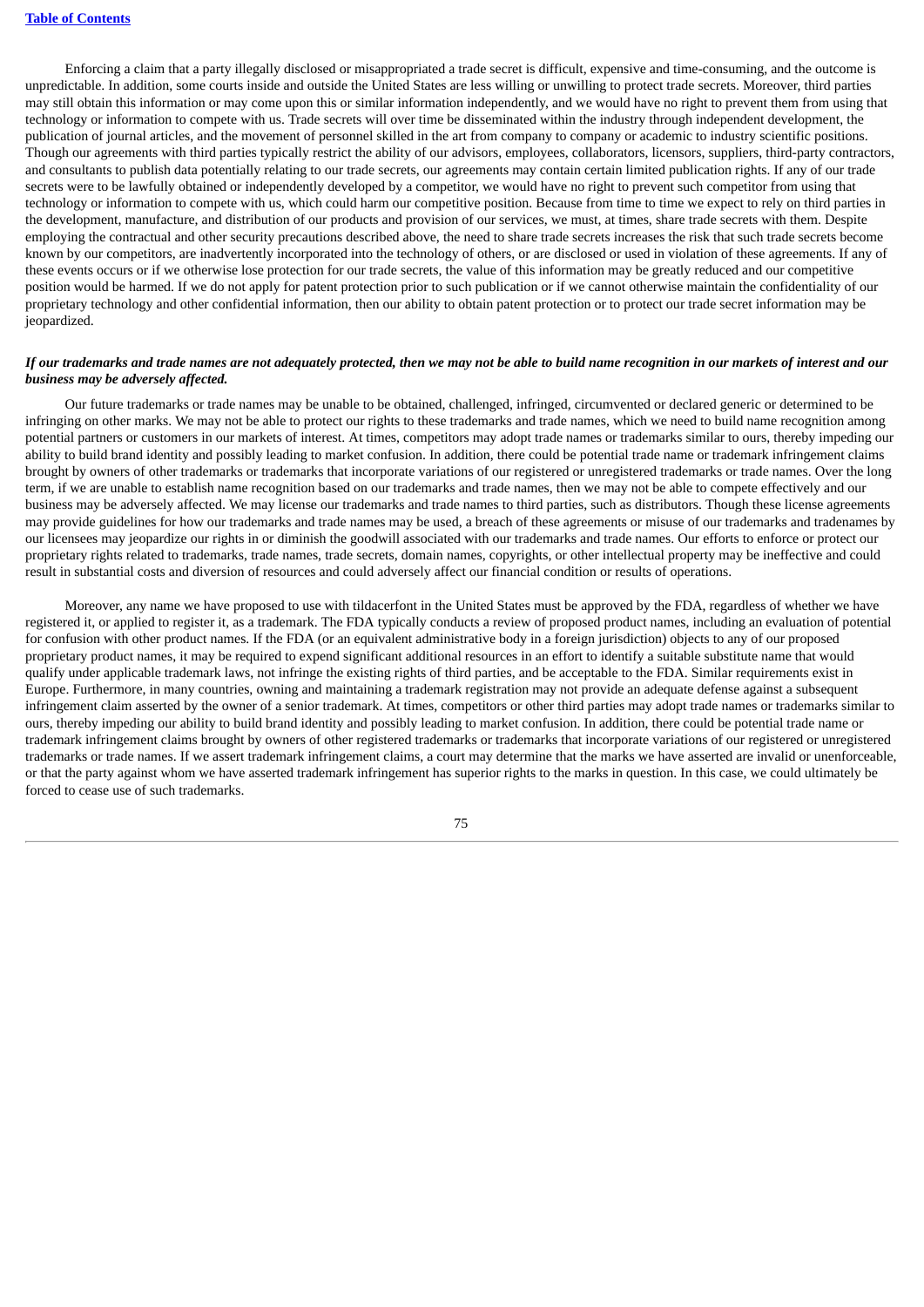# Any collaboration arrangements that we may enter into in the future may not be successful, which could adversely affect our ability to develop and *commercialize our products.*

Any future collaborations that we enter into may not be successful. The success of our collaboration arrangements will depend heavily on the efforts and activities of our collaborators. Collaborations are subject to numerous risks, which may include that:

- collaborators have significant discretion in determining the efforts and resources that they will apply to collaborations;
- collaborators may not pursue development and commercialization of our products or may elect not to continue or renew development or commercialization programs based on trial or test results, changes in their strategic focus due to the acquisition of competitive products, availability of funding, or other external factors, such as a business combination that diverts resources or creates competing priorities;
- collaborators could independently develop, or develop with third parties, products that compete directly or indirectly with tildacerfont and any future product candidates;
- a collaborator with marketing, manufacturing, and distribution rights to one or more products may not commit sufficient resources to or otherwise not perform satisfactorily in carrying out these activities;
- we could grant exclusive rights to our collaborators that would prevent us from collaborating with others;
- collaborators may not properly maintain or defend our intellectual property rights or may use our intellectual property or proprietary information in a way that gives rise to actual or threatened litigation that could jeopardize or invalidate our intellectual property or proprietary information or expose us to potential liability;
- disputes may arise between us and a collaborator that causes the delay or termination of the research, development, or commercialization of our current or future products or that results in costly litigation or arbitration that diverts management attention and resources;
- collaborations may be terminated, and, if terminated, may result in a need for additional capital to pursue further development or commercialization of the applicable current or future products;
- collaborators may own or co-own intellectual property covering our products that results from our collaborating with them, and in such cases, we would not have the exclusive right to develop or commercialize such intellectual property; and
- a collaborator's sales and marketing activities or other operations may not be in compliance with applicable laws resulting in civil or criminal proceedings.

### **Risks Related to Ownership of Our Common Stock**

#### *An active, liquid and orderly trading market for our common stock may not be sustained.\**

Prior to the closing of our IPO in October 2020, there has been no public market for shares of our common stock. An active trading market for our shares may not be sustained. You may not be able to sell your shares quickly or at the market price if trading in shares of our common stock is not active. As a result of these and other factors, you may be unable to resell your shares of our common stock. Further, an inactive market may also impair our ability to raise capital by selling shares of our common stock and may impair our ability to enter into strategic partnerships or acquire companies or products by using our shares of common stock as consideration.

#### *The price of our stock may be volatile, and you could lose all or part of your investment.\**

The trading price of our common stock is likely to be highly volatile and could be subject to wide fluctuations in response to various factors, some of which are beyond our control, including limited trading volume. In addition to the factors discussed in this "Risk Factors" section and elsewhere in this Quarterly Report on Form 10-Q, these factors include:

- the commencement, enrollment or results of our ongoing and planned clinical trials of tildacerfont or any future clinical trials we may conduct of tildacerfont and any future product candidates, or changes in the development status of tildacerfont and any future product candidates;
- acceptance by the FDA and EMA of data from our two Phase 2b clinical trials or any future clinical trials we conduct:
- any delay in our regulatory filings for tildacerfont and any future product candidates and any adverse development or perceived adverse development with respect to the applicable regulatory authority's review of such filings, including without limitation the FDA's issuance of a "refusal to file" letter or a request for additional information;

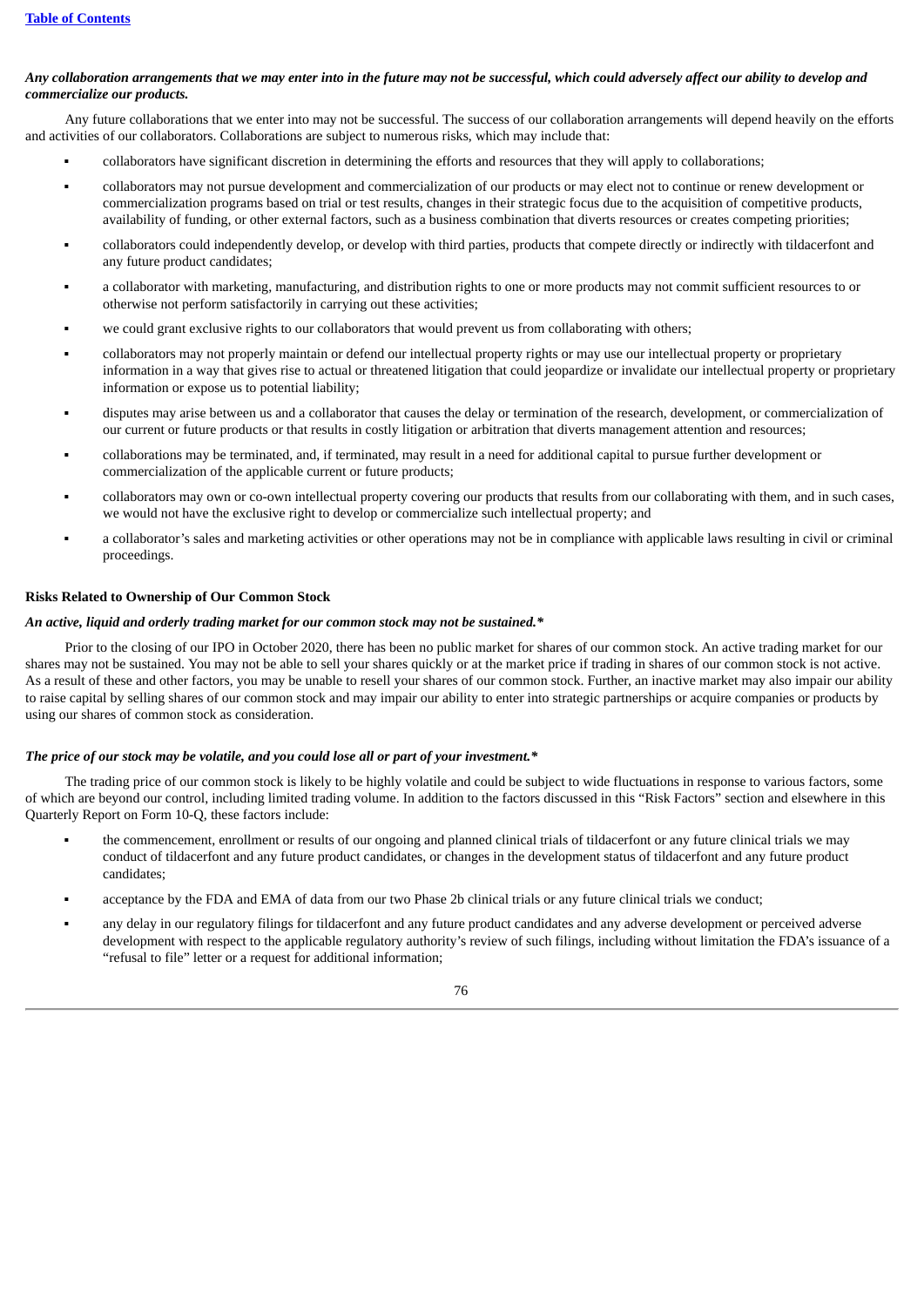- adverse results or delays in clinical trials;
- our decision to initiate a clinical trial, not to initiate a clinical trial, or to terminate an existing clinical trial;
- adverse regulatory decisions, including failure to receive regulatory approval for tildacerfont and any future product candidates;
- changes in laws or regulations applicable to tildacerfont and any future product candidates, including but not limited to clinical trial requirements for approvals;
- the failure to obtain coverage and adequate reimbursement of tildacerfont and any future product candidates, if approved;
- changes on the structure of healthcare payment systems;
- adverse developments concerning our manufacturers;
- our inability to obtain adequate product supply for any approved drug product or inability to do so at acceptable prices;
- our inability to establish collaborations if needed;
- our failure to commercialize tildacerfont and any future product candidates;
- additions or departures of key scientific or management personnel;
- unanticipated serious safety concerns related to the use of tildacerfont and any future product candidates;
- introduction of new products or services offered by us or our competitors, or the release or publication of clinical trial results from competing product candidates;
- announcements of significant acquisitions, strategic partnerships, joint ventures, or capital commitments by us or our competitors;
- our ability to effectively manage our growth;
- the size and growth, if any, of the markets for classic CAH in adult and pediatric patients and a subpopulation of females with a rare form of PCOS, and other rare endocrine disorders that we may target;
- actual or anticipated variations in quarterly operating results;
- our cash position;
- our failure to meet the estimates and projections of the investment community or that we may otherwise provide to the public;
- publication of research reports about us or our industry or positive or negative recommendations or withdrawal of research coverage by securities analysts:
- changes in the market valuations of similar companies;
- overall performance of the equity markets;
- issuances of debt or equity securities;
- sales of our common stock by us or our stockholders in the future;
- trading volume of our common stock;
- changes in accounting practices;
- ineffectiveness of our internal controls;
- disputes or other developments relating to proprietary rights, including patents, litigation matters, and our ability to obtain patent protection for our technologies;
- significant lawsuits, including patent or stockholder litigation;
- general political and economic conditions, including the COVID-19 pandemic; and
- other events or factors, many of which are beyond our control.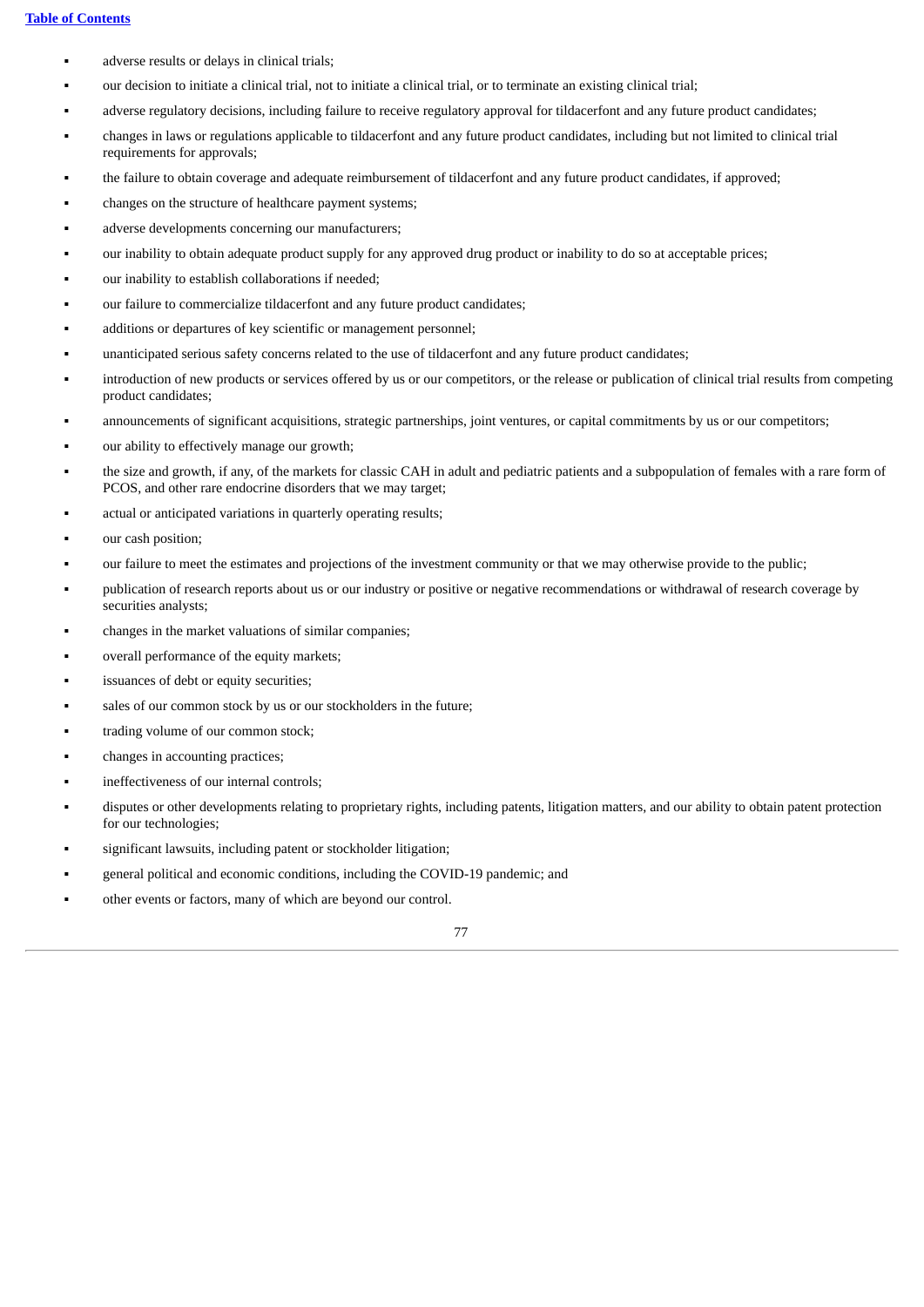In addition, the stock market in general, and biopharmaceutical companies in particular, have experienced extreme price and volume fluctuations that have often been unrelated or disproportionate to the operating performance of these companies. Broad market and industry factors may negatively affect the market price of our common stock, regardless of our actual operating performance. In the past, securities class action litigation has often been instituted against companies following periods of volatility in the market price of a company's securities. This type of litigation, if instituted, could result in substantial costs and a diversion of management's attention and resources, which would harm our business, operating results or financial condition.

#### We do not intend to pay dividends on our common stock so any returns will be limited to the value of our stock.

We have never declared or paid any cash dividend on our common stock. We currently anticipate that we will retain future earnings for the development, operation, and expansion of our business and do not anticipate declaring or paying any cash dividends for the foreseeable future. In addition, pursuant to the Loan Agreement, we are prohibited from paying cash dividends without the prior written consent of Silicon Valley Bank, and future debt instruments may materially restrict our ability to pay dividends on our common stock. Any return to stockholders would therefore be limited to the appreciation, if any, of their stock.

### Our principal stockholders and management own a significant percentage of our stock and will be able to exert significant control over matters subject *to stockholder approval.\**

Our executive officers and directors, combined with our stockholders who own more than 5% of our outstanding capital stock, beneficially own shares representing a significant percentage of our common stock. Therefore, these stockholders will have the ability to influence us through this ownership position. These stockholders may be able to determine all matters requiring stockholder approval. For example, these stockholders may be able to control elections of directors, amendments of our organizational documents, or approval of any merger, sale of assets, or other major corporate transaction. This may prevent or discourage unsolicited acquisition proposals or offers for our common stock that you may feel are in your best interest as one of our stockholders.

### We are an emerging growth company and a smaller reporting company, and the reduced reporting requirements applicable to emerging growth *companies and smaller reporting companies may make our common stock less attractive to investors.\**

We are an "emerging growth company" as defined in the JOBS Act. For as long as we continue to be an emerging growth company, we may take advantage of certain exemptions from various public company reporting requirements, including being permitted to provide only two years of audited financial statements, in addition to any required unaudited interim financial statements with correspondingly reduced "Management's Discussion and Analysis of Financial Condition and Results of Operations" disclosure in this Quarterly Report on Form 10-Q, not being required to have our internal control over financial reporting audited by our independent registered public accounting firm under Section 404 of the Sarbanes-Oxley Act, reduced disclosure obligations regarding executive compensation in our periodic reports and proxy statements, and exemptions from the requirements of holding a nonbinding advisory vote on executive compensation and stockholder approval of any golden parachute payments not previously approved. We may take advantage of these exemptions until the last day of the fiscal year ending after the fifth anniversary of the IPO or until we are no longer an emerging growth company, whichever is earlier. We will cease to be an emerging growth company prior to the end of such five-year period if certain earlier events occur, including if we become a "large accelerated filer" as defined in Rule 12b-2 under the Exchange Act, our annual gross revenues exceed \$1.07 billion or we issue more than \$1.0 billion of non-convertible debt in any three-year period.

Under the JOBS Act, emerging growth companies can also delay adopting new or revised accounting standards until such time as those standards apply to private companies. We have elected to use this extended transition period under the JOBS Act until the earlier of the date we (i) are no longer an emerging growth company or (ii) affirmatively and irrevocably opt out of the extended transition period provided in the JOBS Act.

We are also a "smaller reporting company" as defined in the Exchange Act. We may continue to be a smaller reporting company even after we are no longer an emerging growth company, which would allow us to take advantage of many of the same exemptions available to emerging growth companies, including not being required to comply with the auditor attestation requirements of Section 404 of the Sarbanes-Oxley Act and reduced disclosure obligations regarding executive compensation. We will be able to take advantage of these scaled disclosures for so long as our voting and nonvoting common stock held by non-affiliates is less than \$250.0 million measured on the last business day of our second fiscal quarter, or our annual revenue is less than \$100.0 million during the most recently completed fiscal year and our voting and non-voting common stock held by non-affiliates is less than \$700.0 million measured on the last business day of our second fiscal quarter. Investors may find our common stock less attractive because we may rely on these exemptions. If some investors find our common stock less attractive as a result, there may be a less active trading market for our common stock and our stock price may be more volatile.

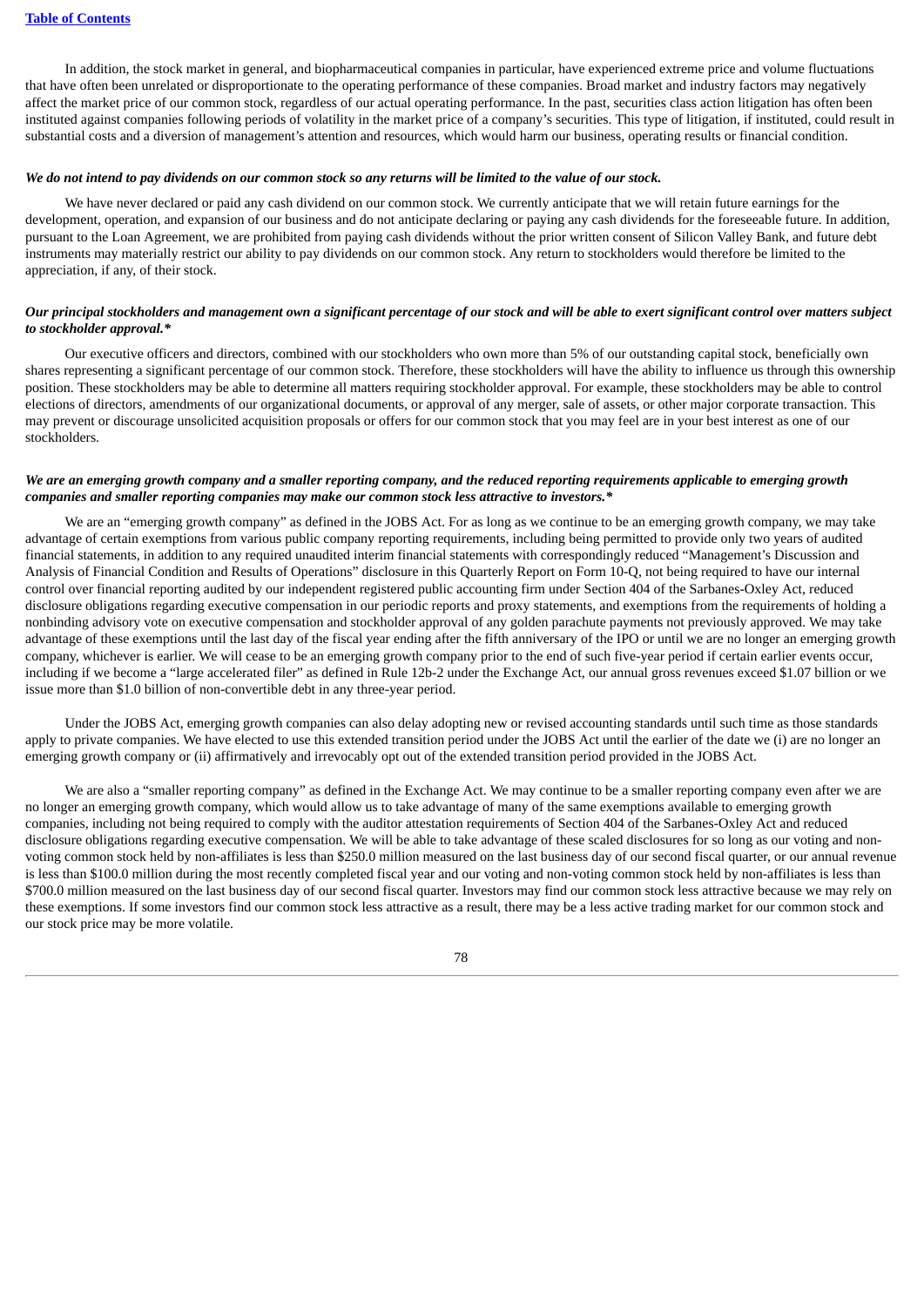#### We have identified a material weakness in our internal control over financial reporting and may identify material weaknesses in the future or otherwise fail to maintain proper and effective internal controls, which may impair our ability to produce accurate financial statements on a timely basis.\*

During the preparation of our financial statements for the years ended December 31, 2018 and 2019, we identified a material weakness in internal control over financial reporting primarily related to a lack of timely review over the financial statement close process. During the periods under audit, we did not have a sufficient complement of qualified personnel within the accounting function and had a lack of segregation of duties to adequately conduct review and analysis of certain routine transactions.

A material weakness is a deficiency, or combination of deficiencies, in internal control over financial reporting, such that there is a reasonable possibility that a material misstatement of the annual or interim financial statements will not be prevented or detected on a timely basis. This material weakness could result in a misstatement of account balances or disclosures that would result in a material misstatement to the annual or interim financial statements that would not be prevented or detected. To address our material weakness, we have added a chief financial officer and controller, and have begun to implement new processes. Beyond these measures, we intend to continue taking steps to remediate the material weakness through hiring additional accounting personnel, formalizing documentation of policies and procedures, and implementing additional accounting processes and controls. Our recruitment efforts to identify additional accounting personnel and implementation of additional accounting processes and controls are underway. We anticipate fully remediating the material weakness on or before the filing date of our Annual Report on Form 10-K for the fiscal year ending December 31, 2020. Remediation costs consist primarily of additional personnel expenses, which we do not anticipate will have a material impact to our financial statements.

We are subject to the reporting requirements of the Exchange Act, the Sarbanes-Oxley Act, and the rules and regulations of Nasdaq. The Sarbanes-Oxley Act requires, among other things, that we maintain effective disclosure controls and procedures and internal controls over financial reporting. Commencing with our fiscal year ending December 31, 2021, we must perform system and process evaluation and testing of our internal controls over financial reporting to allow management to report on the effectiveness of our internal controls over financial reporting in our Form 10-K filing for that year, as required by Section 404 of the Sarbanes-Oxley Act. This will require that we incur substantial additional professional fees and internal costs to expand our accounting and finance functions and that we expend significant management efforts. Prior to our IPO, we have never been required to test our internal controls within a specified period, and, as a result, we may experience difficulty in meeting these reporting requirements in a timely manner.

We may discover weaknesses in our system of internal financial and accounting controls and procedures that could result in a material misstatement of our financial statements. Our internal control over financial reporting will not prevent or detect all errors and all fraud. A control system, no matter how well designed and operated, can provide only reasonable, not absolute, assurance that the control system's objectives will be met. Because of the inherent limitations in all control systems, no evaluation of controls can provide absolute assurance that misstatements due to error or fraud will not occur or that all control issues and instances of fraud will be detected.

If we are not able to comply with the requirements of Section 404 of the Sarbanes-Oxley Act in a timely manner, or if we are unable to maintain proper and effective internal controls, we may not be able to produce timely and accurate financial statements. If that were to happen, the market price of our stock could decline and we could be subject to sanctions or investigations by Nasdaq, the SEC or other regulatory authorities.

The measures we have taken to date, and actions we may take in the future, may not be sufficient to remediate the control deficiencies that led to our material weakness in our internal control over financial reporting or to prevent or avoid potential future material weaknesses. We may not have identified all material weaknesses. Moreover, our current controls and any new controls that we develop may become inadequate because of changes in conditions in our business. Further, weaknesses in our disclosure controls and internal control over financial reporting may be discovered in the future. Any failure to develop or maintain effective controls or any difficulties encountered in their implementation or improvement could harm our operating results or cause us to fail to meet our reporting obligations and may result in a restatement of our financial statements for prior periods, which could cause the price of our common stock to decline. In addition, if we are not able to continue to meet these requirements, we may not be able to remain listed on Nasdaq.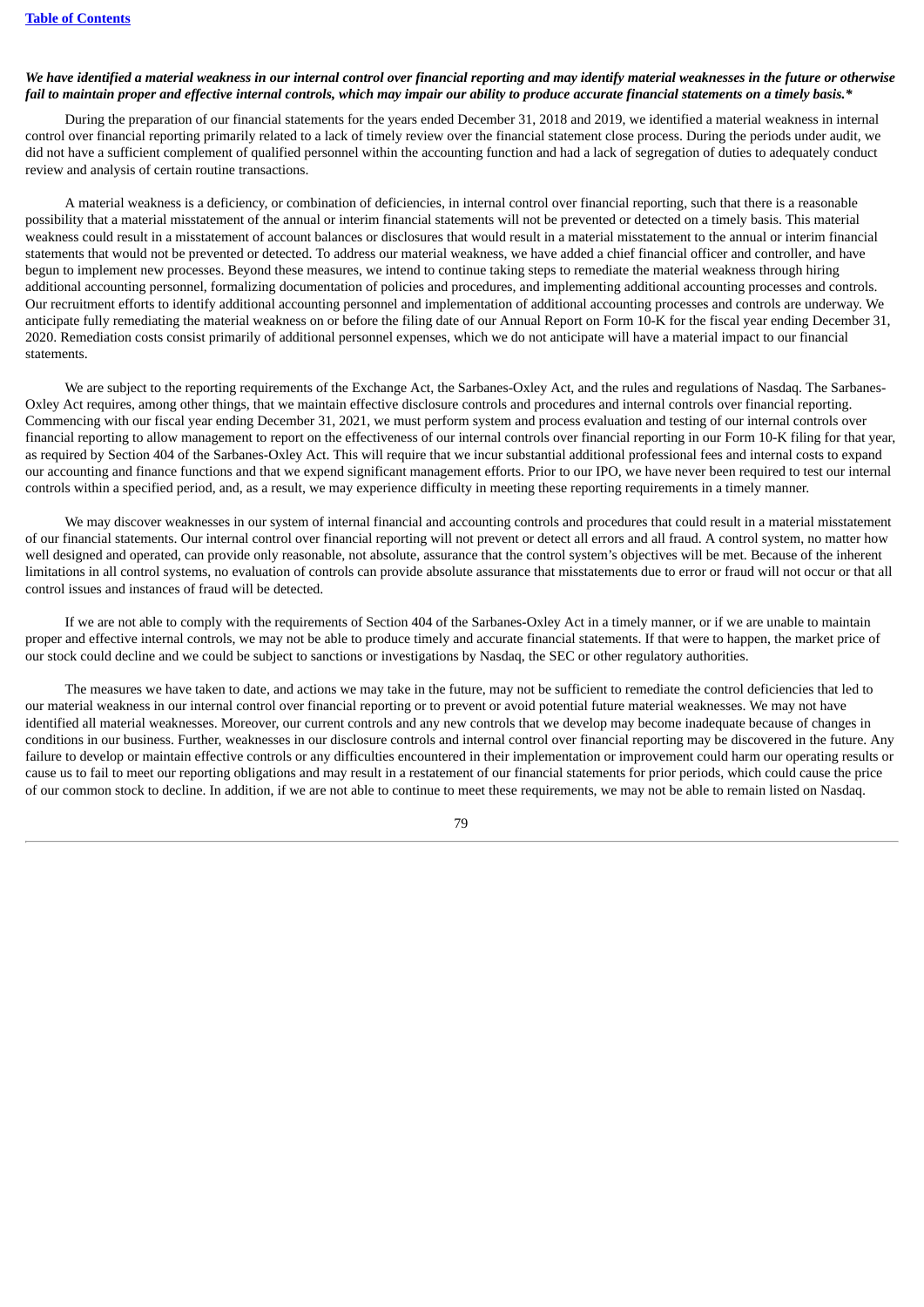### We will incur significant increased costs as a result of operating as a public company, and our management will be required to devote substantial time *to new compliance initiatives.*

As a public company, we will incur significant legal, accounting, and other expenses that we did not incur as a private company. We will be subject to the reporting requirements of the Exchange Act, which will require, among other things, that we file with the SEC annual, quarterly, and current reports with respect to our business and financial condition. In addition, the Sarbanes-Oxley Act, as well as rules subsequently adopted by the SEC and Nasdaq to implement provisions of the Sarbanes-Oxley Act, impose significant requirements on public companies, including requiring establishment and maintenance of effective disclosure and financial controls and changes in corporate governance practices. Further, in July 2010, the Dodd-Frank Wall Street Reform and Consumer Protection Act, or the Dodd-Frank Act, was enacted. There are significant corporate governance and executive compensation related provisions in the Dodd-Frank Act that require the SEC to adopt additional rules and regulations in these areas such as "say on pay" and proxy access. Emerging growth companies and smaller reporting companies are exempted from certain of these requirements, but we may be required to implement these requirements sooner than budgeted or planned and thereby incur unexpected expenses. Stockholder activism, the current political environment and the current high level of government intervention and regulatory reform may lead to substantial new regulations and disclosure obligations, which may lead to additional compliance costs and impact the manner in which we operate our business in ways we cannot currently anticipate.

We expect the rules and regulations applicable to public companies to substantially increase our legal and financial compliance costs and to make some activities more time-consuming and costly. If these requirements divert the attention of our management and personnel from other business concerns, they could have a material adverse effect on our business, financial condition, and results of operations. The increased costs will decrease our net income or increase our net loss, and may require us to reduce costs in other areas of our business or increase the prices of our products or services. For example, we expect these rules and regulations to make it more difficult and more expensive for us to obtain director and officer liability insurance and we may be required to incur substantial costs to maintain the same or similar coverage. We cannot predict or estimate the amount or timing of additional costs we may incur to respond to these requirements. The impact of these requirements could also make it more difficult for us to attract and retain qualified persons to serve on our board of directors, our board committees or as executive officers.

#### Sales of a substantial number of shares of our common stock by our existing stockholders in the public market could cause our stock price to fall.\*

If our existing stockholders sell, or indicate an intention to sell, substantial amounts of our common stock in the public market after the lock-up and other legal restrictions on resale lapse, the trading price of our common stock could decline. As of November 9, 2020 there were 23,214,041 shares of our common stock outstanding. Of these shares, only the shares of common stock sold in the IPO by us, other than to our affiliates, are freely tradable without restriction in the public market.

We expect that the lock-up agreements pertaining to the IPO will expire on April 7, 2021. After the lock-up agreements expire, up to 16,360,399 shares of common stock will be eligible for sale in the public market, of which 13,462,864 shares are held by directors, executive officers, and other affiliates and will be subject to volume limitations under Rule 144 under the Securities Act of 1933, as amended, or the Securities Act (including shares beneficially owned by directors and executive officers as of September 1, 2020). In addition, shares of common stock that are either subject to outstanding options or reserved for future issuance under our employee benefit plans will become eligible for sale in the public market to the extent permitted by the provisions of various vesting schedules, the lock-up agreements, and Rule 144 and Rule 701 under the Securities Act. If these additional shares of common stock are sold, or if it is perceived that they will be sold, in the public market, the trading price of our common stock could decline.

Further, the holders of 15,492,019 shares of our common stock are entitled to rights with respect to the registration of their shares under the Securities Act, subject to the 180-day lock-up agreements described above. Registration of these shares under the Securities Act would result in the shares becoming freely tradable without restriction under the Securities Act, except for shares held by affiliates, as defined in Rule 144 under the Securities Act. Any sales of securities by these stockholders could have a material adverse effect on the trading price of our common stock.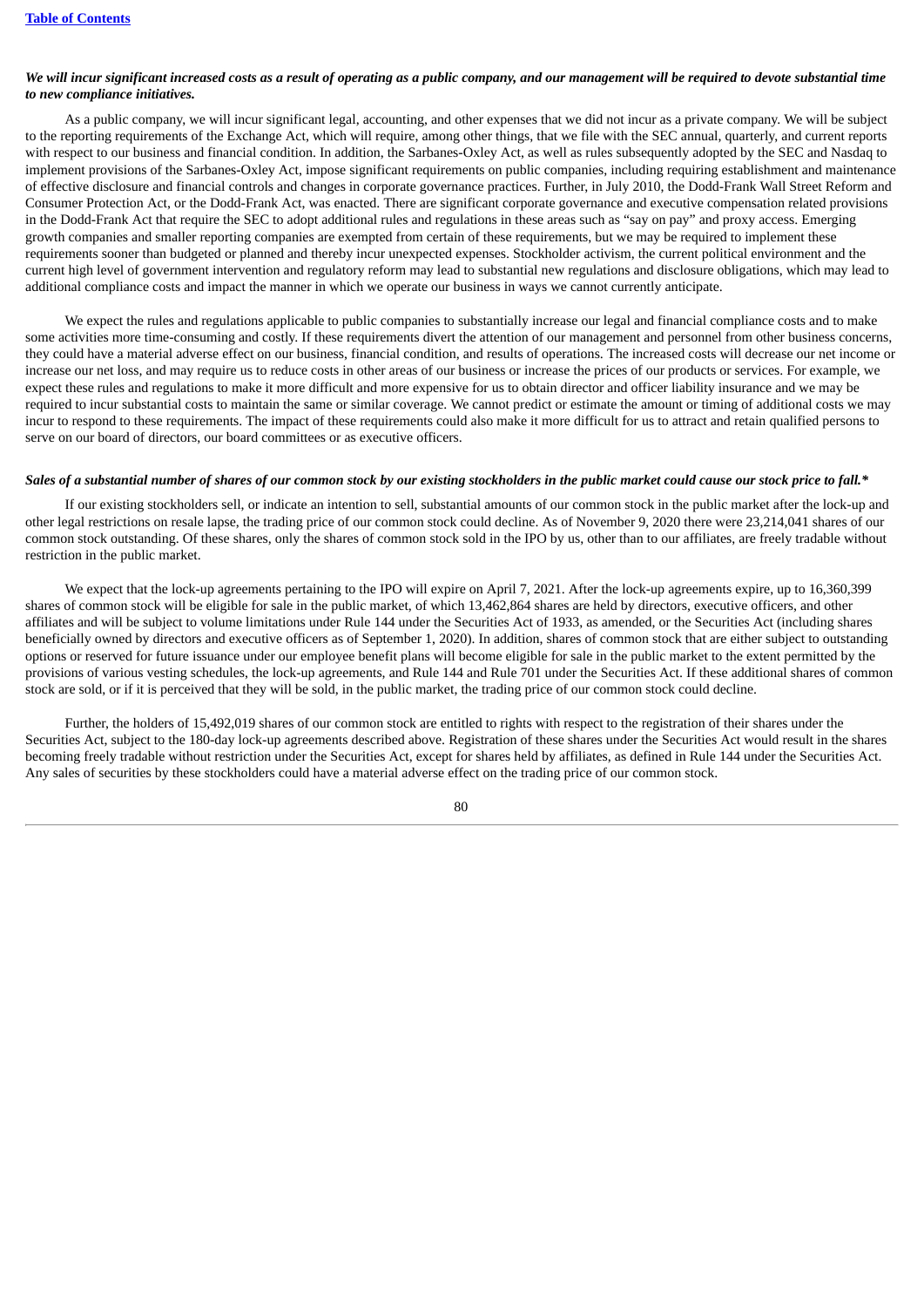#### Future sales and issuances of our common stock or rights to purchase common stock, including pursuant to our equity incentive plans, could result in additional dilution of the percentage ownership of our stockholders and could cause our stock price to fall.\*

We expect that we will need significant additional capital in the future to continue our planned operations, including conducting clinical trials, commercialization efforts, expanded research and development activities, and costs associated with operating a public company. To raise capital, we may sell common stock, convertible securities or other equity securities in one or more transactions at prices and in a manner we determine from time to time. If we sell common stock, convertible securities or other equity securities, investors may be materially diluted by subsequent sales. Such sales may also result in material dilution to our existing stockholders, and new investors could gain rights, preferences and privileges senior to the holders of our common stock.

Pursuant to our 2020 Plan, our management is authorized to grant stock options and other stock awards to our employees, directors and consultants. Additionally, the number of shares of our common stock reserved for issuance under our 2020 Plan will automatically increase on January 1 of each year, beginning on January 1, 2021 and continuing through and including January 1, 2030, by 5% of the total number of shares of our capital stock outstanding on December 31 of the preceding calendar year, or a lesser number of shares determined by our board of directors. In addition, pursuant to our ESPP, the number of shares of our common stock reserved for issuance will automatically increase on January 1 of each calendar year, beginning on January 1, 2021 through January 1, 2030, by the lesser of (i) 1% of the total number of shares of our common stock outstanding on the last day of the calendar month before the date of the automatic increase, and (ii) 441,280 shares; provided that before the date of any such increase, our board of directors may determine that such increase will be less than the amount set forth in clauses (i) and (ii). Unless our board of directors elects not to increase the number of shares available for future grant each year, our stockholders may experience additional dilution, which could cause our stock price to fall.

#### Our failure to meet Nasdaq's continued listing requirements could result in a delisting of our common stock.

If, after listing, we fail to satisfy the continued listing requirements of Nasdaq, such as the corporate governance requirements or the minimum closing bid price requirement, Nasdaq may take steps to delist our common stock. Such a delisting would likely have a negative effect on the price of our common stock and would impair your ability to sell or purchase our common stock when you wish to do so. In the event of a delisting, we can provide no assurance that any action taken by us to restore compliance with listing requirements would allow our common stock to become listed again, stabilize the market price or improve the liquidity of our common stock, prevent our common stock from dropping below the Nasdaq minimum bid price requirement or prevent future non-compliance with the listing requirements of Nasdaq.

#### Anti-takeover provisions under our charter documents and Delaware law could delay or prevent a change of control which could limit the market price of our common stock and may prevent or frustrate attempts by our stockholders to replace or remove our current management.\*

Our amended and restated certificate of incorporation and amended and restated bylaws contain provisions that could delay or prevent a change of control of our company or changes in our board of directors that our stockholders might consider favorable. Some of these provisions include:

- a board of directors divided into three classes serving staggered three-year terms, such that not all members of the board will be elected at one time;
- a prohibition on stockholder action through written consent, which requires that all stockholder actions be taken at a meeting of our stockholders;
- a requirement that special meetings of stockholders be called only by the chairman of the board of directors, the chief executive officer, the president, or by a majority of the total number of authorized directors;
- advance notice requirements for stockholder proposals and nominations for election to our board of directors;
- a requirement that no member of our board of directors may be removed from office by our stockholders except for cause and, in addition to any other vote required by law, upon the approval of not less than two-thirds of all outstanding shares of our voting stock then entitled to vote in the election of directors;
- a requirement of approval of not less than two-thirds of all outstanding shares of our voting stock to amend any bylaws by stockholder action or to amend specific provisions of our certificate of incorporation; and
- the authority of the board of directors to issue preferred stock on terms determined by the board of directors without stockholder approval and which preferred stock may include rights superior to the rights of the holders of common stock.

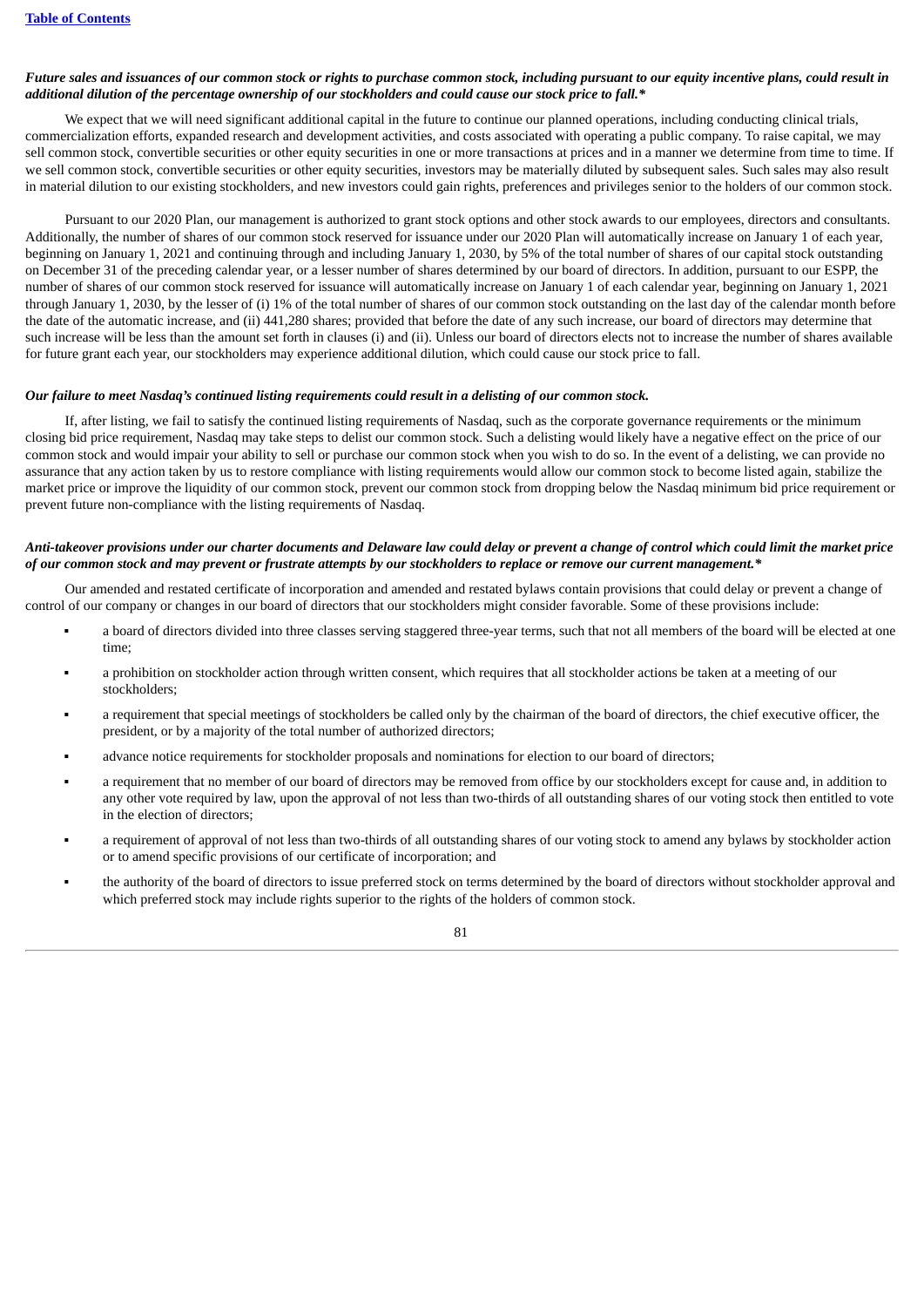In addition, because we are incorporated in Delaware, we are governed by the provisions of Section 203 of the Delaware General Corporate Law, which may prohibit certain business combinations with stockholders owning 15% or more of our outstanding voting stock. These anti-takeover provisions and other provisions in our amended and restated certificate of incorporation and amended and restated bylaws could make it more difficult for stockholders or potential acquirors to obtain control of our board of directors or initiate actions that are opposed by the then-current board of directors and could also delay or impede a merger, tender offer, or proxy contest involving our company. These provisions could also discourage proxy contests and make it more difficult for you and other stockholders to elect directors of your choosing or cause us to take other corporate actions you desire. Any delay or prevention of a change of control transaction or changes in our board of directors could cause the market price of our common stock to decline.

### Our amended and restated certificate of incorporation and amended and restated bylaws provide that the Court of Chancery of the State of Delaware will be the exclusive forum for substantially all disputes between us and our stockholders, which could limit our stockholders' ability to obtain a *favorable judicial forum for disputes with us or our directors, officers or employees.\**

Our amended and restated certificate of incorporation and amended and restated bylaws provide that the Court of Chancery of the State of Delaware is the sole and exclusive forum for the following types of actions or proceedings under Delaware statutory or common law: (i) any derivative action or proceeding brought on our behalf; (ii) any action or proceeding asserting a claim of breach of a fiduciary duty owed by any of our current or former directors, officers, or other employees to us or our stockholders; (iii) any action or proceeding asserting a claim against us or any of our current or former directors, officers, or other employees, arising out of or pursuant to any provision of the Delaware General Corporation Law, our amended and restated certificate of incorporation or our amended and restated bylaws; (iv) any action or proceeding to interpret, apply, enforce, or determine the validity of our amended and restated certificate of incorporation or our amended and restated bylaws; (v) any action or proceeding as to which the Delaware General Corporation Law confers jurisdiction to the Court of Chancery of the State of Delaware; and (vi) any action asserting a claim against us or any of our directors, officers, or other employees governed by the internal affairs doctrine, in all cases to the fullest extent permitted by law and subject to the court's having personal jurisdiction over the indispensable parties named as defendants. These provisions would not apply to suits brought to enforce a duty or liability created by the Exchange Act. Furthermore, Section 22 of the Securities Act creates concurrent jurisdiction for federal and state courts over all such Securities Act actions. Accordingly, both state and federal courts have jurisdiction to entertain such claims. To prevent having to litigate claims in multiple jurisdictions and the threat of inconsistent or contrary rulings by different courts, among other considerations, our amended and restated certificate of incorporation and our amended and restated bylaws further provide that the federal district courts of the United States of America is the exclusive forum for resolving any complaint asserting a cause of action arising under the Securities Act. While the Delaware courts have determined that such choice of forum provisions are facially valid, a stockholder may nevertheless seek to bring a claim in a venue other than those designated in the exclusive forum provisions. In such instance, we would expect to vigorously assert the validity and enforceability of the exclusive forum provisions of our amended and restated certificate of incorporation and our amended and restated bylaws. This may require significant additional costs associated with resolving such action in other jurisdictions and the provisions may not be enforced by a court in those other jurisdictions.

These exclusive forum provisions may limit a stockholder's ability to bring a claim in a judicial forum that it finds favorable for disputes with us or our directors, officers, or other employees and may discourage these types of lawsuits. Furthermore, the enforceability of similar choice of forum provisions in other companies' certificates of incorporation or bylaws has been challenged in legal proceedings, and it is possible that a court could find these types of provisions to be inapplicable or unenforceable. If a court were to find either exclusive forum provision contained in our amended and restated certificate of incorporation or amended and restated bylaws to be inapplicable or unenforceable in an action, we may incur further significant additional costs associated with resolving such action in other jurisdictions, all of which could seriously harm our business.

#### **General Risk Factors**

### If securities or industry analysts do not publish research or publish inaccurate or unfavorable research about our business, our stock price and trading *volume could decline.\**

The trading market for our common stock depends in part on the research and reports that securities or industry analysts publish about us or our business. If one or more of the analysts who covers us downgrades our stock or publishes inaccurate or unfavorable research about our business, our stock price may decline. If one or more of these analysts ceases coverage of our company or fails to publish reports on us regularly, demand for our stock could decrease, which might cause our stock price and trading volume to decline.

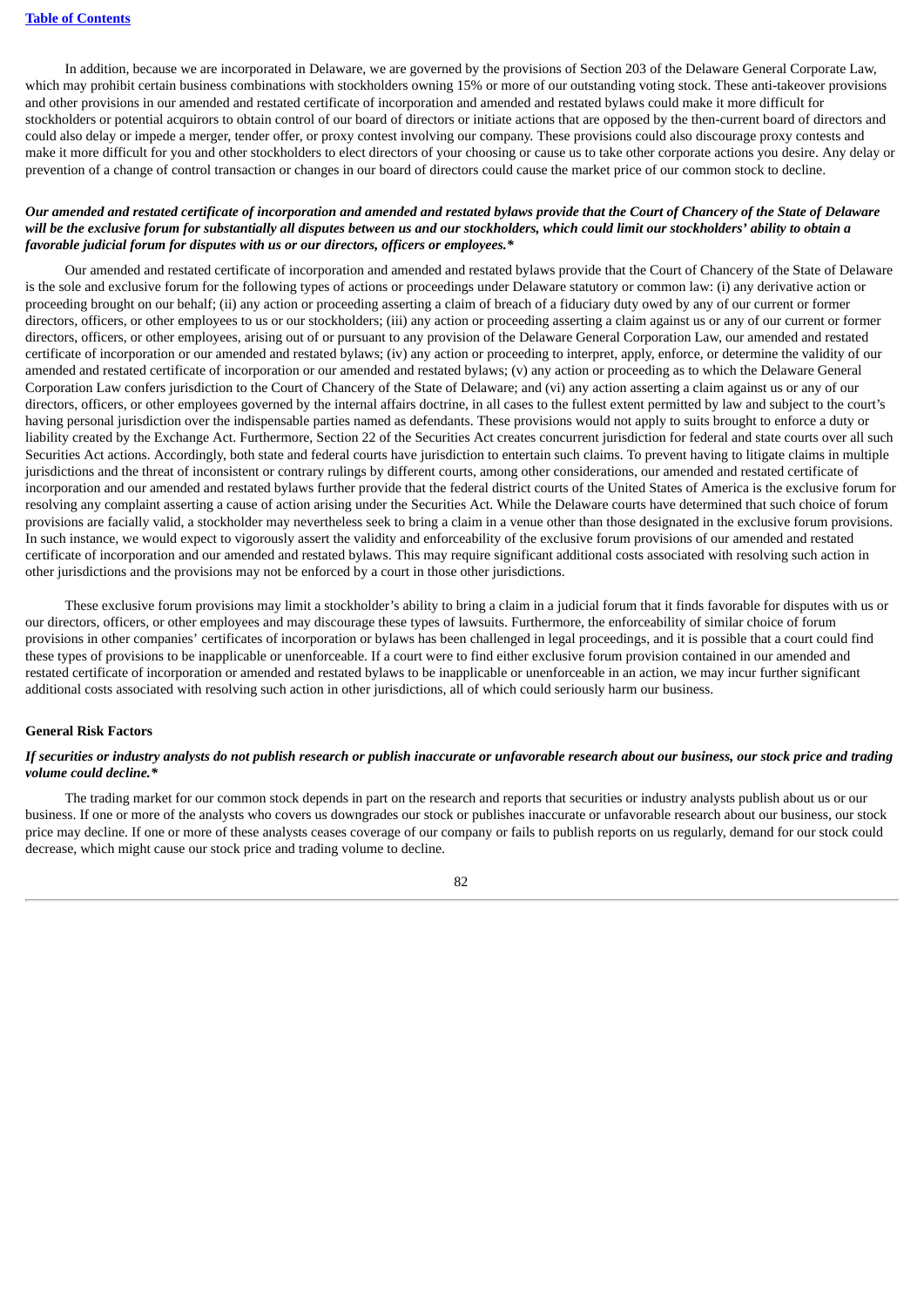#### *We could be subject to securities class action litigation.*

In the past, securities class action litigation has often been brought against a company following a decline in the market price of its securities. This risk is especially relevant for us because biopharmaceutical companies have experienced significant stock price volatility in recent years. If we face such litigation, it could result in substantial costs and a diversion of management's attention and resources, which could harm our business.

#### **Item 2. Unregistered Sales of Equity Securities and Use of Proceeds**

#### **Unregistered Sales of Equity Securities**

#### *Stock Option Grants*

For the nine months ended September 30, 2020, we granted options to purchase 1,765,200 shares of our common stock to certain of our employees and directors with a weighted-average exercise price of \$3.18 per share. The offer, sale and issuance of these options were deemed to be exempt from registration under the Securities Act in reliance on either Rule 701 in that the transactions were under compensatory benefit plans and contracts relating to compensation as provided under Rule 701 or Section  $4(a)(2)$  in that the issuance of securities was to accredited investors in a private placement transaction that did not involve a public offering.

#### *Issuance of Common Stock upon Conversion of Redeemable Convertible Preferred Stock*

On October 8, 2020, upon the closing of our IPO, all shares of our then-outstanding redeemable convertible preferred stock automatically converted into 15,492,019 shares of common stock. The common stock was issued pursuant to the exemption from the registration requirements of the Securities Act provided by Section 3(a)(9) or Section 4(2) of the Securities Act.

#### **Use of Proceeds**

We commenced our IPO pursuant to the registration statement on Form S-1 (File Nos. 333-248924 and 333-249397) that was declared effective on October 8, 2020 and registered an aggregate of 6,900,000 shares of our common stock. On October 8, 2020, we sold 6,900,000 shares of our common stock at a public offering price of \$15.00 per share for an aggregate gross proceeds of \$103.5 million. On October 8, 2020, we completed our IPO. Cowen and Company, LLC, SVB Leerink LLC, Credit Suisse Securities (USA) LLC, and RBC Capital Markets, LLC served as joint book-running managers.

The net proceeds of the IPO were approximately \$96.3 million, after deducting underwriting discounts and commissions of approximately \$7.2 million and before deducting offering related expenses. No offering expenses were paid directly or indirectly to any of our directors or officers (or their associates) or persons owning ten percent or more of any class of our equity securities or to any other affiliates.

Upon receipt, the net proceeds from our IPO were held in cash and cash equivalents. Through November 18, 2020, we have not used any of the net proceeds from our IPO. We are investing these funds in a combination of short- and intermediate-term, interest-bearing obligations, investment-grade instruments, certificates of deposit or direct or guaranteed obligations of the U.S. government. We expect to use the net proceeds from our IPO as described under "Use of Proceeds" in the Prospectus. We cannot predict with certainty all of the particular uses for the net proceeds from our IPO, or the amounts that we will actually spend on the uses set forth above. The amounts and timing of our actual use of the net proceeds will vary depending on numerous factors, including our ability to access additional financing, the relative success and cost of our clinical trials. As a result, our management will have broad discretion in the application of the net proceeds, and investors will be relying on our judgment regarding the application of the net proceeds from our IPO.

#### **Item 3. Defaults Upon Senior Securities**

Not Applicable.

#### **Item 4. Mine Safety Disclosures**

Not Applicable.

#### **Item 5. Other Information**

None.

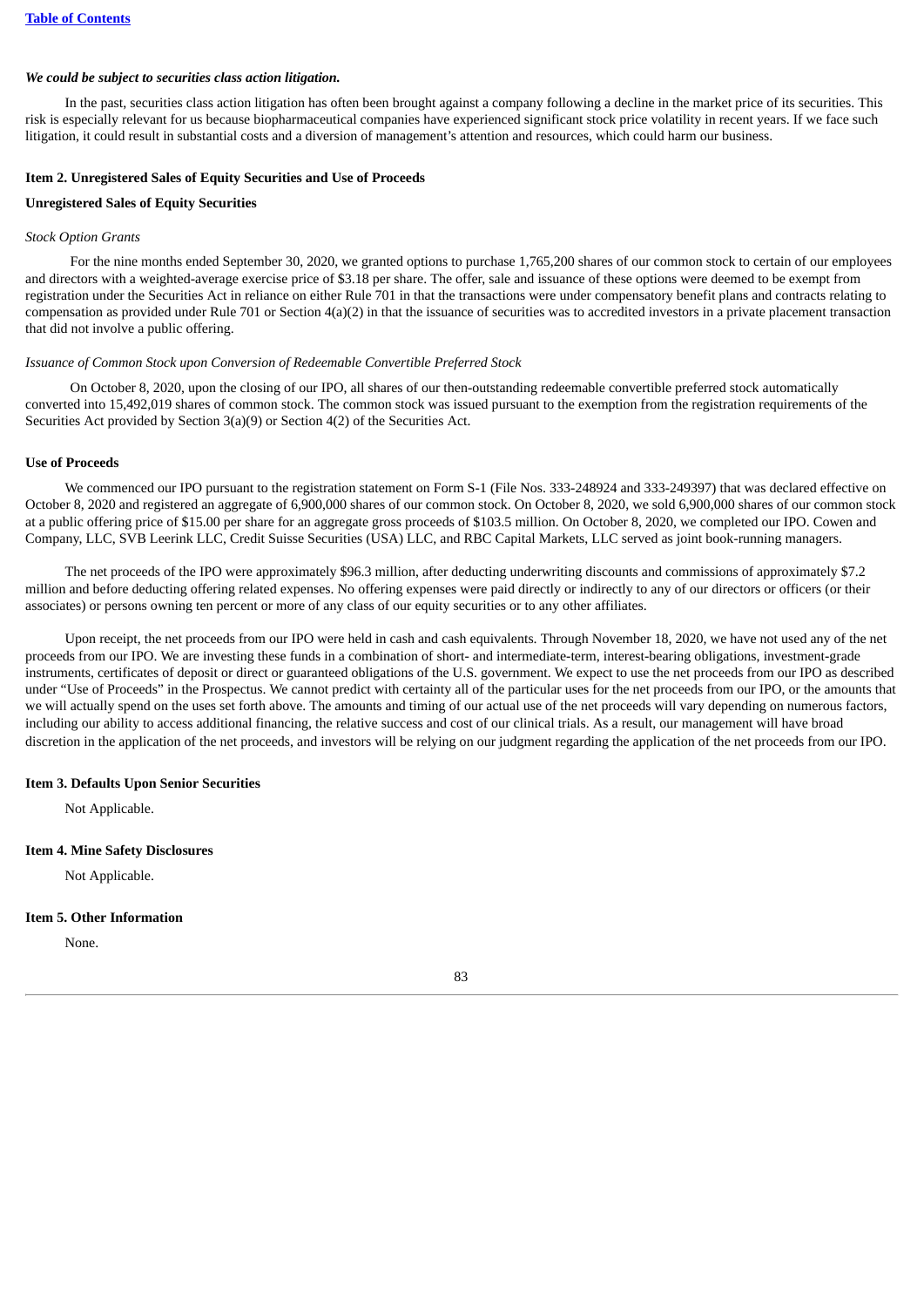# **Table of [Contents](#page-1-0)**

### **Item 6. Exhibits**

| <b>Exhibit</b><br><b>Number</b> | <b>Description</b>                                                                                                                                                                                                                                                                                                         |
|---------------------------------|----------------------------------------------------------------------------------------------------------------------------------------------------------------------------------------------------------------------------------------------------------------------------------------------------------------------------|
| 3.1                             | Amended and Restated Certificate of Incorporation of the Registrant (incorporated by reference to Exhibit 3.1 to the Registrant's Current<br>Report on Form 8-K, filed with the SEC on October 14, 2020).                                                                                                                  |
| 3.2                             | Amended and Restated Bylaws of the Registrant (incorporated by reference to Exhibit 3.2 to the Registrant's Current Report on Form 8-K,<br>filed with the SEC on October 14, 2020).                                                                                                                                        |
| 4.1                             | Form of Common Stock Certificate (incorporated by reference to Exhibit 4.1 to the Registrant's Registration Statement on Form S-1, as<br>amended (File No. 333-248924), filed with the SEC on October 5, 2020).                                                                                                            |
| 4.2                             | Amended and Restated Investors' Rights Agreement, by and among the Registrant and certain of its stockholders, dated November 5, 2018<br>(incorporated by reference to Exhibit 4.2 to the Registrant's Registration Statement on Form S-1, as amended (File No. 333-248924), filed<br>with the SEC on September 18, 2020). |
| $10.1+$                         | Offer Letter, by and between the Registrant and Rosh Dias, M.D., M.R.C.P., dated July 28, 2020 (incorporated by reference to Exhibit 10.17<br>to the Registrant's Registration Statement on Form S-1, as amended (File No. 333-248924), filed with the SEC on September 18, 2020).                                         |
| $10.2+$                         | Letter Agreement, by and between the Registrant and Daniel Spiegelman, dated August 31, 2020 (incorporated by reference to Exhibit 10.20<br>to the Registrant's Registration Statement on Form S-1, as amended (File No. 333-248924), filed with the SEC on September 18, 2020).                                           |
| $31.1*$                         | Certification of Principal Executive Officer pursuant to Rules 13a-14(a) and 15d-14(a) under the Securities Exchange Act of 1934, as<br>amended, as adopted pursuant to Section 302 of the Sarbanes-Oxley Act of 2002.                                                                                                     |
| $31.2*$                         | Certification of Principal Financial Officer pursuant to Rules 13a-14(a) and 15d-14(a) under the Securities Exchange Act of 1934, as<br>amended, as adopted pursuant to Section 302 of the Sarbanes-Oxley Act of 2002.                                                                                                     |
| $32.1*$ #                       | Certification of Principal Executive Officer pursuant to 18 U.S.C. Section 1350, as adopted pursuant to Section 906 of the Sarbanes-Oxley<br>Act of 2002.                                                                                                                                                                  |
| $32.2**$ #                      | Certification of Principal Financial Officer pursuant to 18 U.S.C. Section 1350, as adopted pursuant to Section 906 of the Sarbanes-Oxley<br><b>Act of 2002.</b>                                                                                                                                                           |
| 101.INS*                        | <b>XBRL Instance Document</b>                                                                                                                                                                                                                                                                                              |
| 101.SCH*                        | XBRL Taxonomy Extension Schema Document                                                                                                                                                                                                                                                                                    |
| $101.CAL*$                      | XBRL Taxonomy Extension Calculation Linkbase Document                                                                                                                                                                                                                                                                      |
| 101.DEF*                        | XBRL Taxonomy Extension Definition Linkbase Document                                                                                                                                                                                                                                                                       |
| 101.LAB*                        | XBRL Taxonomy Extension Label Linkbase Document                                                                                                                                                                                                                                                                            |

101.PRE\* XBRL Taxonomy Extension Presentation Linkbase Document

\* Filed herewith.

†Indicates management contract or compensatory plan.

# The information in Exhibits 32.1 and 32.2 shall not be deemed "filed" for purposes of Section 18 of the Securities Exchange Act of 1934, as amended, or otherwise subject to the liabilities of that section, nor shall it be deemed incorporated by reference in any filing under the Securities Act of 1933, as amended, or the Securities Exchange Act of 1934, as amended (including this Quarterly Report on Form 10-Q), unless the Registrant specifically incorporates the foregoing information into those documents by reference.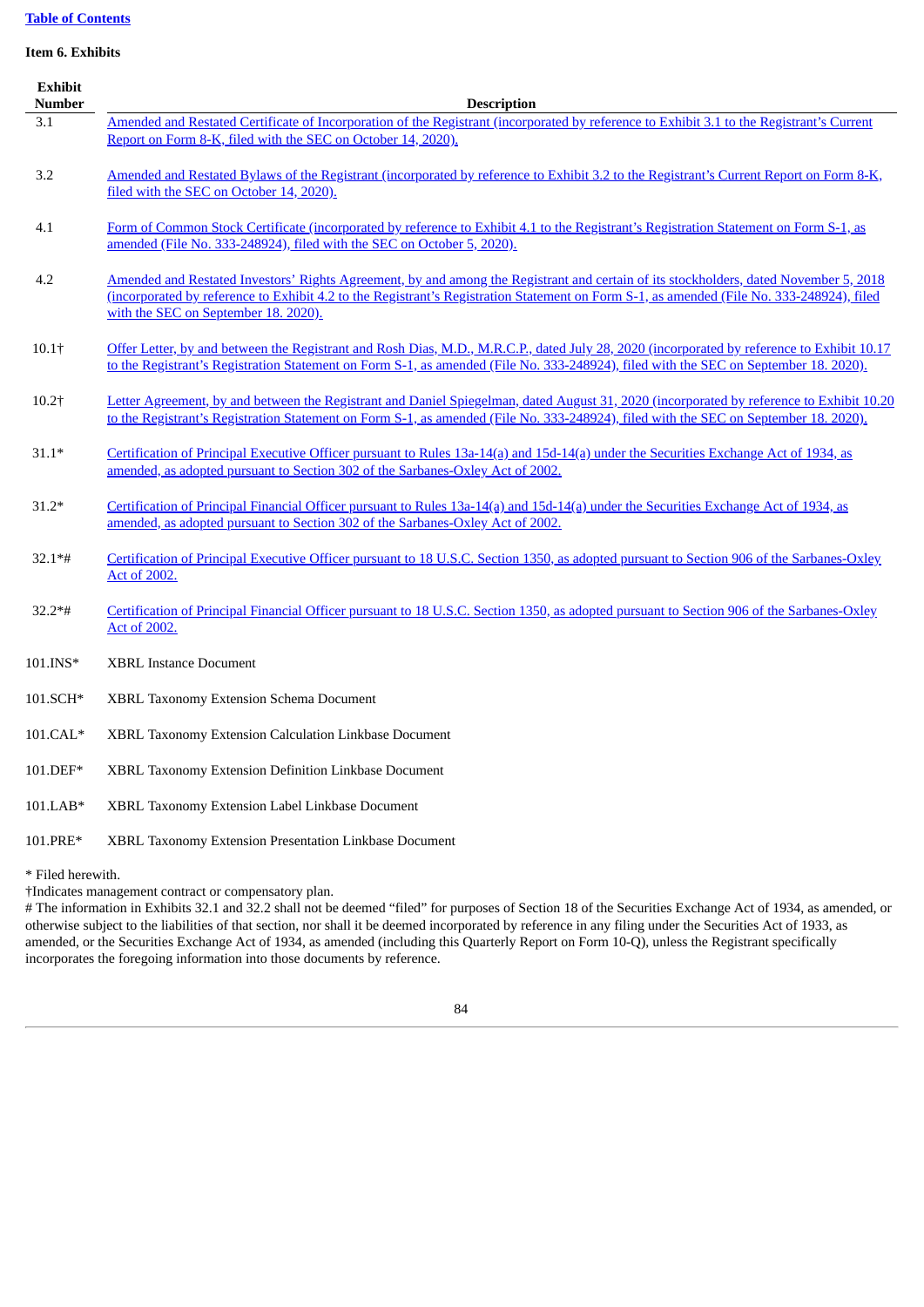### **SIGNATURES**

Pursuant to the requirements of the Securities Exchange Act of 1934, as amended, the registrant has duly caused this report to be signed on its behalf by the undersigned thereunto duly authorized.

# SPRUCE BIOSCIENCES, INC.

Date: November 18, 2020 By: /s/ Richard King

Richard King Chief Executive Officer (Principal Executive Officer)

Date: November 18, 2020 By: By: /s/ Samir Gharib

Samir Gharib Chief Financial Officer (Principal Financial Officer)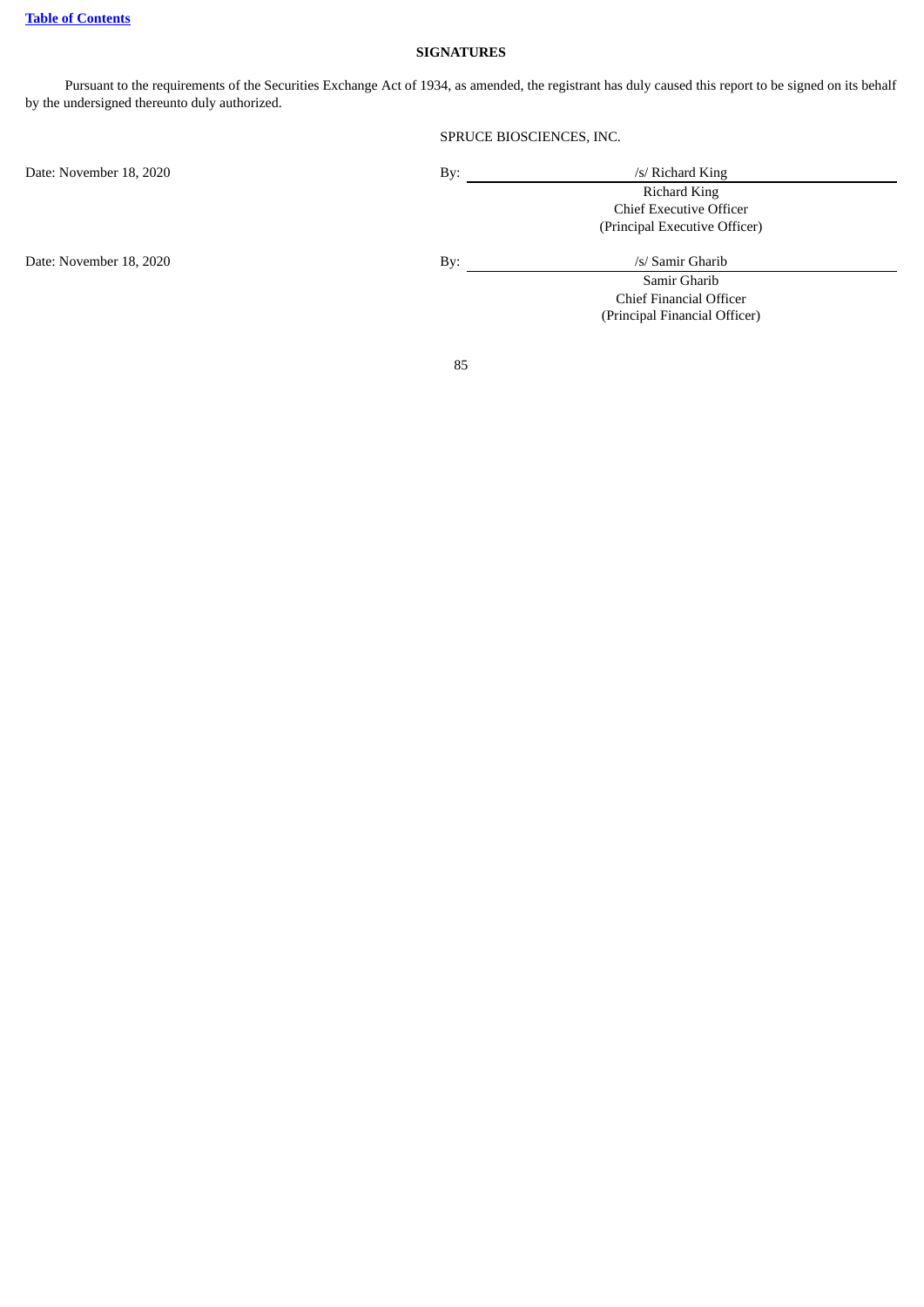### **CERTIFICATION PURSUANT TO RULES 13a-14(a) AND 15d-14(a) UNDER THE SECURITIES EXCHANGE ACT OF 1934, AS ADOPTED PURSUANT TO SECTION 302 OF THE SARBANES-OXLEY ACT OF 2002**

<span id="page-87-0"></span>I, Richard King, certify that:

- 1. I have reviewed this Quarterly Report on Form 10-Q of Spruce Biosciences, Inc.;
- 2. Based on my knowledge, this report does not contain any untrue statement of a material fact or omit to state a material fact necessary to make the statements made, in light of the circumstances under which such statements were made, not misleading with respect to the period covered by this report;
- 3. Based on my knowledge, the financial statements, and other financial information included in this report, fairly present in all material respects the financial condition, results of operations and cash flows of the registrant as of, and for, the periods presented in this report;
- 4. The registrant's other certifying officer(s) and I are responsible for establishing and maintaining disclosure controls and procedures (as defined in Exchange Act Rules 13a-15(e) and 15d-15(e)) for the registrant and have:
	- (a) Designed such disclosure controls and procedures, or caused such disclosure controls and procedures to be designed under our supervision, to ensure that material information relating to the registrant, including its consolidated subsidiaries, is made known to us by others within those entities, particularly during the period in which this report is being prepared;
	- (b) Evaluated the effectiveness of the registrant's disclosure controls and procedures and presented in this report our conclusions about the effectiveness of the disclosure controls and procedures, as of the end of the period covered by this report based on such evaluation; and
	- (c) Disclosed in this report any change in the registrant's internal control over financial reporting that occurred during the registrant's most recent fiscal quarter (the registrant's fourth fiscal quarter in the case of an annual report) that has materially affected, or is reasonably likely to materially affect, the registrant's internal control over financial reporting; and
- 5. The registrant's other certifying officer(s) and I have disclosed, based on our most recent evaluation of internal control over financial reporting, to the registrant's auditors and the audit committee of the registrant's board of directors (or persons performing the equivalent functions):
	- (a) All significant deficiencies and material weaknesses in the design or operation of internal control over financial reporting which are reasonably likely to adversely affect the registrant's ability to record, process, summarize and report financial information; and
	- (b) Any fraud, whether or not material, that involves management or other employees who have a significant role in the registrant's internal control over financial reporting.

Date: November 18, 2020 By: /s/ **Richard King** 

**Richard King Chief Executive Officer (Principal Executive Officer)**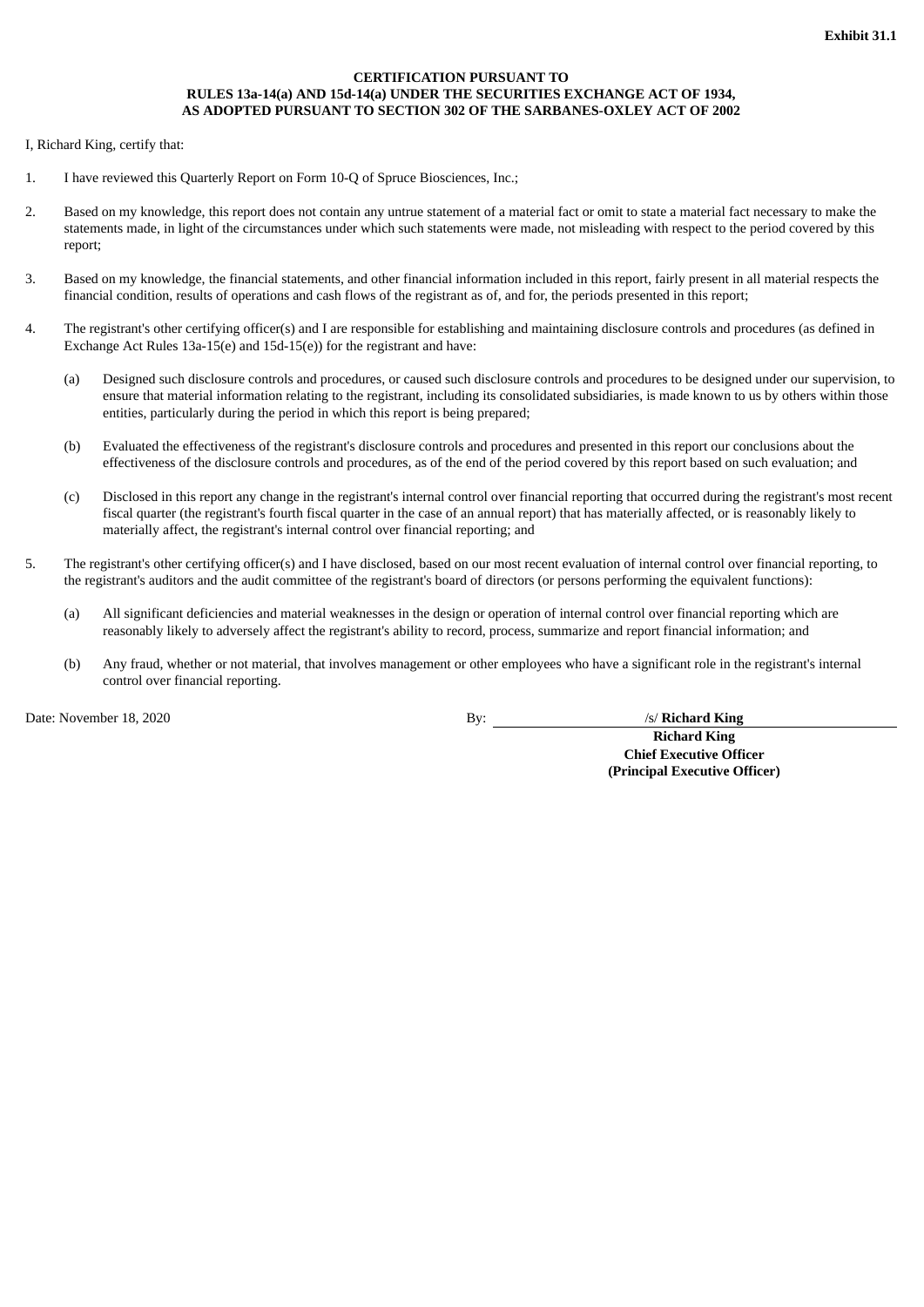### **CERTIFICATION PURSUANT TO RULES 13a-14(a) AND 15d-14(a) UNDER THE SECURITIES EXCHANGE ACT OF 1934, AS ADOPTED PURSUANT TO SECTION 302 OF THE SARBANES-OXLEY ACT OF 2002**

<span id="page-88-0"></span>I, Samir Gharib, certify that:

- 1. I have reviewed this Quarterly Report on Form 10-Q of Spruce Biosciences, Inc.;
- 2. Based on my knowledge, this report does not contain any untrue statement of a material fact or omit to state a material fact necessary to make the statements made, in light of the circumstances under which such statements were made, not misleading with respect to the period covered by this report;
- 3. Based on my knowledge, the financial statements, and other financial information included in this report, fairly present in all material respects the financial condition, results of operations and cash flows of the registrant as of, and for, the periods presented in this report;
- 4. The registrant's other certifying officer(s) and I are responsible for establishing and maintaining disclosure controls and procedures (as defined in Exchange Act Rules 13a-15(e) and 15d-15(e)) for the registrant and have:
	- (a) Designed such disclosure controls and procedures, or caused such disclosure controls and procedures to be designed under our supervision, to ensure that material information relating to the registrant, including its consolidated subsidiaries, is made known to us by others within those entities, particularly during the period in which this report is being prepared;
	- (b) Evaluated the effectiveness of the registrant's disclosure controls and procedures and presented in this report our conclusions about the effectiveness of the disclosure controls and procedures, as of the end of the period covered by this report based on such evaluation; and
	- (c) Disclosed in this report any change in the registrant's internal control over financial reporting that occurred during the registrant's most recent fiscal quarter (the registrant's fourth fiscal quarter in the case of an annual report) that has materially affected, or is reasonably likely to materially affect, the registrant's internal control over financial reporting; and
- 5. The registrant's other certifying officer(s) and I have disclosed, based on our most recent evaluation of internal control over financial reporting, to the registrant's auditors and the audit committee of the registrant's board of directors (or persons performing the equivalent functions):
	- (a) All significant deficiencies and material weaknesses in the design or operation of internal control over financial reporting which are reasonably likely to adversely affect the registrant's ability to record, process, summarize and report financial information; and
	- (b) Any fraud, whether or not material, that involves management or other employees who have a significant role in the registrant's internal control over financial reporting.

Date: November 18, 2020 By: /s/ Samir Gharib

**Samir Gharib Chief Financial Officer (Principal Financial Officer)**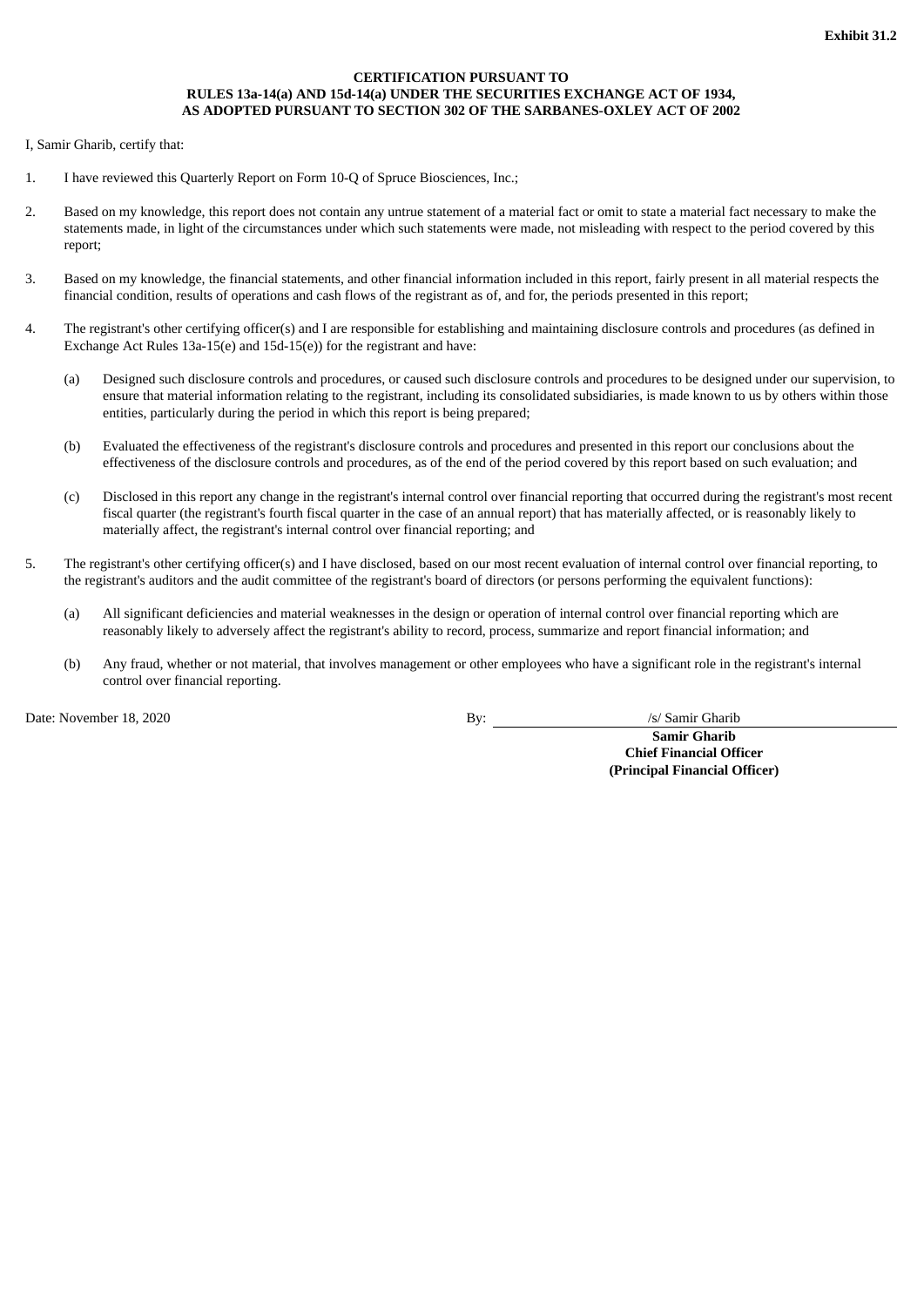### **CERTIFICATION PURSUANT TO 18 U.S.C. SECTION 1350, AS ADOPTED PURSUANT TO SECTION 906 OF THE SARBANES-OXLEY ACT OF 2002**

<span id="page-89-0"></span>In connection with the Quarterly Report of Spruce Biosciences, Inc. (the "Company") on Form 10-Q for the period ended September 30, 2020 as filed with the Securities and Exchange Commission on the date hereof (the "Report"), I certify, pursuant to 18 U.S.C. § 1350, as adopted pursuant to § 906 of the Sarbanes-Oxley Act of 2002, that:

- (1) The Report fully complies with the requirements of section 13(a) or 15(d) of the Securities Exchange Act of 1934, as amended; and
- (2) The information contained in the Report fairly presents, in all material respects, the financial condition and result of operations of the Company.

Date: November 18, 2020 By: /s/ Richard King

**Richard King Chief Executive Officer (Principal Executive Officer)**